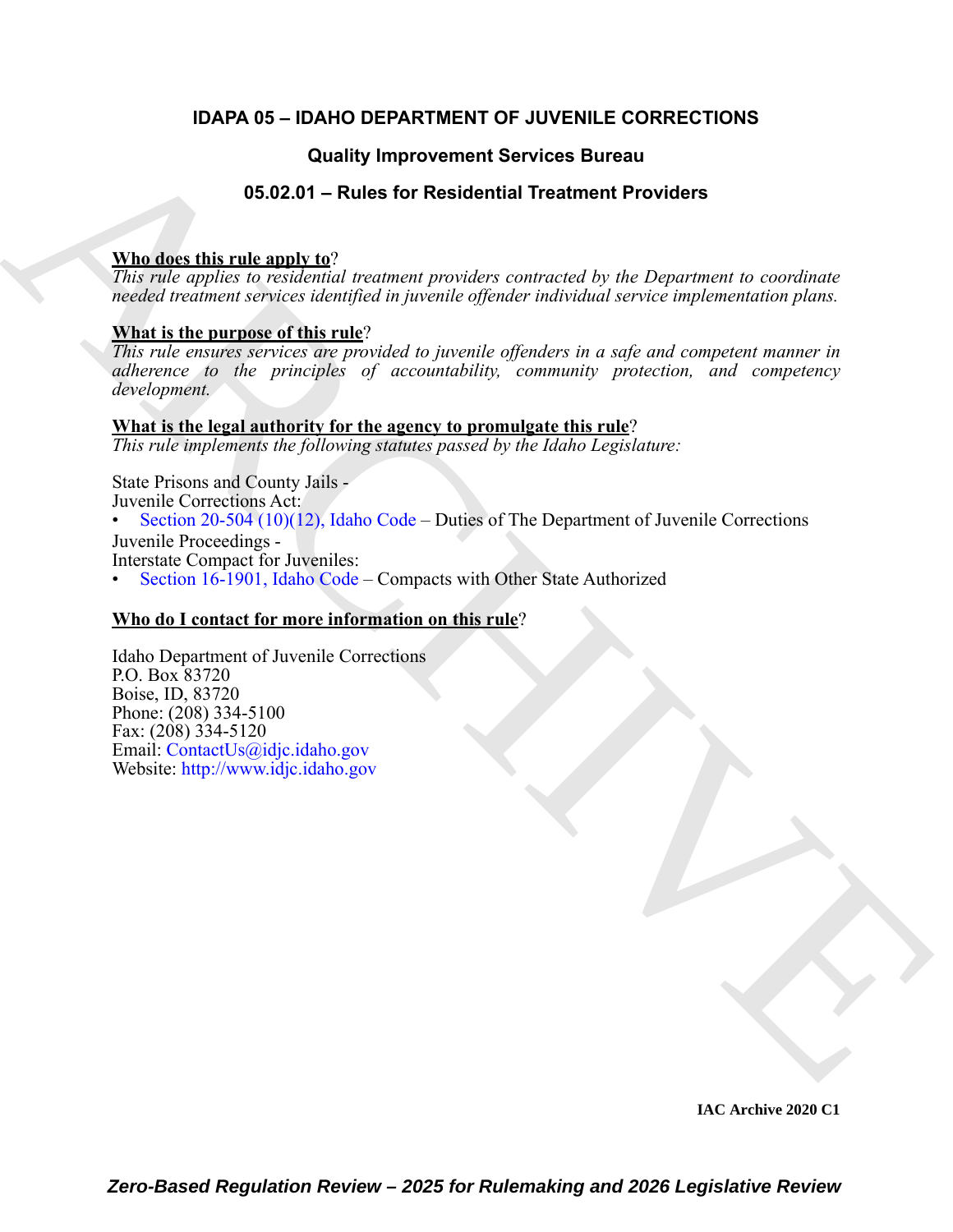# **Table of Contents**

### 05.02.01 - Rules for Residential Treatment Providers

|  | SUBCHAPTER A - RULES FOR ALL RESIDENTIAL TREATMENT PROVIDERS                                                               |  |
|--|----------------------------------------------------------------------------------------------------------------------------|--|
|  |                                                                                                                            |  |
|  |                                                                                                                            |  |
|  |                                                                                                                            |  |
|  |                                                                                                                            |  |
|  |                                                                                                                            |  |
|  |                                                                                                                            |  |
|  |                                                                                                                            |  |
|  |                                                                                                                            |  |
|  |                                                                                                                            |  |
|  |                                                                                                                            |  |
|  |                                                                                                                            |  |
|  |                                                                                                                            |  |
|  |                                                                                                                            |  |
|  |                                                                                                                            |  |
|  |                                                                                                                            |  |
|  |                                                                                                                            |  |
|  | 124. General Requirements For Training. <b>Manual Accord Contract Contract Contract Contract Contract Contract Control</b> |  |
|  |                                                                                                                            |  |
|  |                                                                                                                            |  |
|  |                                                                                                                            |  |
|  |                                                                                                                            |  |
|  |                                                                                                                            |  |
|  |                                                                                                                            |  |
|  |                                                                                                                            |  |
|  |                                                                                                                            |  |
|  |                                                                                                                            |  |
|  |                                                                                                                            |  |
|  |                                                                                                                            |  |
|  |                                                                                                                            |  |
|  |                                                                                                                            |  |
|  |                                                                                                                            |  |
|  |                                                                                                                            |  |
|  |                                                                                                                            |  |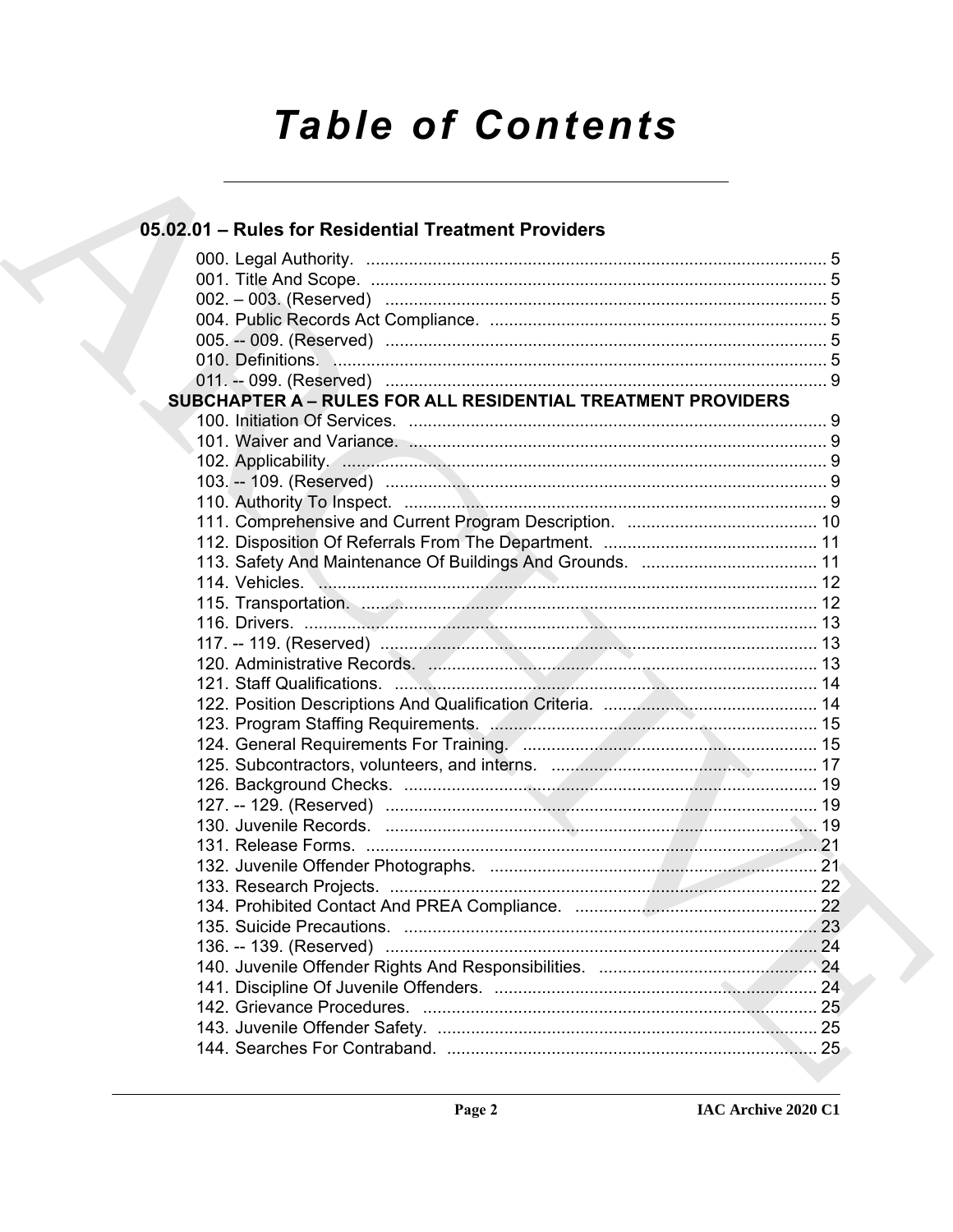### Table of Contents (cont'd)

|  | <b>SUBCHAPTER B - RULES FOR STAFF SECURE PROVIDERS</b>                                                        |  |
|--|---------------------------------------------------------------------------------------------------------------|--|
|  |                                                                                                               |  |
|  |                                                                                                               |  |
|  |                                                                                                               |  |
|  |                                                                                                               |  |
|  |                                                                                                               |  |
|  |                                                                                                               |  |
|  |                                                                                                               |  |
|  |                                                                                                               |  |
|  |                                                                                                               |  |
|  |                                                                                                               |  |
|  |                                                                                                               |  |
|  |                                                                                                               |  |
|  |                                                                                                               |  |
|  |                                                                                                               |  |
|  |                                                                                                               |  |
|  |                                                                                                               |  |
|  |                                                                                                               |  |
|  |                                                                                                               |  |
|  |                                                                                                               |  |
|  |                                                                                                               |  |
|  |                                                                                                               |  |
|  | 226. Admission And Annual Health Services And Treatment Records.  48                                          |  |
|  |                                                                                                               |  |
|  |                                                                                                               |  |
|  |                                                                                                               |  |
|  |                                                                                                               |  |
|  |                                                                                                               |  |
|  |                                                                                                               |  |
|  | 233. – 299. (Reserved) material metatromana en el producto de la construcción de la construcción de la constr |  |
|  |                                                                                                               |  |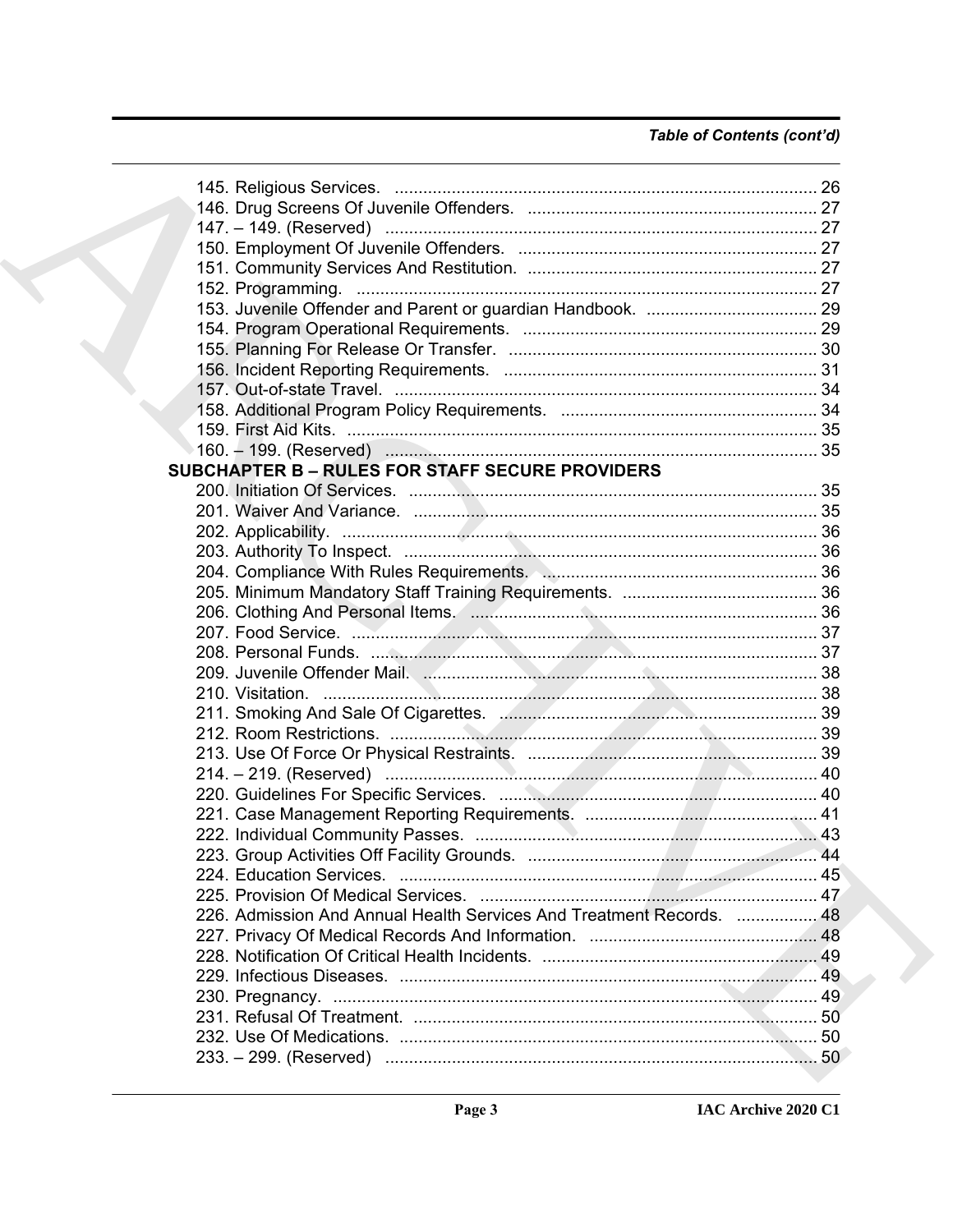| <b>SUBCHAPTER C - RULES FOR REINTEGRATION PROVIDERS</b> |  |
|---------------------------------------------------------|--|
|                                                         |  |
|                                                         |  |
|                                                         |  |
|                                                         |  |
|                                                         |  |
|                                                         |  |
|                                                         |  |
|                                                         |  |
|                                                         |  |
|                                                         |  |
|                                                         |  |
|                                                         |  |
|                                                         |  |
|                                                         |  |
|                                                         |  |
|                                                         |  |
|                                                         |  |
|                                                         |  |
|                                                         |  |
|                                                         |  |
|                                                         |  |
|                                                         |  |
|                                                         |  |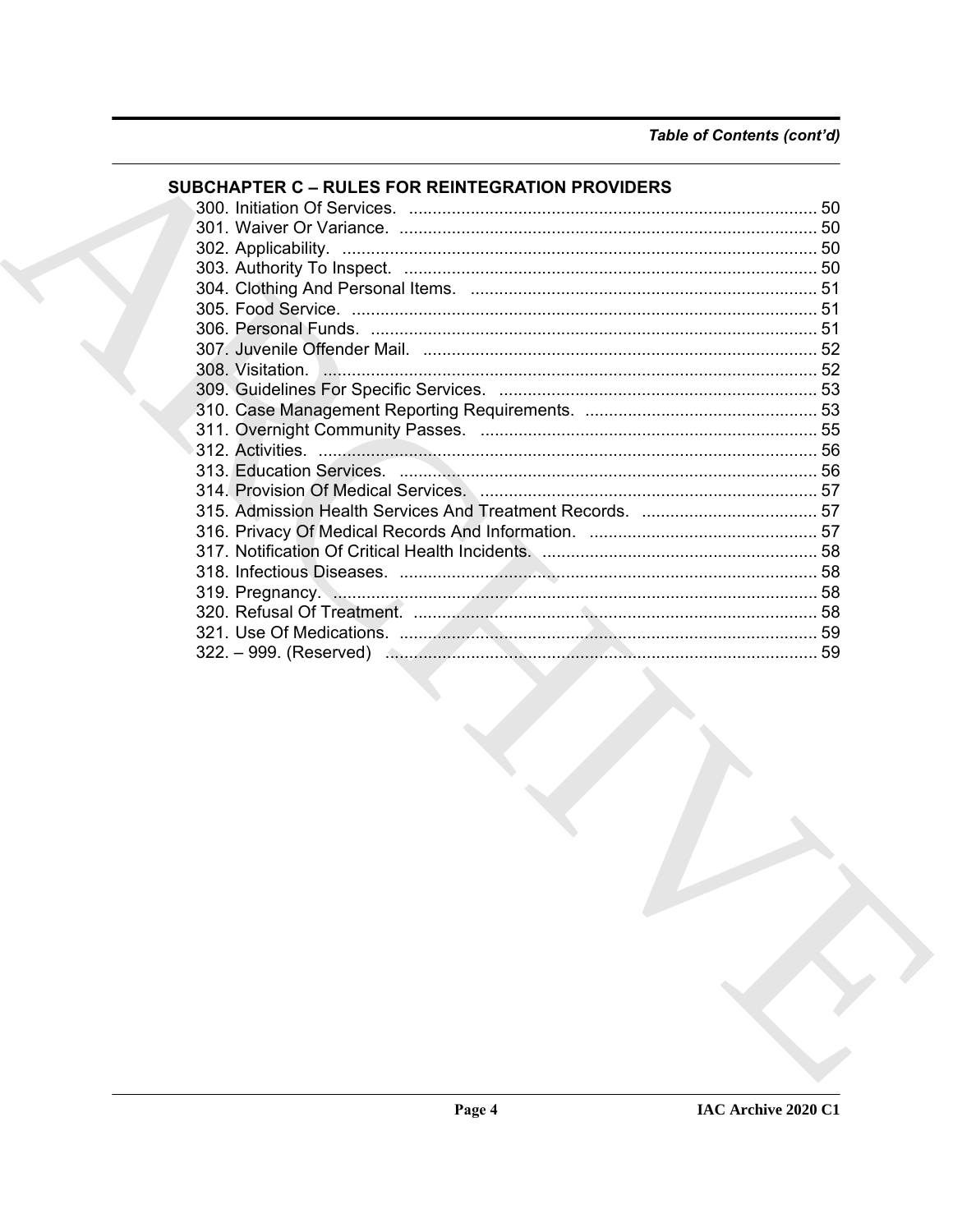#### **05.02.01 – RULES FOR RESIDENTIAL TREATMENT PROVIDERS**

#### <span id="page-4-18"></span><span id="page-4-1"></span><span id="page-4-0"></span>**000. LEGAL AUTHORITY.**

These rules are adopted pursuant to Title 20, Chapter 5, and Title 16, Chapter 19, Idaho Code. (3-20-20)

#### <span id="page-4-2"></span>**001. TITLE AND SCOPE.**

<span id="page-4-20"></span>**01. Title**. These rules are titled IDAPA 05.02.01, "Rules for Residential Treatment Providers."

 $(4-11-15)$ 

604. ITELA ARCHITECTIVE Tela 26. Chapter 5, and Tela 16. Chapter 5, kida 6 chapter 1, kida 6 chapter 1, kida 6 chapter 1, kida 6 chapter 1, kida 6 chapter 1, kida 6 chapter 1, kida 6 chapter 1, kida 6 chapter 1, kida 6 ch **02. Scope**. These rules are established to ensure that the juvenile corrections system in Idaho will be consistently based on the following principles: accountability; community protection; and competency development. These rules apply to residential treatment providers (Provider) that coordinate needed treatment services identified in individual service implementation plans. (3-20-20)

<span id="page-4-3"></span>**002. – 003. (RESERVED)**

#### <span id="page-4-19"></span><span id="page-4-4"></span>**004. PUBLIC RECORDS ACT COMPLIANCE.**

The records associated with the Providers are juvenile records of the Idaho Department of Juvenile Corrections, and are subject to the Idaho Public Records Act, Title 74, Chapter 1, Idaho Code. (3-20-20)

<span id="page-4-5"></span>**005. -- 009. (RESERVED)**

#### <span id="page-4-7"></span><span id="page-4-6"></span>**010. DEFINITIONS.**

The definitions in Section 20-502, Idaho Code and the following terms apply: (3-20-20)

<span id="page-4-8"></span>**01. Assessment**. The process of gathering information to determine risk and program needs for the purpose of guiding placement decisions and to develop the individualized treatment/service plan. (4-11-15)

<span id="page-4-9"></span>**02. Body Cavity Search**. The examination and possible intrusion into the rectal or vaginal cavities to ntraband. It is performed only by the medical health professional. (3-25-16) detect contraband. It is performed only by the medical health professional.

<span id="page-4-10"></span>**03. Body Search, Clothed**. Also referred to as a Pat Search. A search during which a juvenile offender is not required to remove their clothing, with the exception of such items as a jacket, hat, socks and shoes. (4-11-15)

<span id="page-4-11"></span>**04. Body Search, Unclothed**. Also referred to as a Strip Search. A search conducted by a medical of essional during which a juvenile offender is required to remove all clothing. (3-20-20) health professional during which a juvenile offender is required to remove all clothing.

<span id="page-4-12"></span>**05. Clinical Supervisor**. Person who supervises juvenile services coordinators and clinicians in assigned regions and reviews and approves case management documentation. This responsibility also includes oversight of the regional observation and assessment process and assisting in the maintenance and development of programs. (4-11-15) programs.  $(4-11-15)$ 

<span id="page-4-13"></span>**06. Community Service Hours**. Hours of community service performed by a juvenile offender in response to a court order or which may be imposed following a formal disciplinary process within a Provider program for damages to the facility or program. (3-20-20) for damages to the facility or program.

**07. Community Treatment Team**. A team including the juvenile services coordinator, Provider case manager, juvenile probation officer, family, and others, as necessary, who work together to provide input into each juvenile offender's service implementation plan, implement their respective sections of that plan, and monitor and report progress on treatment goals. (3-20-20) report progress on treatment goals.

<span id="page-4-16"></span><span id="page-4-15"></span><span id="page-4-14"></span>**08. Contraband**. Any item not issued or authorized by the Provider. (3-20-20)

**09. Confidential Information**. Information that may only be used or disclosed as provided by state or federal law, federal regulations, or state rule. (4-11-15)

**10. Criminogenic Risks and Needs**. Assessed juvenile offender risk factors or attributes of juvenile offenders that are directly linked to criminal behavior and, when changed, influence the probability of recidivism. (4-11-15)

<span id="page-4-17"></span>**11. Education Plan**. A written plan for general education students outlining the coursework they will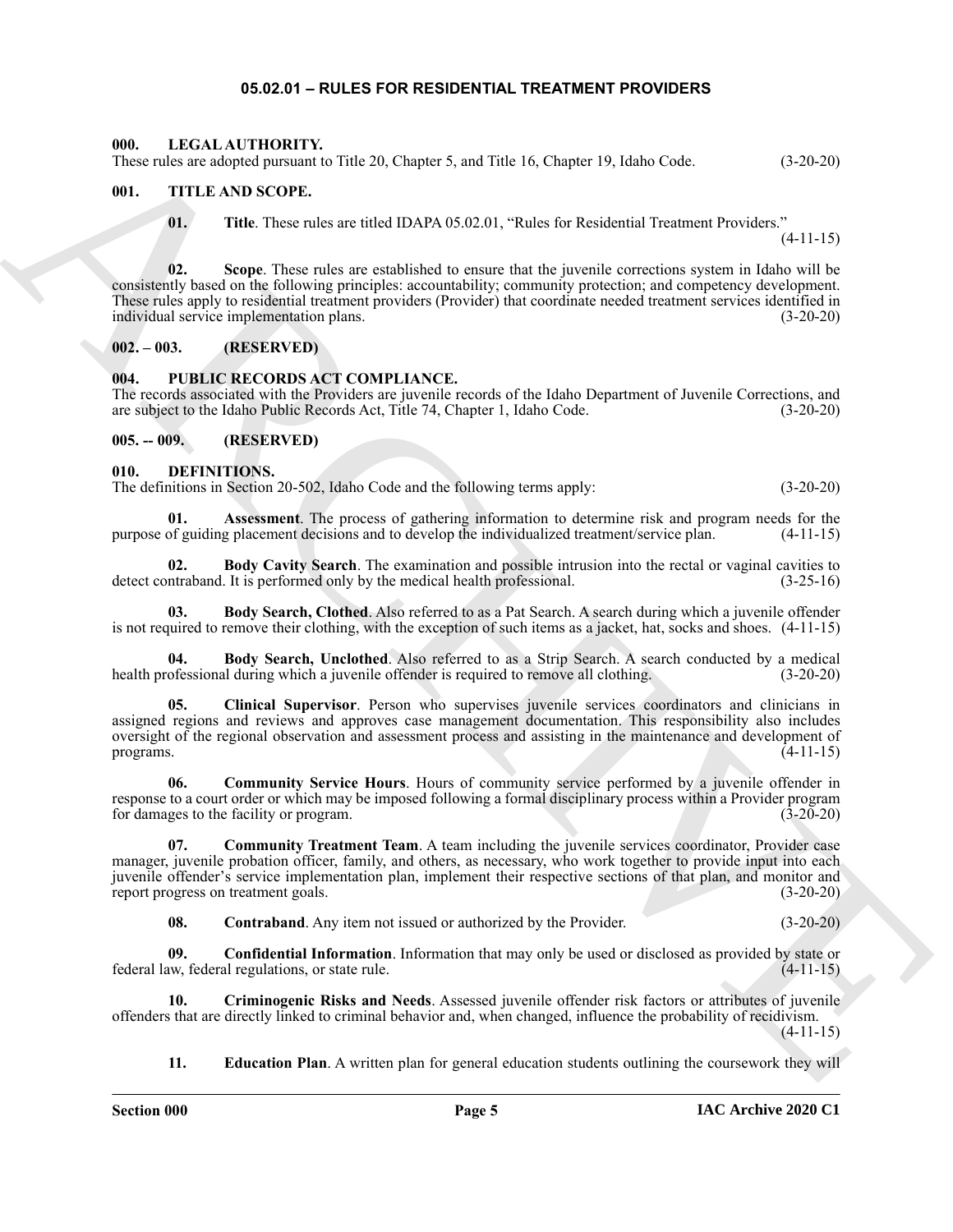complete each year towards meeting the Idaho Content Standards recommended coursework for their grade level based on assessed academic, emotional, developmental and behavioral needs, and competencies. Students qualifying for Individuals with Disabilities Education Act (IDEA) services will have an Individual Education Plan (IEP) in lieu of an education plan. (3-20-20)

**12. Escape/Attempted Escape**. Attempting to leave or leaving a facility without permission, or attempting to leave or leaving the lawful custody of any officer or other person responsible for juvenile's supervision without permission. (4-11-15)

<span id="page-5-2"></span><span id="page-5-1"></span><span id="page-5-0"></span>**13. Facility**. The physical plant associated with the operation of residential or nonresidential programs. (4-11-15)

**14. Facility Treatment Team**. The group of staff employed by the Department or by the Provider who have input into developing the juvenile offender's service implementation plan, who provide direct services to juvenile offenders, and who monitor and report on the progress on meeting the goals in that plan. The facility treatment team is responsible for working with the community treatment team to develop and implement the service<br>implementation plan. (3-20-20) implementation plan.

<span id="page-5-3"></span>**15.** General Education Student. A student who does not qualify for special education services under the IDEA.  $(3-20-20)$ the IDEA.  $(3-20-20)$ 

<span id="page-5-4"></span>**16. Health Services**. Including, but not limited to, routine and emergency medical, dental, optical, obstetrics, mental health, or other related health service.

<span id="page-5-5"></span>**17. Incident Report**. A written document reporting any occurrence or event, or any other incident, which threatens the safety and security of staff, juvenile offenders or others, or which threatens the security of the program and which requires a staff response. (4-11-15)

<span id="page-5-7"></span><span id="page-5-6"></span>**18. Independent Living Services**. Services that increase a juvenile offender's ability to achieve independence in the community. (3-20-20)

**Experiment of Archives Concernent and The Use Content School systems of Archives Treatmonth Projection Content<br>
System and the two-state methods in the content of the content of the content of the state in the content of 19. Individual Community Pass**. Any instance in which a juvenile offender leaves the Provider's facility for a planned activity, without direct supervision by at least one (1) Provider or Department staff. Regular school or work attendance, regular participation in off-site treatment sessions or groups and other regular off-site activities specifically included in the service implementation plan or written reintegration plan and approved by the juvenile services coordinator are not included in this definition. Individual community passes include, but are not limited to: (3-20-20)

| a. | Day passes with family or other approved individuals;                             | $(3-20-20)$ |
|----|-----------------------------------------------------------------------------------|-------------|
| b. | Day or overnight home visits;                                                     | $(3-20-20)$ |
|    | Recreational activities not otherwise approved as a part of a group activity; and | $(3-20-20)$ |

<span id="page-5-9"></span><span id="page-5-8"></span>**d.** Funeral leave. (3-20-20)

**20. Individual Education Plan (IEP)**. A written document (developed collaboratively by parents and school personnel) which outlines the special education program for a student with a disability and is based on assessed academic, emotional, developmental, and behavioral needs and competencies. This document is developed, reviewed, and revised at an IEP meeting at least annually. (3-20-20) reviewed, and revised at an IEP meeting at least annually.

**21. Interns**. A paraprofessional staff who is pursuing a degree and who, as a part of documented coursework with a college or university, may provide counseling or other services to juvenile offenders in the Department's custody or their families, under direct supervision of qualified staff. (4-11-15)

<span id="page-5-10"></span>**22. Juvenile Records**. Information concerning the juvenile offender's delinquent or criminal, personal, and medical history, behavior and activities. (4-11-15)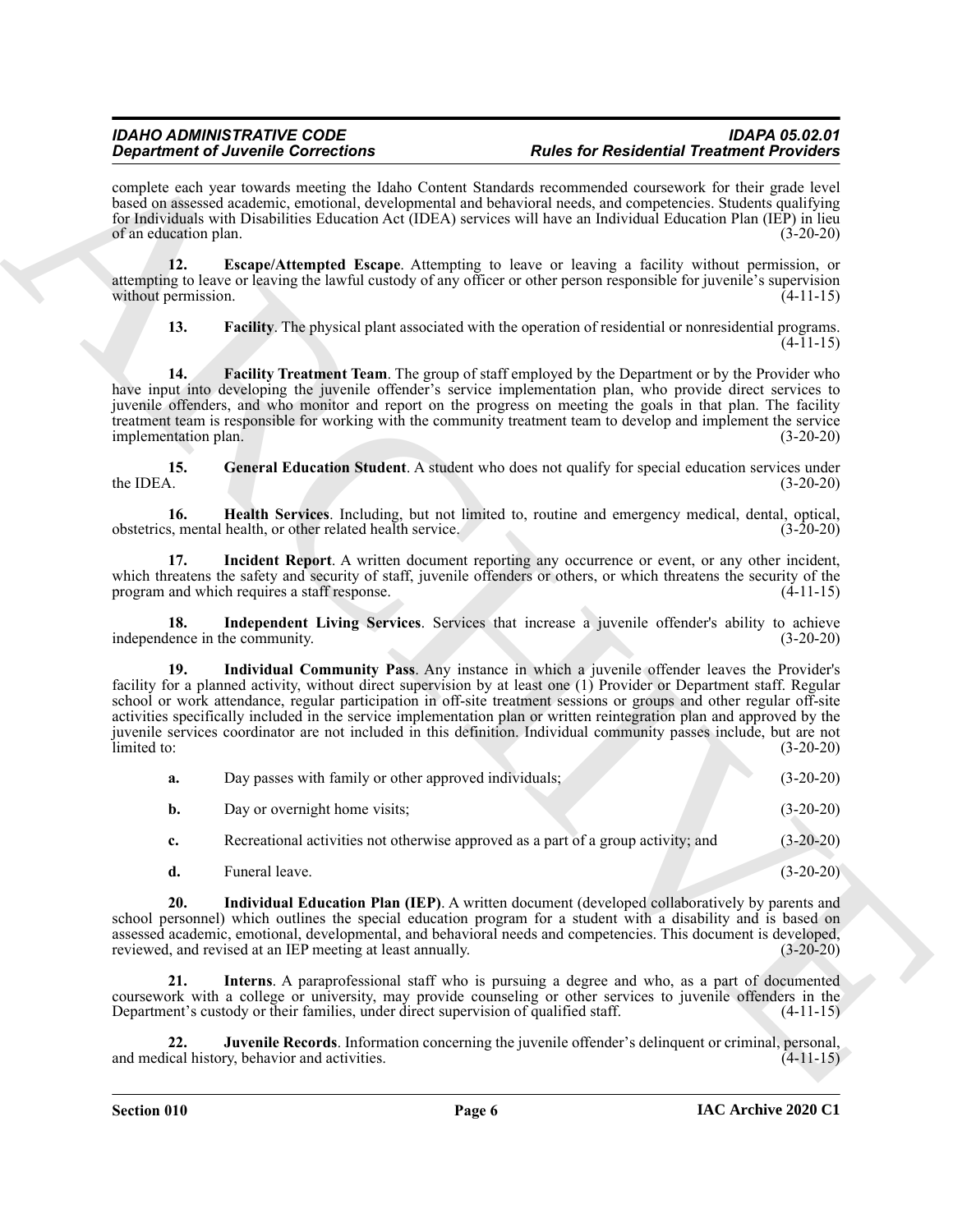<span id="page-6-0"></span>**23. Juvenile Services Coordinator**. An employee of the Department assigned to a particular juvenile as the case worker, licensed in social work. (3-20-20)

<span id="page-6-1"></span>**24. Mechanical Restraints**. Mechanical devices used to prevent an uncontrollable juvenile offender from injuring themselves or others. (4-11-15)

<span id="page-6-2"></span>**25. Medical Health Assessment**. A thorough review to determine a juvenile offender's comprehensive health needs. This information is used to develop the medical terms of a juvenile offender's service plan. (3-20-20)

<span id="page-6-3"></span>**26. Medical Health Professional**. An individual who meets the applicable state's criteria as a licensed LPN, RN, nurse practitioner, physician assistant, physician or the equivalent. (4-11-15)

<span id="page-6-4"></span>**27. Medical Health Screening**. A process used to quickly identify a juvenile offender's immediate health needs and to determine if there are any immediate needs related to a chronic health condition. (3-20-20)

<span id="page-6-5"></span>**28. Mental Health Assessment**. A thorough review to determine a juvenile offender's comprehensive mental health needs. This information is used to develop the mental health terms of a juvenile offender's service plan.  $(3-20-20)$ 

<span id="page-6-6"></span>**29. Mental Health Professional**. An individual who possesses a master's degree and meets the applicable state's criteria as a licensed LPC, LMFT, LCPC, LCSW, LMSW, psychologist or the equivalent. (4-11-15)

<span id="page-6-7"></span>**30. Mental Health Screening**. A process used to quickly identify a juvenile offender's immediate mental health needs and to determine if there are any immediate needs related to a chronic mental health condition. (3-20-20)

<span id="page-6-8"></span>**31. Observation and Assessment Evaluation**. Written documentation of assessment tool results, observations, interviews, risks, and any special considerations resulting in the creation of the service plan, which includes the initial reintegration plan. (4-11-15)

<span id="page-6-9"></span>**32. Physical Restraint**. Any method of physical control of a juvenile offender that involves staff touching or holding a juvenile offender to limit or control the juvenile offender's actions. (4-11-15)

<span id="page-6-10"></span>**33. Prison Rape Elimination Act of 2003 (PREA)**. Public Law No. 108-79, including all subsequent amendments thereto as codified in 34 U.S.C. §§ 30301-30309, and all federal rules and standards promulgated thereunder, which promote zero (0) tolerance of sexual abuse of juvenile offenders by staff or by other juvenile offenders. (3-20-20)

**Department of Javoisine Corrections**<br> **Alter for Residential Treations Providers**<br>
An alternative collection of the collection of the collection of the Department singular is a particular process of the simulation of the **34. Privileged Mail**. Mail between the juvenile offender and their attorneys, legal aid services, other agencies providing legal services to juvenile, or paraprofessionals having legitimate association with such agencies; judges and clerks of federal, state and county courts; public officials and their authorized representatives acting in their official capacities; and the communications with clergy of the juvenile's faith. (3-20-20)

<span id="page-6-14"></span><span id="page-6-13"></span><span id="page-6-12"></span><span id="page-6-11"></span>**35. Program Director**. The administrator of the residential treatment provider for juvenile offenders.  $(4-11-15)$ 

**36. Progress Report**. A written report summarizing progress toward the goals and objectives set in the service implementation plan. (4-11-15)

**37. Quality Improvement Services Bureau**. Department employees responsible for overseeing Provider's compliance with contract terms and these rules. (3-20-20)

<span id="page-6-15"></span>**38. Referral Packet**. The information necessary for a potential residential treatment provider to determine whether the program can appropriately meet the identified criminogenic risks and needs of the juvenile<br>being referred. (4-11-15) being referred.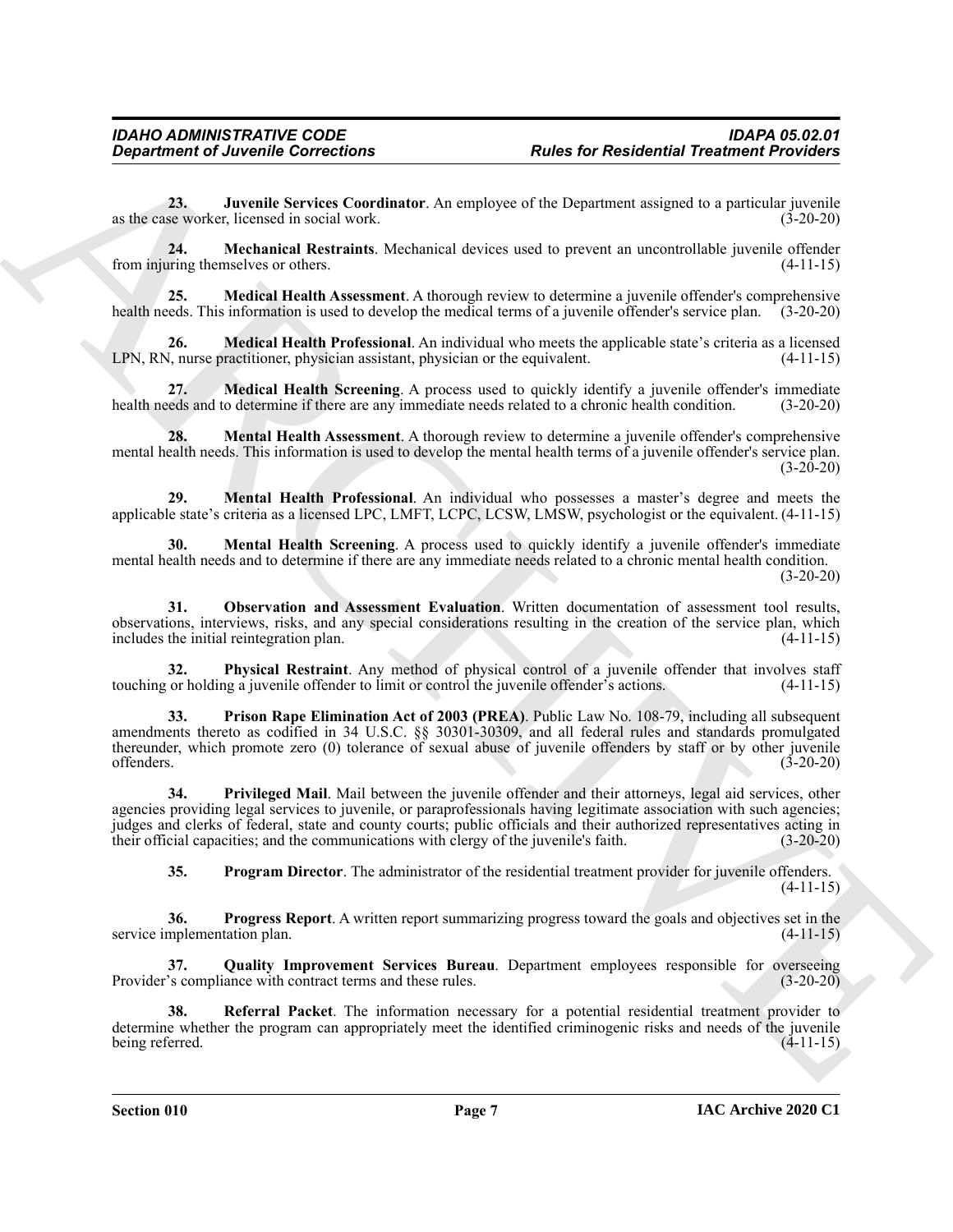<span id="page-7-0"></span>**39.** Region. Subunits of the Department organized by geographical areas and including all services and s offered by the Department in that area. (4-11-15) programs offered by the Department in that area.

<span id="page-7-1"></span>**40. Regional Facility**. Department-operated juvenile correctional centers located in each region of the state.  $(4-11-15)$ 

<span id="page-7-2"></span>**41. Reintegration Placement**. The placement of a juvenile offender receiving independent living and reintegration skills services from the Provider. This placement may be with a host family, in a group setting, or in an apartment. (3-20-20)

<span id="page-7-3"></span>**42. Reintegration Plan**. That part of the juvenile offender's service plan which specifically addresses the terms, conditions, and services to be provided as the juvenile offender moves to a lower level of care or leaves the custody of the Department. (4-11-15) custody of the Department.

**43. Relapse Prevention Plan**. A document completed by the juvenile, used to identify interventions for problem behavior, positive supports, and high-risk people and places. (4-11-15)

<span id="page-7-7"></span><span id="page-7-6"></span><span id="page-7-5"></span><span id="page-7-4"></span>**44. Release from Department Custody**. Termination of the Department's legal custody of a juvenile. (4-11-15)

**45. Residential Treatment Provider**. Also known as Provider. A residential program under contract with the Department to supervise juvenile offenders and provide accountability and competency development in the least restrictive setting, consistent with public safety. (4-11-15)

**46. Restitution**. Financial payment intended to reimburse victims for loss, damage, or harm caused by a juvenile offender. Restitution must be court ordered. Providers may not impose restitution against a juvenile offender without a court order. (4-11-15)

<span id="page-7-8"></span>**47. Restricted Clinical Information**. Any record, document, or other information legally protected from dissemination to the general public by statute or rule, such as psychological evaluations, therapy notes, therapy journals, sex histories, polygraph results, psychological testing, or other legally confidential information. (4-11-15)

<span id="page-7-9"></span>**48. Room Confinement**. Instances in which juvenile offenders are confined in the room in which they usually sleep, rather than being confined in an isolation room. (4-11-15)

<span id="page-7-10"></span>**49. Separation or Isolation**. Any instance when juvenile offenders are confined alone for over fifteen (15) minutes in a room other than the room in which they usually sleep. (4-11-15)

<span id="page-7-12"></span><span id="page-7-11"></span>**50. Service Implementation Plan**. A written document produced and regularly updated by a Provider with input from the community treatment team. This plan describes interventions and objectives to address the service plan goals including the areas of community protection, accountability, and competency development.

(3-20-20)

**Experimented According to Controlling The Controlling Theoretical Presidential President President President President President President President President President President President President President President P 51. Service Plan**. A written document produced during the observation and assessment period following commitment to the Department that defines the juvenile offender's criminogenic needs and risks, strengths, goals, and recommendations for family and reintegration services. The service plan addresses the relevant needs and services for each juvenile offender in areas such as mental health, medical, education, substance abuse, and social skills. (4-11-15)

<span id="page-7-13"></span>**52. Sexual Abuse**. Includes any type of contact, that is sexual in nature and directed toward a juvenile offender by staff or by juvenile offenders as well as sexual harassment, which includes repeated and unwelcomed sexual advances, comments, gestures, voyeurism, implied threats, and coercion. (4-11-15)

<span id="page-7-14"></span>**53. Staffings**. Regularly scheduled meetings of the community and facility treatment team members to review progress on treatment goals and objectives identified in each juvenile offender's service implementation plan. (4-11-15)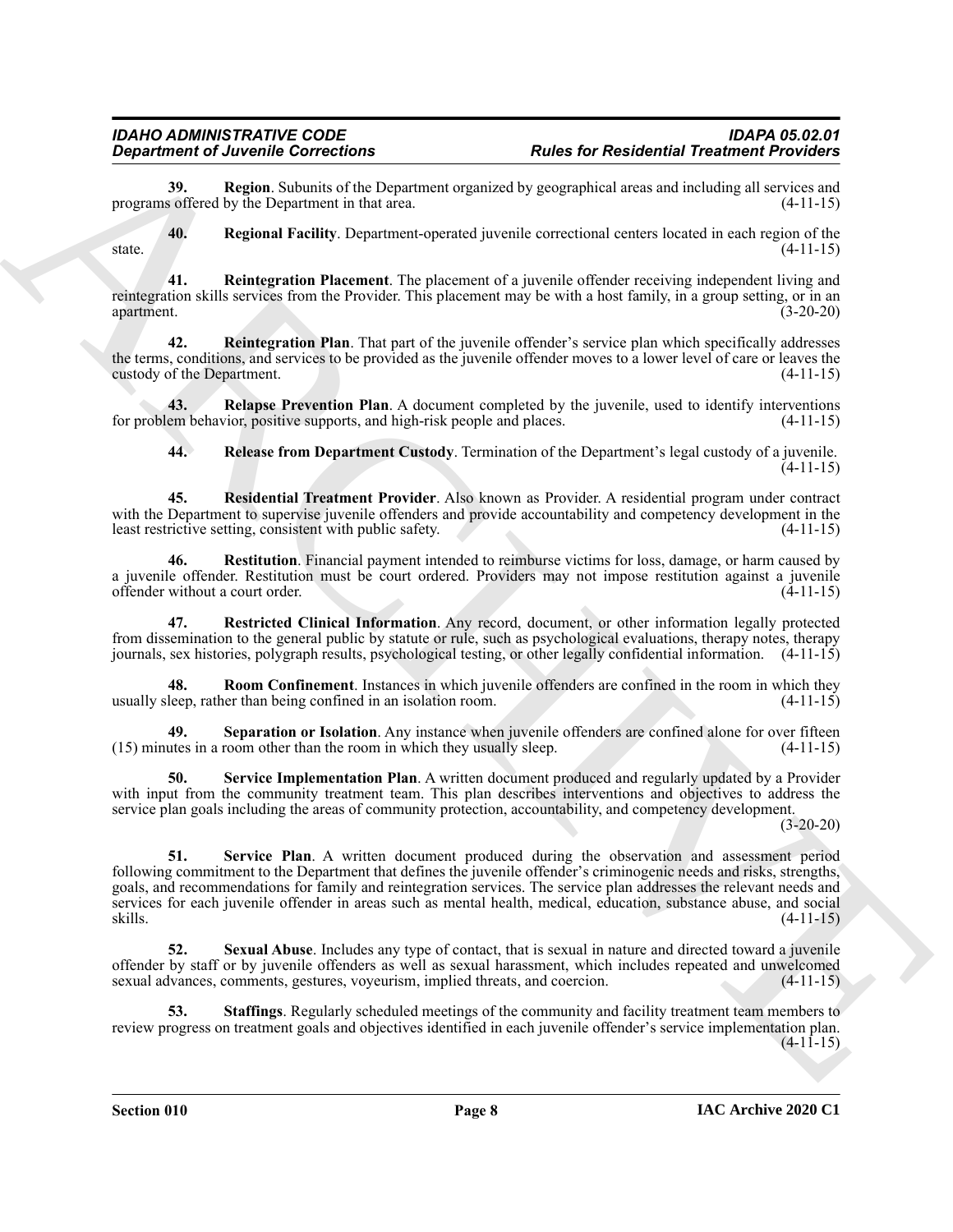<span id="page-8-9"></span>**54.** Subcontractor. A person or business which has contracted with the Provider for provision of some of work or services. (3-20-20) portion of work or services.

<span id="page-8-10"></span>**55. Suicide Risk Assessment**. An evaluation performed by a mental health professional to determine the level of immediate risk of a juvenile offender attempting suicide, and to apply this information in developing a safety plan for the juvenile offender. (4-11-15)

<span id="page-8-11"></span>**56. Suicide Risk Screening**. An evaluation used to quickly determine, based upon known history and current behavior, whether a juvenile offender presents any identifiable risk of immediate suicidal behavior, and to call in a mental health professional to complete a suicide risk assessment. (4-11-15)

<span id="page-8-12"></span>**57.** Superintendent. The person who has responsibility and oversight of a regional facility and over n of the state where the regional facility is located. (4-11-15) the region of the state where the regional facility is located.

<span id="page-8-14"></span><span id="page-8-13"></span>**58. Transfer**. Any movement of a juvenile offender in the custody of the Department from one (1) to another without a release from Department custody. (3-20-20) Provider to another without a release from Department custody.

**Equivalent of Alexandre Sometimes**<br> **ARCHIVE CONVENTION CONSULTS (EXECUTED ARCHIVE SUPPORT OF ALEXANDED CONSULTS (EXECUTED ARCHIVE SUPPORT)**<br>
ARCHIVE SUPPORT (EXECUTED ARCHIVE SUPPORT OF ALEXANDED CONSULTS (EXECUTED ARCH **59. Treatment**. Any program of planned services developed to meet risks and needs of juvenile offenders and their families, as identified in an assessment, and as related to activities designed to teach alternate behaviors and to support change in the beliefs that drive those behaviors. Treatment as referenced in this context also includes the maintenance of conditions that keep juvenile offenders, staff, and the community safe. (4-11-15)

<span id="page-8-15"></span>**60. Variance**. The means of complying with the intent and purpose of a Provider rule in a manner other than that specifically prescribed in the rule. (3-20-20)

<span id="page-8-16"></span>**61. Vocational Services**. Any service provided related to assessment, education, guidance, or training in the area of work or basic living skills. (4-11-15)

<span id="page-8-17"></span>**62. Volunteer**. A person from the community who freely chooses to do or provide both direct and indirect services to juvenile offenders or staff at a facility or juvenile correctional center. This person is not compelled to do so and is not compensated for the services. (3-20-20) to do so and is not compensated for the services.

**63. Waiver**. The non-application of one (1) or more of these rules based upon a request by the Provider and a written decision issued by the Department. (3-20-20)

#### <span id="page-8-1"></span><span id="page-8-0"></span>**011. -- 099. (RESERVED)**

#### <span id="page-8-20"></span><span id="page-8-19"></span><span id="page-8-18"></span>**SUBCHAPTER A – RULES FOR ALL RESIDENTIAL TREATMENT PROVIDERS**

#### <span id="page-8-2"></span>**100. INITIATION OF SERVICES.**

Juveniles are committed to the Department under the provisions of the Juvenile Corrections Act (Sections 20-501 through 20-547, Idaho Code).

#### <span id="page-8-21"></span><span id="page-8-3"></span>**101. WAIVER AND VARIANCE.**

Minimum program standards established herein apply to all services provided by the Provider. A waiver and variance from the standards stated in these rules must receive prior written approval from the Department and must be attached as a formal amendment to the contract. (3-20-20)

#### <span id="page-8-7"></span><span id="page-8-4"></span>**102. APPLICABILITY.**

This chapter applies to all Providers that coordinate needed treatment services identified in individual service implementation plans. Providers must also abide by Subchapter B, "Rules for Staff Secure Providers" and Subchapter C. "Rules for Reintegration Providers." as applicable. C, "Rules for Reintegration Providers," as applicable.

#### <span id="page-8-5"></span>**103. -- 109. (RESERVED)**

#### <span id="page-8-8"></span><span id="page-8-6"></span>**110. AUTHORITY TO INSPECT.**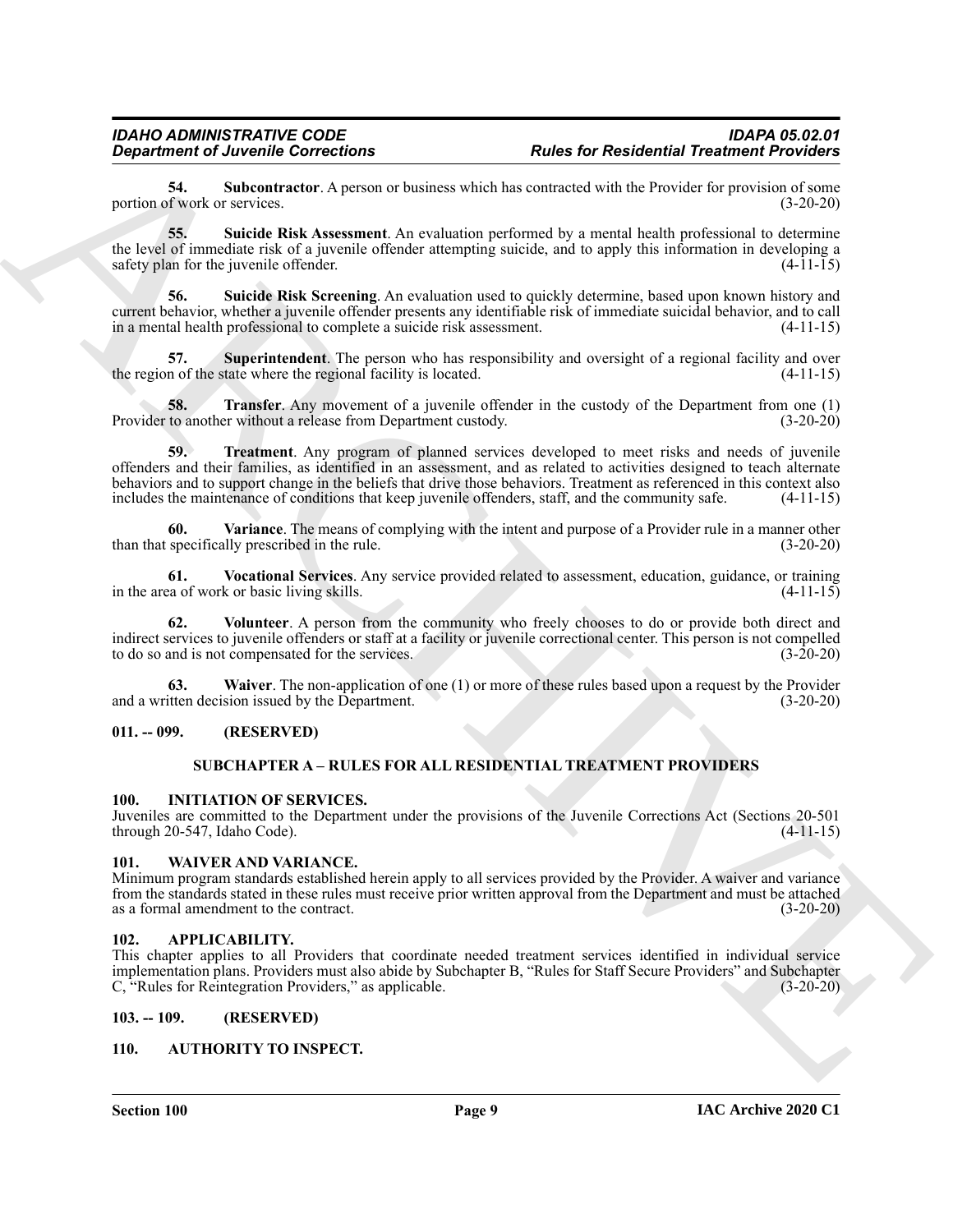#### <span id="page-9-6"></span><span id="page-9-5"></span><span id="page-9-4"></span><span id="page-9-3"></span>*IDAHO ADMINISTRATIVE CODE IDAPA 05.02.01 Rules for Residential Treatment Providers*

#### <span id="page-9-9"></span><span id="page-9-8"></span><span id="page-9-7"></span><span id="page-9-2"></span><span id="page-9-1"></span><span id="page-9-0"></span>**111. COMPREHENSIVE AND CURRENT PROGRAM DESCRIPTION.**

|                                                                                                                                                                                                                                                                                                                                                          | <b>Rules for Residential Treatment Providers</b>                                                                                                                                                                                                                                                                                                                                                                                                                                                                                                                                | <b>Department of Juvenile Corrections</b>                                                 |                |
|----------------------------------------------------------------------------------------------------------------------------------------------------------------------------------------------------------------------------------------------------------------------------------------------------------------------------------------------------------|---------------------------------------------------------------------------------------------------------------------------------------------------------------------------------------------------------------------------------------------------------------------------------------------------------------------------------------------------------------------------------------------------------------------------------------------------------------------------------------------------------------------------------------------------------------------------------|-------------------------------------------------------------------------------------------|----------------|
| $(3-20-20)$                                                                                                                                                                                                                                                                                                                                              | Inspections. The Department has the authority to conduct reviews of programs, program<br>operations, and facilities to ensure the Provider's compliance with these rules. The Provider shall cooperate with the<br>Department's review and provide access to the program or facility and all juvenile records for juveniles in<br>Department custody, as deemed necessary by the Department. However, in order to more fully assess the operation of<br>the program, aggregate data and information for all juveniles must be made available, upon request.                     |                                                                                           | 01.            |
| $(3-20-20)$                                                                                                                                                                                                                                                                                                                                              | Notification of Program Changes. Providers must notify the Department as soon as possible, but<br>no later than thirty (30) calendar days, before there is a change in the name of the organization, type of service,<br>characteristics of juveniles being served, changes in the licensed capacity of the program, closure of the program,                                                                                                                                                                                                                                    | changes in ownership or in the organizational structure.                                  | 02.            |
| $(3-20-20)$                                                                                                                                                                                                                                                                                                                                              | <b>Emergency Closure of Program.</b> In the event of a natural disaster, fire, flood, or other emergency<br>in which the Provider may be closed temporarily, the Provider will immediately notify the regional juvenile                                                                                                                                                                                                                                                                                                                                                         | correctional center in its respective region.                                             | 03.            |
| $(3-20-20)$                                                                                                                                                                                                                                                                                                                                              | <b>Notification of Death of a Juvenile Offender</b> . In the event of the death of a juvenile who is in the<br>Department's custody, the Provider must immediately notify the regional facility, juvenile offender's parent or<br>guardian, and law enforcement. Other notifications will be coordinated between the Provider and the Department.                                                                                                                                                                                                                               |                                                                                           | 04.            |
| $(3-20-20)$                                                                                                                                                                                                                                                                                                                                              | Additional Incident Reporting. The Provider must report to the Department all incidents of the<br>type normally requiring immediate notice to the Department, as identified in Subsection 156.01, that occur in their<br>program or facility regardless of whether or not the juveniles involved are in the Department's custody. Any such<br>reports regarding juveniles not in Department custody must include the type and scope of the incident without any<br>information identifying the juvenile, and be made available to the Department's Quality Improvement Services |                                                                                           | 05.<br>Bureau. |
|                                                                                                                                                                                                                                                                                                                                                          | The Provider must report to the Department all incidents of staff misconduct relating to juvenile<br>care and that result in any type of suspension or termination of employment, revocation or suspension of a<br>professional license, or revocation or suspension of driver's license of any staff who transports juveniles. (3-20-20)                                                                                                                                                                                                                                       |                                                                                           | a.             |
| $(4-11-15)$                                                                                                                                                                                                                                                                                                                                              | All instances of battery committed on staff must be documented and, whenever appropriate,<br>charges filed with the appropriate authorities. Each such incident must be reported to the juvenile offender's juvenile                                                                                                                                                                                                                                                                                                                                                            | services coordinator as an incident report according to Subsection 156.01 of these rules. | b.             |
| Additional Reporting Requirements. The Provider shall maintain the overall safety, security, and<br>order of a program for the protection and well-being of the juvenile offenders at all times. Therefore in situations<br>where the Department has determined necessary to ensure compliance, more frequent and more detailed reporting<br>$(3-20-20)$ |                                                                                                                                                                                                                                                                                                                                                                                                                                                                                                                                                                                 | may be required by the Quality Improvement Services Bureau.                               | 06.            |
|                                                                                                                                                                                                                                                                                                                                                          |                                                                                                                                                                                                                                                                                                                                                                                                                                                                                                                                                                                 | COMPREHENSIVE AND CURRENT PROGRAM DESCRIPTION.                                            | 111.           |
| $(3-20-20)$                                                                                                                                                                                                                                                                                                                                              | Program Description. Providers must provide, and keep current with the Department, a program<br>description detailing the range of services to be provided and the methods for providing these services.                                                                                                                                                                                                                                                                                                                                                                        |                                                                                           | 01.            |
| $(4-11-15)$                                                                                                                                                                                                                                                                                                                                              | Minimum Requirements. At a minimum, the program description must include:                                                                                                                                                                                                                                                                                                                                                                                                                                                                                                       |                                                                                           | 02.            |
| $(4-11-15)$                                                                                                                                                                                                                                                                                                                                              |                                                                                                                                                                                                                                                                                                                                                                                                                                                                                                                                                                                 | Target population and specific admission criteria;                                        | a.             |
| $(4-11-15)$                                                                                                                                                                                                                                                                                                                                              |                                                                                                                                                                                                                                                                                                                                                                                                                                                                                                                                                                                 | Primary and secondary treatment modalities;                                               | b.             |
| $(4-11-15)$                                                                                                                                                                                                                                                                                                                                              |                                                                                                                                                                                                                                                                                                                                                                                                                                                                                                                                                                                 | Outline of daily schedules for juvenile offenders and staff;                              | c.             |
| $(3-20-20)$                                                                                                                                                                                                                                                                                                                                              |                                                                                                                                                                                                                                                                                                                                                                                                                                                                                                                                                                                 | Description of educational services provided;                                             | d.             |
| $(4-11-15)$                                                                                                                                                                                                                                                                                                                                              | Description of emergency and routine medical and mental health services, including psychotropic<br>medication monitoring, unless this population is specifically excluded from admission to the program;                                                                                                                                                                                                                                                                                                                                                                        |                                                                                           | e.             |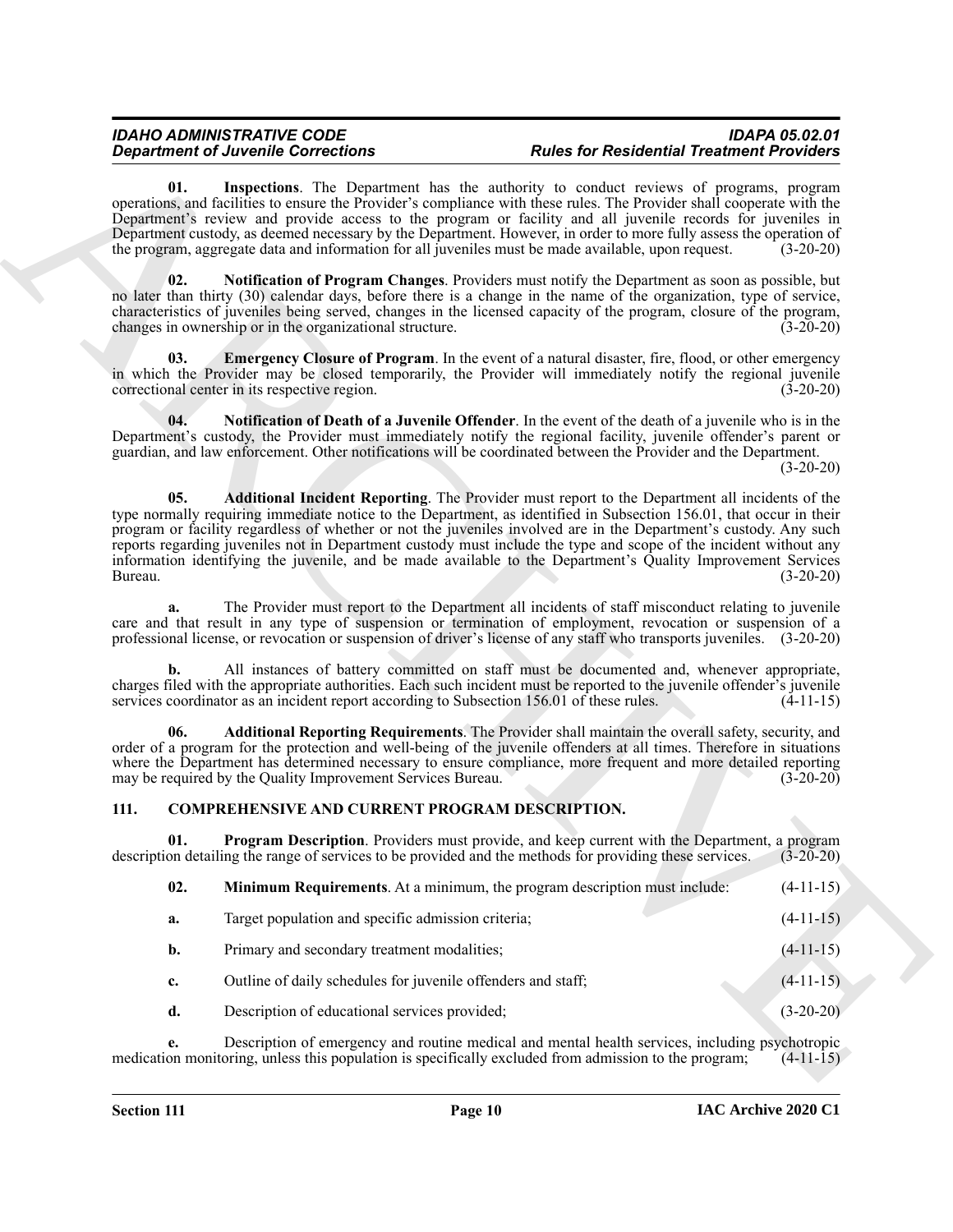**f.** Description of religious services, recreation services, and other specialized services provided, as indicated by the needs of the identified target population; (4-11-15)

**g.** Written criteria for successful completion of the program and written criteria for termination from the program prior to completion; (4-11-15)

**h.** A thorough description of all services offered as a part of the program, including a description of the frequency of service delivery; (4-11-15)

**i.** A detailed description of each individual treatment intervention, such as treatment group, psychoeducational group, cognitive restructuring group, and peer group including: (4-11-15)

i. The overall goals of the treatment intervention or service area; (4-11-15)

 $\frac{1}{4}$  area; (4-11-15)

iii. The facilitator education and training requirements; and  $(4-11-15)$ 

ii. The average length, total length, and number of sessions in the treatment intervention or service

- iv. The specific curriculum used in the treatment intervention or service area. (4-11-15)
- <span id="page-10-3"></span><span id="page-10-2"></span>**j.** A detailed description of the behavior management component of the program.  $(4-11-15)$

#### <span id="page-10-0"></span>**112. DISPOSITION OF REFERRALS FROM THE DEPARTMENT.**

A juvenile offender's admission into the program shall be based on an assessment of the juvenile offender's strengths, risks, needs, and on the anticipated ability of the program to reasonably address those issues. Providers must ensure that the juvenile offender and parent or guardian are provided an opportunity to participate in the admission process and related decisions. (3-20-20)

**Considered of Ancientale Corrections**<br> **But the Considered Provider of Residential Treatment Provider 2<br>
increases the measurement of the measurement of the properties and the properties of the properties of the second o 01. Accepting Referral**. Upon receipt of a complete referral packet from the Department, the Provider has four (4) business days in which to decide whether to accept or decline the referral. Upon acceptance, the Referral Acceptance/Denial Form must be completed, signed, and returned to the regional referral coordinator. By accepting the referral, the Provider agrees to address the identified treatment goals and the anticipated length of stay. Once the acceptance has occurred, the juvenile offender's transportation will be made. (3-20-20)

<span id="page-10-5"></span>**02. Declining Referral**. If a Provider denies a referral, the specific reason for denial must be documented on the Department's Referral Acceptance/Denial Form and the form returned to the regional referral coordinator. The Provider must then destroy the referral packet. (3-20-20)

<span id="page-10-4"></span>**03. Change in Admission Criteria**. Any change in the Provider's admission criteria must be reflected in the Provider's admission policy and requires a written amendment to the contract with the Department. Temporary exceptions are covered under Section 101 of these rules. (3-20-20)

<span id="page-10-6"></span>**04. Reservation of Program Slots**. When a program slot is to be reserved, the Department will contact the Provider and request that the slot be reserved. Unless the Department gives specific approval, the maximum time for which a program slot may be reserved, and the Provider continue to receive payment, is forty-eight (48) consecutive hours. (3-20-20)

#### <span id="page-10-7"></span><span id="page-10-1"></span>**113. SAFETY AND MAINTENANCE OF BUILDINGS AND GROUNDS.**

<span id="page-10-9"></span>**01. Compliance with State and Local Codes and Ordinances**. The Provider must maintain compliance with all state and local building, life safety, and zoning requirements and make documentation of compliance available to the Department. (3-20-20)

<span id="page-10-8"></span>**02. Accessibility**. The program buildings, parking lots, and other structures must provide access as required by the Americans with Disabilities Act, as amended, and other applicable federal and state laws and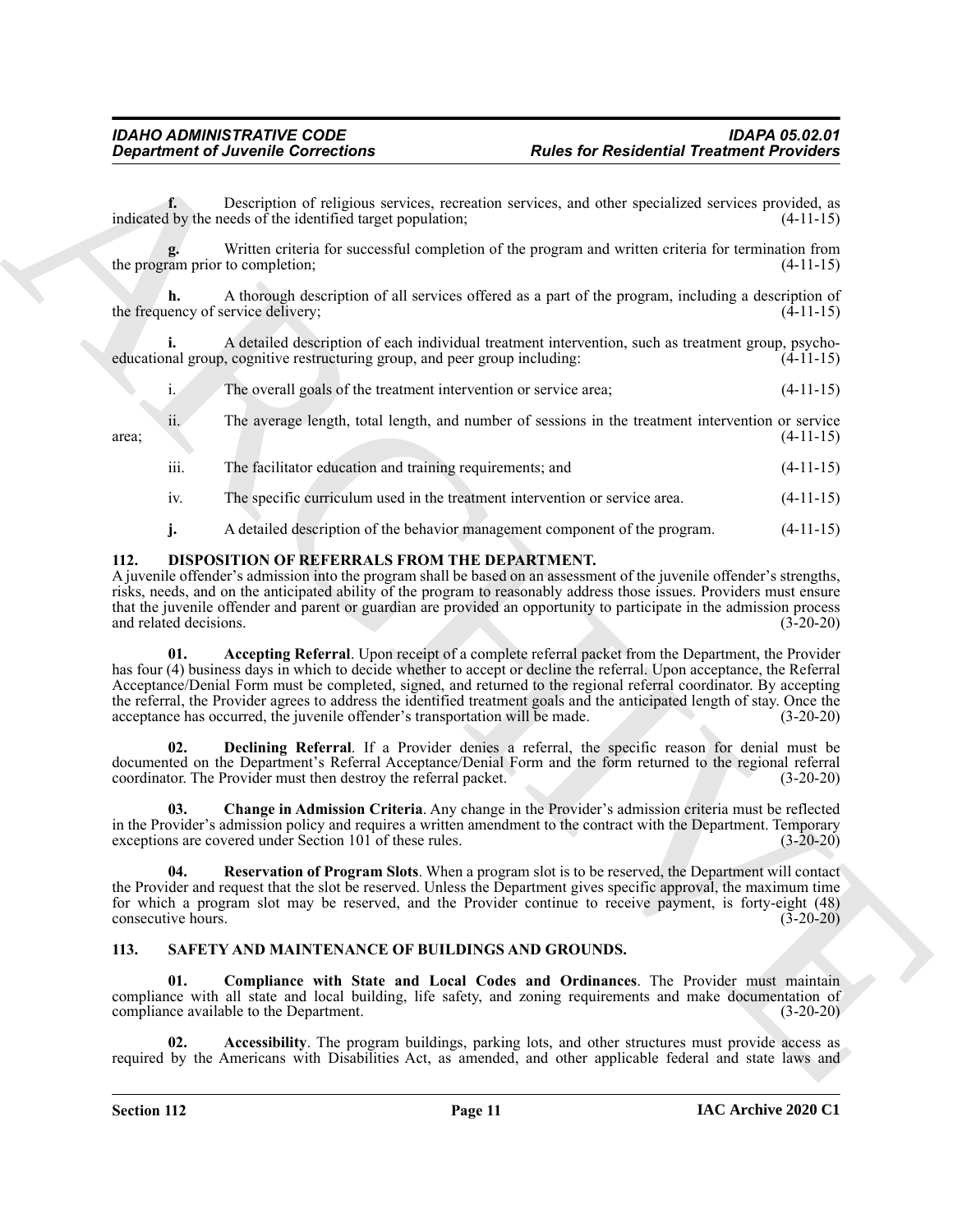<span id="page-11-5"></span><span id="page-11-3"></span><span id="page-11-2"></span>

| a. | Fire safety;                                                         | $(4-11-15)$ |
|----|----------------------------------------------------------------------|-------------|
| b. | Existing hazards;                                                    | $(4-11-15)$ |
| c. | Potential hazards; and                                               | $(4-11-15)$ |
|    | The corrective action that should be taken to address these hazards. | $(4-11-15)$ |

<span id="page-11-4"></span>

|                                | <b>Department of Juvenile Corrections</b>                            | <b>Rules for Residential Treatment Providers</b>                                                                                                                                                                                                                                                                                                                                                                                                                  |             |
|--------------------------------|----------------------------------------------------------------------|-------------------------------------------------------------------------------------------------------------------------------------------------------------------------------------------------------------------------------------------------------------------------------------------------------------------------------------------------------------------------------------------------------------------------------------------------------------------|-------------|
| regulations.                   |                                                                      |                                                                                                                                                                                                                                                                                                                                                                                                                                                                   | $(4-11-15)$ |
| 03.<br>grounds.                |                                                                      | <b>Maintenance</b> . The Provider must ensure that all structures are maintained, are in good repair, and<br>are free from hazards to health and safety. The grounds must also be maintained and be free from any hazard to health<br>and safety. The Provider must have a written plan for preventive and ongoing maintenance of its building and                                                                                                                | $(3-20-20)$ |
| 04.<br>including sexual abuse. |                                                                      | Construction Considerations. When designing or acquiring any new program or facility and in<br>planning any substantial expansion or modification of existing facilities, the Provider shall consider the effect of the<br>design, acquisition, expansion, or modification upon the Provider's ability to protect residents from any harm,                                                                                                                        | $(3-20-20)$ |
| 05.                            | inspections kept on file for review by the Department, to identify:  | <b>Program Safety.</b> Each Provider must have a designated staff member who is responsible for the<br>safety of the program. This individual must conduct monthly inspections of the program, with copies of the                                                                                                                                                                                                                                                 | $(3-20-20)$ |
| a.                             | Fire safety;                                                         |                                                                                                                                                                                                                                                                                                                                                                                                                                                                   | $(4-11-15)$ |
| b.                             | Existing hazards;                                                    |                                                                                                                                                                                                                                                                                                                                                                                                                                                                   | $(4-11-15)$ |
| c.                             | Potential hazards; and                                               |                                                                                                                                                                                                                                                                                                                                                                                                                                                                   | $(4-11-15)$ |
| d.                             | The corrective action that should be taken to address these hazards. |                                                                                                                                                                                                                                                                                                                                                                                                                                                                   | $(4-11-15)$ |
| 06.                            | manual, which includes, at a minimum, procedures pertaining to:      | Emergency Procedures. The Provider will utilize and maintain a current emergency procedure                                                                                                                                                                                                                                                                                                                                                                        | $(3-20-20)$ |
| a.                             | Fire safety and escape;                                              |                                                                                                                                                                                                                                                                                                                                                                                                                                                                   | $(4-11-15)$ |
| b.                             | Emergency medical care;                                              |                                                                                                                                                                                                                                                                                                                                                                                                                                                                   | $(4-11-15)$ |
| c.                             | Notification and filing charges on escape;                           |                                                                                                                                                                                                                                                                                                                                                                                                                                                                   | $(4-11-15)$ |
| d.                             | Incidents of violence within the program;                            |                                                                                                                                                                                                                                                                                                                                                                                                                                                                   | $(4-11-15)$ |
| e.                             | Suicide prevention;                                                  |                                                                                                                                                                                                                                                                                                                                                                                                                                                                   | $(4-11-15)$ |
| f.                             | Child abuse reporting; and                                           |                                                                                                                                                                                                                                                                                                                                                                                                                                                                   | $(4-11-15)$ |
| g.                             | Sexual abuse disclosures.                                            |                                                                                                                                                                                                                                                                                                                                                                                                                                                                   | $(4-11-15)$ |
| 114.                           | <b>VEHICLES.</b>                                                     |                                                                                                                                                                                                                                                                                                                                                                                                                                                                   |             |
| 01.                            | meet the Department's requirements for insurance coverage.           | <b>Condition.</b> Vehicles used to transport juveniles must be mechanically sound, in good repair, and                                                                                                                                                                                                                                                                                                                                                            | $(4-11-15)$ |
| 02.                            |                                                                      | <b>Compliance with Applicable Laws.</b> All vehicles must possess current state licenses and comply<br>with all applicable state laws. When in use, all vehicles must carry a standard first aid kit and a fire extinguisher.                                                                                                                                                                                                                                     | $(4-11-15)$ |
| 03.                            | seat belts must be replaced immediately.                             | Maintenance and Equipment Checklist. The Provider must have a vehicle maintenance and<br>equipment checklist, which includes a listing of all critical operating systems and equipment inspections, the date of<br>the last inspection, and the type of service or action taken. All repairs required to critical operating systems, such as<br>brakes and headlights, must be made immediately. All worn or missing critical equipment such as tires, jacks, and | $(3-20-20)$ |
| 115.                           | <b>TRANSPORTATION.</b>                                               |                                                                                                                                                                                                                                                                                                                                                                                                                                                                   |             |

#### <span id="page-11-9"></span><span id="page-11-8"></span><span id="page-11-7"></span><span id="page-11-0"></span>**114. VEHICLES.**

#### <span id="page-11-10"></span><span id="page-11-6"></span><span id="page-11-1"></span>**115. TRANSPORTATION.**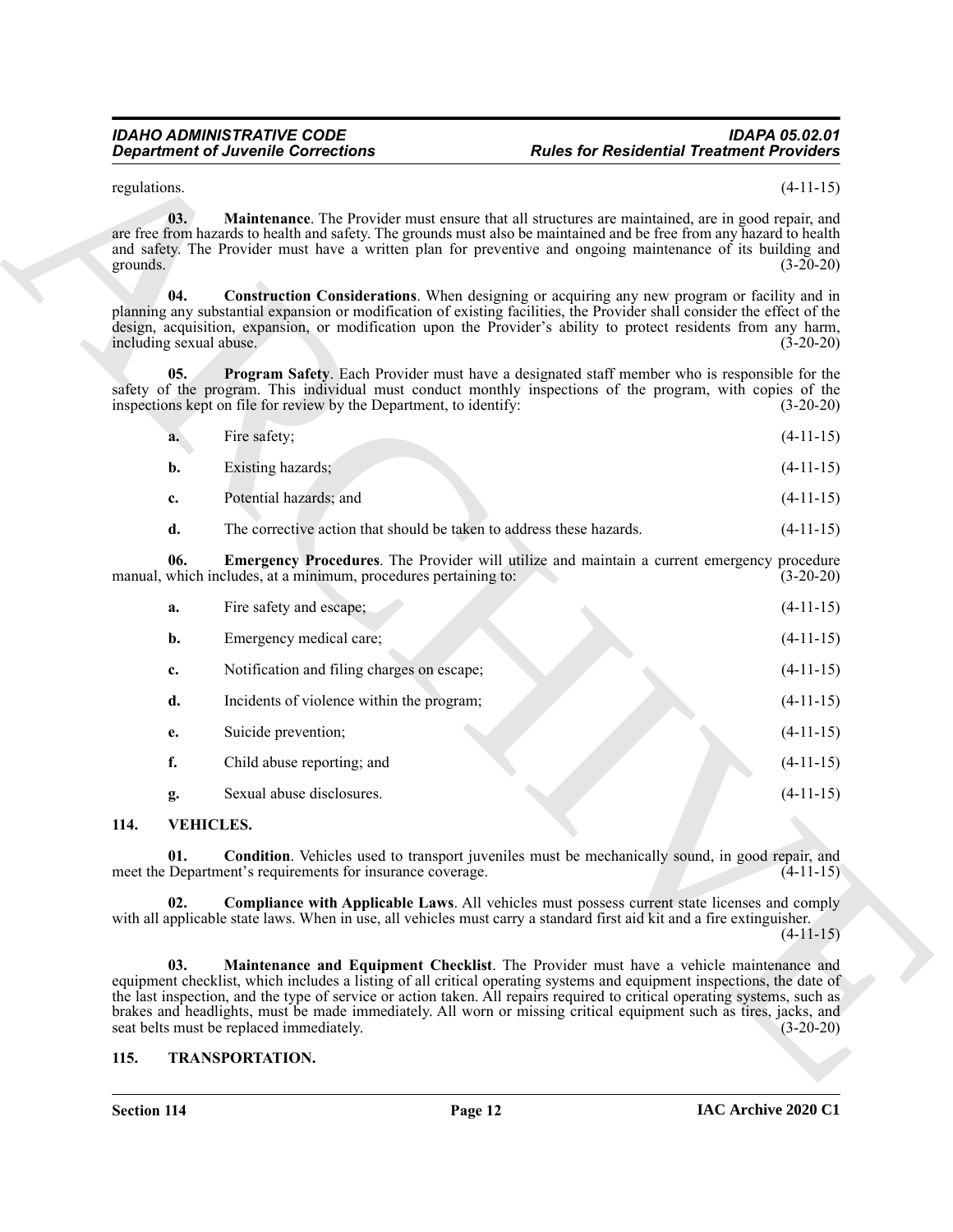### <span id="page-12-10"></span><span id="page-12-9"></span><span id="page-12-7"></span><span id="page-12-6"></span><span id="page-12-0"></span>**116. DRIVERS.**

#### <span id="page-12-8"></span><span id="page-12-1"></span>**117. -- 119. (RESERVED)**

#### <span id="page-12-5"></span><span id="page-12-4"></span><span id="page-12-3"></span><span id="page-12-2"></span>**120. ADMINISTRATIVE RECORDS.**

|      |                              | <b>Department of Juvenile Corrections</b>                                                                                                                                                                                                                                                                                                                                                                                                                                                                                                                                                                                                                                                                                                                      | <b>Rules for Residential Treatment Providers</b> |  |
|------|------------------------------|----------------------------------------------------------------------------------------------------------------------------------------------------------------------------------------------------------------------------------------------------------------------------------------------------------------------------------------------------------------------------------------------------------------------------------------------------------------------------------------------------------------------------------------------------------------------------------------------------------------------------------------------------------------------------------------------------------------------------------------------------------------|--------------------------------------------------|--|
|      | 01.<br>family, or community. | Transportation for Service Plan. The Provider will provide all transportation associated with the<br>juvenile offender's service implementation plan. The family may be relied upon to provide transportation for passes<br>and some other community contacts as long as this does not present any undue risk or burden to the juvenile offender,                                                                                                                                                                                                                                                                                                                                                                                                              | $(3-20-20)$                                      |  |
|      | 02.                          | Transportation for Court Proceedings. The Provider and the juvenile services coordinator will<br>make timely arrangements for transportation related to court appearances, and for transfer or release of juvenile<br>offenders from Department custody.                                                                                                                                                                                                                                                                                                                                                                                                                                                                                                       | $(3-20-20)$                                      |  |
| 116. | <b>DRIVERS.</b>              |                                                                                                                                                                                                                                                                                                                                                                                                                                                                                                                                                                                                                                                                                                                                                                |                                                  |  |
|      | 01.                          | Juvenile Transport. All drivers of vehicles transporting a juvenile offender must possess a valid<br>driver's license from the applicable state and the proper licenses required by state law for the type of motor vehicle<br>operated. All such operators' driving records must be checked through the Department of Motor Vehicles for the<br>preceding three (3) years and annually after date of hire. During that time, the operator must not have had any felony<br>traffic convictions or withheld judgments. Any incidents of suspended licenses during that time must be specifically<br>reviewed by the Provider. Personnel files must contain evidence of training to transport a juvenile offender as well as<br>other appropriate documentation. | $(3-20-20)$                                      |  |
|      | 02.<br>insurance coverage.   | Parent or Guardian Transport. When parents or guardians are allowed to transport a juvenile<br>offender for any reason, the Provider will ensure that the individual possesses a current and valid driver's license and                                                                                                                                                                                                                                                                                                                                                                                                                                                                                                                                        | $(3-20-20)$                                      |  |
|      | $117. - 119.$                | (RESERVED)                                                                                                                                                                                                                                                                                                                                                                                                                                                                                                                                                                                                                                                                                                                                                     |                                                  |  |
| 120. |                              | <b>ADMINISTRATIVE RECORDS.</b>                                                                                                                                                                                                                                                                                                                                                                                                                                                                                                                                                                                                                                                                                                                                 |                                                  |  |
|      | 01.                          | Documentation Retention. The Provider must document and retain documentation of all<br>information related to the following items:                                                                                                                                                                                                                                                                                                                                                                                                                                                                                                                                                                                                                             | $(3-20-20)$                                      |  |
|      | a.<br>implementation;        | Program consultation provided, such as technical assistance on program design and                                                                                                                                                                                                                                                                                                                                                                                                                                                                                                                                                                                                                                                                              | $(4-11-15)$                                      |  |
|      |                              | Training provided to staff;                                                                                                                                                                                                                                                                                                                                                                                                                                                                                                                                                                                                                                                                                                                                    | $(4-11-15)$                                      |  |
|      | b.                           |                                                                                                                                                                                                                                                                                                                                                                                                                                                                                                                                                                                                                                                                                                                                                                |                                                  |  |
|      | c.                           | All alleged instances of child abuse;                                                                                                                                                                                                                                                                                                                                                                                                                                                                                                                                                                                                                                                                                                                          | $(4-11-15)$                                      |  |
|      | d.                           | Program audits or reviews, including corrective actions required and taken;                                                                                                                                                                                                                                                                                                                                                                                                                                                                                                                                                                                                                                                                                    | $(4-11-15)$                                      |  |
|      | е.                           | Reports of sexual abuse disclosures to the applicable state licensing authority or law enforcement;                                                                                                                                                                                                                                                                                                                                                                                                                                                                                                                                                                                                                                                            | $(4-11-15)$                                      |  |
|      | f.                           | Juvenile offender and staff grievances;                                                                                                                                                                                                                                                                                                                                                                                                                                                                                                                                                                                                                                                                                                                        | $(4-11-15)$                                      |  |
|      | g.                           | Copies of all completed incident reports; and                                                                                                                                                                                                                                                                                                                                                                                                                                                                                                                                                                                                                                                                                                                  | $(4-11-15)$                                      |  |
|      | h.                           | Copies of background checks for all current employees, contractors, volunteers and interns who<br>may have contact with residents.                                                                                                                                                                                                                                                                                                                                                                                                                                                                                                                                                                                                                             | $(4-11-15)$                                      |  |
|      | 02.                          | <b>Employee Files.</b> Employee personnel files must contain the following:                                                                                                                                                                                                                                                                                                                                                                                                                                                                                                                                                                                                                                                                                    | $(4-11-15)$                                      |  |
|      | a.                           | Minimum qualifications for the job held;                                                                                                                                                                                                                                                                                                                                                                                                                                                                                                                                                                                                                                                                                                                       | $(4-11-15)$                                      |  |
|      | b.                           | Hiring information;                                                                                                                                                                                                                                                                                                                                                                                                                                                                                                                                                                                                                                                                                                                                            | $(4-11-15)$                                      |  |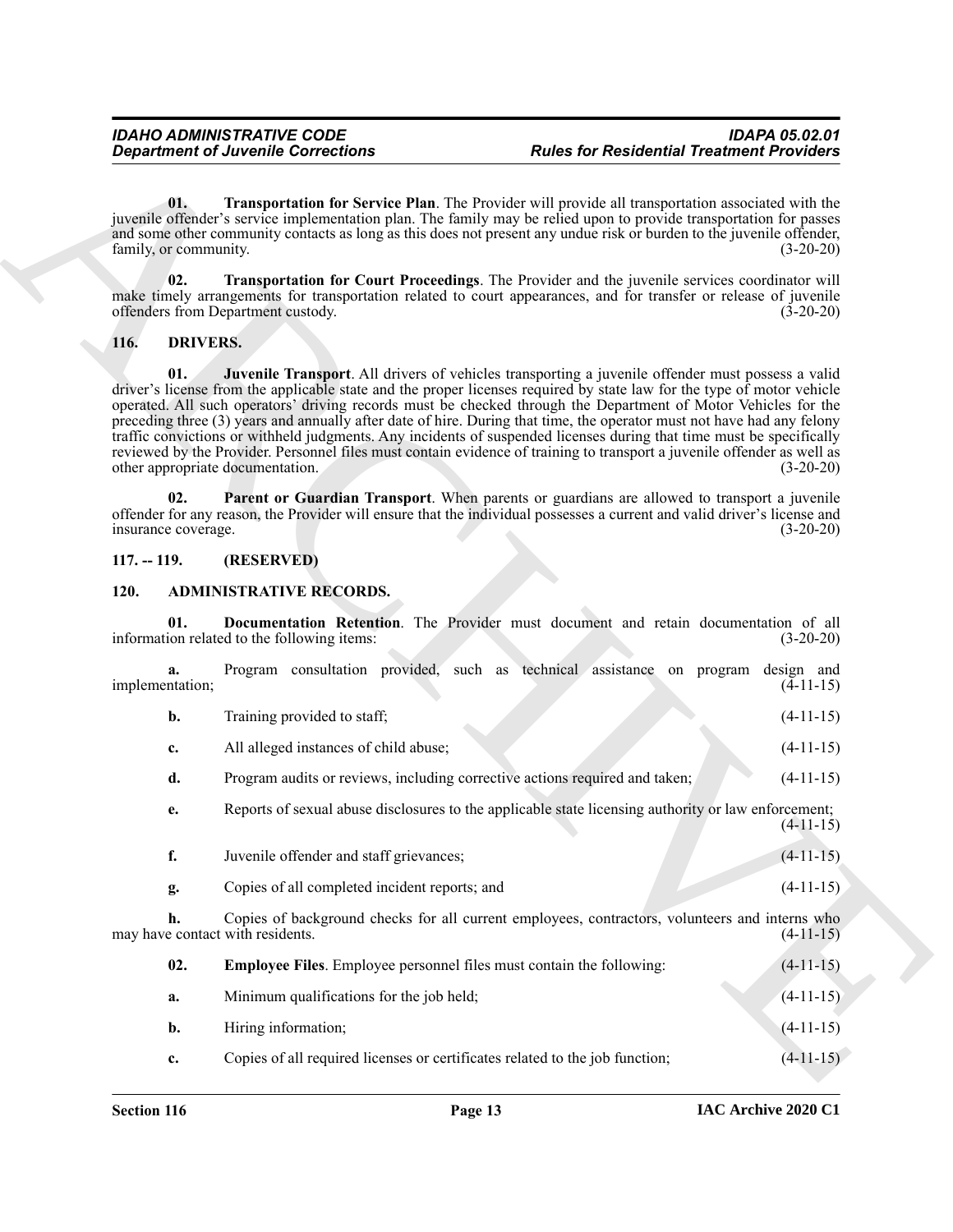**d.** Copies of academic credentials, driving record, and background checks, as required by state law; (3-20-20)

<span id="page-13-9"></span>**e.** Current training records; and  $(4-11-15)$ 

**f.** Performance evaluations and copies of personnel actions, such as disciplinary action taken and acknowledgments of outstanding performance. (4-11-15)

### <span id="page-13-7"></span><span id="page-13-0"></span>**121. STAFF QUALIFICATIONS.**

**01. Licenses**. All individuals providing services to juveniles in the custody of the Department must possess all licenses or certifications for their particular position as required by statute, rule, or by the applicable state licensing authority. (4-11-15)

<span id="page-13-8"></span>**02. Education or Experience**. All individuals providing services must be qualified to do so, based on knowledge, skills, and abilities. In addition, certain program and professional caregivers must meet specific minimum standards for education or experience. These standards constitute, in part, the basis for determining the adequacy of program and professional services delivered under contractual agreement with the Department. (3-20-20)

<span id="page-13-10"></span>**03. Position Descriptions**. Providers must maintain written position descriptions for every job class established in the organization. In all cases, the particular job titles used by the Provider to provide counseling, therapy, direct care, and supervision of juvenile offenders, as well as staff supervision and management, must be specifically cross-referenced with the job titles in these rules. (3-20-20)

#### <span id="page-13-3"></span><span id="page-13-2"></span><span id="page-13-1"></span>**122. POSITION DESCRIPTIONS AND QUALIFICATION CRITERIA.**

**01. Clinician, Counselor, or Therapist**. An individual who conducts a comprehensive assessment of the psychological, behavioral, social, or familial deficits or dysfunctions presented by the juvenile offender, then establishes and implements a plan for therapeutic services. The plan must specify diagnosis and treatment of problems to be addressed, an estimate of the time needed, and a schedule of the frequency and intensity of the services to be provided. The individual may also provide individual, group, or family counseling. At a minimum, the individual must have a master's degree and be currently licensed by the applicable state as a Licensed Professional Counselor (LPC), Licensed Marriage and Family Counselor (LMFT), Licensed Master Social Worker (LMSW), or certified school psychologist.

<span id="page-13-4"></span>**02. Juvenile Services Coordinator or Social Worker**. An individual who is responsible for the assessment of treatment progress, and the provision and monitoring of therapeutic or rehabilitative treatment services to juvenile offenders participating in a treatment program. Individuals providing this function must possess, at a minimum, a bachelor's degree from a fully accredited college or university in social work, psychology, or counseling and must be licensed as a social worker in the applicable state.  $(4-11-15)$ 

<span id="page-13-6"></span><span id="page-13-5"></span>**03. Recreational Specialist**. An individual who develops and implements an individualized and goaldirected recreational plan for a juvenile offender in connection with the overall service implementation plan. The individual providing this function must possess a bachelor's degree in recreational therapy, health and physical education, or a related field, or have a high school diploma and two (2) years related experience in providing recreational services to juvenile offenders. (4-11-15)

**Copies for Considerions Rules for Residential Treations** *Rules for Residential Treations Prophet* **Considering the specific of the specific of the specific of the specific of the specific of the specific of the specific 04. Rehabilitation Specialist or Facility Case Manager**. An individual, under direct supervision, who assists the juvenile offender in implementing the service implementation plan, evaluates the juvenile offender, and maintains the case record with respect to all nonclinical matters. The rehabilitation specialist or facility case manager also assists in presenting the case in staffings, communicates with appropriate individuals, including community interests, regarding the juvenile offender, and prepares written communications, under supervision, including final progress reports. The rehabilitation specialist or facility case manager may also serve as the social worker if properly licensed in the applicable state. Individuals providing this function must possess a bachelor's degree from a fully accredited college or university in the social sciences or a related field, or have a high school diploma and four  $(4)$ years related experience in providing services to juvenile offenders. (4-11-15)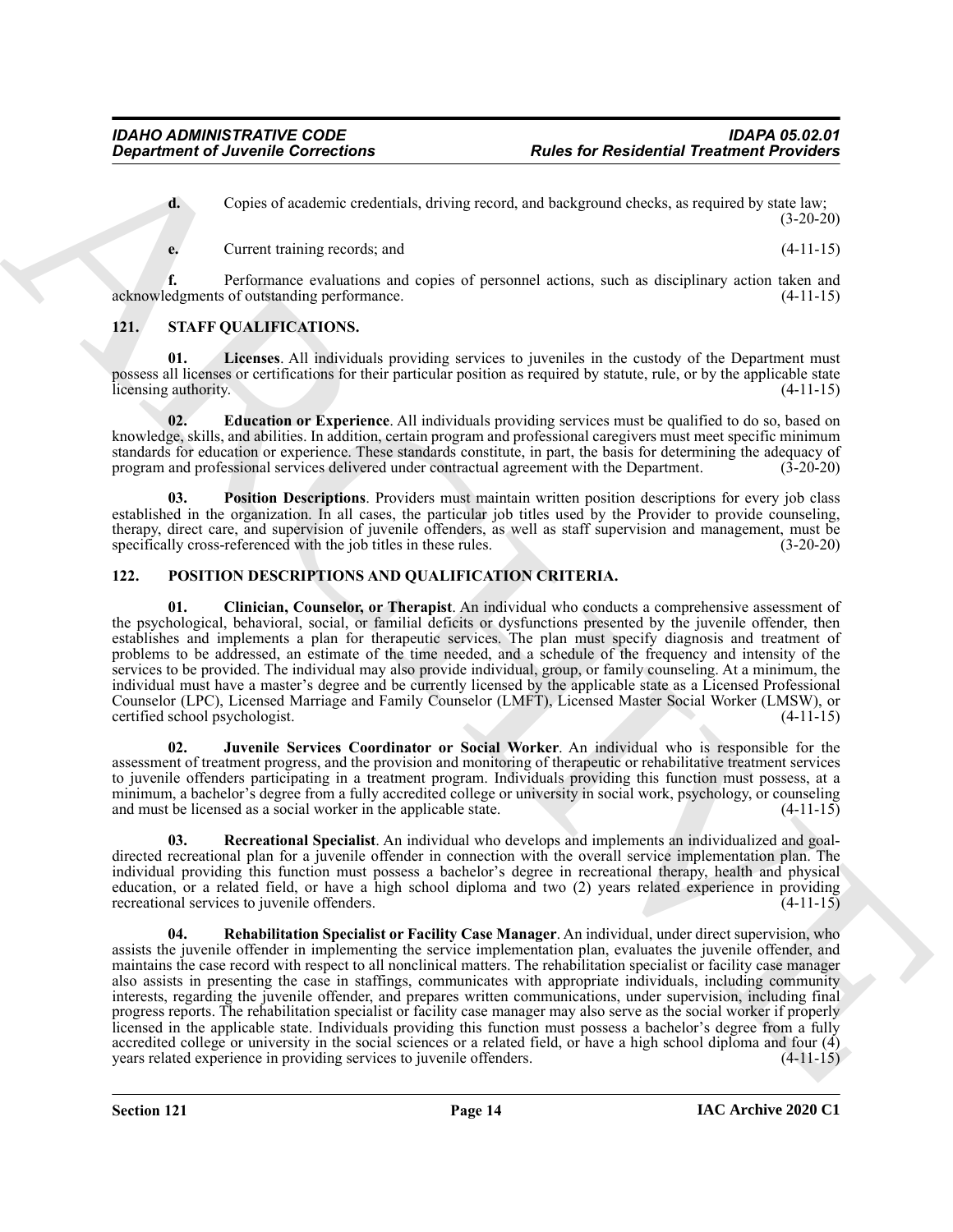#### <span id="page-14-9"></span><span id="page-14-7"></span><span id="page-14-6"></span><span id="page-14-5"></span><span id="page-14-0"></span>**123. PROGRAM STAFFING REQUIREMENTS.**

#### <span id="page-14-8"></span><span id="page-14-3"></span><span id="page-14-2"></span><span id="page-14-1"></span>**124. GENERAL REQUIREMENTS FOR TRAINING.**

<span id="page-14-4"></span>

|             | <b>Department of Juvenile Corrections</b>                                                                      | <b>Rules for Residential Treatment Providers</b>                                                                                                                                                                                                                                                                                                                                                                                                                                                                                                                                                                                                                                                                            |             |
|-------------|----------------------------------------------------------------------------------------------------------------|-----------------------------------------------------------------------------------------------------------------------------------------------------------------------------------------------------------------------------------------------------------------------------------------------------------------------------------------------------------------------------------------------------------------------------------------------------------------------------------------------------------------------------------------------------------------------------------------------------------------------------------------------------------------------------------------------------------------------------|-------------|
|             | 05.<br>or its equivalent.                                                                                      | Rehabilitation Technician or Direct Care Worker. An individual who is responsible for<br>providing individual or group rehabilitative therapeutic services, supervising juvenile offender's day-to-day living<br>activities and performing such duties as preparing nutritious meals, supervising and training juvenile offenders in<br>basic living skills, and providing some community transportation. Such individual must have a high school diploma                                                                                                                                                                                                                                                                   | $(4-11-15)$ |
|             | 06.<br>with an endorsement as a generalist.                                                                    | Special Education Teacher. An individual who provides a modified curriculum for those students<br>who are eligible for services under the IDEA. This individual must hold a valid standard exceptional child certificate                                                                                                                                                                                                                                                                                                                                                                                                                                                                                                    | $(4-11-15)$ |
|             | 07.<br>statutes. This individual must hold a valid teaching credential in the appropriate instructional field. | Teacher. An individual who provides basic educational services as required by state and federal                                                                                                                                                                                                                                                                                                                                                                                                                                                                                                                                                                                                                             | $(4-11-15)$ |
| 123.        | PROGRAM STAFFING REQUIREMENTS.                                                                                 |                                                                                                                                                                                                                                                                                                                                                                                                                                                                                                                                                                                                                                                                                                                             |             |
| population. | 01.                                                                                                            | General Staffing Ratios. The Provider must ensure that an adequate number of qualified staff are<br>present at all times to provide rehabilitation and treatment services, supervise juvenile offenders, and provide for their<br>health, safety, and treatment needs. Staffing patterns must ensure that professional staff is available to juvenile<br>offenders at all times when they are in the program. The Provider staff should provide consistency and stability so<br>that the juvenile offenders know the roles of each staff member. Specific staffing ratios shall be determined in each<br>contract and must be based on the level of intervention of the program and the risk level of the juvenile offender | $(3-20-20)$ |
| $(CPR)$ .   | 02.                                                                                                            | <b>Emergency Staffing Ratios.</b> At all times, at least one (1) staff member on duty per twenty (20)<br>juvenile offenders in the program must be currently certified to administer first aid and cardiopulmonary resuscitation                                                                                                                                                                                                                                                                                                                                                                                                                                                                                            | $(4-11-15)$ |
| 124.        | <b>GENERAL REQUIREMENTS FOR TRAINING.</b>                                                                      |                                                                                                                                                                                                                                                                                                                                                                                                                                                                                                                                                                                                                                                                                                                             |             |
|             | 01.<br>management and coordinated by a designated staff member that includes:                                  | Training Plan. Training for staff must be conducted in accordance with a written plan approved by                                                                                                                                                                                                                                                                                                                                                                                                                                                                                                                                                                                                                           | $(3-20-20)$ |
|             | Annual in-service training for all staff to include, but not be limited to:<br>a.                              |                                                                                                                                                                                                                                                                                                                                                                                                                                                                                                                                                                                                                                                                                                                             | $(4-11-15)$ |
|             | i.<br>Identifying and responding to suicide risk;                                                              |                                                                                                                                                                                                                                                                                                                                                                                                                                                                                                                                                                                                                                                                                                                             | $(4-11-15)$ |
|             | ii.<br>Infectious diseases, blood borne pathogens, and universal precautions;                                  |                                                                                                                                                                                                                                                                                                                                                                                                                                                                                                                                                                                                                                                                                                                             | $(3-20-20)$ |
|             | $\overline{\text{iii}}$<br>All training as outlined in section 115.331 of the PREA standards;                  |                                                                                                                                                                                                                                                                                                                                                                                                                                                                                                                                                                                                                                                                                                                             | $(4-11-15)$ |
|             | Prohibition of abuse and mandatory reporting of abuse;<br>iv.                                                  |                                                                                                                                                                                                                                                                                                                                                                                                                                                                                                                                                                                                                                                                                                                             | $(4-11-15)$ |
|             | V.                                                                                                             | De-escalation of juvenile behavior and appropriate physical restraint techniques; and                                                                                                                                                                                                                                                                                                                                                                                                                                                                                                                                                                                                                                       | $(4-11-15)$ |
|             | vi.<br>Incident reporting.                                                                                     |                                                                                                                                                                                                                                                                                                                                                                                                                                                                                                                                                                                                                                                                                                                             | $(4-11-15)$ |
|             |                                                                                                                |                                                                                                                                                                                                                                                                                                                                                                                                                                                                                                                                                                                                                                                                                                                             |             |
|             | Those areas of practice and operations requiring a current certification;<br>b.                                |                                                                                                                                                                                                                                                                                                                                                                                                                                                                                                                                                                                                                                                                                                                             | $(4-11-15)$ |
|             | c.<br>technicians or direct care staff must have training in the following areas:                              | Prior to being assigned sole responsibility for supervision of juvenile offenders, rehabilitation                                                                                                                                                                                                                                                                                                                                                                                                                                                                                                                                                                                                                           | $(4-11-15)$ |
|             | i.<br>Principles and practices of juvenile care and supervision;                                               |                                                                                                                                                                                                                                                                                                                                                                                                                                                                                                                                                                                                                                                                                                                             | $(4-11-15)$ |
|             | ii.<br>Program goals and objectives;                                                                           |                                                                                                                                                                                                                                                                                                                                                                                                                                                                                                                                                                                                                                                                                                                             | $(4-11-15)$ |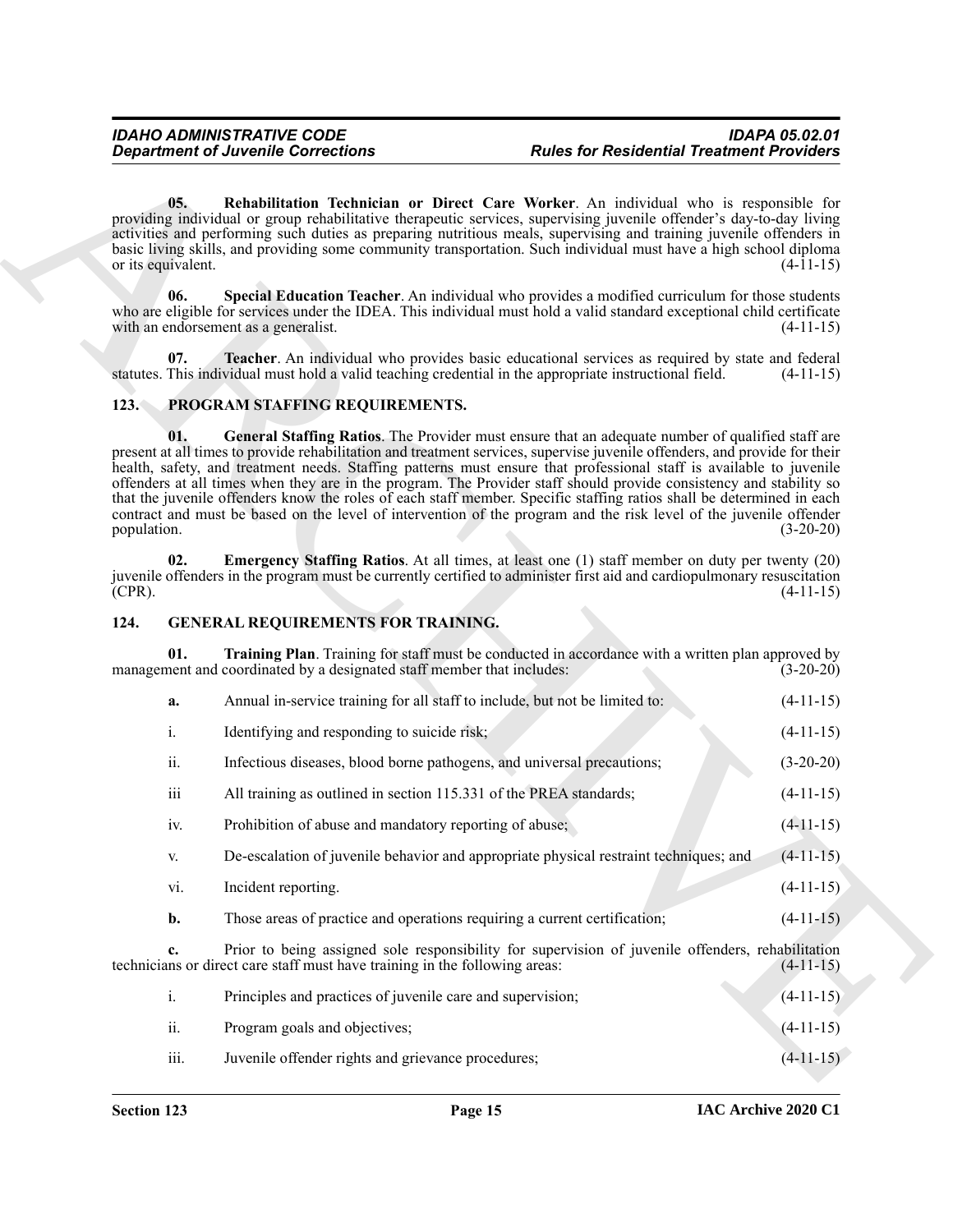| V.        | Infectious diseases, blood borne pathogens, and universal precautions;        | $(3-20-20)$ |
|-----------|-------------------------------------------------------------------------------|-------------|
| vi.       | Handling of violent juvenile offenders (use of force or crisis intervention); | $(4-11-15)$ |
| vii.      | Security procedures (key control, searches, contraband);                      | $(4-11-15)$ |
| viii.     | Medical emergency procedures, first aid, and CPR;                             | $(4-11-15)$ |
| ix.       | Incident reporting;                                                           | $(4-11-15)$ |
| X.        | How to recognize and respond to suicidal behavior;                            | $(4-11-15)$ |
| xi.       | How to access emergency medical and mental health care;                       | $(3-20-20)$ |
| $\ddotsc$ | $1 \quad 1$                                                                   |             |

|                 | <b>Department of Juvenile Corrections</b>                                                                                                                                                              | <b>Rules for Residential Treatment Providers</b> |  |
|-----------------|--------------------------------------------------------------------------------------------------------------------------------------------------------------------------------------------------------|--------------------------------------------------|--|
| 1V <sub>z</sub> | Procedures and legal requirements concerning the reporting of abuse and critical incidents and<br>compliance with the PREA as outlined in these rules;                                                 | $(4-11-15)$                                      |  |
| V.              | Infectious diseases, blood borne pathogens, and universal precautions;                                                                                                                                 | $(3-20-20)$                                      |  |
| vi.             | Handling of violent juvenile offenders (use of force or crisis intervention);                                                                                                                          | $(4-11-15)$                                      |  |
| vii.            | Security procedures (key control, searches, contraband);                                                                                                                                               | $(4-11-15)$                                      |  |
| viii.           | Medical emergency procedures, first aid, and CPR;                                                                                                                                                      | $(4-11-15)$                                      |  |
| ix.             | Incident reporting;                                                                                                                                                                                    | $(4-11-15)$                                      |  |
| X.              | How to recognize and respond to suicidal behavior;                                                                                                                                                     | $(4-11-15)$                                      |  |
| X1.             | How to access emergency medical and mental health care;                                                                                                                                                | $(3-20-20)$                                      |  |
| xii.            | Proper storage and dispensing of medications, as well as general signs and symptoms of adverse<br>reactions, including identification of the individual who will dispense medications in the facility; | $(4-11-15)$                                      |  |
| xiii.           | Appropriate response to health-related emergencies;                                                                                                                                                    | $(4-11-15)$                                      |  |
| xiv.            | Ethics and professional boundaries; and                                                                                                                                                                | $(4-11-15)$                                      |  |
| XV.             | Appropriate and safe transportation of all juvenile offenders.                                                                                                                                         | $(4-11-15)$                                      |  |
| d.              | In-service training for all first-year staff must include:                                                                                                                                             | $(4-11-15)$                                      |  |
| i.              | Program policies and procedures;                                                                                                                                                                       | $(4-11-15)$                                      |  |
| ii.             | Job responsibilities;                                                                                                                                                                                  | $(4-11-15)$                                      |  |
| iii.            | Juvenile offender supervision;                                                                                                                                                                         | $(4-11-15)$                                      |  |
| iv.             | Safety and security emergency procedures (fire, disaster, etc.);                                                                                                                                       | $(4-11-15)$                                      |  |
| V.<br>(HIPAA);  | Confidentiality issues including the Health Insurance Portability and Accountability Act of 1996                                                                                                       | $(4-11-15)$                                      |  |
| vi.             | Behavioral observation, adolescent psychology, and child growth and development;                                                                                                                       | $(4-11-15)$                                      |  |
| vii.            | Effective interventions with juvenile offenders including criminogenic risk and need factors;                                                                                                          | $(4-11-15)$                                      |  |
| viii.           | Juvenile Corrections Act, balanced and restorative justice and this chapter, as applicable; (3-20-20)                                                                                                  |                                                  |  |
| ix.             | Basic security procedures;                                                                                                                                                                             | $(4-11-15)$                                      |  |
| X.              | Signs and symptoms of chemical use or dependency;                                                                                                                                                      | $(4-11-15)$                                      |  |
| xi.             | Drug-free workplace;                                                                                                                                                                                   | $(4-11-15)$                                      |  |
| xii.            | Diversity training to include cultural awareness; and                                                                                                                                                  | $(4-11-15)$                                      |  |
| xiii.           | Juvenile offender searches for contraband.                                                                                                                                                             | $(4-11-15)$                                      |  |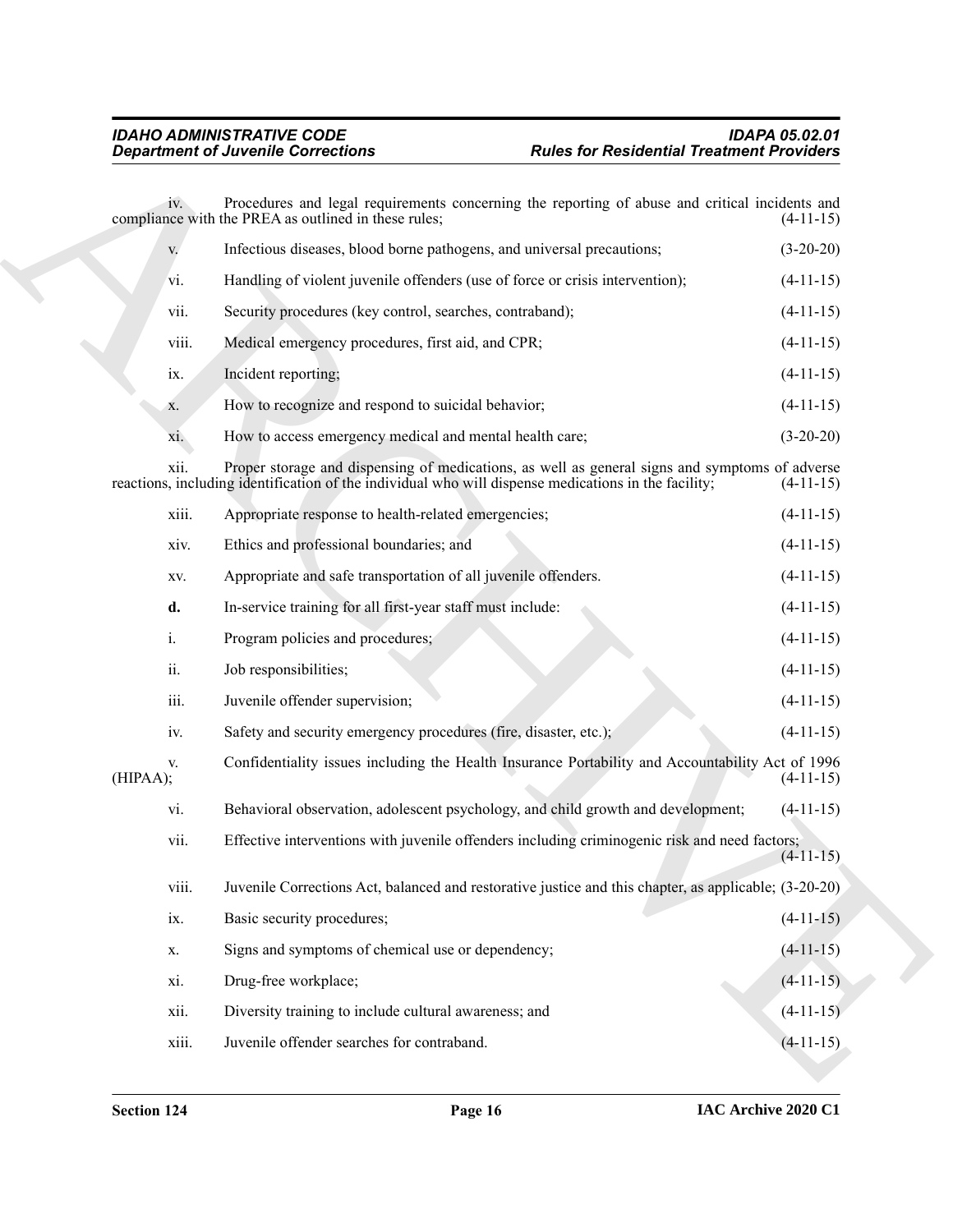#### <span id="page-16-2"></span><span id="page-16-1"></span>**02. Trainer Qualifications**. (4-11-15)

|                                              | <b>Department of Juvenile Corrections</b>                                                                                                                                                                                                                                                                                                                                                                                                                                                                                 | <b>Rules for Residential Treatment Providers</b>                                                       |             |
|----------------------------------------------|---------------------------------------------------------------------------------------------------------------------------------------------------------------------------------------------------------------------------------------------------------------------------------------------------------------------------------------------------------------------------------------------------------------------------------------------------------------------------------------------------------------------------|--------------------------------------------------------------------------------------------------------|-------------|
| 02.                                          | <b>Trainer Qualifications.</b>                                                                                                                                                                                                                                                                                                                                                                                                                                                                                            |                                                                                                        | $(4-11-15)$ |
| a.<br>their personnel or training file.      | first aid, CPR, and physical intervention techniques, will have appropriate certification, which must be documented in                                                                                                                                                                                                                                                                                                                                                                                                    | Individuals who provide instruction in areas of life, health, and safety, including but not limited to | $(4-11-15)$ |
| b.                                           | experience documented in their personnel or training file.                                                                                                                                                                                                                                                                                                                                                                                                                                                                | Individuals who provide instruction in treatment must have appropriate training, education, and        | $(3-20-20)$ |
| 03.                                          | designated staff member and include:                                                                                                                                                                                                                                                                                                                                                                                                                                                                                      | Documentation of Training. Staff and volunteer training records must be maintained by a                | $(3-20-20)$ |
| a.                                           | Name;                                                                                                                                                                                                                                                                                                                                                                                                                                                                                                                     |                                                                                                        | $(4-11-15)$ |
| b.                                           | Job title;                                                                                                                                                                                                                                                                                                                                                                                                                                                                                                                |                                                                                                        | $(4-11-15)$ |
| c.                                           | Employment beginning date;                                                                                                                                                                                                                                                                                                                                                                                                                                                                                                |                                                                                                        | $(4-11-15)$ |
| d.                                           | Annual training hours required; and                                                                                                                                                                                                                                                                                                                                                                                                                                                                                       |                                                                                                        | $(4-11-15)$ |
| e.                                           | A current chronological listing of all training completed.                                                                                                                                                                                                                                                                                                                                                                                                                                                                |                                                                                                        | $(4-11-15)$ |
| 04.                                          | or in a separate training file. Access to curriculum materials must be made available.                                                                                                                                                                                                                                                                                                                                                                                                                                    | Training Records. Training records may be kept separately within each individual personnel file        | $(4-11-15)$ |
| 125.                                         | <b>SUBCONTRACTORS, VOLUNTEERS, AND INTERNS.</b><br>The Provider will identify the intended use of the subcontractor, volunteer, or intern. If the subcontractor, volunteer,<br>or intern is providing direct services to juveniles, the Provider must adhere to the rules in this Section. The Provider<br>must notify the Department's Quality Improvement Services Bureau promptly, in writing, of any proposed changes in<br>the use of subcontractors, volunteers, or interns providing direct services to juveniles. |                                                                                                        | $(3-20-20)$ |
| 01.                                          | juveniles meets at least the minimum staff qualifications and terms of the original contract and these rules. The<br>Provider must maintain a list of all subcontracted service providers and their qualifications. Documentation of<br>services provided by subcontractors must include the scope and frequency of services.                                                                                                                                                                                             | Subcontractors. The Provider will ensure that any subcontractor providing direct services to           | $(3-20-20)$ |
| 02.                                          | interns to enhance and expand their services. However, volunteers and interns recruited to supplement and enrich a<br>program may not be substituted for the activities and functions of program staff. Volunteers and interns must not be<br>assigned sole supervision of juvenile offenders.                                                                                                                                                                                                                            | Volunteers and Interns. Programs should consider soliciting the involvement of volunteers and          | $(4-11-15)$ |
| roles within the program.                    | stipulations for their use and training, and training of program staff on the role of volunteers and interns. Training<br>provided must include all of the information necessary for the volunteers and interns to successfully perform their                                                                                                                                                                                                                                                                             | Programs that utilize volunteers and interns regularly must have a written plan that includes          | $(4-11-15)$ |
| $\mathbf{b}$ .                               | encouraged from all cultural and socio-economic segments of the community.                                                                                                                                                                                                                                                                                                                                                                                                                                                | Recruiting of volunteers is conducted by the program director or designee. Recruitment is              | $(4-11-15)$ |
| $c_{\bullet}$<br>to which they are assigned. |                                                                                                                                                                                                                                                                                                                                                                                                                                                                                                                           | Volunteers and interns must complete an application for the position and be suited for the position    | $(4-11-15)$ |
| d.                                           |                                                                                                                                                                                                                                                                                                                                                                                                                                                                                                                           | Written job descriptions must be provided for each volunteer and intern position.                      | $(4-11-15)$ |
| e.                                           |                                                                                                                                                                                                                                                                                                                                                                                                                                                                                                                           | Interns must be documented to be enrolled in an accredited school or program for the profession.       | $(4-11-15)$ |
|                                              |                                                                                                                                                                                                                                                                                                                                                                                                                                                                                                                           |                                                                                                        |             |

#### <span id="page-16-6"></span><span id="page-16-5"></span><span id="page-16-4"></span><span id="page-16-3"></span><span id="page-16-0"></span>**125. SUBCONTRACTORS, VOLUNTEERS, AND INTERNS.**

- **d.** Written job descriptions must be provided for each volunteer and intern position. (4-11-15)
- **e.** Interns must be documented to be enrolled in an accredited school or program for the profession.  $(4-11-15)$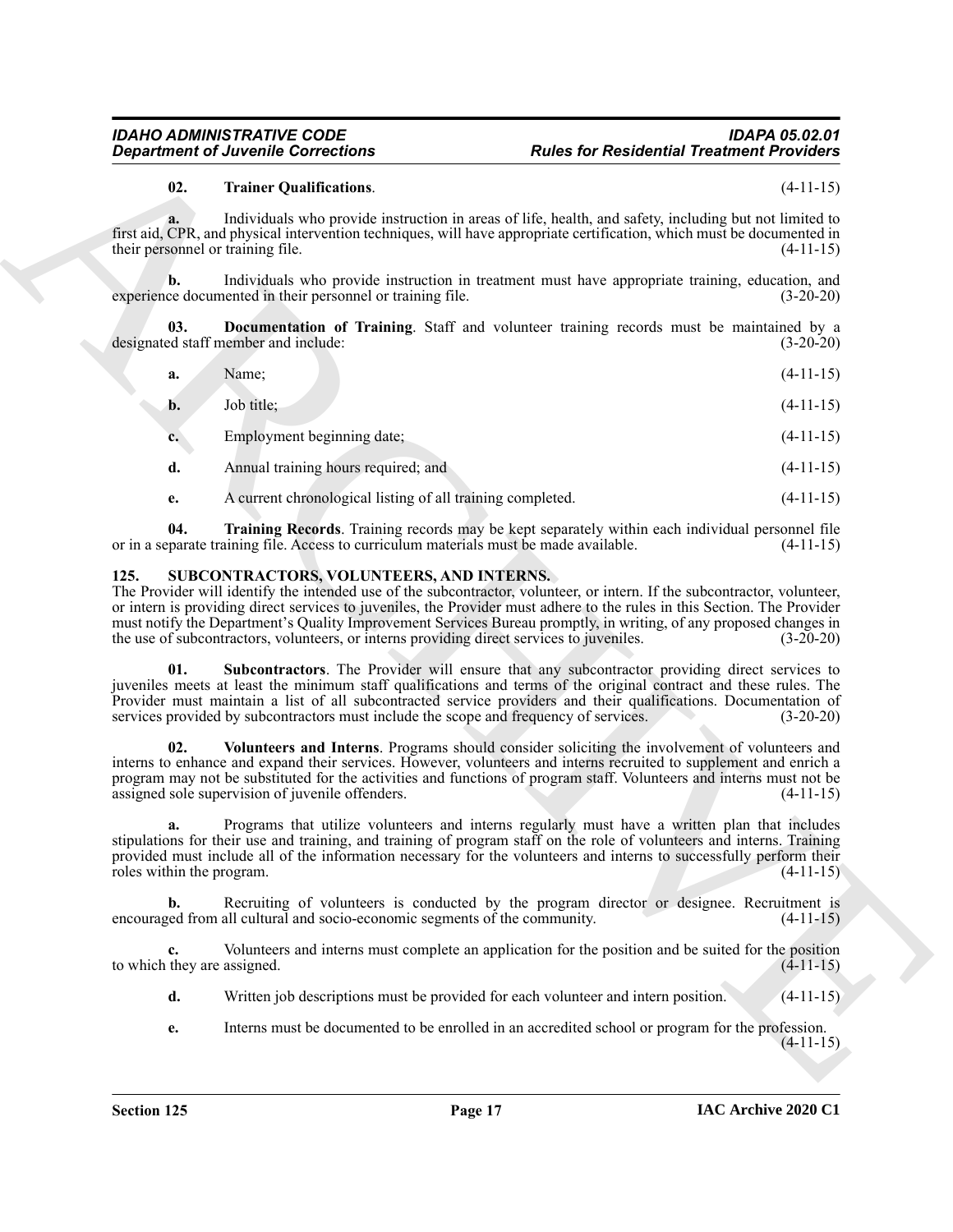## *Department of Juvenile Corrections*

**f.** Interns must have a fully developed internship or practicum agreement that details their activities for the period, and relates these to learning objectives developed with the academic institution and program in which they are enrolled. The internship agreement must include the signatures of the intern, supervising residential treatment provider staff, and a representative of the academic institution in which the intern is enrolled. (4-11-15)

Interns must agree in writing to abide by all policies and standards of conduct, and agree to meet rds for the profession for which they are training. (4-11-15) the ethical standards for the profession for which they are training.

**h.** Volunteers and interns must be at least twenty-one (21) years of age, of good character, and sufficiently mature to handle the responsibilities involved in the position. (4-11-15)

<span id="page-17-1"></span>**i.** Volunteers and interns must agree in writing to abide by all program policies.  $(4-11-15)$ 

**03. Subcontractor, Volunteer, and Intern Requirements**. Subcontractors, volunteers, and interns who perform professional services must be licensed or certified as required by state law or rule, or be documented to be supervised directly by staff meeting those credentials. (4-11-15)

**Equation of Alexanders Controllers** (*Foldstoff Controllers*) and the second to the second the second strength of the second strength of the second strength of the second strength of the second strength of the second str **a.** Subcontractors, volunteers, and interns must have background and record checks as prescribed by state law.  $(3-20-20)$ **b.** Minimum training for subcontractors, volunteers, and interns must include:  $(4-11-15)$ i. Program goals and objectives; (4-11-15) ii. The role of the subcontractor, volunteer, or intern and job duties or duties related to the learning plan; (4-11-15) iii. Subcontractor, volunteer, or intern's role in reporting incidents of sexual abuse under PREA, as outlined in these rules; (4-11-15) iv. Basic security procedures; (4-11-15) v. Recognizing suicidal behaviors; (4-11-15) vi. Confidentiality issues including the HIPAA; and (3-20-20) vii. Ethics and mandatory reporting of juvenile abuse. (4-11-15) **04. Volunteers of Minimal Use**. Volunteers who meet all of the following criteria may be excluded from Subsection  $125.03.a$ . and Subsection  $125.03.b$ .:

<span id="page-17-4"></span>i. Use of the volunteer by the Provider does not exceed four visits per year; (3-20-20)

<span id="page-17-0"></span>ii. Use of the volunteer by the Provider does not exceed four hours per visit; and (3-20-20)

iii. The volunteer is under constant personal supervision of at least one staff member of the Provider during their visit. (3-20-20)

**05. Documentation**. The Provider must maintain individual personnel files for each volunteer and intern working in the program. The files must contain all documentation of meeting requirements, as described in Subsection  $125.03$  of these rules. (3-20-20)

**06. Supervision of Volunteers**. Volunteers will be supervised at all times by a staff member of the Provider who coordinates and directs the activities of the volunteer and evaluates their performance periodically.  $(3-20-20)$ 

<span id="page-17-3"></span><span id="page-17-2"></span>**07. Supervision of Interns**. An intern will be supervised by a paid employee of the Provider who has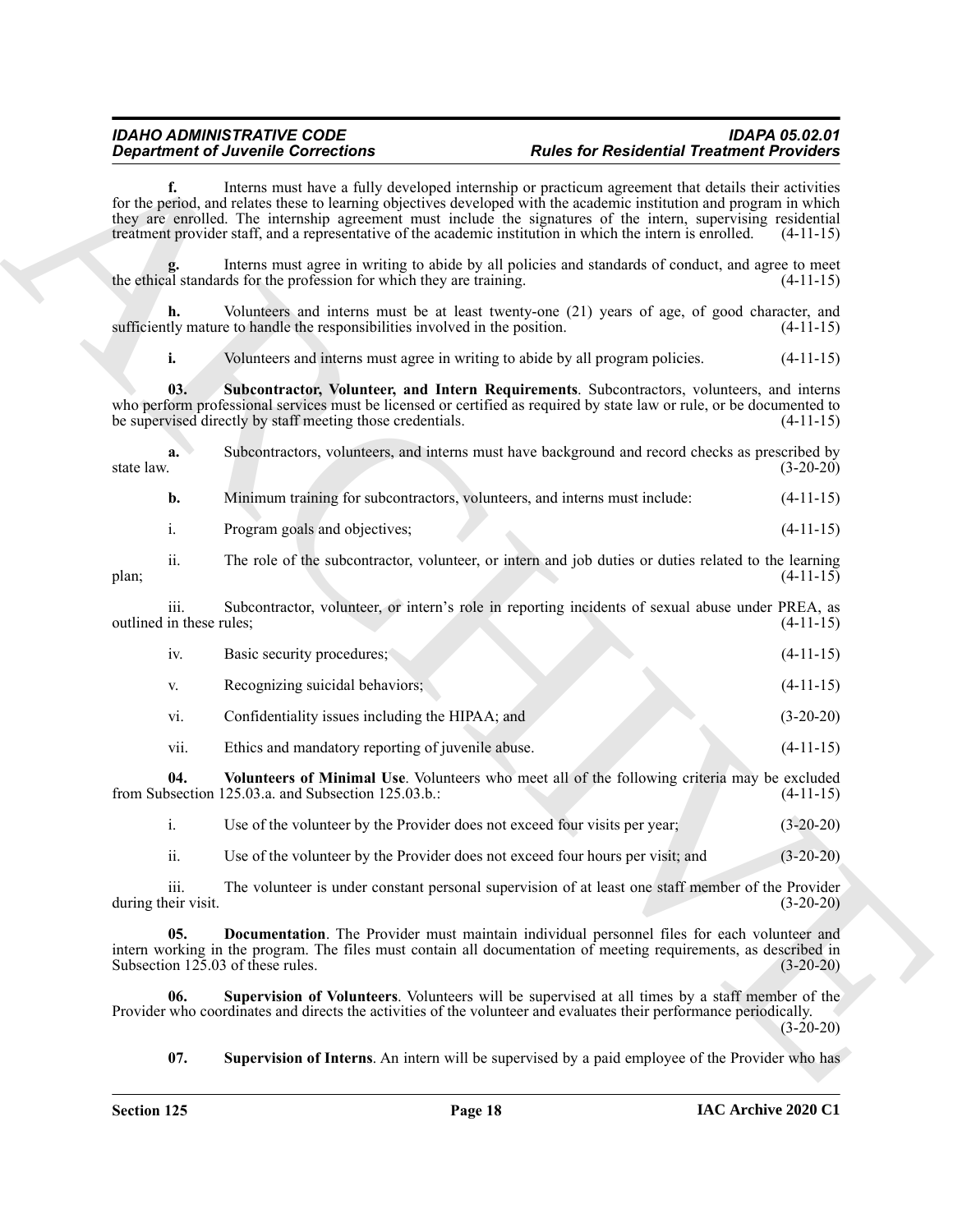#### <span id="page-18-7"></span><span id="page-18-3"></span><span id="page-18-0"></span>**126. BACKGROUND CHECKS.**

#### <span id="page-18-1"></span>**127. -- 129. (RESERVED)**

#### <span id="page-18-6"></span><span id="page-18-5"></span><span id="page-18-4"></span><span id="page-18-2"></span>**130. JUVENILE RECORDS.**

|               | <b>Department of Juvenile Corrections</b> |                                                                                                                                                                                                                                                                                                                                                                                                                                                                                                                                                                                                                                                                                                                                                                                                                                                                                                                        | <b>Rules for Residential Treatment Providers</b>                                           |             |
|---------------|-------------------------------------------|------------------------------------------------------------------------------------------------------------------------------------------------------------------------------------------------------------------------------------------------------------------------------------------------------------------------------------------------------------------------------------------------------------------------------------------------------------------------------------------------------------------------------------------------------------------------------------------------------------------------------------------------------------------------------------------------------------------------------------------------------------------------------------------------------------------------------------------------------------------------------------------------------------------------|--------------------------------------------------------------------------------------------|-------------|
|               |                                           | the licenses and credentials required by state law and who has been accepted by the intern's school as an appropriate<br>supervisor for the discipline of instruction. This individual shall coordinate and direct the activities of the intern and<br>evaluate their performance periodically.                                                                                                                                                                                                                                                                                                                                                                                                                                                                                                                                                                                                                        |                                                                                            | $(3-20-20)$ |
| enrolled.     | 08.                                       | interns. Termination of interns shall be in collaboration with the academic institution and program in which they are                                                                                                                                                                                                                                                                                                                                                                                                                                                                                                                                                                                                                                                                                                                                                                                                  | Termination. The Provider must establish a procedure for the termination of volunteers and | $(3-20-20)$ |
| 126.          |                                           | <b>BACKGROUND CHECKS.</b><br>The Provider must ensure that all employees, subcontractors, interns, and volunteers, with the exception of those<br>listed in Subsection 125.04 of these rules, have undergone a criminal background check every five (5) years in the<br>manner and form required by IDAPA 16.05.06, "Criminal History and Background Checks." In addition to the crimes<br>listed resulting in unconditional denial, any crime not specified there that requires registration on the sex offender<br>registry in Idaho, or any other state, will also result in an unconditional denial of employment for direct care or<br>services, or assignment where the employee would have any opportunity to have contact with a juvenile offender in<br>the Provider's care, including as a volunteer or intern. Documentation of background checks must be kept in<br>confidential employee personnel files. |                                                                                            | $(3-20-20)$ |
| $127. - 129.$ |                                           | (RESERVED)                                                                                                                                                                                                                                                                                                                                                                                                                                                                                                                                                                                                                                                                                                                                                                                                                                                                                                             |                                                                                            |             |
| 130.          |                                           | <b>JUVENILE RECORDS.</b>                                                                                                                                                                                                                                                                                                                                                                                                                                                                                                                                                                                                                                                                                                                                                                                                                                                                                               |                                                                                            |             |
|               | 01.                                       | offenders, which include:                                                                                                                                                                                                                                                                                                                                                                                                                                                                                                                                                                                                                                                                                                                                                                                                                                                                                              | Case Management Documents. The Provider must maintain individual files on all juvenile     | $(3-20-20)$ |
|               | a.                                        | Observation and assessment evaluation provided by the Department;                                                                                                                                                                                                                                                                                                                                                                                                                                                                                                                                                                                                                                                                                                                                                                                                                                                      |                                                                                            | $(4-11-15)$ |
|               | $\mathbf{b}$ .                            | Additional assessments;                                                                                                                                                                                                                                                                                                                                                                                                                                                                                                                                                                                                                                                                                                                                                                                                                                                                                                |                                                                                            | $(4-11-15)$ |
|               | c.                                        | Service implementation plans;                                                                                                                                                                                                                                                                                                                                                                                                                                                                                                                                                                                                                                                                                                                                                                                                                                                                                          |                                                                                            | $(4-11-15)$ |
|               | d.                                        | Progress reports;                                                                                                                                                                                                                                                                                                                                                                                                                                                                                                                                                                                                                                                                                                                                                                                                                                                                                                      |                                                                                            | $(4-11-15)$ |
|               | e.                                        | Incident reports;                                                                                                                                                                                                                                                                                                                                                                                                                                                                                                                                                                                                                                                                                                                                                                                                                                                                                                      |                                                                                            | $(4-11-15)$ |
|               | f.                                        | Court documents and dispositions;                                                                                                                                                                                                                                                                                                                                                                                                                                                                                                                                                                                                                                                                                                                                                                                                                                                                                      |                                                                                            | $(4-11-15)$ |
|               | g.                                        | Professional correspondence;                                                                                                                                                                                                                                                                                                                                                                                                                                                                                                                                                                                                                                                                                                                                                                                                                                                                                           |                                                                                            | $(4-11-15)$ |
|               | h.                                        | Restricted clinical information, kept separately;                                                                                                                                                                                                                                                                                                                                                                                                                                                                                                                                                                                                                                                                                                                                                                                                                                                                      |                                                                                            | $(3-20-20)$ |
|               | i.                                        | Medical records, kept separately;                                                                                                                                                                                                                                                                                                                                                                                                                                                                                                                                                                                                                                                                                                                                                                                                                                                                                      |                                                                                            | $(3-20-20)$ |
|               | j.                                        | Educational records and school history, kept separately;                                                                                                                                                                                                                                                                                                                                                                                                                                                                                                                                                                                                                                                                                                                                                                                                                                                               |                                                                                            | $(3-20-20)$ |
|               | k.                                        | Relapse prevention plan;                                                                                                                                                                                                                                                                                                                                                                                                                                                                                                                                                                                                                                                                                                                                                                                                                                                                                               |                                                                                            | $(4-11-15)$ |
|               | $\mathbf{l}$ .                            | Identifying information and physical descriptions;                                                                                                                                                                                                                                                                                                                                                                                                                                                                                                                                                                                                                                                                                                                                                                                                                                                                     |                                                                                            | $(4-11-15)$ |
|               | m.                                        | Last known parent or guardian address and telephone number;                                                                                                                                                                                                                                                                                                                                                                                                                                                                                                                                                                                                                                                                                                                                                                                                                                                            |                                                                                            | $(4-11-15)$ |
|               | n.                                        | Date of admittance and projected release from the Provider; and                                                                                                                                                                                                                                                                                                                                                                                                                                                                                                                                                                                                                                                                                                                                                                                                                                                        |                                                                                            | $(3-20-20)$ |
| earned.       | 0.                                        |                                                                                                                                                                                                                                                                                                                                                                                                                                                                                                                                                                                                                                                                                                                                                                                                                                                                                                                        | Records of juvenile offender's earnings, restitution payments, and community service hours | $(4-11-15)$ |
|               | 02.                                       | Confidentiality.                                                                                                                                                                                                                                                                                                                                                                                                                                                                                                                                                                                                                                                                                                                                                                                                                                                                                                       |                                                                                            | $(4-11-15)$ |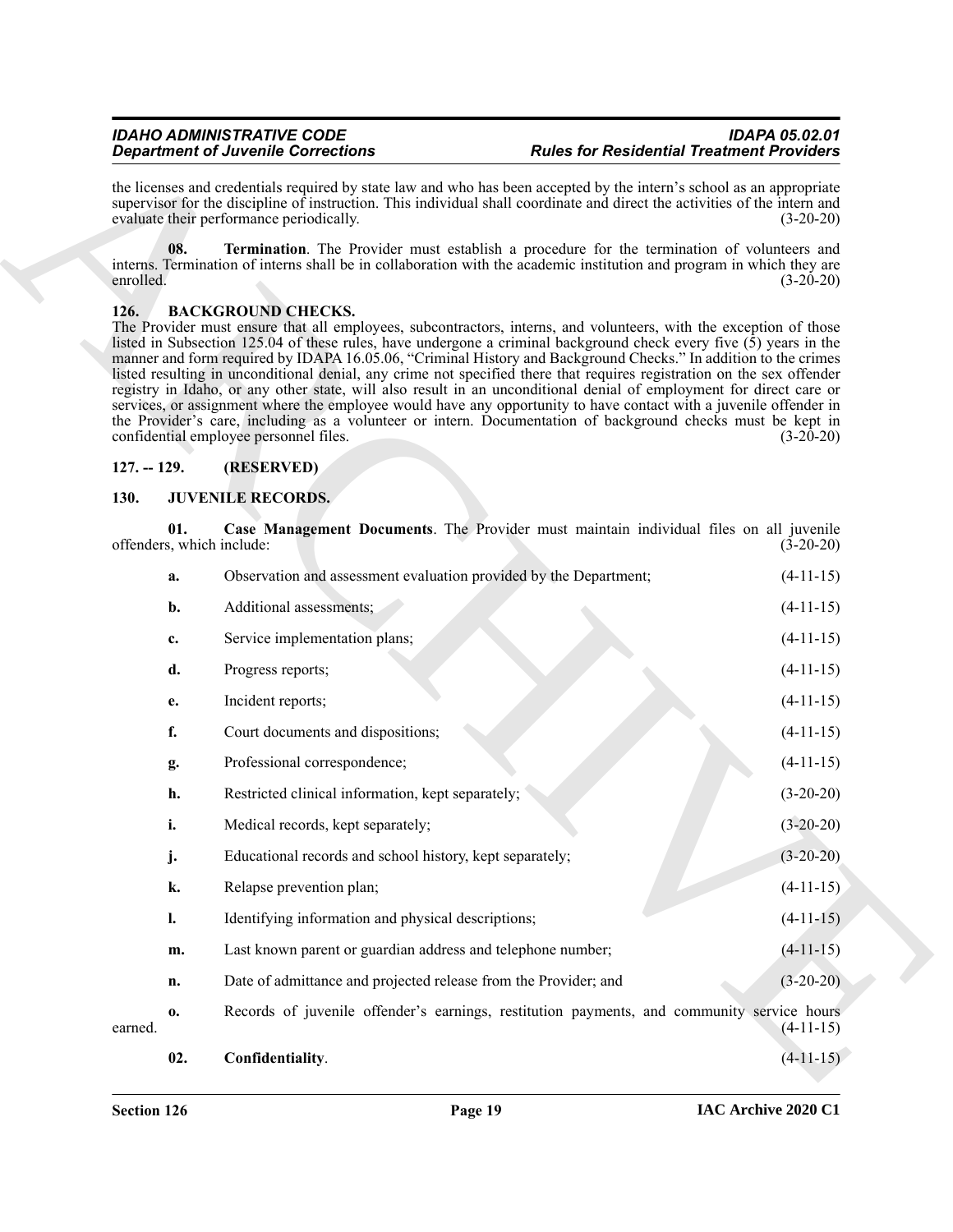**a.** Sections 20-525 and 9-340(2)(b), Idaho Code, and Idaho Court Administrative Rule 32 provide for tiality. under certain conditions, of records that contain information about juvenile offenders. (4-11-15) confidentiality, under certain conditions, of records that contain information about juvenile offenders.

**b.** All matters relating to confidentiality of juvenile offender files must also comply with the federal HIPAA and 42 CFR Chapter 1, Sub-Chapter A, Part 2, "Confidentiality of Alcohol and Drug Abuse Patient Records." (4-11-15)

**c.** Restricted clinical information, as defined, and education and medical records must each be filed separately and stored in a secured area.  $(4-11-15)$ 

For Providers that serve sex offenders, individual treatment assignments, such as journals and detailed sexual histories, must be destroyed at the time the juvenile offender is transferred or released from the program. (3-20-20)

**e.** The Provider must have written policies and procedures to address the confidentiality of juvenile offender records. In compliance with HIPAA's privacy regulations, written procedures shall designate a privacy officer who will: (3-20-20)

|  | Supervise the maintenance of identifiable personal health care information: |  | $(4-11-15)$ |
|--|-----------------------------------------------------------------------------|--|-------------|
|  |                                                                             |  |             |

ii. Serve as custodian of all confidential juvenile offender records; and (4-11-15)

<span id="page-19-0"></span>iii. Determine to whom records may be released. (4-11-15)

**03. Automated Records**. Automated records must include a procedure to ensure confidentiality and be in compliance with any state or federal privacy laws pertaining to those records including provisions for backing up automated records. (3-20-20) automated records.

<span id="page-19-1"></span>

| 04. | <b>Restrictions to Records Access.</b> |  |  | $(4-11-15)$ |
|-----|----------------------------------------|--|--|-------------|
|-----|----------------------------------------|--|--|-------------|

**a.** Access to personal health information must be limited to:  $(4-11-15)$ 

i. Employees of the Department and the Provider to the extent necessary to perform normal business functions including health treatment and other functions designed to maintain the good order, safety, and security of the juvenile offenders or the program; (3-20-20)

**Considerable Corrections**<br> **Alter for Residential Treatmont Providers**<br>
Society and the state and the state of the state and the state and the state and the state of the state  $\frac{1}{2}$  and  $\frac{1}{2}$  and  $\frac{1}{2}$  and  $\$ ii. Individuals participating in a staffing for a juvenile offender, who have a direct need to know the information, and who are obligated to or promise to maintain the confidentiality of information disclosed. These individuals may include employees or representatives of law enforcement, the Department, the Provider, probation officer, medical or mental health professionals, and other appropriate individuals; and (3-20-20)

iii. Law enforcement members, emergency medical personnel, the Idaho Department of Health and Welfare or the applicable state licensing authority, and similar court or government officials, as necessary to perform their duties, and only if not otherwise prohibited by state or federal law or rule. (4-11-15)

**b.** Access to all other confidential juvenile offender records must be limited to the following authorized persons: (4-11-15)

i. Staff authorized by the Provider and members of the administrative staff of the Provider's parent  $a_3 = 20-20$  agency;

ii. A parent or guardian or the juvenile offender, to the extent that disclosure is not privileged and is clinically appropriate; (4-11-15)

iii. Appropriate staff of the Department;  $(4-11-15)$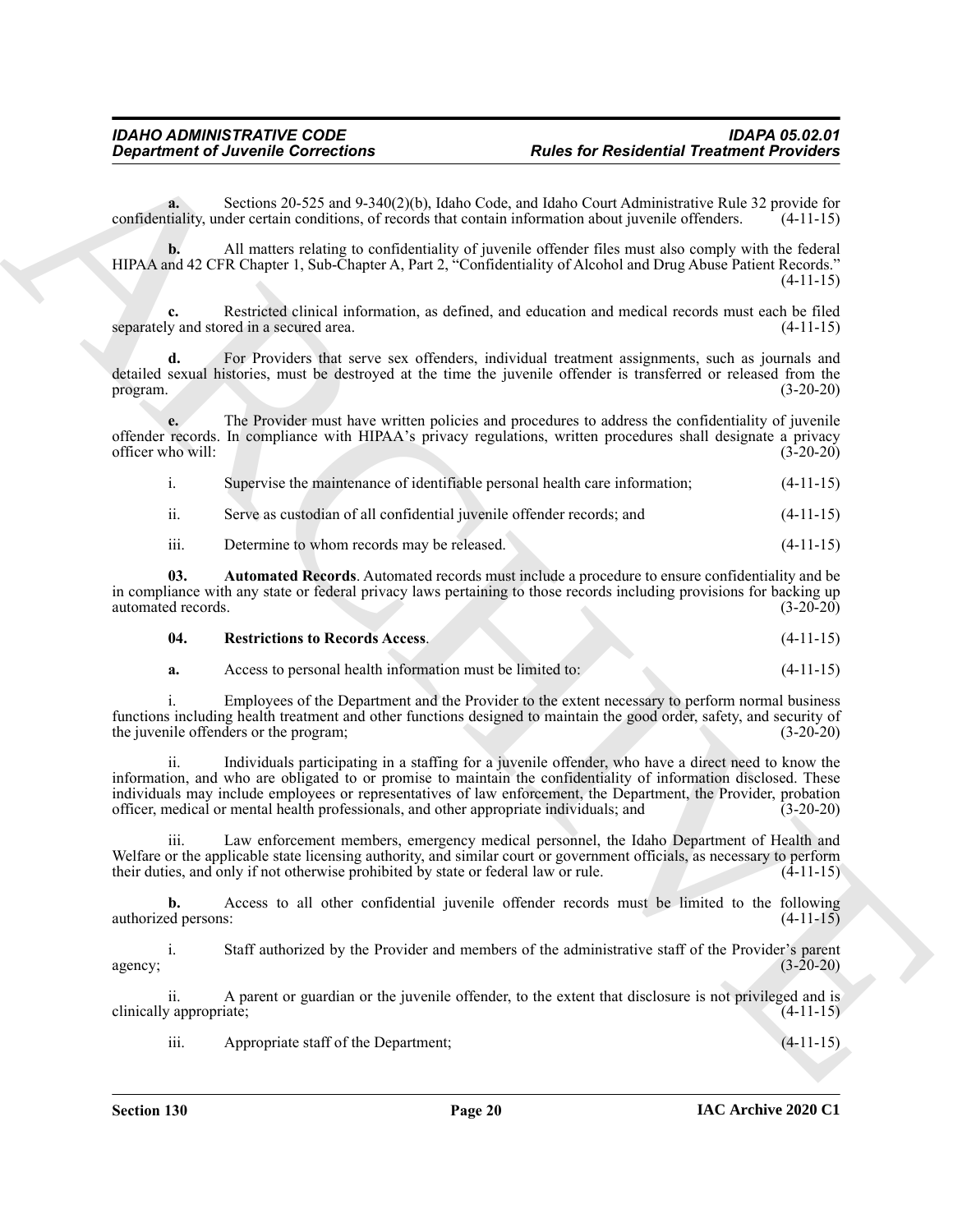#### <span id="page-20-7"></span>*IDAHO ADMINISTRATIVE CODE IDAPA 05.02.01 Rules for Residential Treatment Providers*

#### <span id="page-20-12"></span><span id="page-20-11"></span><span id="page-20-10"></span><span id="page-20-9"></span><span id="page-20-8"></span><span id="page-20-6"></span><span id="page-20-5"></span><span id="page-20-0"></span>**131. RELEASE FORMS.**

|                          | <b>Department of Juvenile Corrections</b>                                                                                                                                                                                                                                                                                                                                                                                           | <b>Rules for Residential Treatment Providers</b> |             |
|--------------------------|-------------------------------------------------------------------------------------------------------------------------------------------------------------------------------------------------------------------------------------------------------------------------------------------------------------------------------------------------------------------------------------------------------------------------------------|--------------------------------------------------|-------------|
| iv.                      | Counsel for the juvenile offender with signed consent form;                                                                                                                                                                                                                                                                                                                                                                         |                                                  | $(4-11-15)$ |
| V.<br>official business; | Judges, prosecutors, juvenile probation officers, and law enforcement officers, when essential for                                                                                                                                                                                                                                                                                                                                  |                                                  | $(4-11-15)$ |
| vi.                      | Other individuals and agencies approved by the Department; and                                                                                                                                                                                                                                                                                                                                                                      |                                                  | $(4-11-15)$ |
| vii.                     | Schools, as appropriate.                                                                                                                                                                                                                                                                                                                                                                                                            |                                                  | $(4-11-15)$ |
| 05.                      | Withholding of Information. If the Department or the Provider believes that information<br>contained in the record would be damaging to the juvenile offender's treatment or rehabilitation, that information<br>may be withheld from the juvenile offender, parent or guardian, or others, except under court order.                                                                                                               |                                                  | $(3-20-20)$ |
| 06.                      | Retention of Juvenile Records. At the time of transfer or release from Department custody, any<br>records not previously submitted are provided to the Department within two (2) business days.                                                                                                                                                                                                                                     |                                                  | $(3-20-20)$ |
| 07.<br>Department.       | Requests for Information. Requests for information of any kind about juvenile offenders in<br>Department custody, following their release or transfer from a Provider's program must be directed to the                                                                                                                                                                                                                             |                                                  | $(3-20-20)$ |
| 08.                      | Document Reproduction. The Provider agrees that documents provided by the Department will<br>not be distributed without written permission from the Department.                                                                                                                                                                                                                                                                     |                                                  | $(3-20-20)$ |
| 131.                     | <b>RELEASE FORMS.</b>                                                                                                                                                                                                                                                                                                                                                                                                               |                                                  |             |
| 01.                      | Release of Non-medical Information. The juvenile offender, parent or guardian, and Department<br>representative must sign a release of information and consent form before information about the juvenile offender is<br>released to any non-juvenile justice entity. A copy of the consent form must be maintained in the juvenile offender's<br>file at the program and in the case management file maintained by the Department. |                                                  | $(4-11-15)$ |
| 02.                      | Release of Medical Information. Release of medical information requires more specific<br>authorization. The Provider must abide by Subchapters B and C of these rules, as applicable.                                                                                                                                                                                                                                               |                                                  | $(3-20-20)$ |
| 03.<br>the following:    | Minimum Information. The release of information and consent form must, at a minimum, include                                                                                                                                                                                                                                                                                                                                        |                                                  | $(4-11-15)$ |
| a.                       | Name of person, agency, or organization requesting information;                                                                                                                                                                                                                                                                                                                                                                     |                                                  | $(4-11-15)$ |
| b.                       | Name of person, agency, or organization releasing information;                                                                                                                                                                                                                                                                                                                                                                      |                                                  | $(4-11-15)$ |
| c.                       | The specific information to be disclosed;                                                                                                                                                                                                                                                                                                                                                                                           |                                                  | $(4-11-15)$ |
| d.                       | The date consent form is signed;                                                                                                                                                                                                                                                                                                                                                                                                    |                                                  | $(4-11-15)$ |
| e.<br>age of 18;         | Signature of the juvenile offender and the parent or guardian, if the juvenile offender is under the                                                                                                                                                                                                                                                                                                                                |                                                  | $(4-11-15)$ |
| f.                       | The signature of the person witnessing the juvenile offender's signature; and                                                                                                                                                                                                                                                                                                                                                       |                                                  | $(4-11-15)$ |
| g.                       | Effective and expiration dates.                                                                                                                                                                                                                                                                                                                                                                                                     |                                                  | $(4-11-15)$ |
| 132.                     | JUVENILE OFFENDER PHOTOGRAPHS.                                                                                                                                                                                                                                                                                                                                                                                                      |                                                  |             |
|                          | Limitations. No juvenile offender in the custody of the Department may be used in person or by                                                                                                                                                                                                                                                                                                                                      |                                                  |             |
| 01.                      | photograph or any other visual image for the express purpose of any fund raising efforts.                                                                                                                                                                                                                                                                                                                                           |                                                  | $(4-11-15)$ |

#### <span id="page-20-4"></span><span id="page-20-3"></span><span id="page-20-2"></span><span id="page-20-1"></span>**132. JUVENILE OFFENDER PHOTOGRAPHS.**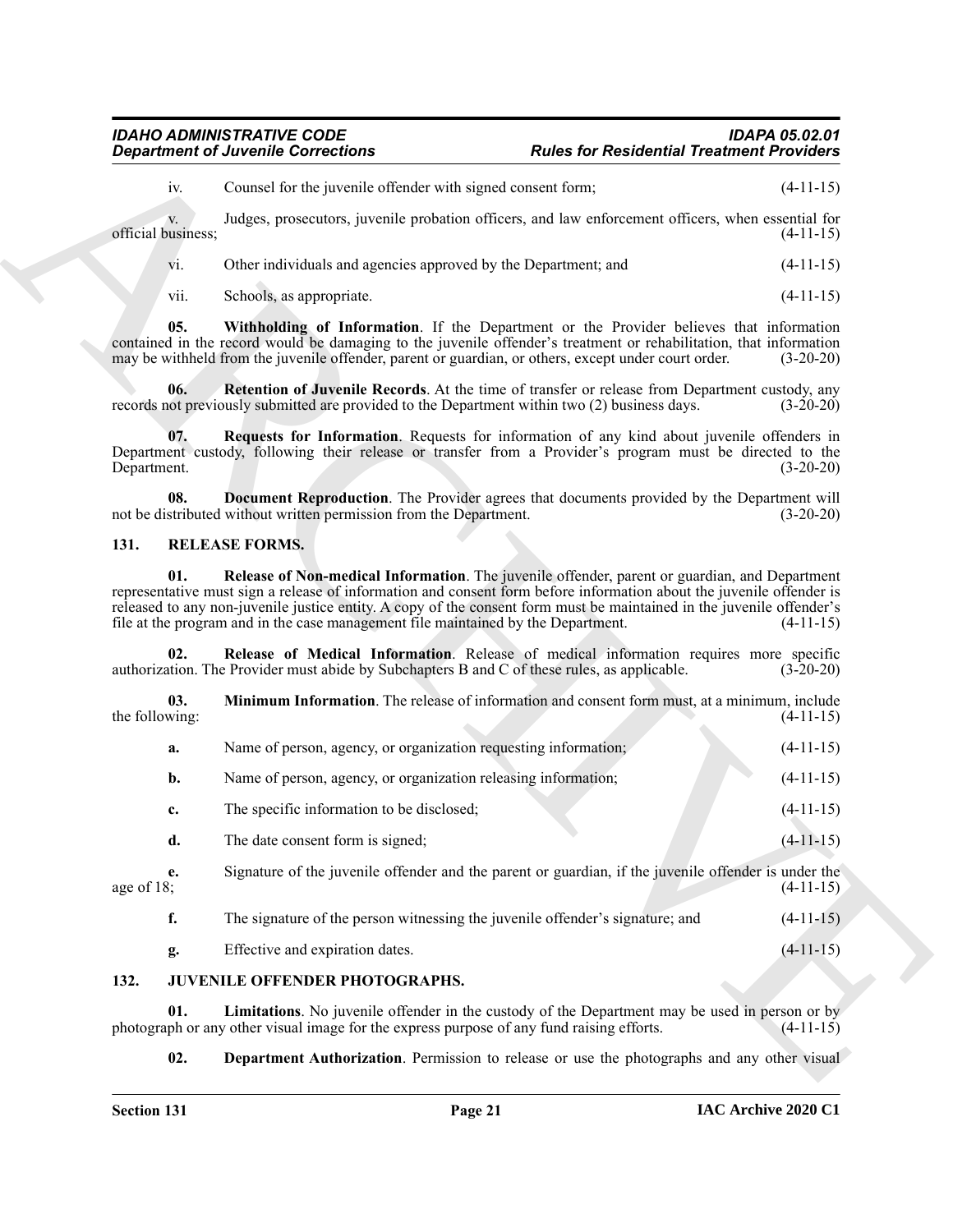image of juvenile offenders in the custody of the Department must require written authorization from the Department<br>Director or designee. (4-11-15) Director or designee.

#### <span id="page-21-4"></span><span id="page-21-0"></span>**133. RESEARCH PROJECTS.**

<span id="page-21-6"></span>**01. Written Policy**. The Provider must have a written policy regarding the participation of juvenile offenders in research projects that prohibits participation in medical or pharmaceutical testing for experimental or research purposes. (3-20-20)

<span id="page-21-5"></span>**02. Voluntary Participation**. Policies must govern voluntary participation in non-medical and nonpharmaceutical research programs. However, juvenile offenders may not participate in any research program without prior written approval from the Director or designee. (3-20-20)

#### <span id="page-21-3"></span><span id="page-21-2"></span><span id="page-21-1"></span>**134. PROHIBITED CONTACT AND PREA COMPLIANCE.**

**Considered** *Characteristics* **Bullet Considered Transformation Bullet Considered Transformation** ( $\frac{1}{2}$  and  $\frac{1}{2}$  and  $\frac{1}{2}$  and  $\frac{1}{2}$  and  $\frac{1}{2}$  and  $\frac{1}{2}$  and  $\frac{1}{2}$  and  $\frac{1}{2}$  and  $\frac{1}{2$ **01. Sexual Abuse of Juvenile Offenders**. The Provider must have written policies and procedures mandating zero tolerance toward all forms of sexual abuse and sexual harassment and outlining the agency's approach to preventing, detecting, and responding to such conduct. These policies and procedures must contain, at a minimum, the following: (3-20-20)

The prohibition of any sexual abuse or sexual harassment as defined in PREA Standards or as (18-6110, Idaho Code;<br>(3-20-20) defined in Section 18-6110, Idaho Code;

**b.** The appointment of a PREA Coordinator, as outlined in PREA Standards 28 C.F.R. 115.311(c), to nined by the program director; (4-11-15) be determined by the program director;

**c.** Procedures that enable juvenile offenders to shower, perform bodily functions, and change clothing without non-medical staff of the opposite gender viewing their breasts, buttocks, or genitalia, except in exigent circumstances or when such viewing is incidental to routine well-being checks, as outlined in PREA Standards 28 C.F.R. 115.315(d); (4-11-15)

**d.** The requirement of staff of the opposite gender to announce their presence when entering a housing unit or any area where juvenile offenders are likely to be showering, performing bodily functions, or changing clothing, as outlined in PREA Standards 28 C.F.R. 115.315(d);  $(4-11-15)$ 

**e.** The provision of multiple avenues for a juvenile offender or a third party to report sexual abuse and sexual harassment, at least one of which must be external to the agency, as outlined in PREA Standards 28 C.F.R.<br>(4-11-15)  $115.351;$  (4-11-15)

**f.** The process for gathering information to make classification and housing decisions to reduce the risk of sexual victimization, as outlined in PREA Standards 28 C.F.R. 115.342; (4-11-15)

The handling of all information regarding sexual abuse or sexual harassment with confidentiality,<br>EA Standards 28 C.F.R. 115.361(c);<br>(4-11-15) as outlined in PREA Standards  $28$  C.F.R. 115.361(c);

**h.** The process to ensure that allegations of sexual abuse or sexual harassment are referred for investigation to an agency with legal authority to conduct criminal investigations, unless the allegation does not involve potentially criminal behavior, as outlined in PREA Standards 28 C.F.R. 115.322; (4-11-15)

**i.** Policies to protect all residents and staff who report sexual abuse or sexual harassment from acts of retaliation as outlined in PREA Standards 28 C.F.R. 115.367; (4-11-15)

**j.** The provision of timely and unimpeded access to crisis intervention services, medical, and mental health care to victims, as outlined in PREA Standards 28 C.F.R. 115.382(a); (4-11-15)

**k.** The provision for and documentation of training to staff, as outlined in PREA Standards 28 C.F.R.  $(4-11-15)$   $(4-11-15)$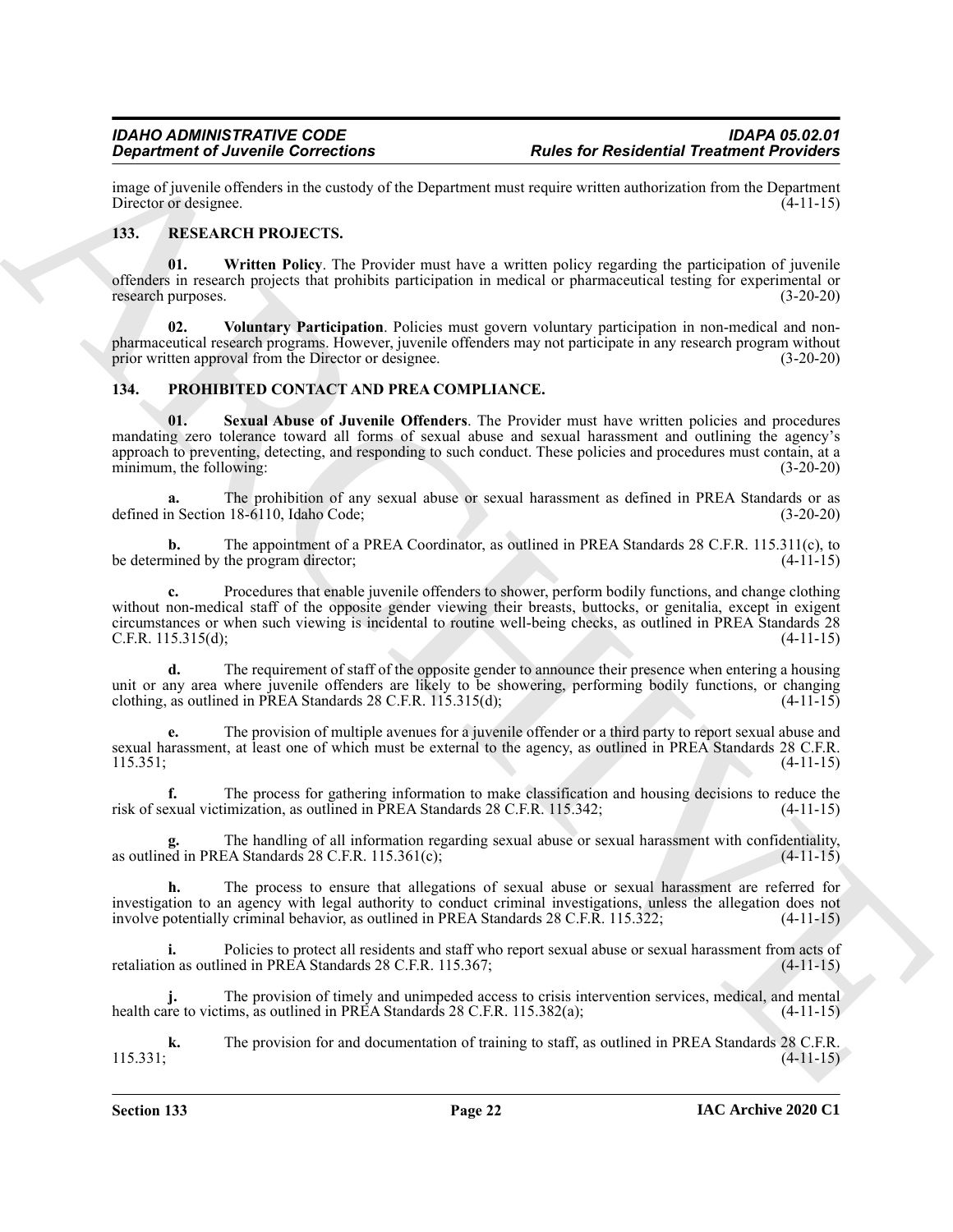**l.** The provision for and documentation of age-appropriate education to juvenile offenders, as outlined in PREA Standards 28 C.F.R. 115.333; (4-11-15)

**m.** Within 30 days of the conclusion of every sexual abuse investigation the Provider must conduct a sexual abuse incident review, as outlined in PREA Standards 28 C.F.R. 115.386; (3-20-20)

**n.** A process that requires reporting and documentation of any instance of sexual abuse among juvenile offenders or between juvenile offenders and staff or volunteers, according to Subsection 156.01 and Subsection 156.05 of these rules. These must be reported on a form provided by the Department; (4-11-15)

**o.** A process for an initial internal investigation when sexual abuse is reported;  $(4-11-15)$ 

**p.** An expected first response practice of separating the alleged perpetrator from the alleged victim until the investigation is complete; (4-11-15)

**q.** In addition to completing the form supplied by the Department, the Provider must document all steps taken to ensure the juvenile offender's safety; and (3-20-20)

**r.** The Provider must report all sexual abuse to appropriate licensing authority or law enforcement when sexual abuse is suspected. (3-20-20)

<span id="page-22-1"></span>**02. Resident Access to Outside Support Services**. The facility must provide residents with access to outside victim advocates for emotional support services related to sexual abuse, as outlined in PREA Standards 28 C.F.R. 115.353. (4-11-15)

<span id="page-22-2"></span>**03.** Sexual Victimization Survey. Providers must participate in all state and federal surveys, and a and submit the survey and supply the Department with copies. (3-20-20) complete and submit the survey and supply the Department with copies.

#### <span id="page-22-3"></span><span id="page-22-0"></span>**135. SUICIDE PRECAUTIONS.**

<span id="page-22-4"></span>**01. Policy Requirements**. All Providers must have a written policy for responding to juvenile offenders who present a risk of suicide requiring, at a minimum, that: (3-20-20)

**a.** Staff are regularly trained to identify, document, and appropriately respond to behavior that may indicate a risk of suicide; (4-11-15)

**b.** The Provider utilizes medical or other staff trained by a mental health professional to review history, interview, and observe juvenile offenders new to the program in order to complete a suicide risk screening within two (2) hours of admission. The screening is done to identify any immediate threat of suicide or self-harm and the need for a suicide risk assessment; (3-20-20)

**Considerable Corrections Rules for Residential Treations (a)**<br>
Surface of Residential Treations (a) and the property of the surface of the surface of the surface of the surface of the surface of the surface of the surf **c.** The Provider utilizes a mental health professional to complete a suicide risk assessment on a juvenile offender who has been identified by staff as presenting a risk of suicide. A suicide risk assessment is a system of structured and documented observation, interview, and review of behavioral and mental health information. It comprises a thorough review of recent behavioral and mental health information and interviews of staff and the juvenile offender concerning the behavior that seems to present the threat of self-harm or suicide. A suicide risk assessment typically involves an assessment of the juvenile offender's determination to act on intentions of self-harm, a determination of the depth of planning for making the attempt, the availability of the items or situations necessary for the juvenile to act on that plan, and the lethality of the plan, as expressed;  $(4-11-15)$ for the juvenile to act on that plan, and the lethality of the plan, as expressed;

**d.** The Provider utilizes a mental health professional to develop and disseminate a safety plan for each juvenile offender identified as presenting a risk for suicide. The safety plan includes a detailed supervision plan for the juvenile offender; (4-11-15)

**e.** Reassessment of suicide risk and whether it is reduced enough to reduce or terminate suicide precautions is made at a time determined by the mental health professional completing the assessment and is ideally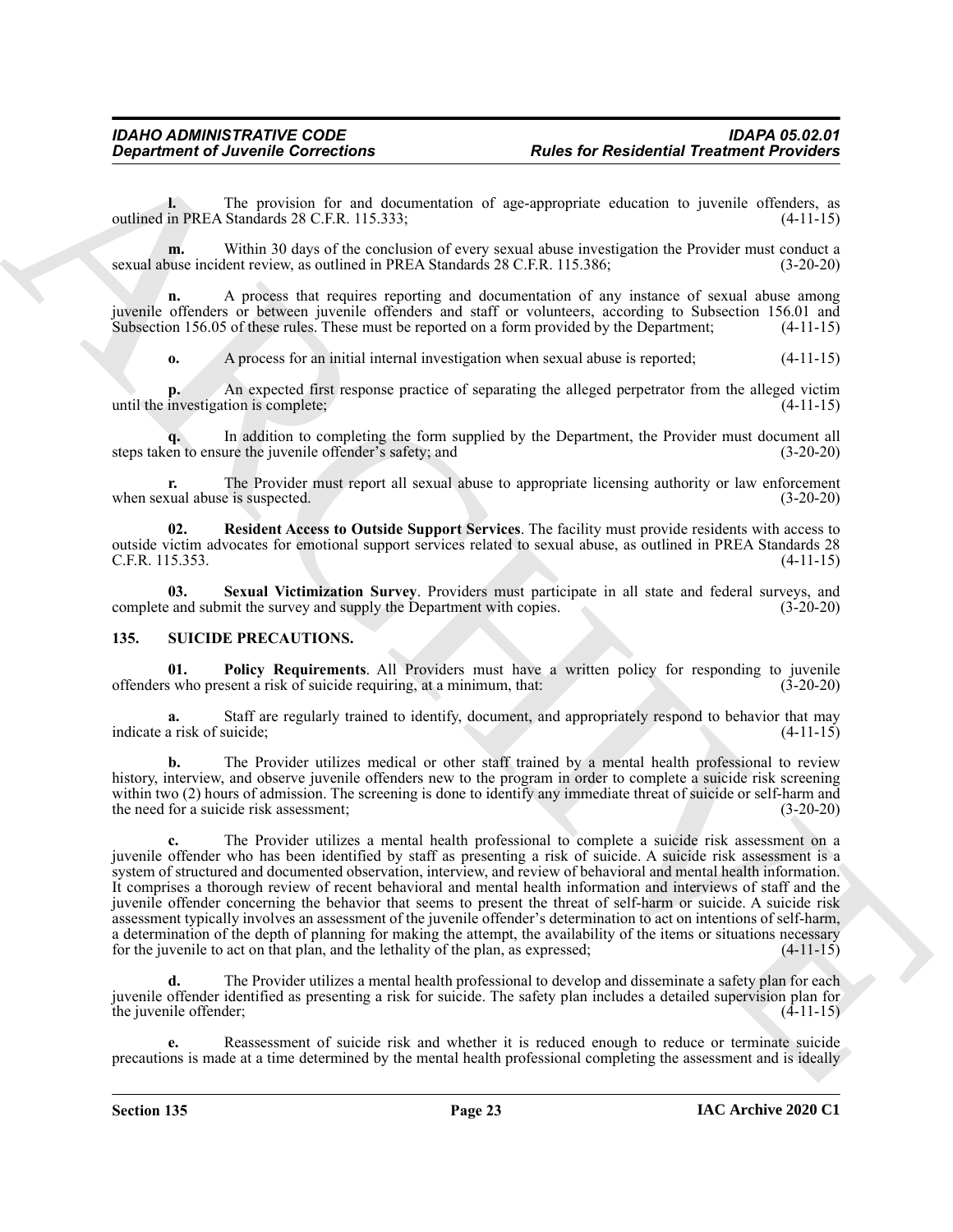completed by that same mental health professional; and (4-11-15)

**f.** The Provider prohibits the use of separation and isolation of juvenile offenders identified as presenting a suicide risk, unless constant one-on-one (1 on 1) staff supervision is provided. (4-11-15)

<span id="page-23-10"></span>**02.** Separation or Isolation. All juvenile offenders in separation or isolation are closely monitored to e risk of suicidal behaviors. (4-11-15) reduce the risk of suicidal behaviors.

<span id="page-23-9"></span>**03. Reporting to the Department**. All incidents of suicide, attempted suicide, or threat of suicide must be reported to the Department in the manner described in Subsection 156.01 of these rules. (4-11-15)

#### <span id="page-23-0"></span>**136. -- 139. (RESERVED)**

#### <span id="page-23-6"></span><span id="page-23-1"></span>**140. JUVENILE OFFENDER RIGHTS AND RESPONSIBILITIES.**

<span id="page-23-7"></span>**01. Residential Treatment Provider Obligations**. The Provider must respect, and not infringe upon, the rights of each juvenile offender in its program. The Provider must also be responsible for understanding the rights and responsibilities of juveniles in custody, and knowing which rights have been forfeited as a result of being placed in custody.  $(4-11-15)$ 

**02. Juvenile Offender Program Responsibilities**. The Provider must inform each juvenile offender, upon admission to its program, of each juvenile offender's responsibilities during the program. Additionally, each juvenile offender must have an understanding of the following program expectations: (4-11-15) juvenile offender must have an understanding of the following program expectations:

<span id="page-23-8"></span>

| Requirements needed to complete program; | $(4-11-15)$ |
|------------------------------------------|-------------|
| How to access medical services:          | $(4-11-15)$ |

**c.** How to file a grievance; (4-11-15)

**d.** How to report incidents of sexual abuse between juvenile offenders or between staff and juvenile s; and (4-11-15) offenders; and

<span id="page-23-5"></span><span id="page-23-3"></span>**e.** How to contact the juvenile services coordinator and juvenile probation officer. (4-11-15)

#### <span id="page-23-2"></span>**141. DISCIPLINE OF JUVENILE OFFENDERS.**

**Considered all the state of Residential Trainers and considered and interaction of the state of the state of the state of the state of the state of the state of the state of the state of the state of the state of the sta 01. Written Policies and Procedures**. All providers offering treatment services must have comprehensive written discipline policies and procedures, which are explained to all juvenile offenders, families, and staff. These policies must include positive responses for appropriate behavior. They must include a provision for written notice to the juvenile offender being disciplined, a mechanism for a fair and impartial hearing to include at least one staff member not involved in the disciplinary action, and a process for appeal. (4-11-15)

<span id="page-23-4"></span>**02. Administration of Discipline**. Discipline will be administered in a way to create a learning experience for the juvenile offender, and never in a way that degrades or humiliates the juvenile offender. Staff will make every effort to maintain control of juvenile offenders through positive methods. No juvenile offender will supervise nor carry out disciplinary actions over another juvenile offender. (4-11-15)

**a.** Prior to and upon initiating a disciplinary action, careful attention should be given to ensure the disciplinary sanctions are proportionate with the nature and circumstances of the behavior and the program rules to determine the seriousness of the misbehavior and the appropriate type of discipline. (4-11-15)

**b.** Disciplinary actions are not the same as the consequences that are spelled out as a part of a service implementation plan for the juvenile offender. A Provider must make every effort to resolve problems with the least amount of formal disciplinary activity possible. Efforts should be made first to instruct and counsel the juvenile offender. (4-11-15) offender. (4-11-15)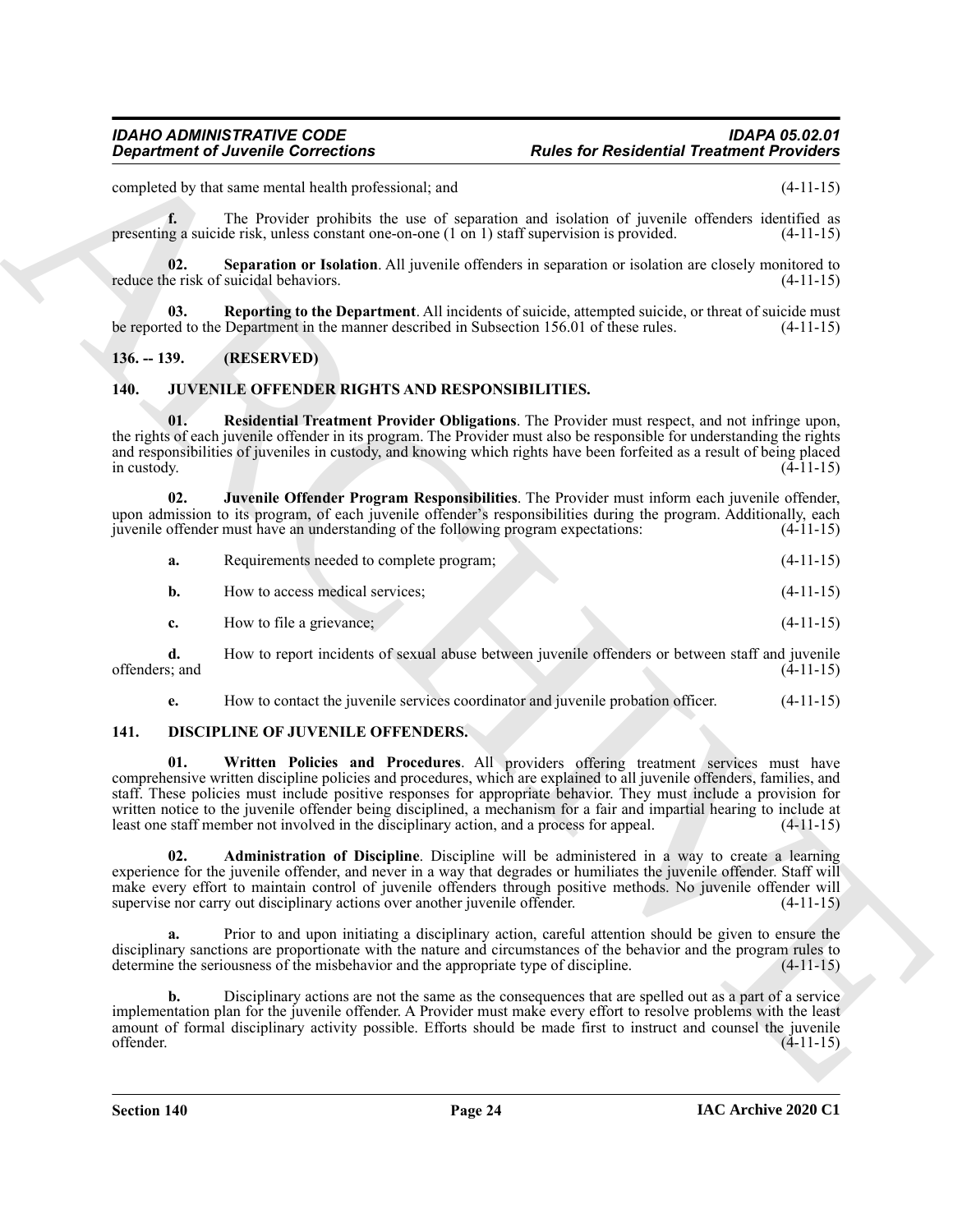<span id="page-24-5"></span><span id="page-24-4"></span>

|      | <b>Department of Juvenile Corrections</b>                                                                                                                                                                                                                                                                                                                                                                                                                                                                                                                                                                                   | <b>Rules for Residential Treatment Providers</b> |             |
|------|-----------------------------------------------------------------------------------------------------------------------------------------------------------------------------------------------------------------------------------------------------------------------------------------------------------------------------------------------------------------------------------------------------------------------------------------------------------------------------------------------------------------------------------------------------------------------------------------------------------------------------|--------------------------------------------------|-------------|
| c.   | Any restriction of a juvenile offender's participation in a program resulting from a formal<br>disciplinary action must be reported in an incident report.                                                                                                                                                                                                                                                                                                                                                                                                                                                                  |                                                  | $(4-11-15)$ |
| 03.  | <b>Prohibited Actions.</b> The Provider is prohibited from using certain actions as disciplinary<br>responses, as listed in the child care licensing rules of the Idaho Department of Health and Welfare.                                                                                                                                                                                                                                                                                                                                                                                                                   |                                                  | $(4-11-15)$ |
| 04.  | <b>Denial of Services.</b> Denial of the following are prohibited as disciplinary responses:                                                                                                                                                                                                                                                                                                                                                                                                                                                                                                                                |                                                  | $(4-11-15)$ |
| a.   | Educational and vocational services;                                                                                                                                                                                                                                                                                                                                                                                                                                                                                                                                                                                        |                                                  | $(4-11-15)$ |
| b.   | Employment;                                                                                                                                                                                                                                                                                                                                                                                                                                                                                                                                                                                                                 |                                                  | $(4-11-15)$ |
| c.   | Medical or mental health services;                                                                                                                                                                                                                                                                                                                                                                                                                                                                                                                                                                                          |                                                  | $(4-11-15)$ |
| d.   | Food;                                                                                                                                                                                                                                                                                                                                                                                                                                                                                                                                                                                                                       |                                                  | $(4-11-15)$ |
| e.   | Access to family, juvenile services coordinator, juvenile probation officer, and legal counsel; and                                                                                                                                                                                                                                                                                                                                                                                                                                                                                                                         |                                                  | $(4-11-15)$ |
| f.   | Religious services.                                                                                                                                                                                                                                                                                                                                                                                                                                                                                                                                                                                                         |                                                  | $(4-11-15)$ |
| 05.  | Appeal of Formal Disciplinary Penalties. Each Provider must have a formal written process<br>through which a juvenile offender can appeal a disciplinary action and receive a review of the case. The Provider<br>shall explain to the juvenile offender how to use the appeal process. The juvenile offender must be informed that the<br>juvenile services coordinator may be included in the disciplinary process at the juvenile's choice.                                                                                                                                                                              |                                                  | $(4-11-15)$ |
| 142. | <b>GRIEVANCE PROCEDURES.</b>                                                                                                                                                                                                                                                                                                                                                                                                                                                                                                                                                                                                |                                                  |             |
| 01.  | Written Procedures. The Provider must have a written grievance procedure for juvenile offenders,<br>which includes the right to appeal disciplinary actions against them if a separate disciplinary grievance procedure is<br>not available. It must be written in a clear and simple manner and allow juvenile offenders to make complaints<br>without fear of retaliation. The grievance procedure must be explained to the juvenile offender by a staff member and<br>such documented in the juvenile's file.                                                                                                            |                                                  | $(3-20-20)$ |
| 02.  | <b>Grievance Process.</b>                                                                                                                                                                                                                                                                                                                                                                                                                                                                                                                                                                                                   |                                                  | $(3-20-20)$ |
| a.   | Grievance forms must be in a location accessible to juvenile offenders without having to request<br>such a form from staff. Completed forms should be placed in a secure area and collected daily.                                                                                                                                                                                                                                                                                                                                                                                                                          |                                                  | $(3-20-20)$ |
| b.   | The provider must complete a review and discuss findings with the juvenile offender within three<br>(3) business days of receipt of the grievance form.                                                                                                                                                                                                                                                                                                                                                                                                                                                                     |                                                  | $(3-20-20)$ |
|      | If the juvenile offender lives independently, the Provider must have a process for the juvenile to<br>submit grievance forms to the program director without having to request such a form from staff.                                                                                                                                                                                                                                                                                                                                                                                                                      |                                                  | $(3-20-20)$ |
| 143. | <b>JUVENILE OFFENDER SAFETY.</b><br>Every juvenile offender has the fundamental right to feel safe. Residential treatment providers have the responsibility<br>to ensure that a juvenile offender is safe while in their care. Every juvenile offender must be informed of procedures<br>whereby a professional staff person can be contacted on a twenty-four (24) hour basis if the juvenile offender does<br>not feel safe. The Provider's administration must make periodic contact with juvenile offenders in the program to<br>determine if they feel safe and are comfortable when interacting with peers and staff. |                                                  | $(4-11-15)$ |
|      | <b>SEARCHES FOR CONTRABAND.</b>                                                                                                                                                                                                                                                                                                                                                                                                                                                                                                                                                                                             |                                                  |             |
| 144. |                                                                                                                                                                                                                                                                                                                                                                                                                                                                                                                                                                                                                             |                                                  |             |

#### <span id="page-24-7"></span><span id="page-24-6"></span><span id="page-24-3"></span><span id="page-24-0"></span>**142. GRIEVANCE PROCEDURES.**

#### **02. Grievance Process**. (3-20-20)

#### <span id="page-24-8"></span><span id="page-24-1"></span>**143. JUVENILE OFFENDER SAFETY.**

#### <span id="page-24-10"></span><span id="page-24-9"></span><span id="page-24-2"></span>**144. SEARCHES FOR CONTRABAND.**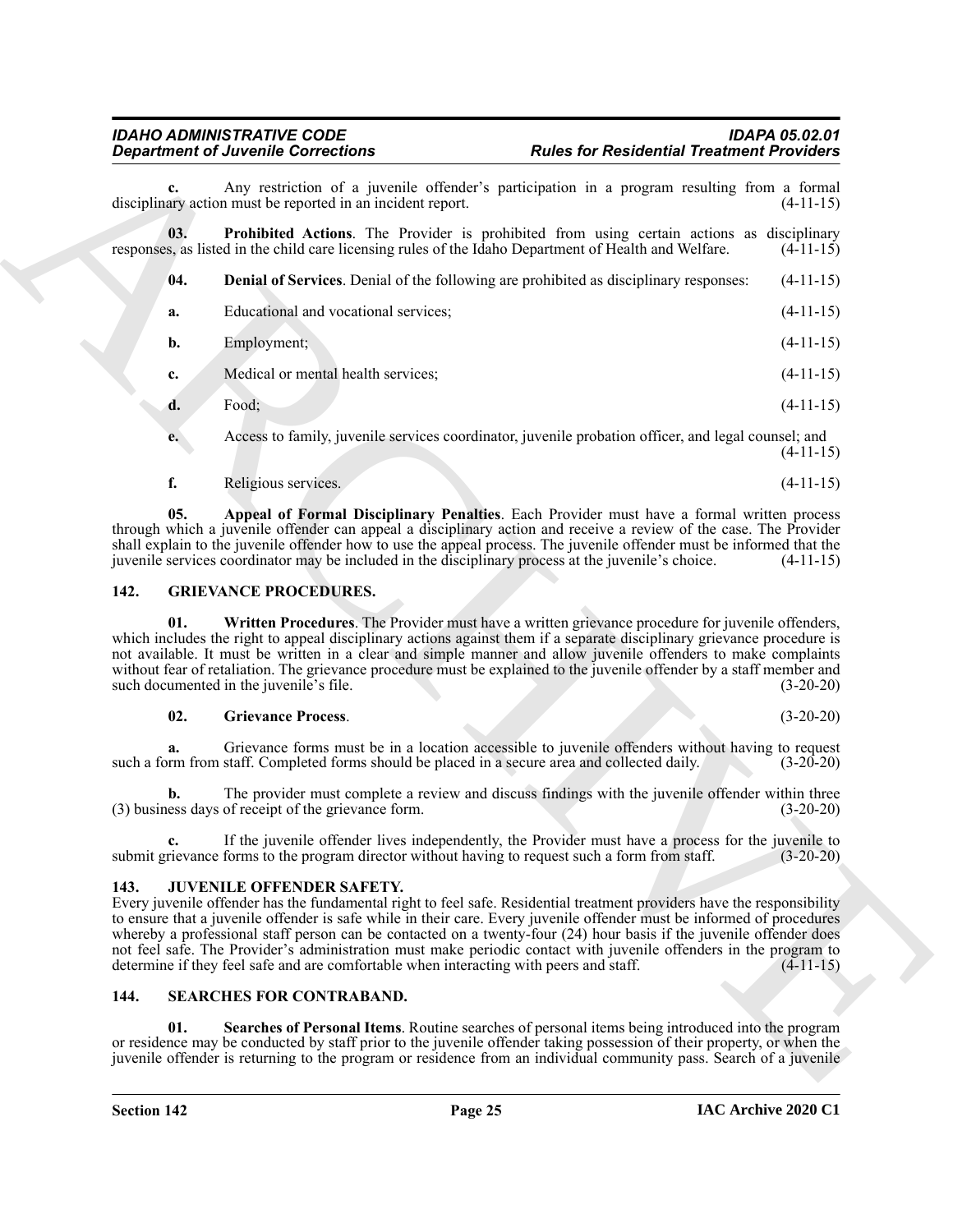offender's belongings or residence may be done at any time and must be minimally intrusive. (3-20-20)

**02.** Policies and Procedures Governing Consequences. The Provider must have written policies and es establishing the consequences for invenile offenders found with contraband. (3-20-20) procedures establishing the consequences for juvenile offenders found with contraband.

#### <span id="page-25-7"></span><span id="page-25-4"></span>**03. Clothed Body Searches**. (3-20-20)

**a.** Clothed body searches of juvenile offenders may be conducted whenever the Provider believes it is necessary to discourage the introduction of contraband into the program, or to promote the safety of staff, juvenile offenders, and visitors. A clothed body search may be used when a juvenile offender is returning from a visit, outside appointment, or activity. (3-20-20) appointment, or activity.

<span id="page-25-8"></span>**b.** Clothed body searches must be conducted in the manner required in the rules of the Idaho Department of Health and Welfare under IDAPA 16.06.02, "Standards for Child Care Licensing." Clothed body searches of juvenile offenders will be conducted by staff of the same gender as the juvenile offender. Clothed body searches will be conducted using a pat down search outside the juvenile's clothing. The staff member must have had<br>(3-20-20) (3-20-20) appropriate training in conducting clothed body searches.

*Department of Juvenile Corrections*<br> **Alust for Residential Treations Point in the same of the same of the same of the same of the same of the same of the same of the same of the same of the same of the same of the sam 04. Unclothed Body Searches**. Unclothed body searches of juvenile offenders may only be conducted by a medical health professional and with prior written authorization from the program director or designee. Unclothed body searches must be conducted with an adult in the room, in addition to the medical health professional, who is of the same gender as the juvenile offender being searched. Unclothed body searches must be based upon a reasonable belief that the juvenile is concealing contraband or signs of abuse. Immediately after conducting an unclothed body search the provider must notify the department's regional superintendent and the Quality Improvement Services Bureau. The Provider must complete an incident report according to the requirements of Section 156.<br>(3-20-20) Section 156. (3-20-20)

<span id="page-25-3"></span>**05. Body Cavity Searches**. Body cavity searches of juvenile offenders may only be conducted in a medical facility outside of the Provider, by a medical health professional and with prior written authorization from the program director or designee. Body cavity searches of juveniles will not be performed by staff, interns, or volunteers under any circumstances. Looking into a juvenile's mouth, ears, or nose does not constitute a body cavity search. Body cavity searches must be based upon a reasonable belief that the juvenile is concealing contraband. Immediately after conducting a body cavity search, the Provider must notify the department's regional superintendent and the Quality Improvement Services Bureau. The Provider must complete an incident report according to the requirements of Section 156. (3-20-20) of Section 156.

<span id="page-25-6"></span>**06. Documentation of Searches**. All searches must be documented in terms of reason for the search, who conducted the search, what areas were searched, and what type of contraband was found, if any. If a search yields contraband, the juvenile services coordinator must be notified and the incident reported according to Section 156. If necessary, the appropriate law enforcement agency should be notified. (3-20-20)

<span id="page-25-5"></span>**07. Contraband Disposal**. All contraband found in the possession of juvenile offenders, visitors, or staff must be confiscated by staff and secured under lock and key in an area inaccessible to juvenile offenders. Local law enforcement must be notified in the event illegal drugs, paraphernalia, or weapons are found. It is the responsibility of the program director, in consultation with the Department, to dispose of all contraband not confiscated by police. (3-20-20) confiscated by police.

#### <span id="page-25-1"></span><span id="page-25-0"></span>**145. RELIGIOUS SERVICES.**

The Provider must ensure that attendance at religious services is voluntary. No juvenile offender is required to attend religious services, and no juvenile offender may be penalized for not attending nor given privileges for certain attendance. The Provider's staff schedule must not encourage or discourage participation in general or specific religious services or activities. (3-20-20)

<span id="page-25-2"></span>**01. Voluntary Practice**. All juvenile offenders must be provided the opportunity to voluntarily practice their respective religions in a manner and to the extent that will not compromise the safety, security, emotional, or physical well-being of the juvenile offenders in the program. (3-20-20) emotional, or physical well-being of the juvenile offenders in the program.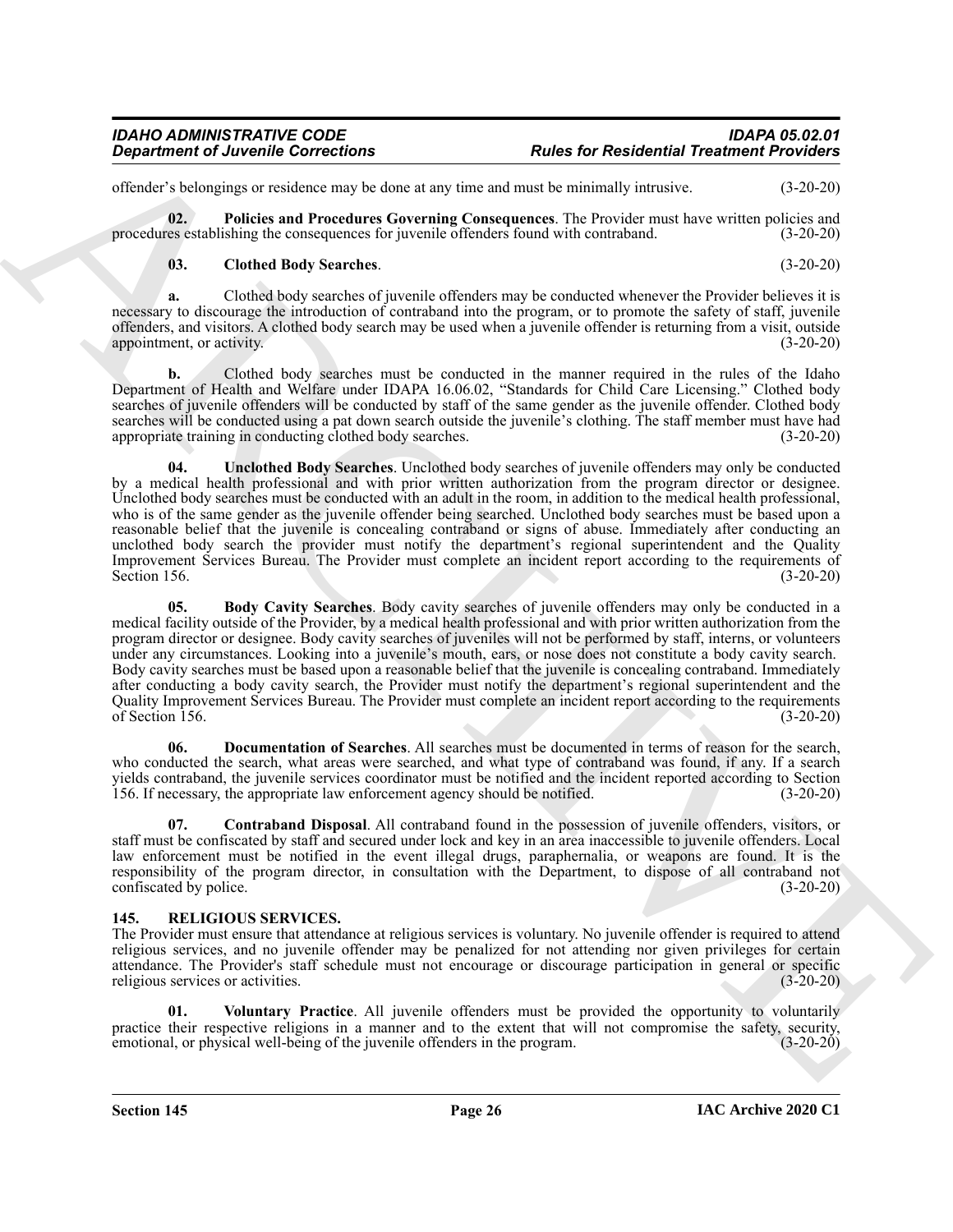<span id="page-26-14"></span>**02. Attendance**. Juvenile offenders may be permitted to attend religious services of their choice in the ity, as long as community safety is ensured. community, as long as community safety is ensured.

<span id="page-26-16"></span>**03. Transportation**. Programs must, when reasonably possible, arrange transportation for those juvenile offenders who desire to take part in religious activities of their choice in the community. (3-20-20)

<span id="page-26-15"></span>**04. Risk to Community**. If the juvenile offender cannot attend religious services in the community because staff has determined that the juvenile is an escape risk, or otherwise presents a risk to the safety of the community, the Provider must make reasonable efforts to ensure that the juvenile offender has the opportunity to participate in religious services of the juvenile's choice at the program. (3-20-20)

<span id="page-26-17"></span>**05.** Visits. Juvenile offenders must be permitted to receive visits from representatives of their e faiths. (3-20-20) respective faiths.

#### <span id="page-26-9"></span><span id="page-26-0"></span>**146. DRUG SCREENS OF JUVENILE OFFENDERS.**

Drug screens may be done randomly or on an as needed basis, at the Provider's expense, with the approval of the Provider's program director. A record must be kept of all drug screens and results with positive drug screenings immediately reported to the juvenile services coordinator. (3-20-20)

#### <span id="page-26-1"></span>**147. – 149. (RESERVED)**

#### <span id="page-26-11"></span><span id="page-26-10"></span><span id="page-26-2"></span>**150. EMPLOYMENT OF JUVENILE OFFENDERS.**

**Expansion of Architectures EV and Section 2**<br> **Expansion of Architectures EV and Section 2** by a statistical properties of the statistical properties of the statistical properties of the statistical properties of the **01. Employment**. If juvenile employment away from the program site is a part of the program, written policy and procedure must provide that program resources and staff time are devoted to helping employable juvenile offenders locate employment. Programs must ensure that each employment opportunity meets all legal and regulatory requirements for juvenile employment. The juvenile offender's employer must be consulted at least twice monthly by the Provider concerning the juvenile offender's work abilities and performance on the job site. Additionally, the Provider must perform checks on the job-site at least monthly to ensure the juvenile offender is working under acceptable conditions. Under no circumstances should staff or the families of staff benefit financially, or otherwise, from work done by invenile offenders in the program. (3-20-20) from work done by juvenile offenders in the program.

<span id="page-26-12"></span>**02. Employment Opportunities**. Every reasonable effort must be made to select employment opportunities that are consistent with the individual interests of the juvenile offender to be employed. Preference will be given to jobs that are related to prior training, work experience, or institutional training, and may be suitable for continuing post-release employment. (3-20-20)

#### <span id="page-26-5"></span><span id="page-26-3"></span>**151. COMMUNITY SERVICES AND RESTITUTION.**

<span id="page-26-6"></span>**01. Community Service**. Juvenile offenders may have court-ordered community service hours. The Provider must obtain prior approval from the juvenile probation officer to complete any court-ordered community service hours while at the Provider. The Provider will document approved community service hours and report the accumulation of completed hours in the juvenile offender's progress report. (3-20-20)

<span id="page-26-7"></span>**02. Court Ordered Restitution**. The Provider must work with the juvenile probation officer and juvenile services coordinator to determine the amount of restitution owed. The Provider must create a plan for the juvenile offender to submit a portion of a juvenile offender's personal funds or earned income for the payment. When juvenile personal funds are available, the Provider will submit payment to the county until the restitution amount is satisfied. Documentation of the payment is provided to the juvenile services coordinator. (3-20-20) satisfied. Documentation of the payment is provided to the juvenile services coordinator.

<span id="page-26-8"></span>**03. Restitution for Program Damages**. Monetary restitution may only be sought through a court order when a juvenile offender has damaged or destroyed property, or has caused or attempted to cause injury to other juvenile offenders or staff. The Provider must not access the juvenile offender's personal funds for program damages. Restitution for damages must begin with a plan for repair by the juvenile offender. (3-20-20)

#### <span id="page-26-13"></span><span id="page-26-4"></span>**152. PROGRAMMING.**

**Section 146 Page 27**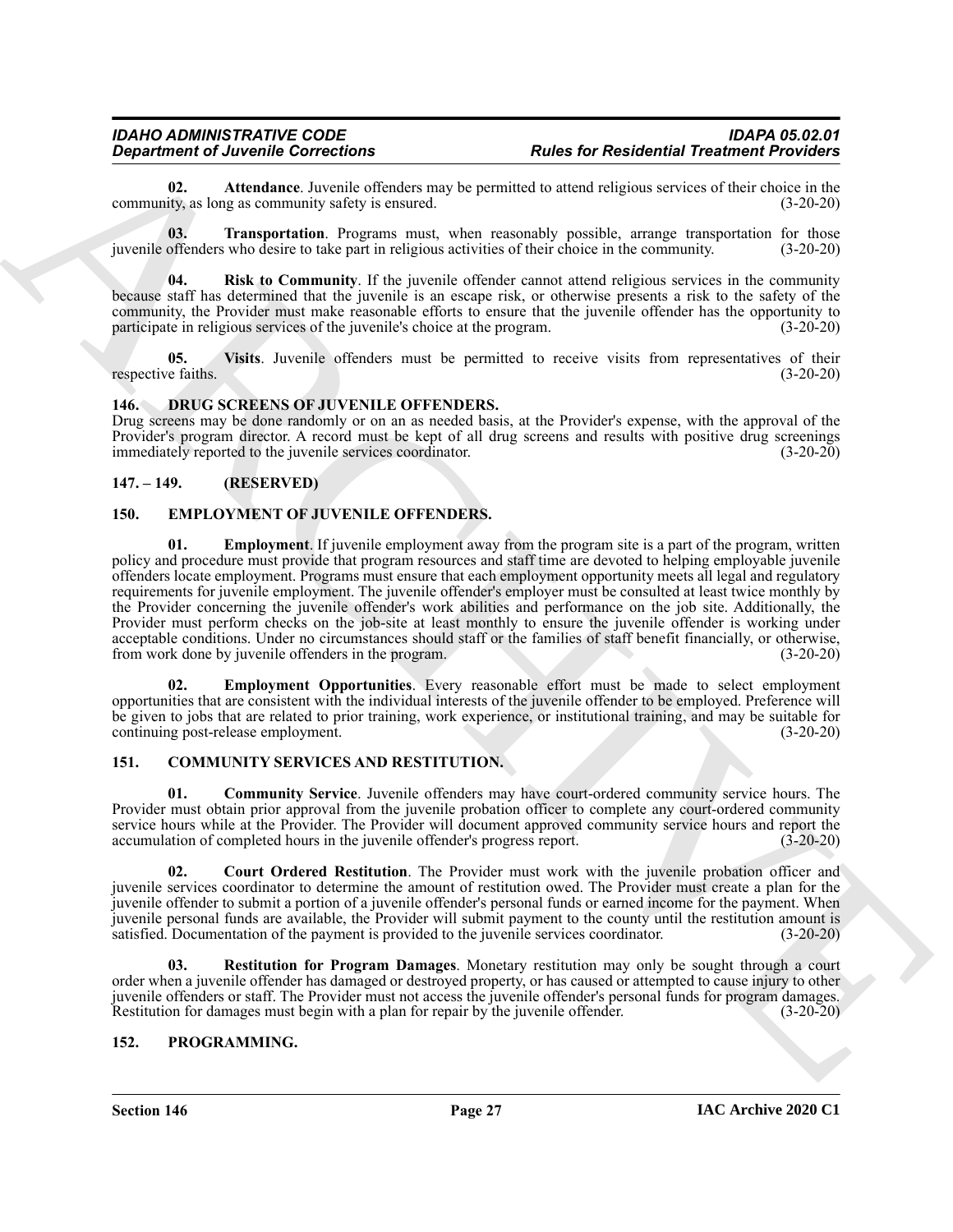#### <span id="page-27-0"></span>*IDAHO ADMINISTRATIVE CODE IDAPA 05.02.01 Rules for Residential Treatment Providers*

**Considered** *Christian* **Considered Towards Property developed the second and the second and the second and the second and the second and the second and the second and the second and the second and the second and the s 01. Basic Program Requirements**. Providers must provide opportunities and services for juvenile offenders to improve their educational and vocational competence, to effectively address underlying behavior problems, and to prepare them for responsible lives in the community. Programs provided must be gender equitable, gender specific, and culturally competent. The ultimate treatment goal for juvenile offenders involved in these programs is the successful return of juvenile offenders to the community without committing further crimes.

(3-20-20)

#### <span id="page-27-1"></span>**02. General Requirements**. (3-20-20)

**a.** Providers must provide a range of program services specifically designed to address the characteristics of the target population identified in the comprehensive program description and in the admission policy. (3-20-20)

**b.** Programs that serve a special needs population, such as developmentally delayed or seriously emotionally disturbed juvenile offenders, and those programs serving sexually abusive juvenile offenders, must be able to demonstrate that the program services offered are supported by research. (3-20-20)

**c.** Programs providing reintegration services for individual juvenile offenders must target behaviors, needs, or circumstances stated in their final progress report from the sending facility or program. These services must be clearly identified and described within the program description. (3-20-20)

Programs serving female juvenile offenders must be able to demonstrate that the services provided include elements of a program specifically designed to address the unique situations and circumstances facing female juvenile offenders. These elements must be clearly identified and described within the program description.

 $(3-20-20)$ 

 $(3-20-20)$ 

**e.** Programs designed to serve juvenile offenders with gang involvement must be able to demonstrate that the services provided include elements of a program specifically designed to address gang involvement. These elements must be clearly identified and described within the program description. (3-20-20)

**f.** Program services for individual juvenile offenders must be designed based upon the juvenile's service plan, and must target those behaviors or circumstances which have contributed to the juvenile's delinquency and which can reasonably be changed (criminogenic needs). These services must be clearly identified and described within the program description. (3-20-20)

**g.** Juvenile offenders must always be aware of the status of their progress within the program and what remains to be done to complete the program. Providers must assure that the basic norms and expectations of the program, including any points, levels, or phases that are a fundamental part of a program, are clearly presented to the juvenile offender and that they are understood. (3-20-20)

**h.** Programs that contract with the Department to serve juvenile offenders and their families must:

i. Provide humane, disciplined care and supervision; (3-20-20)

ii. Provide opportunities for juvenile offenders' development of competency and life skills; (3-20-20)

iii. Hold juvenile offenders accountable for their delinquent behavior through means such as victimoffender mediation, restorative conferencing, restitution, and community service; (3-20-20)

iv. Seek to involve juvenile offenders' families in treatment, unless otherwise indicated for the safety and benefit of the juvenile offenders or other family members; (3-20-20)

v. Address the principles of accountability to victims and to the community, competency nent, and community protection in case planning and reporting: (3-20-20) development, and community protection in case planning and reporting;

vi. To the fullest extent possible, provide balance in addressing the interests of the victim, community,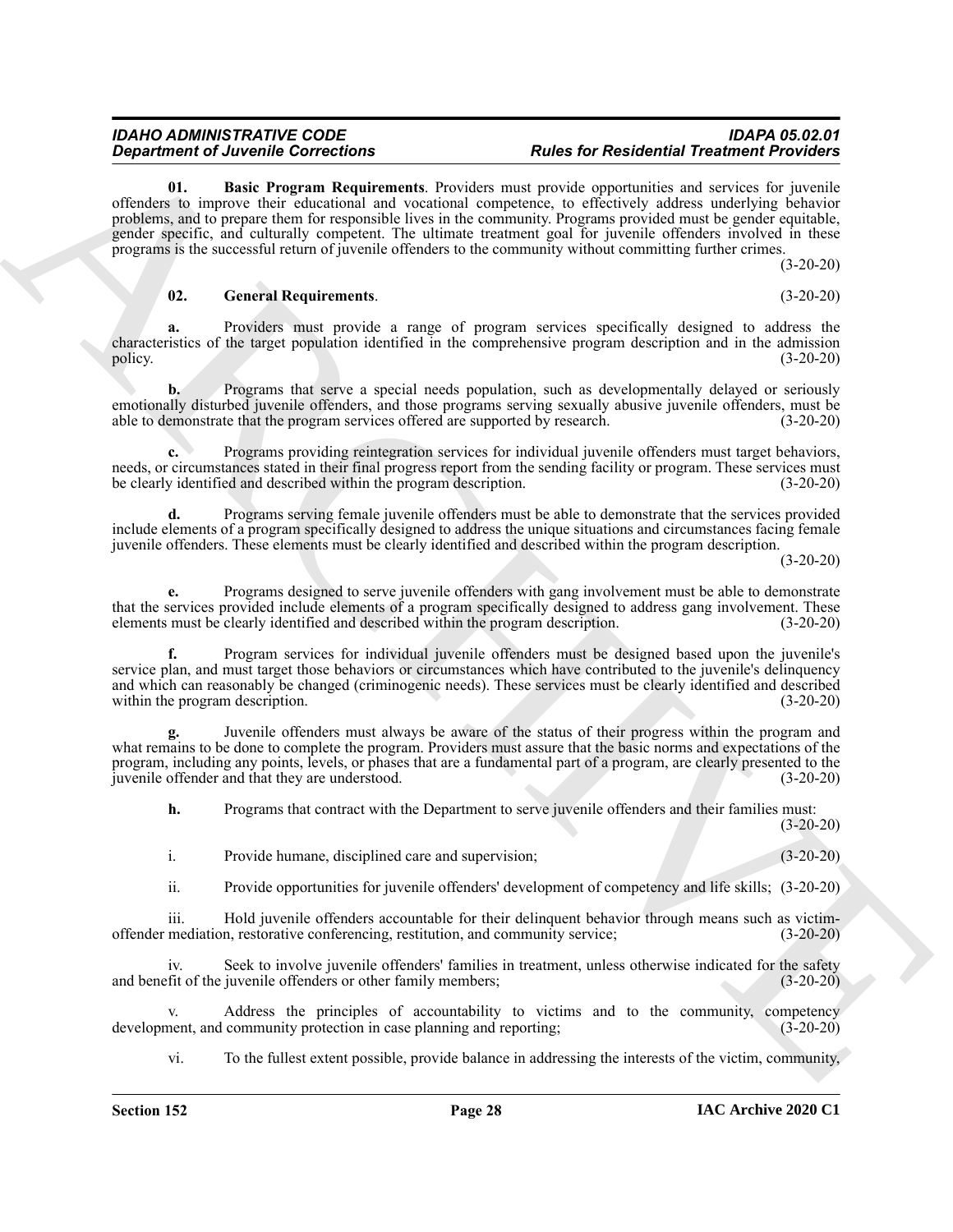#### <span id="page-28-4"></span><span id="page-28-2"></span><span id="page-28-0"></span>**153. JUVENILE OFFENDER AND PARENT OR GUARDIAN HANDBOOK.**

|                                   | <b>Department of Juvenile Corrections</b>                                                                                                                                                                                                                                                                                  | <b>Rules for Residential Treatment Providers</b> |             |
|-----------------------------------|----------------------------------------------------------------------------------------------------------------------------------------------------------------------------------------------------------------------------------------------------------------------------------------------------------------------------|--------------------------------------------------|-------------|
| and the juvenile offender.        |                                                                                                                                                                                                                                                                                                                            |                                                  | $(3-20-20)$ |
| vii.                              | Participate fully with the Department and the community treatment team in developing and<br>implementing service plans for juvenile offenders they serve; and                                                                                                                                                              |                                                  | $(3-20-20)$ |
| viii.<br>abilities.               | Provide juvenile offenders with educational services based upon their documented needs and                                                                                                                                                                                                                                 |                                                  | $(3-20-20)$ |
|                                   | Reintegration services include all aspects of case planning and service delivery designed to<br>facilitate successful return of the juvenile offender to the community.                                                                                                                                                    |                                                  | $(3-20-20)$ |
| 153.                              | JUVENILE OFFENDER AND PARENT OR GUARDIAN HANDBOOK.<br>The Provider must provide each juvenile offender and their parent or guardian with program handbooks that are<br>written in an age-appropriate manner.                                                                                                               |                                                  | $(3-20-20)$ |
| 01.                               | Required Content. Handbooks must address, at a minimum, the following:                                                                                                                                                                                                                                                     |                                                  | $(4-11-15)$ |
| a.                                | Requirements needed to complete program;                                                                                                                                                                                                                                                                                   |                                                  | $(4-11-15)$ |
| b.                                | Juvenile offender rights and responsibilities;                                                                                                                                                                                                                                                                             |                                                  | $(4-11-15)$ |
| c.                                | The means available to safely report sexual abuse and harassment;                                                                                                                                                                                                                                                          |                                                  | $(4-11-15)$ |
| d.                                | Grievance procedures;                                                                                                                                                                                                                                                                                                      |                                                  | $(4-11-15)$ |
| e.                                | Religious services;                                                                                                                                                                                                                                                                                                        |                                                  | $(4-11-15)$ |
| f.<br>possession;                 | Search procedures, including a list of what constitutes as contraband and the consequences for its                                                                                                                                                                                                                         |                                                  | $(3-20-20)$ |
| g.                                | The Provider's disciplinary process;                                                                                                                                                                                                                                                                                       |                                                  | $(3-20-20)$ |
| h.                                | Visitation, mail, and phone correspondence;                                                                                                                                                                                                                                                                                |                                                  | $(4-11-15)$ |
| barriers, or other special needs; | The Provider's obligation to make reasonable accommodations for any disabilities, language                                                                                                                                                                                                                                 |                                                  | $(4-11-15)$ |
| j.                                | The daily schedule for juvenile offenders; and                                                                                                                                                                                                                                                                             |                                                  | $(4-11-15)$ |
| k.                                | A description of services or items for which a juvenile offender may be charged by the Provider.                                                                                                                                                                                                                           |                                                  | $(4-11-15)$ |
| 02.                               | Receipt of Handbook. The juvenile offender and their parent or guardian acknowledge in writing<br>their receipt of the juvenile offender and parent or guardian handbook.                                                                                                                                                  |                                                  | $(4-11-15)$ |
| 154.                              | PROGRAM OPERATIONAL REQUIREMENTS.                                                                                                                                                                                                                                                                                          |                                                  |             |
| 01.                               | <b>General Requirements.</b>                                                                                                                                                                                                                                                                                               |                                                  | $(4-11-15)$ |
| a.<br>realistically changed.      | Providers shall provide vigorous programming that minimizes periods of idle time, addresses<br>behavioral problems of juvenile offenders, and teaches and promotes healthy life choices. Programs should<br>specifically address those factors in juvenile offender's lives that contribute to delinquency and that can be |                                                  | $(3-20-20)$ |
| b.                                | Providers shall encourage appropriate telephone contact, mail contact, and visitation between<br>juvenile offenders and their families.                                                                                                                                                                                    |                                                  | $(4-11-15)$ |
|                                   |                                                                                                                                                                                                                                                                                                                            |                                                  |             |

#### <span id="page-28-1"></span>**154. PROGRAM OPERATIONAL REQUIREMENTS.**

#### <span id="page-28-6"></span><span id="page-28-5"></span><span id="page-28-3"></span>**01. General Requirements**. (4-11-15)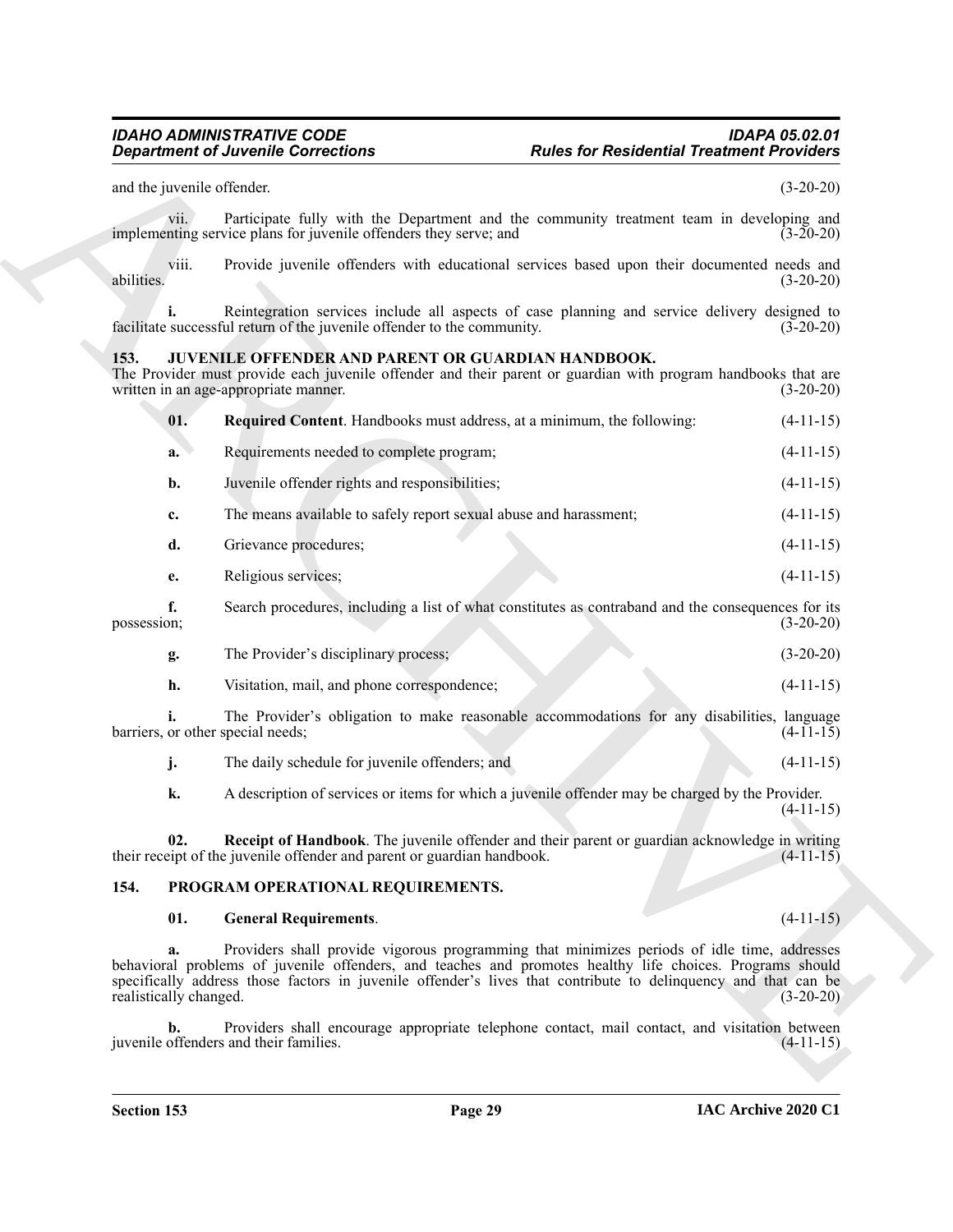Providers must structure and document services offered in the program so that continuity in case planning is obvious. Medical health, mental health, substance abuse, social skills, educational, vocational, independent living, and other special needs identified in the assessment must be clearly addressed in the service implementation plan. Services provided to address those needs must be documented regularly. (3-20-20)

**d.** Service needs remaining at the time of release from Department custody or transfer must be d for in the reintegration plan for each juvenile offender. (4-11-15) accounted for in the reintegration plan for each juvenile offender.

**e.** The Provider will not admit more juveniles into care than the number specified on the Provider's license. Providers wishing to increase capacity are responsible for contacting the applicable licensing agency. A copy of the written confirmation to the Provider from the applicable licensing agency for verbal approval to exceed the licensed capacity must be forwarded to the Department's Quality Improvement Services Bureau. (3-20-20)

*Department of Juvenilles* Corrections<br> **A Example Corrections A Example Correction C Example Correction C Example Correction C Example Correction C Example Correction A Example Correction C f.** The Provider must have and strictly follow a comprehensive policy covering the supervision of juvenile offenders, including a plan for monitoring all movement of those juvenile offenders both in the facility and, as appropriate, within the community. Staff at the facility must be aware of the location of every juvenile offender assigned to that program at all times. (3-20-20)

**g.** Programs may not, under any circumstances, involve juvenile offenders in plethysmographic assessments. (4-11-15)  $\alpha$ ssessments. (4-11-15)

#### <span id="page-29-6"></span>**02. Use of Polygraphs**. (4-11-15)

**a.** The use of polygraphs for juvenile offenders adjudicated for or documented to have demonstrated sexually abusive behavior, must only be undertaken by court order or under the following circumstances: (4-11-15)

i. With the specific written authorization of the Department's regional clinical supervisor; (4-11-15)

- ii. Only with the full, informed consent of the juvenile offender; and (4-11-15)
- iii. If the juvenile offender is a minor, only with the full, informed consent of the parent or guardian. (4-11-15)

**b.** Polygraphers used in this process must be able to provide documentation of certification by the offender Management Board in the use of polygraphy with juvenile offenders. (4-11-15) Sexual Offender Management Board in the use of polygraphy with juvenile offenders.

**c.** Providers must not make treatment decisions solely on the results of a polygraph. (3-20-20)

<span id="page-29-2"></span><span id="page-29-1"></span>**d.** Polygraph reports must be sent to the juvenile services coordinator by the Provider. (3-20-20)

#### <span id="page-29-0"></span>**155. PLANNING FOR RELEASE OR TRANSFER.**

**01. Aftercare Planning**. Programs must promote continuity in programming and services for juvenile offenders after they leave the program by assuring that essential information is forwarded to those agencies that may be providing services to the juvenile offenders, and working closely with Department staff throughout placement to plan for reintegration. (3-20-20) plan for reintegration.

<span id="page-29-3"></span>**02. Approval**. Reintegration, by release from Department custody or transfer, must not take place without the involvement of the Department's assigned juvenile services coordinator, and the written approval of the regional clinical supervisor and regional superintendent. (3-20-20) regional clinical supervisor and regional superintendent.

**Department Concurrence**. Preparation for reintegration of a juvenile offender begins with the initial development of a service plan and is an ongoing process throughout the juvenile offender's program. Criteria for the juvenile offender's release from Department custody or transfer must be explained to the juvenile as soon as possible after admission to a program. (3-20-20) possible after admission to a program.

<span id="page-29-5"></span><span id="page-29-4"></span>**04. Reintegration Staffing**. The juvenile services coordinator shall convene a reintegration staffing,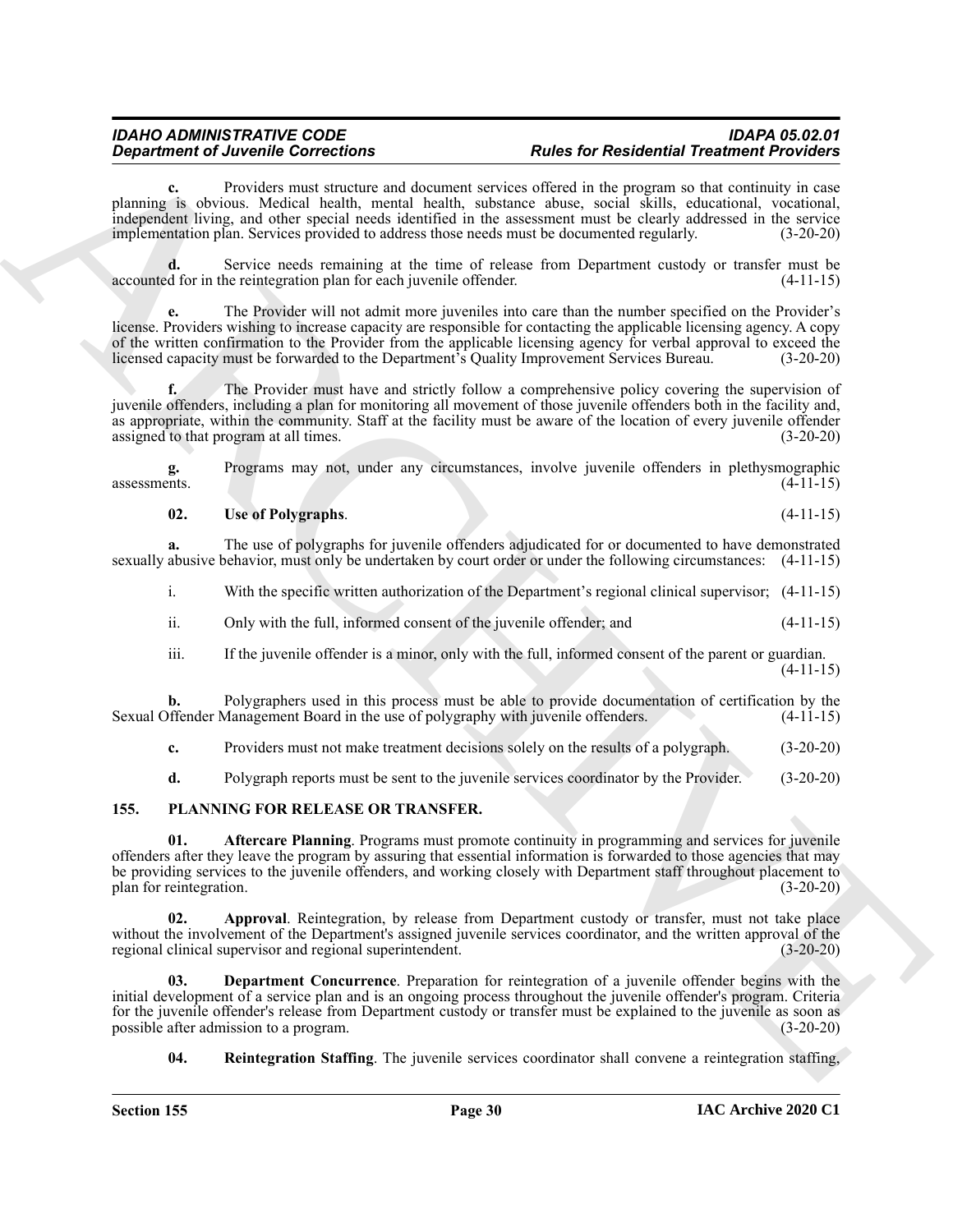#### *IDAHO ADMINISTRATIVE CODE IDAPA 05.02.01 Rules for Residential Treatment Providers*

which will include the juvenile offender's probation officer, the Provider, the juvenile offender's parent or guardian, an education representative, and the juvenile offender. At a minimum, a review of the plans to address any ongoing medical or mental health, substance abuse, social skills, education, vocation, independent living, and other special needs will be conducted. The juvenile offender's relapse prevention plan will be reviewed by the juvenile probation officer, the juvenile's parent or guardian, the education representative, and juvenile services coordinator. Based upon the results of that staffing and pending juvenile services coordinator approval of the relapse prevention plan, the<br>Department will make the final decision regarding transfer or release from Department custody. (3-20-20) Department will make the final decision regarding transfer or release from Department custody.

<span id="page-30-3"></span>**05. Check-Out Procedures**. Prior to the release from Department custody or transfer, the Provider must have completed a Provider Juvenile Check-Out Form (DJC-180) supplied by the Department. The form must be dated, signed by the juvenile offender, and forwarded to the juvenile services coordinator and any designees on the actual date that the juvenile offender leaves the program. (3-20-20)

**a.** The Provider must provide the juvenile's Medicaid card and a thirty (30) day supply of all medications or a thirty (30) day prescription signed by the physician to the individual or agency authorized to transport the juvenile offender. (3-20-20)

#### <span id="page-30-4"></span>**06. Termination Prior to Completion**. (3-20-20)

**a.** When a Provider believes a juvenile offender is at risk for transfer prior to program completion, the juvenile services coordinator must be notified as far in advance as possible so that a staffing may be held. The purpose of this staffing is to consider the circumstances which may require the transfer, and to make every effort to address the concerns with the Provider to avoid the necessity of making another placement. The Provider must document these efforts at problem solving. The Department will make a decision about transfer based upon the results of this staffing and any subsequent work agreed upon with the Provider. The Provider can request transfer of a juvenile offender in the following circumstances: (3-20-20) juvenile offender in the following circumstances:

i. A pattern of documented behavior clearly indicating a lack of progress; or (3-20-20)

ii. Commission of one (1) or more serious or violent incidents that jeopardize the safety and security of individuals or the program. (3-20-20)

**b.** In matters involving life, health, and safety of any juvenile in Department custody, the Department shall remove the juvenile offender immediately. (3-20-20)

**c.** A final progress report must include, at a minimum, a report on progress or lack of progress on all service implementation plan areas and recommendations for follow-up. The report must be forwarded to the juvenile services coordinator within twenty-four (24) hours of transfer prior to program completion. (3-20-20)

#### <span id="page-30-2"></span><span id="page-30-1"></span><span id="page-30-0"></span>**156. INCIDENT REPORTING REQUIREMENTS.**

**Strainer of Ziverzinke Controlling and The Richard Street Residential Presidential President Controlling and the Controlling and the Controlling and the Controlling and the Controlling and the Controlling and the Control 01. Incidents Requiring Immediate Notice to Parent or Guardian and Department**. All notifications under this section must be made to the regional facility in the region where the Provider is located. Outof-state Providers must notify the juvenile correctional center in Nampa. Providers must ensure that a detailed, written incident report is completed and signed by involved staff before the end of the shift during which the incident took place. If any of the following events occur, the Provider must immediately notify the juvenile offender's parent or guardian, juvenile services coordinator, juvenile probation officer, and the Department's regional facility by telephone (not by facsimile or electronically). The Department's regional R.N. must also be notified immediately in the event of all medical and mental health incidents. (3-20-20)

| Medical and mental health emergencies including, but not limited to: | $(4-11-15)$ |
|----------------------------------------------------------------------|-------------|
| Every instance of emergency room access;                             | $(4-11-15)$ |

ii. Refusal of medications, treatment recommended by a physician, or food for three (3) consecutive days; (3-20-20)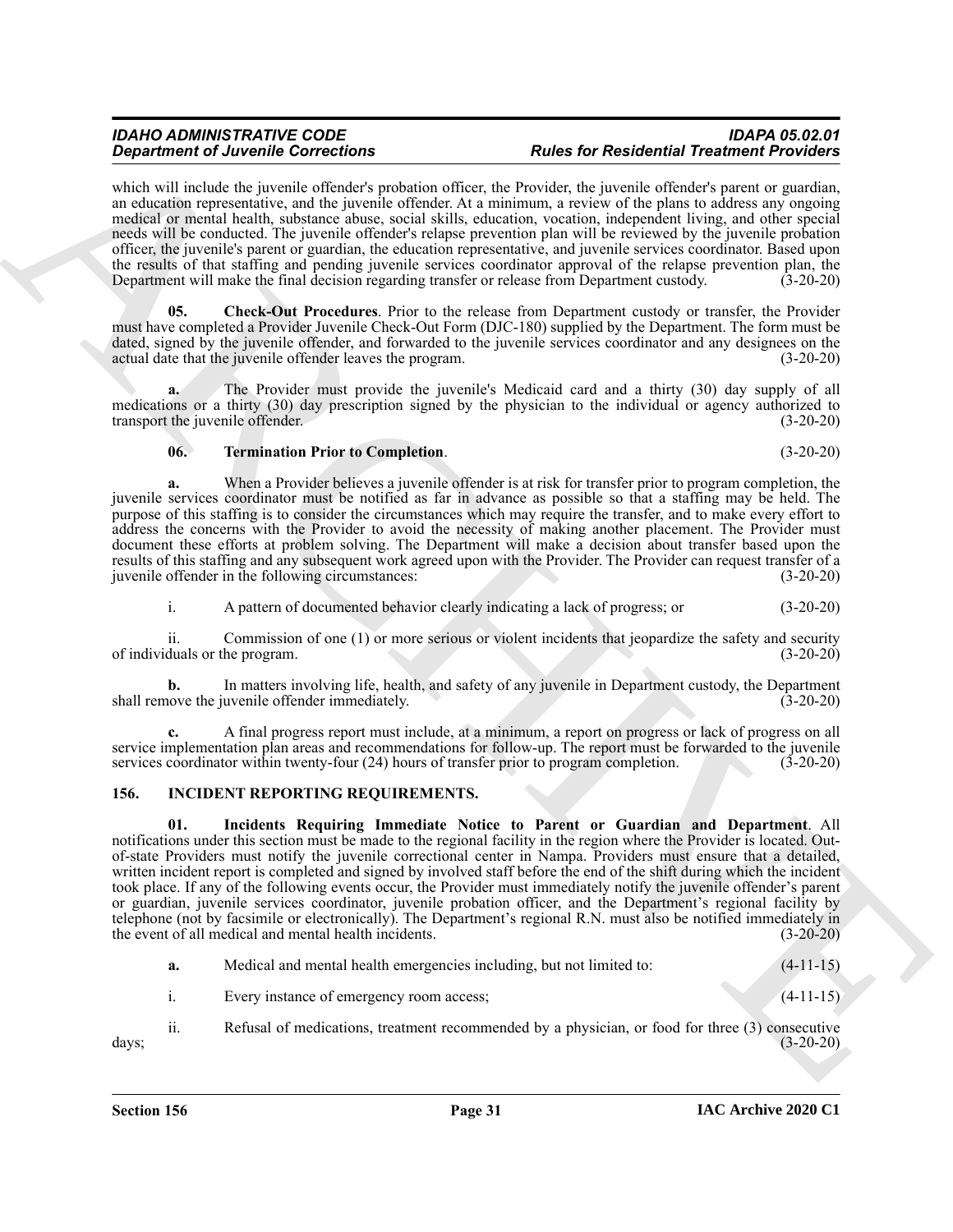|                            | <b>Department of Juvenile Corrections</b>                                 | <b>Rules for Residential Treatment Providers</b>                                                                                                                                                                                                                                                                                                                                                                                                                                                                                                                                                                                                                                                                                                                                                                              |             |
|----------------------------|---------------------------------------------------------------------------|-------------------------------------------------------------------------------------------------------------------------------------------------------------------------------------------------------------------------------------------------------------------------------------------------------------------------------------------------------------------------------------------------------------------------------------------------------------------------------------------------------------------------------------------------------------------------------------------------------------------------------------------------------------------------------------------------------------------------------------------------------------------------------------------------------------------------------|-------------|
| b.                         | Major incidents such as:                                                  |                                                                                                                                                                                                                                                                                                                                                                                                                                                                                                                                                                                                                                                                                                                                                                                                                               | $(4-11-15)$ |
| i.                         | Death of a juvenile offender;                                             |                                                                                                                                                                                                                                                                                                                                                                                                                                                                                                                                                                                                                                                                                                                                                                                                                               | $(4-11-15)$ |
| ii.                        | Suicide, attempted suicide, or threat of suicide;                         |                                                                                                                                                                                                                                                                                                                                                                                                                                                                                                                                                                                                                                                                                                                                                                                                                               | $(4-11-15)$ |
| iii.                       | Attempted escape;                                                         |                                                                                                                                                                                                                                                                                                                                                                                                                                                                                                                                                                                                                                                                                                                                                                                                                               | $(4-11-15)$ |
| iv.<br>under PREA;         |                                                                           | Sexual abuse among juvenile offenders or by staff including, but not limited to, incidents reportable                                                                                                                                                                                                                                                                                                                                                                                                                                                                                                                                                                                                                                                                                                                         | $(4-11-15)$ |
| V.                         |                                                                           | Criminal activity resulting in arrest, detention, or filing a report with local law enforcement;                                                                                                                                                                                                                                                                                                                                                                                                                                                                                                                                                                                                                                                                                                                              | $(4-11-15)$ |
| vi.<br>agency;             |                                                                           | Any other relevant report made to the Idaho Department of Health and Welfare or applicable state                                                                                                                                                                                                                                                                                                                                                                                                                                                                                                                                                                                                                                                                                                                              | $(4-11-15)$ |
| c.<br>any kind;            |                                                                           | Any incident of restraint that involves the use of medications, chemicals, or mechanical devices of                                                                                                                                                                                                                                                                                                                                                                                                                                                                                                                                                                                                                                                                                                                           | $(4-11-15)$ |
| d.                         | Incidents of alleged or suspected abuse or neglect of juvenile offenders; |                                                                                                                                                                                                                                                                                                                                                                                                                                                                                                                                                                                                                                                                                                                                                                                                                               | $(4-11-15)$ |
| e.                         |                                                                           | Incidents involving major disasters affecting location or well-being of the juveniles; and (4-11-15)                                                                                                                                                                                                                                                                                                                                                                                                                                                                                                                                                                                                                                                                                                                          |             |
| f.                         |                                                                           | Any restriction of a juvenile offender's family visitation due to the juvenile's behavior. (4-11-15)                                                                                                                                                                                                                                                                                                                                                                                                                                                                                                                                                                                                                                                                                                                          |             |
|                            | incident reports may be electronic or by facsimile.                       | A written incident report must also be transmitted within twenty-four (24) hours to the juvenile<br>services coordinator and the juvenile probation officer. Written notification is sent within twenty-four (24) hours to<br>the juvenile offender's parent or guardian unless notification would endanger the juvenile. Transmission of all written                                                                                                                                                                                                                                                                                                                                                                                                                                                                         | $(3-20-20)$ |
| 02.                        | apprehension, all of the same parties must be notified immediately.       | Escapes Also Require Immediate Notice to Parent or Guardian and Department. In all<br>instances of escape, the Provider must immediately notify the juvenile correctional center in Nampa first, followed by<br>the regional facility, juvenile offender's parent or guardian, juvenile services coordinator, and juvenile probation<br>officer by telephone (not by facsimile or electronically). A written incident report must also be transmitted within<br>twenty-four (24) hours to the juvenile services coordinator and the juvenile probation officer. Written notification is<br>sent within twenty-four (24) hours to the juvenile offender's parent or guardian unless notification would endanger<br>the juvenile offender. Transmission of all written incident reports may be electronic or by facsimile. Upon | $(3-20-20)$ |
|                            | place until returned to the Department.                                   | Clothing and other personal belongings must be secured immediately and maintained in a secure                                                                                                                                                                                                                                                                                                                                                                                                                                                                                                                                                                                                                                                                                                                                 | $(4-11-15)$ |
| b.<br>these rules apply.   |                                                                           | The juvenile offender shall continue to be assigned to the program, although not physically present,<br>for up to forty-eight (48) hours. The program will be reimbursed for the days the juvenile offender was on escape<br>status up to forty-eight (48) hours. Should the program, in consultation with the juvenile offender's treatment team,<br>choose to transfer the juvenile offender after returning, the relevant procedures outlined in Subchapters B and C of                                                                                                                                                                                                                                                                                                                                                    | $(3-20-20)$ |
| 03.<br>juveniles involved. |                                                                           | Incidents Requiring Immediate Notice to Department and Three Day Notice to Parent or<br>Guardian. The following incidents require immediate notice to the juvenile services coordinator in the manner<br>described in Subsection 156.01, and require notice within three (3) business days to parent or guardian of the                                                                                                                                                                                                                                                                                                                                                                                                                                                                                                       | $(4-11-15)$ |
|                            |                                                                           |                                                                                                                                                                                                                                                                                                                                                                                                                                                                                                                                                                                                                                                                                                                                                                                                                               | $(4-11-15)$ |
| a.                         | Any use of separation or isolation for more than two $(2)$ hours;         |                                                                                                                                                                                                                                                                                                                                                                                                                                                                                                                                                                                                                                                                                                                                                                                                                               |             |

- <span id="page-31-1"></span><span id="page-31-0"></span>**a.** Any use of separation or isolation for more than two (2) hours; (4-11-15)
- **b.** Incidents involving the disclosure of criminal behavior by juvenile offenders;  $(4-11-15)$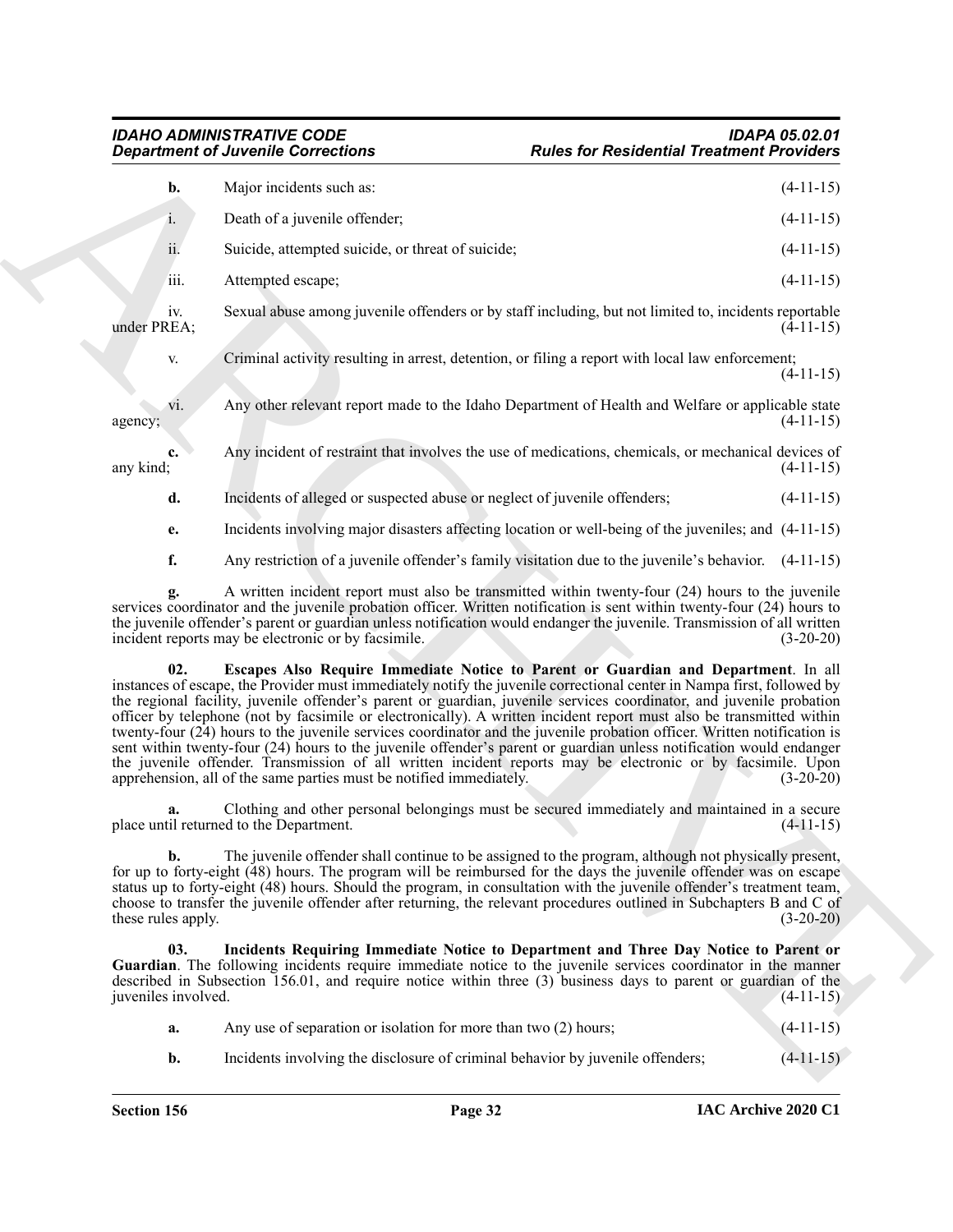<span id="page-32-1"></span><span id="page-32-0"></span>

|                                     | <b>Department of Juvenile Corrections</b>                              | <b>Rules for Residential Treatment Providers</b>                                                                                                                                                                                                                                                                                          |             |
|-------------------------------------|------------------------------------------------------------------------|-------------------------------------------------------------------------------------------------------------------------------------------------------------------------------------------------------------------------------------------------------------------------------------------------------------------------------------------|-------------|
| $c_{\cdot}$                         | Instances of physical assault or fighting;                             |                                                                                                                                                                                                                                                                                                                                           | $(4-11-15)$ |
| d.                                  | Major misconduct by one (1) or more staff against a juvenile offender; |                                                                                                                                                                                                                                                                                                                                           | $(4-11-15)$ |
| e.<br>or drugs;                     |                                                                        | Discovery of contraband that represents an immediate threat to safety and security such as weapons                                                                                                                                                                                                                                        | $(4-11-15)$ |
| f.                                  |                                                                        | Any instance of an unclothed body search or a body cavity search of a juvenile offender; (4-11-15)                                                                                                                                                                                                                                        |             |
|                                     |                                                                        | Other than incidents described in Paragraph 156.01.e., significant property damage resulting from<br>misconduct, negligence, or from incidents such as explosions, fires, floods, or other natural disasters; and (4-11-15)                                                                                                               |             |
| h.<br>twenty-four (24) hour period. |                                                                        | Any pattern of restraint of a juvenile, which is defined as three (3) or more restraints within a                                                                                                                                                                                                                                         | $(4-11-15)$ |
| 04.                                 | Incidents Requiring Notice Within Three Days to the Department.        |                                                                                                                                                                                                                                                                                                                                           | $(4-11-15)$ |
|                                     |                                                                        | Providers must ensure that a detailed, written incident report is completed and signed by involved<br>staff before the end of the shift during which the incident took place. A copy of the completed incident report must be<br>submitted to the juvenile services coordinator no later than three (3) business days after the incident. | $(3-20-20)$ |
| b.                                  | not reportable under Subsection 156.03 and results in any type of:     | A detailed incident report is also required for each incident of juvenile offender misconduct that is                                                                                                                                                                                                                                     | $(4-11-15)$ |
| i.                                  | Instances of lost keys, equipment, or tools;                           |                                                                                                                                                                                                                                                                                                                                           | $(4-11-15)$ |
| ii.                                 | Discovery of contraband not posing an immediate risk; or               |                                                                                                                                                                                                                                                                                                                                           | $(4-11-15)$ |
| 111.                                | appropriateness of the placement.                                      | A pattern of refusal of program participation that rises to the point of raising questions about the                                                                                                                                                                                                                                      | $(4-11-15)$ |
|                                     | care that is not reportable under Subsection 156.03 and results in:    | A detailed incident report is also required for each incident of staff misconduct relating to juvenile                                                                                                                                                                                                                                    | $(3-20-20)$ |
| devices of any kind; or             |                                                                        | Any physical restraint that does not involve the use of medications, chemicals, or mechanical                                                                                                                                                                                                                                             | $(4-11-15)$ |
| ii.<br>hours.                       |                                                                        | Separation, isolation, or room confinement for more than fifteen $(15)$ minutes but less than two $(2)$                                                                                                                                                                                                                                   | $(4-11-15)$ |
| 05.                                 | form or may use another form that includes the following information:  | Incident Report Content. Providers may elect to use the Department's standard incident report                                                                                                                                                                                                                                             | $(3-20-20)$ |
| a.                                  | Juvenile offender's assigned unit or location;                         |                                                                                                                                                                                                                                                                                                                                           | $(4-11-15)$ |
| b.                                  | Date, location, and time of the incident;                              |                                                                                                                                                                                                                                                                                                                                           | $(4-11-15)$ |
| c.                                  | Witnesses and other staff and juvenile offenders involved;             |                                                                                                                                                                                                                                                                                                                                           | $(4-11-15)$ |
| d.                                  | Persons notified with date and time of notice;                         |                                                                                                                                                                                                                                                                                                                                           | $(4-11-15)$ |
| g.                                  | Brief narrative description of the incident;                           |                                                                                                                                                                                                                                                                                                                                           | $(4-11-15)$ |
| e.                                  |                                                                        | Type of incident by category, such as assault against staff or juvenile offender, behavioral and<br>psychiatric emergency, contraband, escape, injury or illness, self-harm or suicidal behavior, or sexual abuse;                                                                                                                        | $(4-11-15)$ |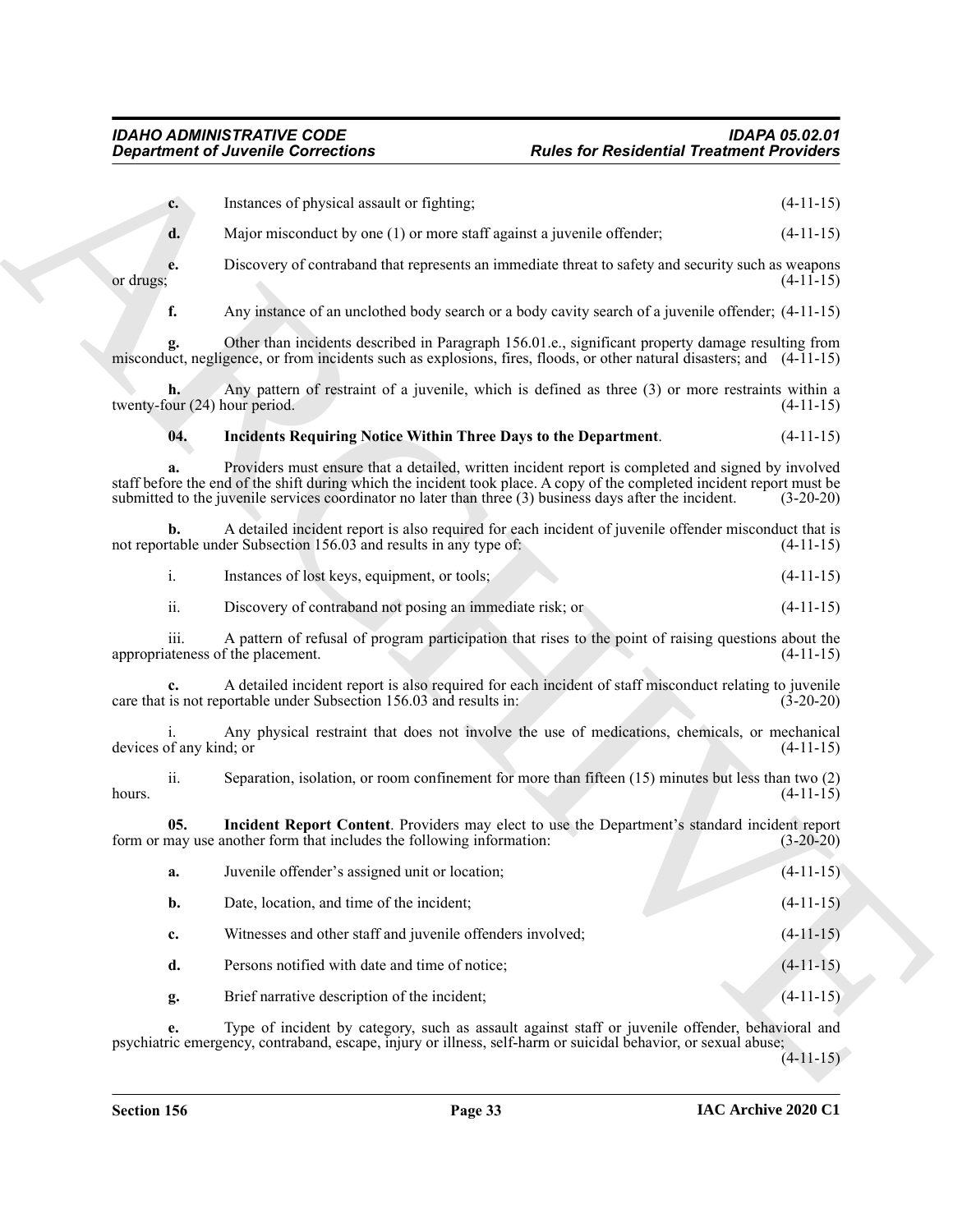| <b>Department of Juvenile Corrections</b> |                                                                                    | <b>Rules for Residential Treatment Providers</b>                                                                                                                                                                                              |             |
|-------------------------------------------|------------------------------------------------------------------------------------|-----------------------------------------------------------------------------------------------------------------------------------------------------------------------------------------------------------------------------------------------|-------------|
| f.<br>initiated;                          |                                                                                    | Action taken by category, such as restraint, separation, isolation, or room confinement with times in<br>and out, visitation restrictions due to juvenile offender behavior, suicide precautions initiated, or escape precautions             | $(4-11-15)$ |
| h.                                        |                                                                                    | Signature of staff and reviewing supervisor, which may be affixed electronically;                                                                                                                                                             | $(4-11-15)$ |
| i.                                        | Documentation of injury and medical attention provided; and                        |                                                                                                                                                                                                                                               | $(4-11-15)$ |
| j.<br>to:                                 |                                                                                    | If the incident involves sexual abuse, the incident report must include a description of action taken                                                                                                                                         | $(4-11-15)$ |
| $\mathbf{i}$ .                            |                                                                                    | Keep the alleged victim(s) safe from intimidation of further abuse and maintain confidentiality;                                                                                                                                              | $(4-11-15)$ |
| ii.                                       | Address any immediate trauma, either physical or emotional;                        |                                                                                                                                                                                                                                               | $(4-11-15)$ |
| iii.                                      |                                                                                    | Address long-term medical or mental health needs related to the alleged abuse;                                                                                                                                                                | $(4-11-15)$ |
| iv.                                       |                                                                                    | Notify responsible licensing, regulatory, and law enforcement agencies and preserve evidence;                                                                                                                                                 | $(4-11-15)$ |
| V.                                        | investigation be completed; and                                                    | Conduct an initial internal investigation of the incident and as necessary request that an external                                                                                                                                           | $(4-11-15)$ |
| vi.                                       | Prevent repetition of the abusive situation.                                       |                                                                                                                                                                                                                                               | $(4-11-15)$ |
| 157.                                      | <b>OUT-OF-STATE TRAVEL.</b><br>and approval is as follows:                         | When a Provider is planning an out-of-state trip for any of its juvenile offenders, the facility administrator must<br>obtain prior written authorization from the regional clinical supervisor or designee. The necessary sequence of action | $(3-20-20)$ |
| 01.                                       | business days in advance of the scheduled trip with the following:                 | Notification. The Provider must notify the juvenile services coordinator in writing fourteen (14)                                                                                                                                             | $(3-20-20)$ |
| a.                                        | Dates of the scheduled trip;                                                       |                                                                                                                                                                                                                                               | $(3-20-20)$ |
| b.                                        | Location of the trip;                                                              |                                                                                                                                                                                                                                               | $(3-20-20)$ |
| c.                                        | Purpose of the trip;                                                               |                                                                                                                                                                                                                                               | $(3-20-20)$ |
| d.                                        | Transportation arrangements;                                                       |                                                                                                                                                                                                                                               | $(3-20-20)$ |
| e.<br>phone number); and                  |                                                                                    | Where the juvenile offender will be staying if overnight accommodations are required (address and                                                                                                                                             | $(3-20-20)$ |
| f.                                        | Who is going, such as juvenile offender, and name and position of staff.           |                                                                                                                                                                                                                                               | $(3-20-20)$ |
| 02.<br>travel.                            |                                                                                    | <b>Prior Approval.</b> The program director must obtain all necessary approvals prior to authorizing                                                                                                                                          | $(3-20-20)$ |
| 03.                                       | requires a travel permit and compliance with the Interstate Compact for Juveniles. | Interstate Compact for Juveniles. Any out-of-state travel for more than twenty-four (24) hours                                                                                                                                                | $(3-20-20)$ |
| 158.                                      | ADDITIONAL PROGRAM POLICY REQUIREMENTS.                                            |                                                                                                                                                                                                                                               |             |
| 01.                                       |                                                                                    | Written Policies. In addition to other policy requirements listed in these rules, Providers must                                                                                                                                              |             |

#### <span id="page-33-4"></span><span id="page-33-0"></span>**157. OUT-OF-STATE TRAVEL.**

<span id="page-33-6"></span>

| а. | Dates of the scheduled trip; |  | $(3-20-20)$ |
|----|------------------------------|--|-------------|
| b. | Location of the trip;        |  | $(3-20-20)$ |
| c. | Purpose of the trip;         |  | $(3-20-20)$ |
| d. | Transportation arrangements; |  | $(3-20-20)$ |

<span id="page-33-7"></span><span id="page-33-5"></span>

| Who is going, such as juvenile offender, and name and position of staff. | $(3-20-20)$ |
|--------------------------------------------------------------------------|-------------|
|                                                                          |             |

#### <span id="page-33-3"></span><span id="page-33-2"></span><span id="page-33-1"></span>**158. ADDITIONAL PROGRAM POLICY REQUIREMENTS.**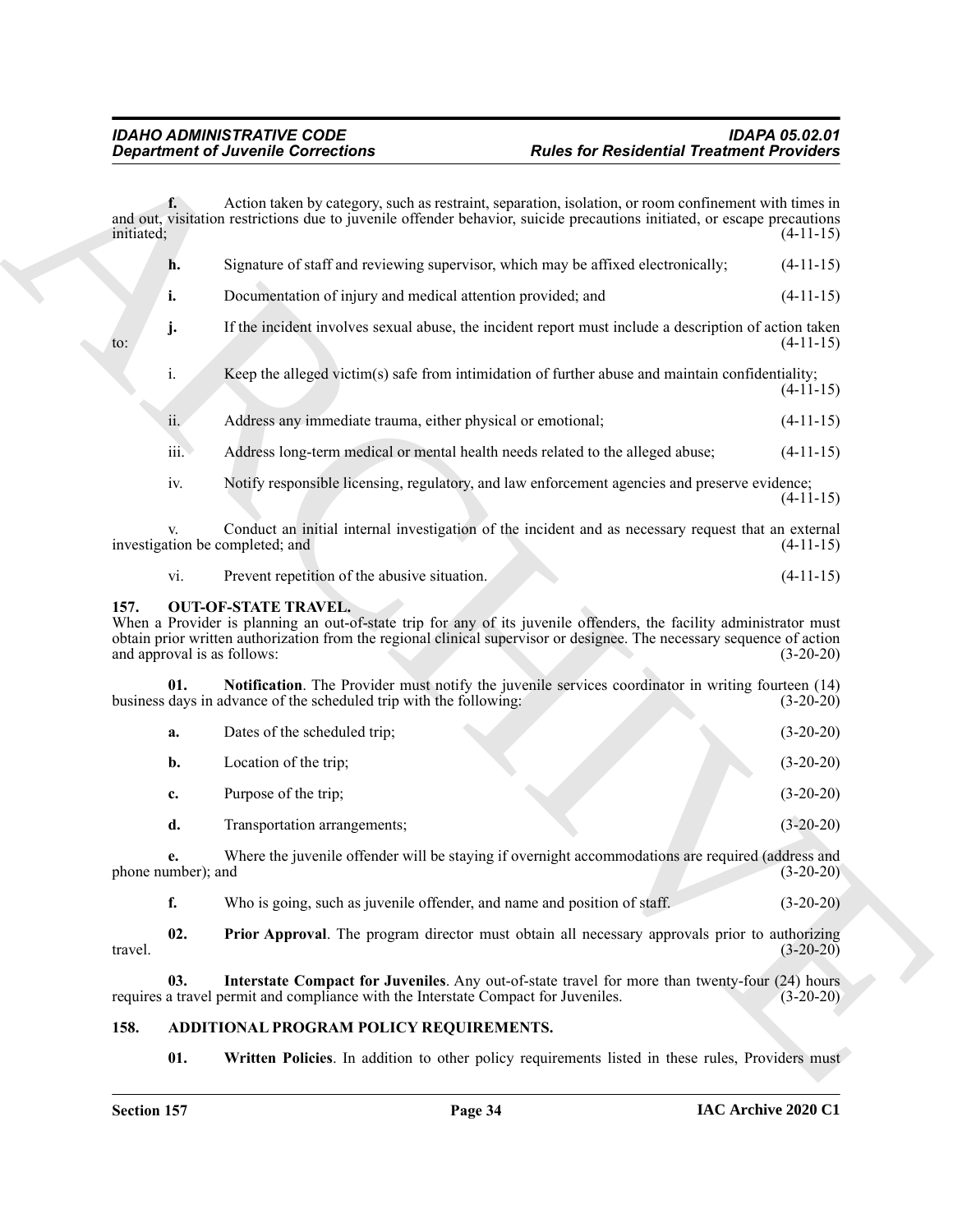have, at a minimum, the following written policies concerning program operations available at the program site: (3-20-20)

**a.** Program elements and implementation:  $(4-11-15)$ 

**b.** Admission policy describing the target population and criteria for admission, and identifying of referrals to the program: (4-11-15) sources of referrals to the program;

**c.** Criteria for assigning juvenile offenders to different units within the program, if applicable; (4-11-15)

**d.** The provision of (or referral for) emergency and routine medical and mental health services for the population; (4-11-15) population; (4-11-15)

**e.** Behavior management within the program, including use of points and levels, restraints, separation, and other types of special management; (4-11-15) detention, and other types of special management;

**Equivariant of Australia Corrections**<br>
Archive and responsible conventions<br>
Archive and responsible conventions<br>
Archive and response denotes a response of the system density in the properties of the properties<br>
Archive **f.** Supervision of juvenile offenders policy that includes managing juvenile offender movement within the program, including the timely transfer of behavioral information about juvenile offenders from staff during shift changes; (4-11-15)

**g.** Juvenile offender's access to the community policy that includes use of community schools or job sites, and individual or group activities away from the program site. This also includes individual community passes; (4-11-15)

**h.** Administrative coverage in emergency situations arising after regular work hours; (3-20-20)

**i.** Documentation and reporting of critical incidents to program administrators, the Department and the community treatment team; (4-11-15) others on the community treatment team;

**j.** Treatment planning and progress reporting to the Department, juvenile offender, family, and others on the community treatment team; (4-11-15)

**k.** Reintegration policy that describes criteria for successful completion of program, termination from program prior to completion, and the involvement of the Department and community treatment team; and (4-11-15)

<span id="page-34-5"></span>**l.** Emergency procedures in the event of a natural disaster. (4-11-15)

**02.** Documented Staff Training. Documented staff training on these policies must also be available w by the Department. (4-11-15) for review by the Department.

#### <span id="page-34-6"></span><span id="page-34-0"></span>**159. FIRST AID KITS.**

Each Provider must maintain first aid kits. Basic first aid kits that do not include medications or sharp tools may be kept unlocked. Any complete first aid kit with medications, wound rinses, scissors, tweezers, or other such objects must be kept locked and placed in areas of the program or facility readily accessible to staff. (3-20-20)

#### <span id="page-34-2"></span><span id="page-34-1"></span>**160. – 199. (RESERVED)**

#### <span id="page-34-8"></span>**SUBCHAPTER B – RULES FOR STAFF SECURE PROVIDERS**

#### <span id="page-34-7"></span><span id="page-34-3"></span>**200. INITIATION OF SERVICES.**

Juveniles are committed to the Department under the provisions of the Juvenile Corrections Act (Sections 20-501 through 20-547, Idaho Code). (3-20-20)

#### <span id="page-34-9"></span><span id="page-34-4"></span>**201. WAIVER AND VARIANCE.**

Minimum program standards established herein apply to all services provided by the Provider. Any waiver and variance from the standards stated in these rules must receive prior written approval from the Department and be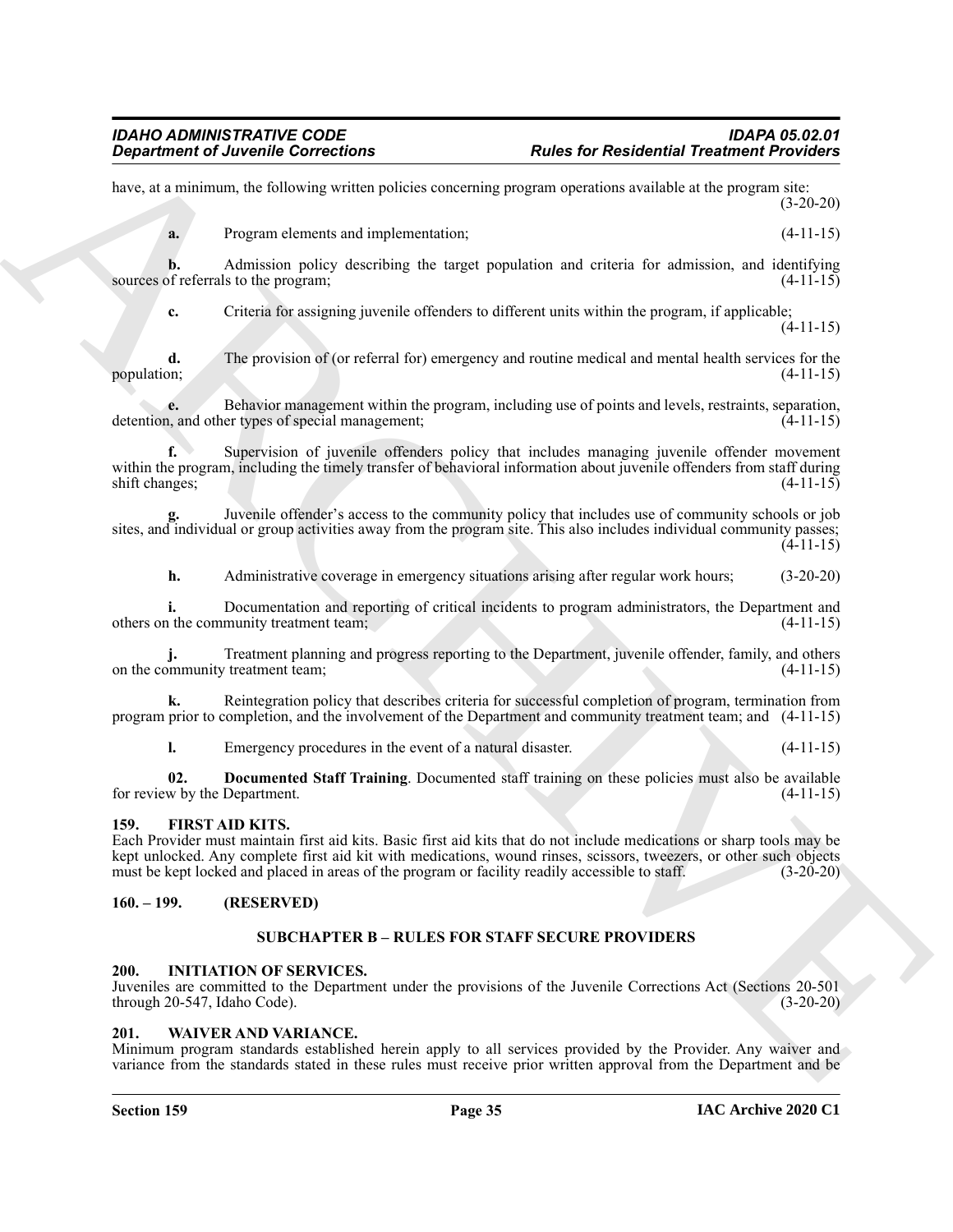### <span id="page-35-5"></span><span id="page-35-0"></span>**202. APPLICABILITY.**

This subchapter applies to Providers of treatment services identified in individual service implementation plans. Staff secure Provider must also abide by Subchapter A of these rules. (3-20-20)

### <span id="page-35-6"></span><span id="page-35-1"></span>**203. AUTHORITY TO INSPECT.**

The Department has the authority to conduct reviews of programs, program operations, juvenile offender placements, and facilities to ensure the Provider's compliance with these rules. The Provider shall cooperate with the Department's review, and must provide access to the facility and all juvenile records for juveniles in Department custody, as deemed necessary by the Department. However, in order to more fully assess the operation of the program, aggregate data and information for all juveniles must be made available, upon request.  $(\overline{3\cdot 20\cdot 20})$ 

### <span id="page-35-11"></span><span id="page-35-2"></span>**204. COMPLIANCE WITH RULES REQUIREMENTS.**

The Provider must comply with all relevant child care licensing rules of the Idaho Department of Health and Welfare, IDAPA 16.06.02, "Rules Governing Standards for Child Care Licensing," as well as the rules of the Idaho Department of Juvenile Corrections. Providers located outside of the state of Idaho must comply with their state's relevant child care licensing rules as well as the rules of the Idaho Department of Juvenile Corrections. If a conflict exists between Department rules, the more restrictive rule applies. Subcontractors and consultants of the Provider are also subject to these rules. (3-20-20)

### <span id="page-35-12"></span><span id="page-35-3"></span>**205. MINIMUM MANDATORY STAFF TRAINING REQUIREMENTS.**

Good professional practice in the area of juvenile offender treatment requires staff to be competently trained. The Provider will ensure all training requirements are met according to Subchapter A of these rules, regardless of the number of training hours required. (3-20-20)

**01. Staff Working More Than 24 Hours a Week**. Staff who works more than twenty-four (24) hours per week are required to complete: (3-20-20)

**a.** Eighty (80) hours of training during first year of employment. Up to twenty-five percent (25%) of the eighty (80) hours may be fulfilled by working with an experienced staff mentor, who must verify and document basic competencies for new staff; and (3-20-20)

**b.** Forty (40) hours of training per year following the first year of employment.  $(3-20-20)$ 

**02. Staff Working 24 Hours or Less a Week**. Staff who works fewer than or equal to twenty-four (24) hours per week are required to complete: (3-20-20)

- **a.** Forty (40) hours of training during the first year of employment, and (3-20-20)
- <span id="page-35-8"></span><span id="page-35-7"></span>**b.** Twenty (20) hours of training per year following the first year of employment. (3-20-20)

### <span id="page-35-4"></span>**206. CLOTHING AND PERSONAL ITEMS.**

**Equation of Alumin Corrections**<br>
And the star extended Desired in the control of the control of the star extended in the star extended in the star extended in the star extended in the star extended in the star extended i **01. Clothing Management**. Juvenile offenders must have sufficient and appropriate clothing to participate in activities included in their service implementation plan. Juvenile offenders may arrive at the facility with their own clothing and personal items, which shall be inventoried. If the juvenile offender does not have sufficient or appropriate clothing, the Provider must provide or purchase adequate and appropriate clothing for the juvenile offender. The Provider will ensure the proper care and cleaning of clothing in the juvenile offender's possession. Providers shall not request nor require that the juvenile offender, parent, or guardian pay for or purchase clothing. (3-20-20)

<span id="page-35-9"></span>**02. Release from Facility**. All clothing and incidentals become the property of the juvenile offender upon release from the facility. (3-20-20)

<span id="page-35-10"></span>**03. Replacement Clothing**. Clothing provided or purchased as replacement will be at the expense of the Provider. Unique items of clothing not required for program participation may be purchased at the expense of the

*Rules for Residential Treatment Providers*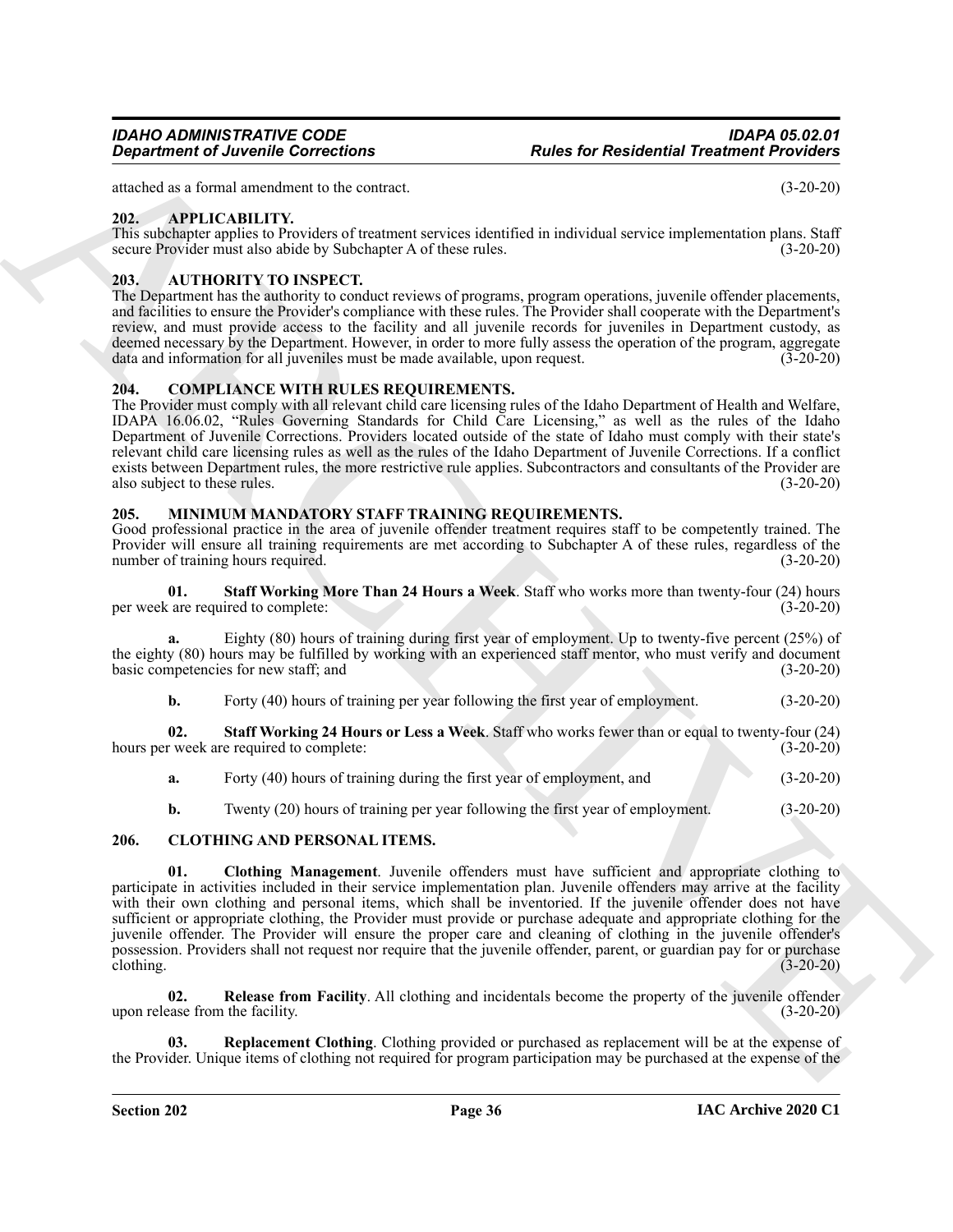juvenile offender. (3-20-20)

#### <span id="page-36-2"></span><span id="page-36-0"></span>**207. FOOD SERVICE.**

Juvenile offenders must be served a varied and nutritional diet with menus approved or developed by a qualified nutritionist or dietitian and which meet the recommended dietary allowances of the National Research Council or its equivalent. Juvenile offenders must be provided three (3) meals daily in accordance with the child care licensing rules<br>of the Idaho Department of Health and Welfare, or the applicable state's licensing authority. (3-20-20 of the Idaho Department of Health and Welfare, or the applicable state's licensing authority.

#### <span id="page-36-3"></span><span id="page-36-1"></span>**208. PERSONAL FUNDS.**

<span id="page-36-4"></span>**01.** Funds Handled by a Provider. The Provider will follow generally accepted accounting practices exing personal funds of juvenile offenders. in managing personal funds of juvenile offenders.

**a.** The Provider may deposit personal funds collected for the juvenile offender in a public banking institution in an account specifically designated "Juvenile Personal Funds." The Provider must maintain a reconciled ledger showing each juvenile offender's deposits and withdrawals within the "Juvenile Personal Funds" account. If the funds are collected in an interest bearing account, the interest accrued must be credited to the juvenile offender for whom the funds are collected. (3-20-20)

**b.** If the amount of personal funds maintained for the juvenile offender does not exceed fifty (50) dollars, the Provider may secure the funds locally if the following conditions are met: (3-20-20)

i. The juvenile offender's personal funds are kept in a fire-resistant, combination or digital lock-style safe that is permanently affixed to the floor or wall, or weighs at least 200 (two-hundred) pounds. (3-20-20)

ii. The Provider has a process to clearly separate each juvenile offender's personal funds from one another. (3-20-20)

iii. Access to juvenile offender personal funds is limited to the Program Director or designee.

(3-20-20)

**c.** All withdrawals by a juvenile offender, or expenditures made on behalf of a juvenile offender by the Provider, must be documented, signed, and dated by the juvenile offender and reconciled to the juvenile offender's ledger monthly. (3-20-20)

**d.** The Provider must develop written procedures governing any limits to the amount of funds a juvenile offender may withdraw from their personal funds. (3-20-20)

The Provider shall not require juvenile offenders, parents, or guardians to pay for services and ontract, are to be provided by the Provider. (3-20-20) supplies that, by contract, are to be provided by the Provider.

<span id="page-36-6"></span><span id="page-36-5"></span>**02. Reporting Requirements**. A personal funds report must be submitted every other month to the juvenile services coordinator. The report must show a list of all juvenile offender account balances. The personal fund account is subject to review and audit by the Department or its representatives at any time. Any discrepancies in juvenile offender accounts must be resolved by the Provider within five (5) business days of completion of review.

 $(3-20-20)$ 

**Equivalent of Anciente Corrections**<br>
Figure for Residential Treatment Providers<br>
The Control of the Control of the Sample of the Sample of the Sample of the Sample of the Sample of the Sample of the Sample of the Sample **Juvenile Offenders with Earned Income**. The provider is responsible for maintaining and accounting for any money earned by a juvenile offender. There must be a plan for the priority use of the juvenile offender's earned income to pay court ordered restitution and a specific allocation for daily incidental expenses. The Provider must establish a written plan for the juvenile offender to save the funds necessary to be used upon program completion, for purposes such as paying deposits on utilities and housing or the purchasing of resources necessary for employment. (3-20-20)

<span id="page-36-7"></span>**04. Transfer of Personal Funds**. If a juvenile offender is transferred to another program, the balance of the juvenile offender's funds must be given or mailed to the Department's fiscal services within ten (10) business days and documented on the Provider Juvenile Check-Out Form (DJC-180) supplied by the Department, and on the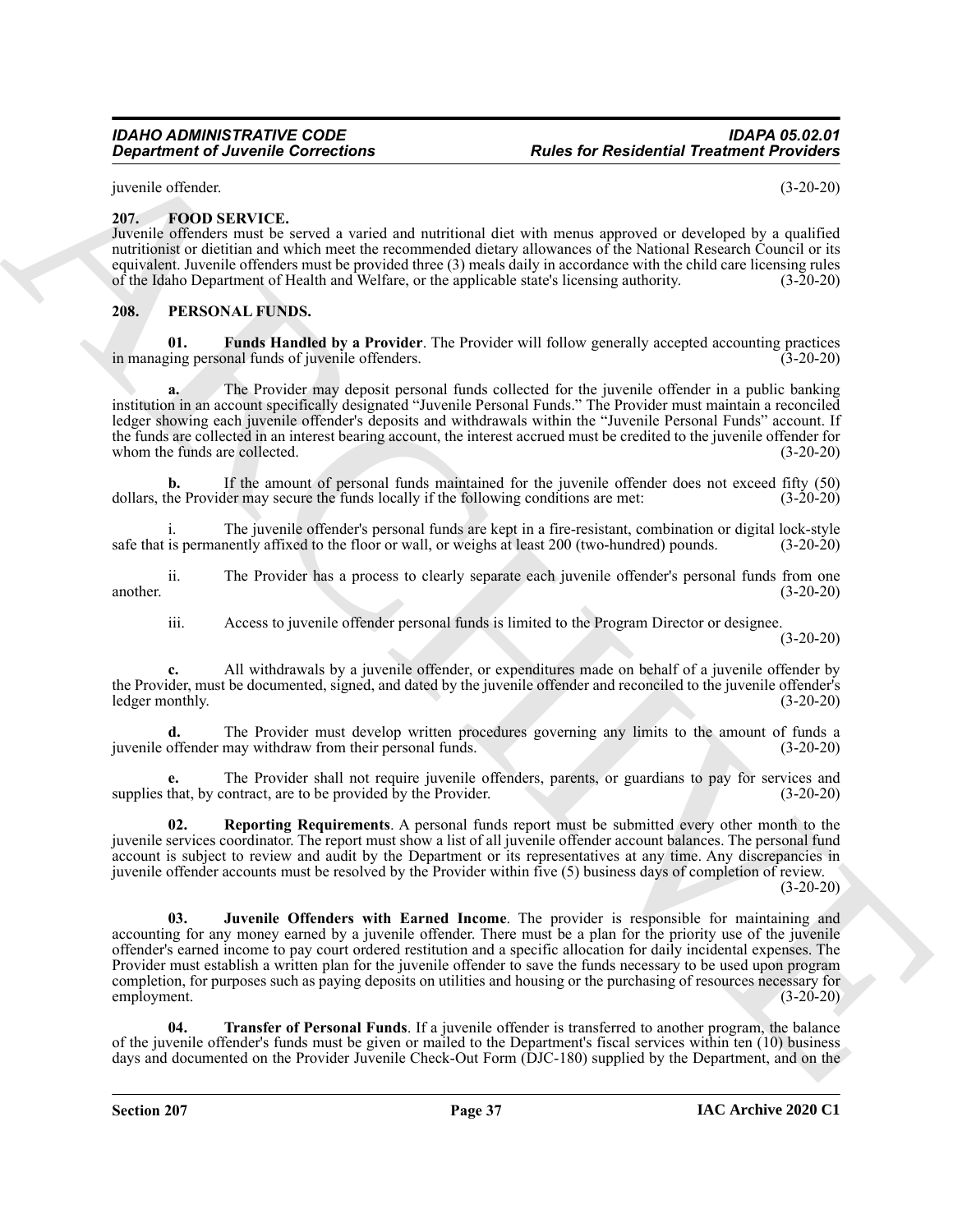final progress report. (3-20-20)

<span id="page-37-10"></span><span id="page-37-2"></span><span id="page-37-0"></span>**209. JUVENILE OFFENDER MAIL.**

**Department of Anvenile Corrections**<br>
In the start Residential Treatment Providers<br>
13. The start of the start of the start of the start of the start of the start of the start of the start of the start of the start of the **01. Restrictions**. Juvenile offenders shall be allowed to send and receive letters from approved persons, which may include persons in other programs or institutions, unless specifically prohibited by the Department or by court order. All other restrictions of mail must be discussed with the community treatment team and approved in writing by the juvenile services coordinator. There must be no general restrictions on the number of letters written, the length of any letter, or the language in which a letter may be written. Juvenile offenders will be provided with sufficient stationery, envelopes, and postage for all legal and official correspondence, and for at least two (2) personal letters each week. (3-20-20)

#### <span id="page-37-5"></span>**02. Inspection of Outgoing Letters**. (3-20-20)

**a.** Outgoing letters are to be posted unsealed and inspected for contraband. (3-20-20)

**b.** Exception: Outgoing "privileged" mail may be posted, sealed, and may not be opened, except with a search warrant, as long as it can be confirmed to be to an identifiable source. For purposes of this rule, "an identifiable source" means that the official or legal capacity of the addressee is listed on the envelope and that the name, official or legal capacity, and address of the addressee have been verified. (3-20-20)

**c.** Upon the determination that the mail is not identifiable as privileged mail, said mail will be opened ected for contraband. (3-20-20) and inspected for contraband.

<span id="page-37-4"></span>**03. Inspection of Incoming Letters**. All incoming letters must be opened by the juvenile offender to whom it is addressed and may be inspected for contraband by staff and only in the juvenile offender's presence.

(3-20-20)

**04. Reading of Letters**. Routine reading of letters by staff is prohibited. The Department or court may determine that reading of a juvenile offender's mail is in the best interest of the juvenile offender, and is necessary to maintain security, order, or program integrity. However, such reading of mail must be documented and, unless court ordered, be specifically justified and approved by the juvenile services coordinator. (3-20-20)

<span id="page-37-9"></span><span id="page-37-7"></span>**05. Privileged Mail**. Under no circumstances shall a juvenile offender's privileged mail be read. (3-20-20)

<span id="page-37-8"></span><span id="page-37-6"></span>**06. Packages**. All packages must be inspected for contraband. (3-20-20)

**07. Publications**. Books, magazines, newspapers, and printed matter, which may be legally sent to juvenile offenders through the postal system, may be approved, unless deemed to constitute a threat to the security, integrity, or order of the programs. Juvenile offenders shall not be allowed to enter into subscription agreements while in Department custody. (3-20-20)

<span id="page-37-3"></span>**08. Distribution of Mail**. The collection and distribution of mail must never be delegated to a juvenile offender. Staff must deliver mail within twenty-four (24) hours, excluding weekends and holidays, to the juvenile offender to whom it is addressed. (3-20-20) offender to whom it is addressed.

#### <span id="page-37-11"></span><span id="page-37-1"></span>**210. VISITATION.**

**01. Visitor Approval**. The Provider must develop a written policy governing visitation, which protects the safety of visitors, staff, and juvenile offenders. This policy may restrict visitors below an established age to the program or facility. The Provider must provide a copy of the visitation policy to each juvenile offender, his parent or guardian, and the juvenile services coordinator. If there is reason to believe a visitor is under the influence of alcohol or drugs or possesses illegal contraband, admission into the residence shall be denied. In all cases, the Provider will work with the juvenile services coordinator and juvenile probation officer to identify and approve potential visitors.

 $(3-20-20)$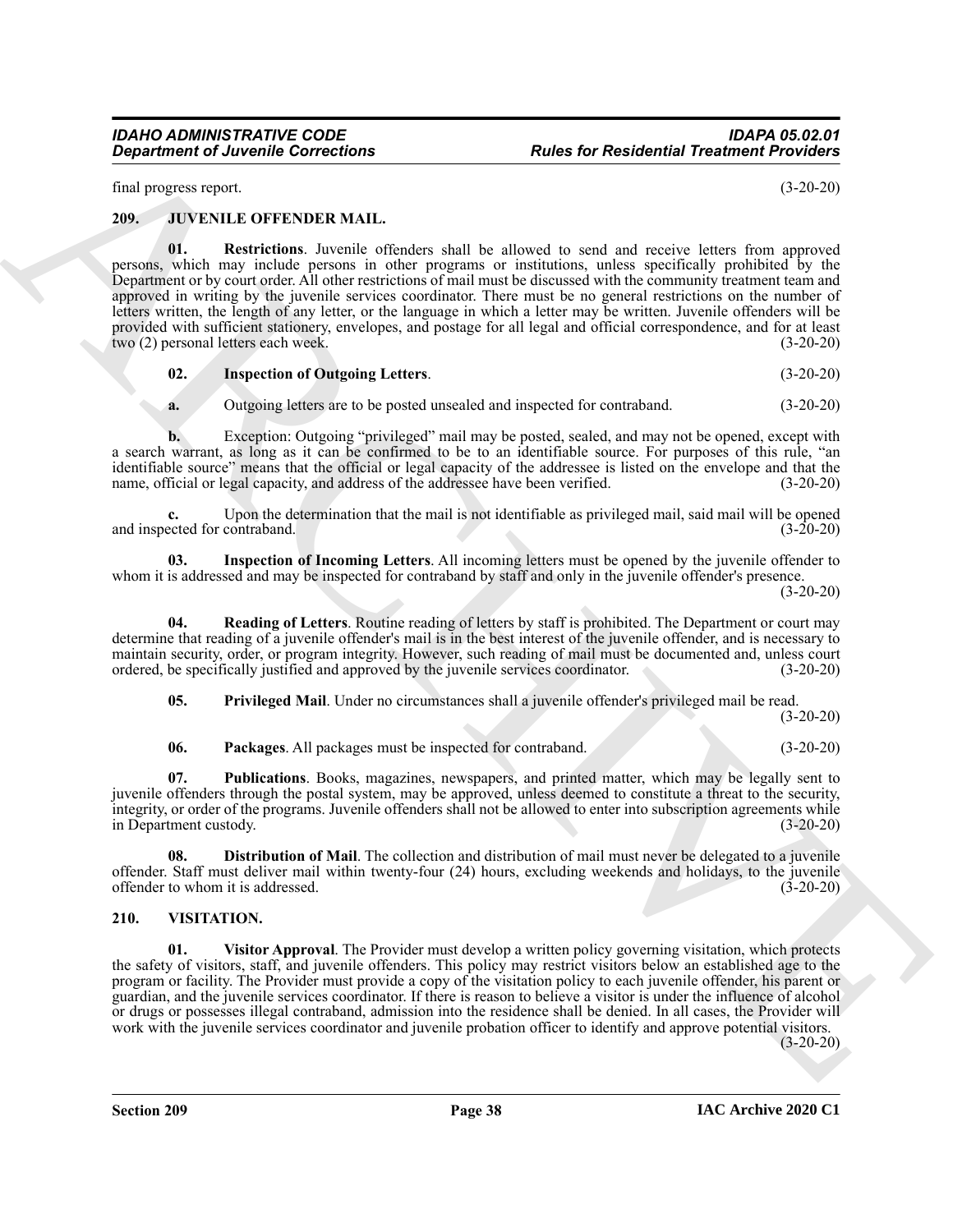#### **02. Visitor Searches**. (3-20-20)

**a.** Prior to visitors being allowed in the program, they must be given rules established by the Provider that govern their visit and advised that they may be subject to a search by trained staff. They must sign a statement of receipt of these rules and the statement placed in the Provider's file. (3-20-20)

**b.** Visitors may be required to submit personal items for inspection. If there is reason to believe that additional searches are necessary, admission to the facility shall be denied. Visitors, who bring in items that are unauthorized, but not illegal, will have these items taken and locked in an area inaccessible to the juvenile offenders during the visit. These items will be returned to the visitors upon their exit from the facility. (3-20-20)

**c.** All visitor searches must be documented. When contraband is found, a written report must be completed and submitted to the juvenile services coordinator. If necessary, the appropriate law enforcement agency will be notified. (3-20-20)

#### <span id="page-38-6"></span><span id="page-38-0"></span>**211. SMOKING AND SALE OF CIGARETTES.**

Juvenile offenders, regardless of age, are strictly prohibited from purchasing or using tobacco and nicotine products. Staff secure Providers must establish written policies and procedures banning the use of cigarettes and other tobacco and nicotine products by juvenile offenders at the facility. (3-20-20)

### <span id="page-38-3"></span><span id="page-38-1"></span>**212. ROOM RESTRICTIONS.**

**01.** Policy and Procedure. The Provider must have written policies and procedures regulating the use of the juvenile offender's room for room restriction. The Provider's room restriction policy must, at a minimum, address the following: (3-20-20)

<span id="page-38-5"></span>**a.** Procedures for recording each incident involving the use of restriction; (3-20-20)

**b.** The reason for the room restriction must be explained to the juvenile offender and allow the juvenile offender to have an opportunity to explain their behavior; (3-20-20)

**c.** Other less restrictive measures must have been applied prior to the room restriction; (3-20-20)

**d.** A juvenile offender on room restriction must have access to the bathroom; and  $(3-20-20)$ 

<span id="page-38-4"></span>**e.** Room restriction must not exceed a total of eight (8) hours within a twenty-four (24) hour period.  $(3-20-20)$ 

*Department of Juvenine Corrections*<br> **Butter for Residential Treatmonic Projections**<br> **Butter Section 2018**<br> **Convention 2018**<br> **Convention 2018**<br> **Convention 2018**<br> **Convention 2018**<br> **Convention 2018**<br> **Convention 20 02. Monitoring During Room Restriction**. Staff must check on a juvenile offender in room restriction a minimum of once every fifteen (15) minutes. Providers must ensure that a juvenile offender with a history of depression or suicidal ideation and those who have exhibited these behaviors while in care, are checked at least every five (5) minutes in order to ensure safety. Even more frequent or constant observation must be maintained if any level of suicide risk is determined to be present at any time during room restriction. All items in the area that might be used to attempt self-harm should be restricted or removed. (3-20-20)

#### <span id="page-38-7"></span><span id="page-38-2"></span>**213. USE OF FORCE OR PHYSICAL RESTRAINTS.**

Providers licensed by the Idaho Department of Health and Welfare or the applicable state licensing authority, must ensure that all terms of the licensing rules are strictly followed and additionally ensure that: (3-20-20)

<span id="page-38-8"></span>**01. Minimal Use of Force**. Only the minimum level of force necessary to control a juvenile offender's destructive behavior shall be used. (3-20-20)

**02. Physical Force**. Physical force, at any level, may only be used to prevent injury to the juvenile offender or to others and to prevent serious damage to property or escape. Physical force must never be used as punishment.

<span id="page-38-10"></span><span id="page-38-9"></span>**03.** Reporting Requirement. All instances of use of force must be documented in an incident report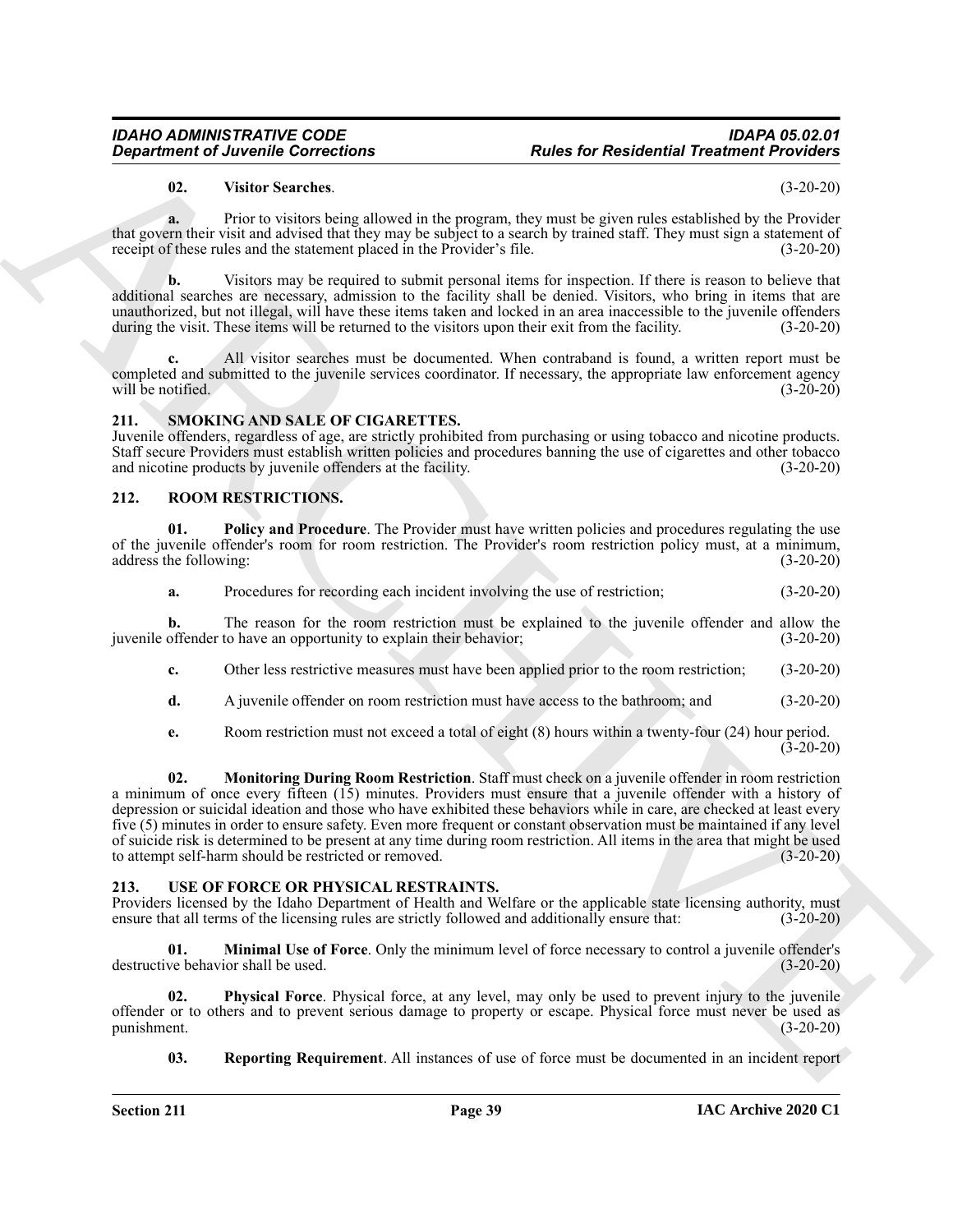and submitted according to the terms of Section 156. Incidents of inappropriate use of force must be reported to the state's applicable licensing authority or law enforcement, as required by law. (3-20-20) state's applicable licensing authority or law enforcement, as required by law.

#### <span id="page-39-0"></span>**214. – 219. (RESERVED)**

#### <span id="page-39-1"></span>**220. GUIDELINES FOR SPECIFIC SERVICES.**

#### <span id="page-39-3"></span><span id="page-39-2"></span>**01. Counseling Services**. (3-20-20)

All counseling services provided to juvenile offenders, whether individual, group, or family must a clinician, counselor, or therapist, as defined in these rules. (3-20-20) be performed by a clinician, counselor, or therapist, as defined in these rules.

**b.** Counseling should be planned and goal directed. (3-20-20)

**c.** Notes must be written for each service provided and include documentation of who provided the service. The notes must be dated and clearly labeled either individual, group, or family counseling. (3-20-20)

**d.** The methods and techniques applied in counseling and the frequency and intensity of the sessions should be determined by assessment. (3-20-20)

**e.** Counseling should be reality-oriented and directed toward helping juvenile offenders understand and solve specific problems; discontinue inappropriate, damaging, destructive, or dangerous behaviors; and fulfill individual needs.

**f.** The minimum standard for the frequency of counseling services must be specified in the comprehensive program description attached to the contract with the Department. (3-20-20)

**g.** There should be a mechanism developed to monitor and record incremental progress toward the desired outcome of counseling services. (3-20-20)

**h.** Programs should be able to demonstrate that counseling interventions are shared in general with other program service providers, and there is broad mutual support for the goals of counseling in all service areas of the program.  $(3-20-20)$ 

**i.** Programs must provide crisis intervention counseling, if warranted by the assessment and circumstances. (3-20-20)

**j.** The Provider must furnish adequate space for conducting private interviews and counseling sessions at the facility.  $(3-20-20)$ 

<span id="page-39-4"></span>**k.** Family counseling services must be available as a part of the juvenile offender's service implementation plan, to the extent that this is supported by the assessment. If the assessment indicates a need for these services, family counseling should specifically address issues that, directly or indirectly, resulted in the juvenile offender's removal from the home and the issue of eventual reintegration back into the family unit. A statement of goals to be achieved or worked toward by the juvenile offender and the family should be part of the service<br>(3-20-20)<br>(3-20-20) implementation plan.

**Considered Values Considered to the state of the set of Residential Treation Projections (A)**  $\mu$  **and**  $\mu$  **and**  $\mu$  **and**  $\mu$  **and**  $\mu$  **and**  $\mu$  **and**  $\mu$  **and**  $\mu$  **and**  $\mu$  **and**  $\mu$  **and**  $\mu$  **and**  $\mu$  **and**  $\mu$  **and**  $\mu$  **and 02. Substance Abuse Services**. As a minimum standard, programs must provide substance abuse services, as determined by assessment and indicated in the service implementation plan. Substance abuse services must have direct oversight by a certified alcohol and drug counselor, or master's level clinician with three (3) years' experience in the substance abuse field. Substance abuse services must be fully described in the detailed program description and have a written curriculum containing a description of each session offered. Juvenile offenders receiving substance abuse services must have an introduction to a community intervention program. Relapse prevention plans must be a component of the substance abuse services provided and be specifically based on the individual needs of the juvenile offender. Notes documenting the service provided must be dated, clearly labeled<br>"substance abuse services," with each entry signed by the counselor performing the service. (3-20-20) "substance abuse services," with each entry signed by the counselor performing the service.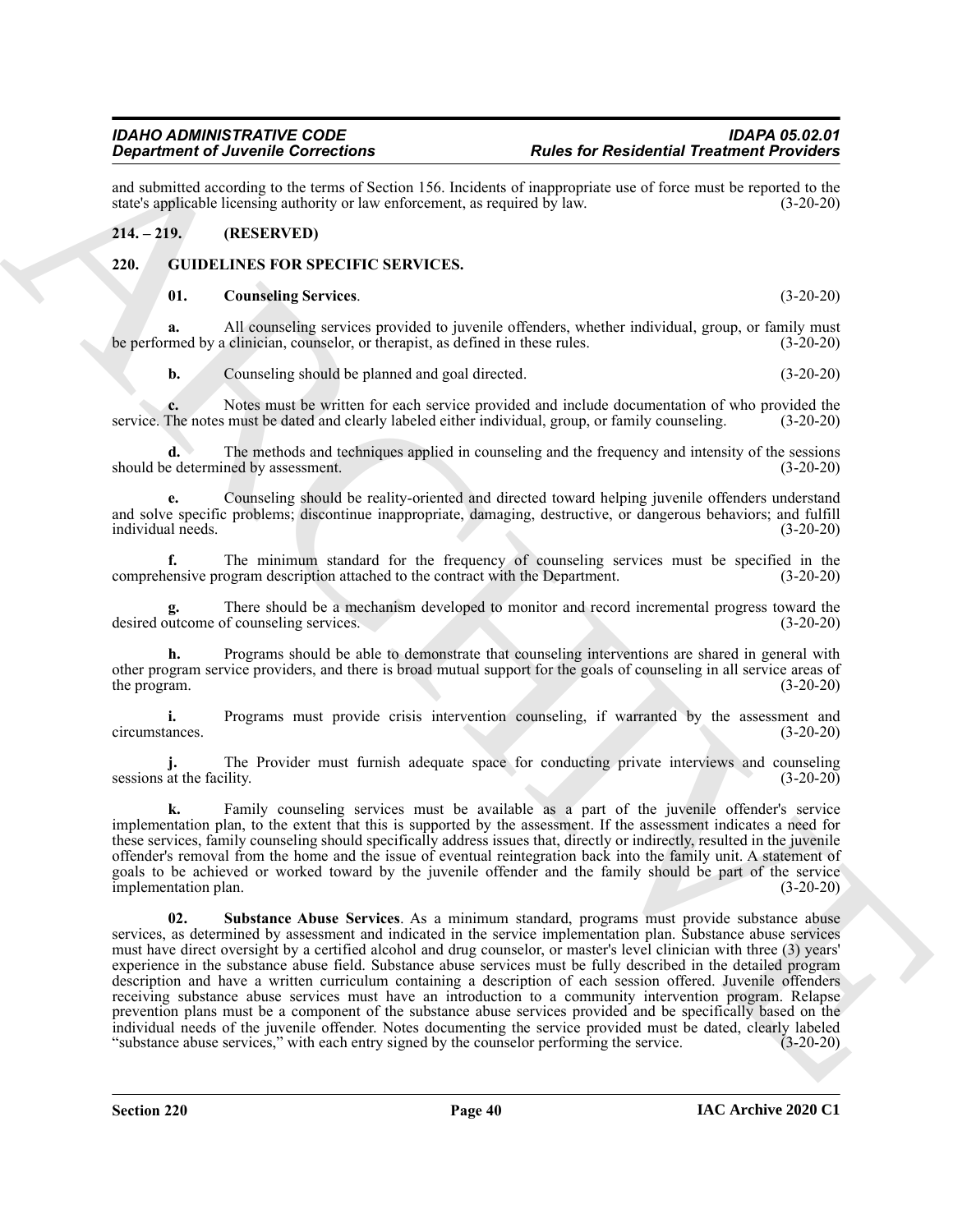#### <span id="page-40-4"></span><span id="page-40-2"></span>*IDAHO ADMINISTRATIVE CODE IDAPA 05.02.01 Rules for Residential Treatment Providers*

|                 | <b>Department of Juvenile Corrections</b>                                             | <b>Rules for Residential Treatment Providers</b>                                                                                                                                                                                                                                                                                                                                                                                                                                                                                                                                           |             |
|-----------------|---------------------------------------------------------------------------------------|--------------------------------------------------------------------------------------------------------------------------------------------------------------------------------------------------------------------------------------------------------------------------------------------------------------------------------------------------------------------------------------------------------------------------------------------------------------------------------------------------------------------------------------------------------------------------------------------|-------------|
| 03.<br>program. |                                                                                       | Social Skills Training Including Relapse Prevention Skills. Programs must assess each juvenile<br>offender's social skills and document specific services provided to improve functioning in this area. Additionally,<br>every juvenile offender must have developed a written relapse prevention plan prior to successfully completing the                                                                                                                                                                                                                                                | $(3-20-20)$ |
| 04.             |                                                                                       | Life Skills and Independent Living. Programs must be able to demonstrate that juvenile offenders<br>are taught basic life skills and that age-appropriate juvenile offenders are involved in independent living skills<br>consistent with their age and needs. This program should include, at a minimum, instruction in:                                                                                                                                                                                                                                                                  | $(3-20-20)$ |
| a.              | Hygiene and grooming skills;                                                          |                                                                                                                                                                                                                                                                                                                                                                                                                                                                                                                                                                                            | $(3-20-20)$ |
| b.              | Laundry and maintenance of clothing;                                                  |                                                                                                                                                                                                                                                                                                                                                                                                                                                                                                                                                                                            | $(3-20-20)$ |
| c.              | Appropriate social skills;                                                            |                                                                                                                                                                                                                                                                                                                                                                                                                                                                                                                                                                                            | $(3-20-20)$ |
| d.              | Housekeeping;                                                                         |                                                                                                                                                                                                                                                                                                                                                                                                                                                                                                                                                                                            | $(3-20-20)$ |
| e.              | Use of recreation and leisure time;                                                   |                                                                                                                                                                                                                                                                                                                                                                                                                                                                                                                                                                                            | $(3-20-20)$ |
| f.              | Use of community resources;                                                           |                                                                                                                                                                                                                                                                                                                                                                                                                                                                                                                                                                                            | $(3-20-20)$ |
| g.              | Money management;                                                                     |                                                                                                                                                                                                                                                                                                                                                                                                                                                                                                                                                                                            | $(3-20-20)$ |
| h.              | Use of public transportation, where available;                                        |                                                                                                                                                                                                                                                                                                                                                                                                                                                                                                                                                                                            | $(3-20-20)$ |
| i.              | Budgeting and shopping;                                                               |                                                                                                                                                                                                                                                                                                                                                                                                                                                                                                                                                                                            | $(3-20-20)$ |
| j.              | Cooking;                                                                              |                                                                                                                                                                                                                                                                                                                                                                                                                                                                                                                                                                                            | $(3-20-20)$ |
| k.              | Punctuality, attendance, and other employment-related matters;                        |                                                                                                                                                                                                                                                                                                                                                                                                                                                                                                                                                                                            | $(3-20-20)$ |
| l.              | Vocational planning and job finding skills; and                                       |                                                                                                                                                                                                                                                                                                                                                                                                                                                                                                                                                                                            | $(3-20-20)$ |
| m.              | Basic health education.                                                               |                                                                                                                                                                                                                                                                                                                                                                                                                                                                                                                                                                                            | $(3-20-20)$ |
| 05.             | based on individual needs, interests, and functional levels of the population served. | Recreational Services. Programs should have a written plan for providing recreational services                                                                                                                                                                                                                                                                                                                                                                                                                                                                                             | $(3-20-20)$ |
| a.              |                                                                                       | The recreational program should include indoor and outdoor activities. Activities should minimize<br>television and make use of a full array of activities that encourage both individual entertainment and small group<br>interaction. An appropriately furnished area should be designated inside the facility for leisure activities. (3-20-20)                                                                                                                                                                                                                                         |             |
| $\mathbf{b}$ .  | pay to participate in recreational activities made available through the program.     | Programs should have staff educated and experienced in recreational programs to ensure good<br>planning, organizing, supervision, use of facility, and community activities. Recreational activities considered part of<br>the service implementation plan must be funded by the Provider. The use of community recreational resources should<br>be maximized, as long as community safety is assured. The Provider must arrange for the transportation and provide<br>the supervision required for any usage of community recreational resources. No juvenile offender may be required to | $(3-20-20)$ |
| 06.             |                                                                                       | <b>Transportation Services.</b> In all transport situations there must be at least one (1) assigned staff of<br>the same gender, or two $(2)$ assigned staff of the opposite gender, as the juvenile offender being transported.                                                                                                                                                                                                                                                                                                                                                           | $(3-20-20)$ |
| 07.             |                                                                                       | Transport in Personal Vehicles. Juveniles in the custody of the Department will not be transported<br>in Provider employee personal vehicles unless an emergency exists and is substantiated by documentation. (3-20-20)                                                                                                                                                                                                                                                                                                                                                                   |             |
| 221.            | CASE MANAGEMENT REPORTING REQUIREMENTS.                                               |                                                                                                                                                                                                                                                                                                                                                                                                                                                                                                                                                                                            |             |

### <span id="page-40-5"></span><span id="page-40-3"></span><span id="page-40-1"></span><span id="page-40-0"></span>**221. CASE MANAGEMENT REPORTING REQUIREMENTS.**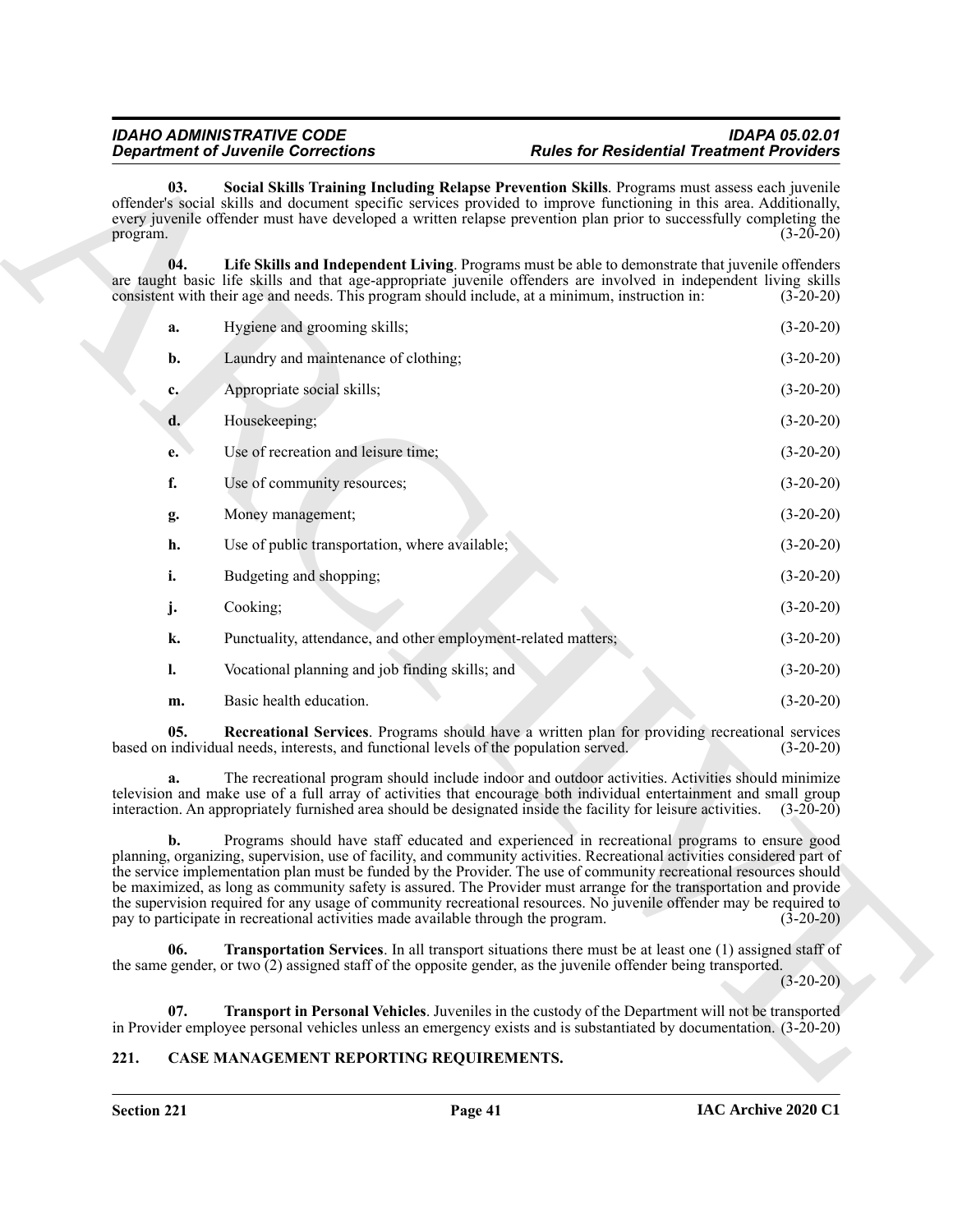#### <span id="page-41-5"></span><span id="page-41-4"></span><span id="page-41-3"></span><span id="page-41-2"></span><span id="page-41-1"></span><span id="page-41-0"></span>*IDAHO ADMINISTRATIVE CODE IDAPA 05.02.01 Rules for Residential Treatment Providers*

|                    | <b>Department of Juvenile Corrections</b>                                                           | <b>Rules for Residential Treatment Providers</b>                                                                                                                                                                                                                                                                                                                                                                                                                                                                                                                                                                                                                                                       |             |
|--------------------|-----------------------------------------------------------------------------------------------------|--------------------------------------------------------------------------------------------------------------------------------------------------------------------------------------------------------------------------------------------------------------------------------------------------------------------------------------------------------------------------------------------------------------------------------------------------------------------------------------------------------------------------------------------------------------------------------------------------------------------------------------------------------------------------------------------------------|-------------|
|                    | threatens the safety of others or the stability of the overall program.                             | Each juvenile offender's progress, or lack of progress, must be clearly documented and be related to documented<br>behavior. Recommendations for release from Department custody or transfer should be substantiated by a<br>documented pattern of behavioral change over a period of time. Recommendations for transfer to a higher level of<br>custody must be substantiated by a documented lack of progress over time, or by a serious or violent incident which                                                                                                                                                                                                                                   | $(3-20-20)$ |
| 01.                |                                                                                                     | Service Implementation Plan. Within thirty (30) calendar days of the juvenile offender's<br>admission into the program, a written service implementation plan must be developed. The service implementation<br>plan must address the specific goals identified in the service plan from the observation and assessment report. The<br>service implementation plan should, at a minimum, address the following areas as indicated by need:                                                                                                                                                                                                                                                              | $(3-20-20)$ |
| a.                 | Education and employment;                                                                           |                                                                                                                                                                                                                                                                                                                                                                                                                                                                                                                                                                                                                                                                                                        | $(3-20-20)$ |
| $\mathbf{b}$ .     | Personality and behavior;                                                                           |                                                                                                                                                                                                                                                                                                                                                                                                                                                                                                                                                                                                                                                                                                        | $(3-20-20)$ |
| $c_{\cdot}$        | Substance abuse;                                                                                    |                                                                                                                                                                                                                                                                                                                                                                                                                                                                                                                                                                                                                                                                                                        | $(3-20-20)$ |
| d.                 | Attitudes, values, and delinquent orientation;                                                      |                                                                                                                                                                                                                                                                                                                                                                                                                                                                                                                                                                                                                                                                                                        | $(3-20-20)$ |
| e.                 | Family circumstances and parenting;                                                                 |                                                                                                                                                                                                                                                                                                                                                                                                                                                                                                                                                                                                                                                                                                        | $(3-20-20)$ |
| f.                 | Peer relations;                                                                                     |                                                                                                                                                                                                                                                                                                                                                                                                                                                                                                                                                                                                                                                                                                        | $(3-20-20)$ |
| g.                 | Leisure and recreation;                                                                             |                                                                                                                                                                                                                                                                                                                                                                                                                                                                                                                                                                                                                                                                                                        | $(3-20-20)$ |
| h.                 | Sexual misconduct; and                                                                              |                                                                                                                                                                                                                                                                                                                                                                                                                                                                                                                                                                                                                                                                                                        | $(3-20-20)$ |
| i.                 | Specialized needs.                                                                                  |                                                                                                                                                                                                                                                                                                                                                                                                                                                                                                                                                                                                                                                                                                        | $(3-20-20)$ |
| 02.                | throughout the course of commitment.                                                                | Juvenile Offender and Family Involvement. Each juvenile offender and, to the fullest extent<br>possible, the family, should be involved in developing the service implementation plan and in adjusting that plan                                                                                                                                                                                                                                                                                                                                                                                                                                                                                       | $(3-20-20)$ |
| 03.                | identified, as goals are achieved, and as plans for reintegration are finalized.                    | Service Implementation Plan Adjustments. The service implementation plan should be adjusted<br>throughout placement with the concurrence of the juvenile services coordinator following communication with the<br>community treatment team. Specifically, the service implementation plan should be adjusted as new needs are                                                                                                                                                                                                                                                                                                                                                                          | $(3-20-20)$ |
| 04.<br>supervisor. |                                                                                                     | Department Assessments. Assessments provided by the Department shall not be repeated by the<br>Provider at the time of admission into the program without specific justification provided to the regional clinical                                                                                                                                                                                                                                                                                                                                                                                                                                                                                     | $(3-20-20)$ |
| 05.                |                                                                                                     | Participation in Staffings. The Provider must participate in staffings with Department staff to<br>discuss the juvenile offender's service implementation plan development and progress in treatment.                                                                                                                                                                                                                                                                                                                                                                                                                                                                                                  | $(3-20-20)$ |
| 06.                | and current risk level. In all cases, the Provider must participate to the fullest extent possible. | Participation in the Progress Assessment/Reclassification. The Provider may be asked by the<br>juvenile services coordinator to provide input necessary for periodic reassessments of the juvenile offender's progress                                                                                                                                                                                                                                                                                                                                                                                                                                                                                 | $(3-20-20)$ |
| 07.<br>treatment.  |                                                                                                     | Progress Report. A written progress report must be submitted to the juvenile services coordinator<br>and any designees at least every two (2) months. The progress report should focus on areas of positive change in<br>behavior and attitudes, as well as on the factors required for a successful program completion (progress in community<br>protection, competency development, and accountability). Areas of need that were included in the service<br>implementation plan and identified in Subsection 221.01 of these rules should also be referenced in the progress<br>report. Each progress report should also detail the level of involvement of the parent or guardian in the juvenile's | $(3-20-20)$ |
|                    |                                                                                                     |                                                                                                                                                                                                                                                                                                                                                                                                                                                                                                                                                                                                                                                                                                        |             |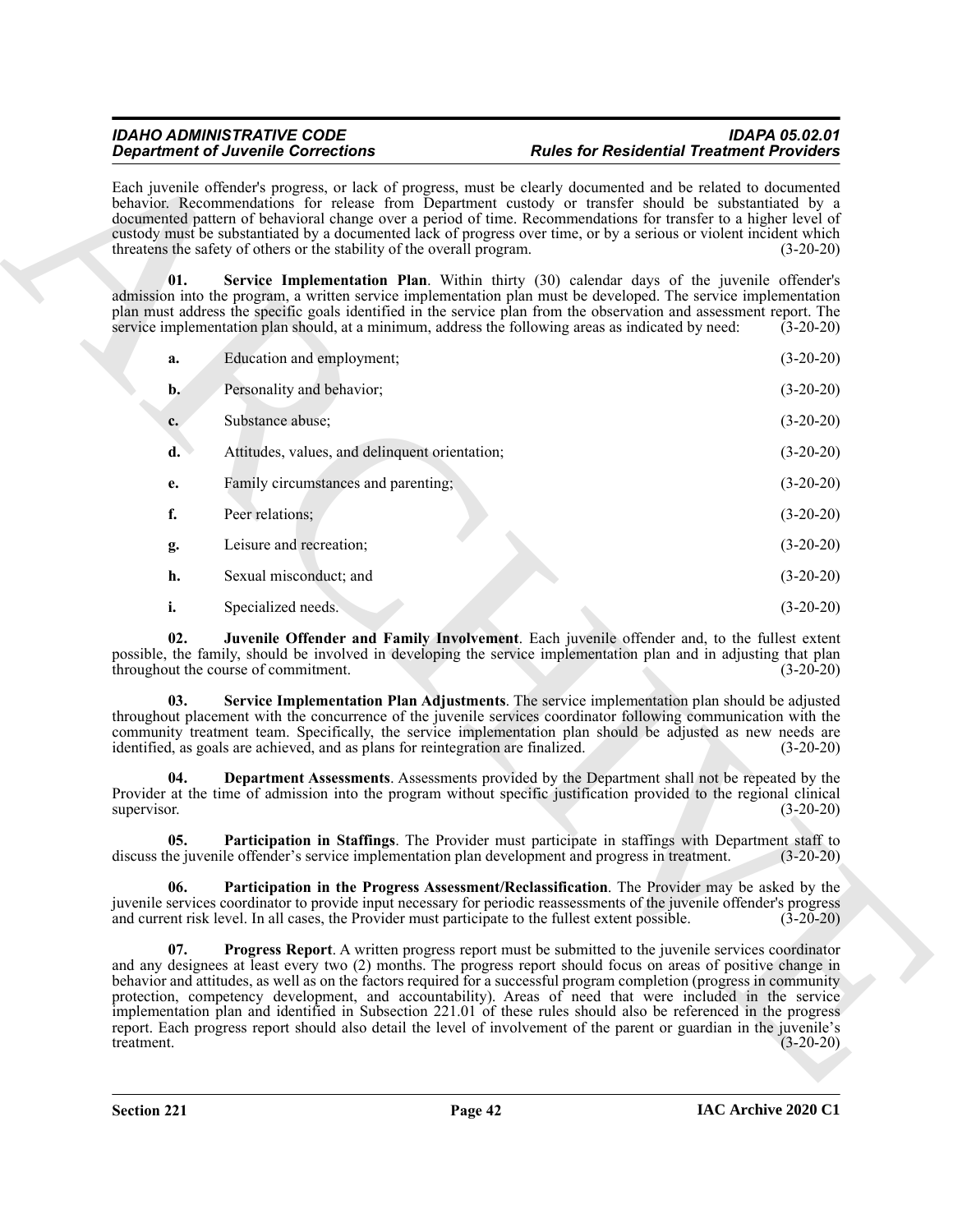<span id="page-42-2"></span>**08. Relapse Prevention Plan**. Prior to completing the program, the Provider shall supply the juvenile with the relapse prevention plan form (DJC-271) provided by the Department. The plan must address areas of risk identified in the juvenile's service implementation plan, as well as interventions the juvenile will use to prevent future problems. While in treatment, the Provider will solicit feedback from the juvenile services coordinator every thirty (30) calendar days regarding the development of the juvenile's relapse prevention plan. The final relapse prevention plan is due to the juvenile services coordinator, or designee, no earlier than the date of the juvenile offender's reintegration staffing.

**09. Final Progress Report**. A final progress report must be submitted to the juvenile services coordinator and any designees no earlier than fourteen (14) calendar days and no later than ten (10) calendar days prior to the juvenile offender's anticipated completion of the program. This report must include: (3-20-20)

- <span id="page-42-1"></span>**a.** A current summary of the juvenile offender's progress; (3-20-20) **b.** A summary of the efforts to reach the juvenile offender's goals and objectives, including education; (3-20-20) **c.** Any unresolved goals or objectives; (3-20-20) **d.** Recommendation for continuing services, including education, in the home community; and (3-20-20)
- <span id="page-42-3"></span>**e.** The current address of the juvenile. (3-20-20)

**10. Report Distribution**. Copies of the service implementation plan, progress reports, relapse prevention plan, and final progress report must be distributed by the Provider to the juvenile offender and the juvenile services coordinator and any designees. The juvenile services coordinator will review and forward the progress report to the juvenile probation officer, appropriate court, and parent or guardian, unless the juvenile offender's family has been excluded from treatment by the juvenile services coordinator and the respective clinical supervisor for a welldocumented reason. (3-20-20)

### <span id="page-42-4"></span><span id="page-42-0"></span>**222. INDIVIDUAL COMMUNITY PASSES.**

Prior to granting any individual community pass to a juvenile offender, the Provider must contact the juvenile probation officer and the juvenile services coordinator, to ensure that neither the court nor the Department has placed restrictions on the juvenile offender's pass privileges. All requests for passes must be approved by the juvenile services coordinator. Any pass involving an overnight stay away from the facility, or involving special circumstances such as a sexual abuse victim in the home, requires a written plan detailing supervision and safety measures to be taken, an itinerary for the visit, transportation plan, and must be approved in writing five (5) business days in advance by the juvenile services coordinator. Each time a juvenile offender leaves on and returns from an individual community pass, the Provider must notify the juvenile correctional center in Nampa of this movement, promptly at the time that the juvenile offender leaves and returns. (3-20-20)

**Considered** *Considered Final Paper* **Lemma Final Paper Lemma Final Paper Residential Paperina Section 2011**<br>
ARCHIVES CONSIDERED TRANSFERS (CONSIDERED PAPER DESCRIPTION AND EXPERIENCE CONSIDERED FINAL PAPER DESCRIPTION CO **01. Potential Risk to Public Safety**. Individual passes for juvenile offenders assigned to residential facilities should be considered as an integral part of the service implementation plan. However, in all cases, the potential risk to public safety and adequacy of home supervision must be considered prior to allowing a juvenile offender to return home. It is also important that passes not interfere with the ongoing treatment and supervision needed by juvenile offenders. Providers must provide parents or guardians with clearly written guidelines for approved passes, which must be signed by parents or guardians indicating their understanding and willingness to comply with those guidelines. The Department's pass form may be used for this purpose. If the Department's form is not used, the form signed and agreed to by the individual assuming responsibility for supervision must contain at least the following information: (3-20-20)

- <span id="page-42-5"></span>**a.** The juvenile offender's name and date of birth; (3-20-20)
- **b.** The name, address, and telephone number of the individual assuming responsibility; (3-20-20)
- **c.** Authorized days, dates. and times for the pass, including the specific date and time of departure and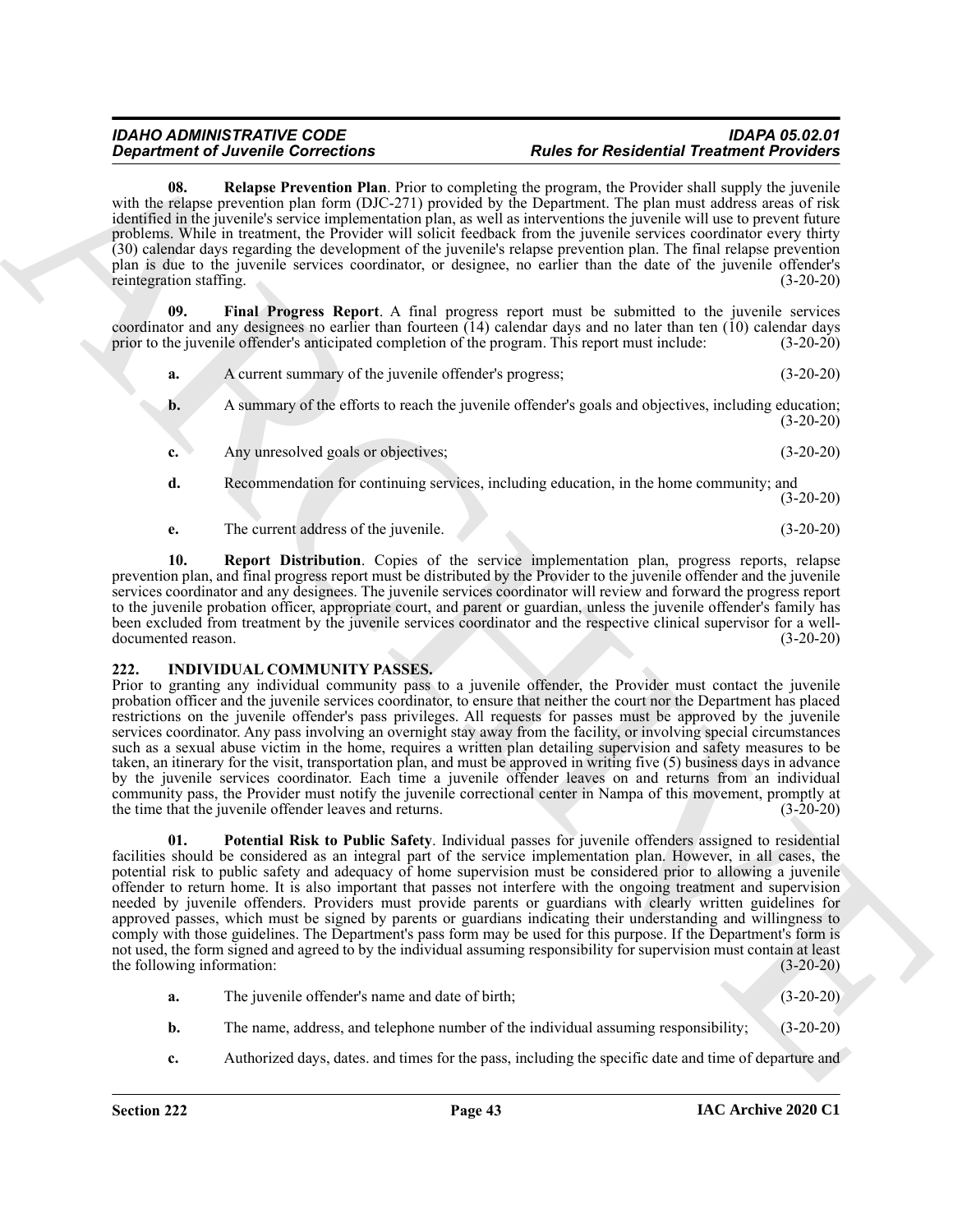|                                | <b>Department of Juvenile Corrections</b>                                                                    | <b>Rules for Residential Treatment Providers</b>                                                                                                                                                                                                                                                                                                                                                                                                                                                                                                                                                                       |             |
|--------------------------------|--------------------------------------------------------------------------------------------------------------|------------------------------------------------------------------------------------------------------------------------------------------------------------------------------------------------------------------------------------------------------------------------------------------------------------------------------------------------------------------------------------------------------------------------------------------------------------------------------------------------------------------------------------------------------------------------------------------------------------------------|-------------|
| of return;                     |                                                                                                              |                                                                                                                                                                                                                                                                                                                                                                                                                                                                                                                                                                                                                        | $(3-20-20)$ |
| d.<br>expected to be involved; |                                                                                                              | A complete listing of the anticipated locations and activities in which the juvenile offender is                                                                                                                                                                                                                                                                                                                                                                                                                                                                                                                       | $(3-20-20)$ |
| e.                             |                                                                                                              | Specific plans for supervision and telephone checks to verify compliance with the pass conditions;                                                                                                                                                                                                                                                                                                                                                                                                                                                                                                                     | $(3-20-20)$ |
| f.                             | A complete listing of the activities required during the pass;                                               |                                                                                                                                                                                                                                                                                                                                                                                                                                                                                                                                                                                                                        | $(3-20-20)$ |
| g.                             | Specific stipulations prohibiting:                                                                           |                                                                                                                                                                                                                                                                                                                                                                                                                                                                                                                                                                                                                        | $(3-20-20)$ |
| i.                             | The use of alcohol, tobacco, and drugs;                                                                      |                                                                                                                                                                                                                                                                                                                                                                                                                                                                                                                                                                                                                        | $(3-20-20)$ |
| ii.<br>illegal behavior;       |                                                                                                              | Involvement in any illegal activity or association with others who may be or have been involved in                                                                                                                                                                                                                                                                                                                                                                                                                                                                                                                     | $(3-20-20)$ |
| $\overline{\text{iii}}$ .      | Participation in sexual relations of any kind;                                                               |                                                                                                                                                                                                                                                                                                                                                                                                                                                                                                                                                                                                                        | $(3-20-20)$ |
| iv.                            | Possession of any kind of firearm or weapon; and                                                             |                                                                                                                                                                                                                                                                                                                                                                                                                                                                                                                                                                                                                        | $(3-20-20)$ |
| V.                             | Any violation of the terms of probation.                                                                     |                                                                                                                                                                                                                                                                                                                                                                                                                                                                                                                                                                                                                        | $(3-20-20)$ |
| h.                             | violation of any of the terms of the pass agreement.                                                         | Specific stipulations about search and drug testing upon return, and the possible consequences for                                                                                                                                                                                                                                                                                                                                                                                                                                                                                                                     | $(3-20-20)$ |
| 02.<br>coordinator.            |                                                                                                              | Eligibility. A juvenile offender must be in placement a minimum of thirty (30) calendar days to be<br>eligible for any pass. Any exceptions due to extenuating circumstances must be approved by the juvenile services                                                                                                                                                                                                                                                                                                                                                                                                 | $(3-20-20)$ |
| 03.                            | service implementation plan and Provider's contract with the Department.                                     | Frequency. Frequency of passes must be consistent with the terms of the juvenile offender's                                                                                                                                                                                                                                                                                                                                                                                                                                                                                                                            | $(3-20-20)$ |
| 04.                            | assuming physical custody, transportation, and supervision during the pass.                                  | Documentation. Documentation of the exact date and time of the juvenile offender's departure<br>from the program for a pass, and return, must be maintained along with complete information about the individual                                                                                                                                                                                                                                                                                                                                                                                                       | $(3-20-20)$ |
| 223.                           | <b>GROUP ACTIVITIES OFF FACILITY GROUNDS.</b><br>discretion of and under the responsibility of the Provider. | An activity plan and itinerary covering activities to be engaged in, when and where the group is going, how they will<br>travel, how long they will stay, and why the activity is being planned must be submitted to the juvenile services<br>coordinator at least five (5) business days prior to the activity. The activity plan must identify the specific risk<br>elements associated with the activity and provide a safety plan for each of those risk elements. Routine, low risk<br>activities within the local community adjacent to the facility do not require prior notice, and are to be conducted at the | $(3-20-20)$ |
| 01.                            | Department's regional superintendent.                                                                        | Recreational Activities. A pass authorizing the participation of juvenile offenders in outdoor<br>recreational or work activities with an increased risk, such as overnight trips, must be signed by the juvenile services<br>coordinator and juvenile probation officer prior to the activity. Any proposed activity that involves horseback riding,<br>boating, rappelling, rock climbing, or higher risk activity must also have the prior approval, in writing, of the                                                                                                                                             | $(3-20-20)$ |
| 02.                            | <b>Staff Requirements.</b>                                                                                   |                                                                                                                                                                                                                                                                                                                                                                                                                                                                                                                                                                                                                        | $(3-20-20)$ |
| a.                             | CPR must accompany the group.                                                                                | A basic first aid kit will be taken with the group. At least one (1) person certified in first aid and                                                                                                                                                                                                                                                                                                                                                                                                                                                                                                                 | $(3-20-20)$ |
| b.                             |                                                                                                              | Swimming, boating, or rafting will only be allowed when a staff in attendance has certification in                                                                                                                                                                                                                                                                                                                                                                                                                                                                                                                     |             |

#### <span id="page-43-6"></span><span id="page-43-5"></span><span id="page-43-4"></span><span id="page-43-1"></span><span id="page-43-0"></span>**223. GROUP ACTIVITIES OFF FACILITY GROUNDS.**

#### <span id="page-43-3"></span><span id="page-43-2"></span>**02. Staff Requirements**. (3-20-20)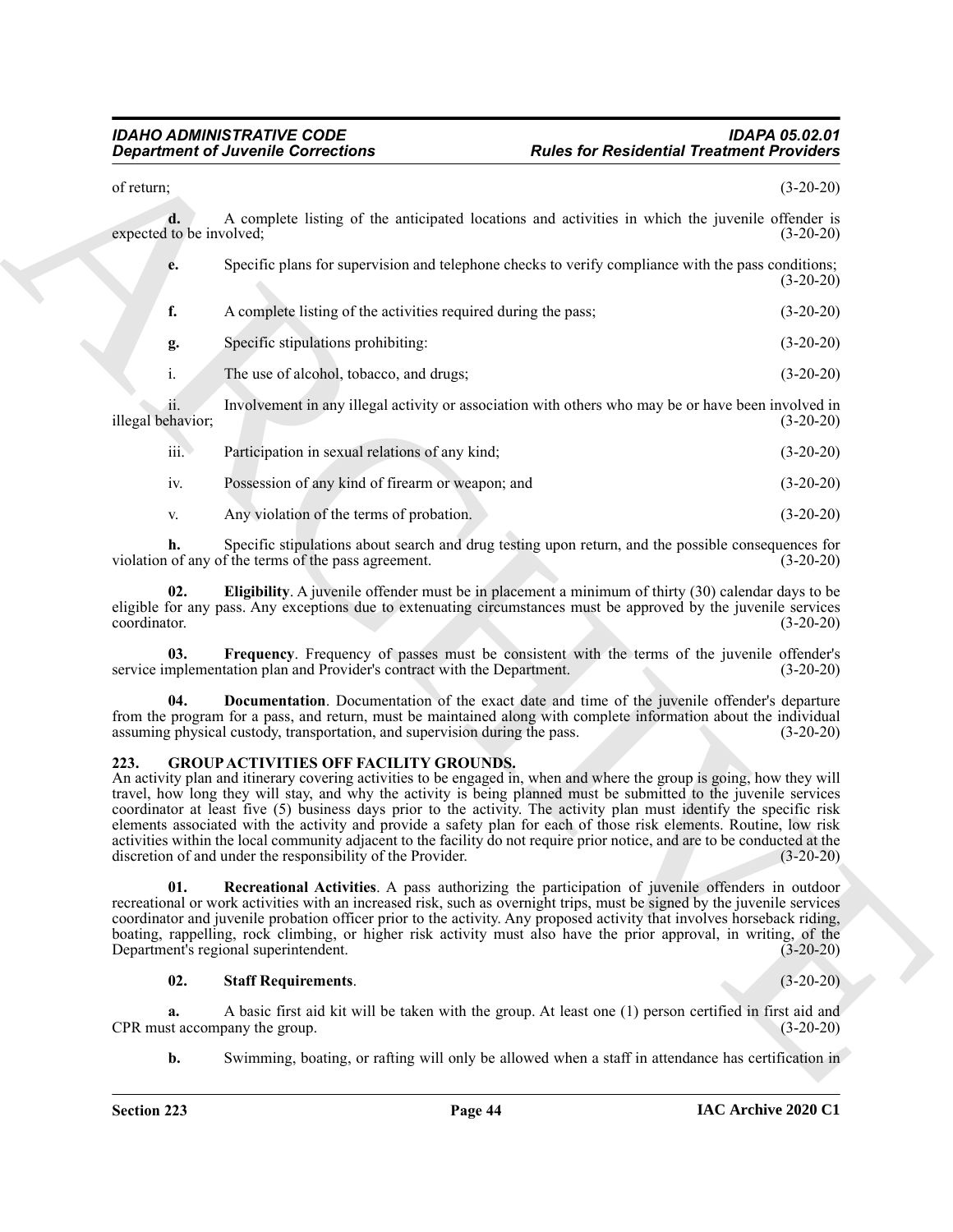rescue and water safety, or if a lifeguard is on duty. All juvenile offenders involved in boating or rafting activities must wear an approved personal flotation device. must wear an approved personal flotation device.

**c.** A staff to juvenile offender ratio of one to six (1:6) will be adhered to as a minimum unless there is a reason to require more staff. The risk level of the activity, as well as any physical disabilities, high client irresponsibility, mental deficiencies, or inclusion of groups of juvenile offenders under age twelve (12), are some reasons to consider additional staff. reasons to consider additional staff.

**d.** All participants will be recorded in the activity plan and identified as program clients, staff, or volunteers. The individual staff or volunteer satisfying the above first aid and CPR requirements must be identified in the plan.  $(3-20-20)$ 

**e.** There will be no consumption of alcoholic beverages or illicit drugs by staff or juvenile offenders, interns, or volunteers while engaged in any agency-sponsored trip or activity. (3-20-20)

**03.** Consent Forms. Recreational activities identified as presenting a higher risk require prior written approval in accordance with Subsection 223.01 of these rules. Each juvenile offender must have prior written consent from a parent or guardian, if available, and the Department's regional superintendent, including: (3-20-20)

<span id="page-44-6"></span>**a.** Permission for the juvenile offender's participation; (3-20-20)

**b.** Acknowledgment of planned activities; and (3-20-20)

<span id="page-44-5"></span>**c.** Permission for the Provider to seek or administer necessary medical attention in an emergency.  $(3-20-20)$ 

**04. Activity Reports**. At the conclusion of each overnight or high risk recreational activity pass, the Provider must document in the juvenile offender's file and include in the progress report, any significant positive or negative events that transpired while the juvenile offender was on pass. Any unusual occurrences must be reported to the juvenile services coordinator and documented on an incident report as identified in Subchapter A. A drug screening urinalysis may be conducted on each returning juvenile offender, at the expense of the Provider, and the results of that exam reported to the juvenile services coordinator. (3-20-20)

#### <span id="page-44-2"></span><span id="page-44-1"></span><span id="page-44-0"></span>**224. EDUCATION SERVICES.**

**Experiment of Alexander Controlling and The Controlling Controlling and the Controlling and the Controlling and the Controlling and the Controlling and the Controlling and the Controlling and the Controlling and the Cont 01. Appropriate Services**. The Provider must ensure that each juvenile offender is given appropriate educational and vocational services that are consistent with the juvenile offender's abilities and needs, taking into consideration age, level of functioning, and any educational requirements specified by state or federal law. Providers must assure that educational services provided as a part of an overall program play an integral part in the process of reclaiming juvenile offenders to responsible roles in society. Educational services must strive to facilitate positive behavior change by helping juvenile offenders to develop abilities in academic, workplace, and technological areas; to restructure harmful or limiting cognitive patterns; and, to adopt appropriate social interactions skills. Educational services provided must use whatever combination of approaches and motivations that will best facilitate the learning process in conjunction with the service implementation plan. All educational services provided must meet all mandates of the Elementary Secondary Education Act (ESEA), the IDEA, the Family Educational Rights and Privacy<br>Act (FERPA), and the Rehabilitation Act of 1973 (Section 504). (3-20-20) Act (FERPA), and the Rehabilitation Act of 1973 (Section 504).

<span id="page-44-4"></span>**02. Mandatory Enrollment**. Providers must ensure that all juvenile offenders involved in their programs who are of mandatory school age in the applicable state, or who have not yet obtained a General Educational Development (GED) or high school diploma, are enrolled in a school system or in a program approved and certified by the applicable state's Department of Education to provide both special education and other services. For those who have obtained a GED or high school diploma, an appropriate educational and vocational service must be provided in accordance with the service implementation plan. (3-20-20)

<span id="page-44-3"></span>**03. Cooperative Relationships**. Providers may provide educational services through a cooperative agreement with the local education agency or through an in-house educational program administered by the Provider. If a local education agency provides the services, it is expected that the Provider will have a written agreement with a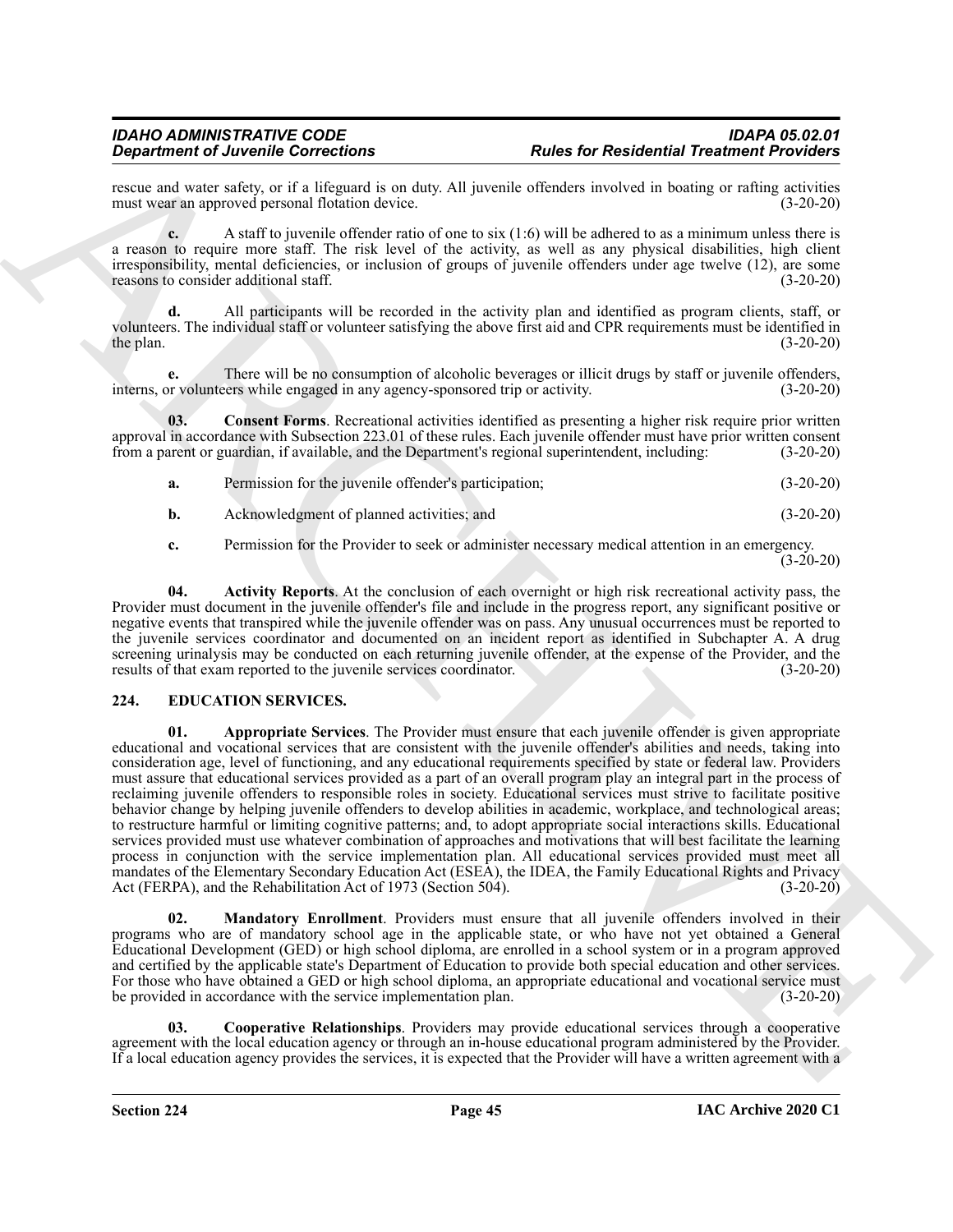local education agency that clearly defines the services that will be provided in the contract facility. The written agreement must include, at a minimum, all of the following: (3-20-20) agreement must include, at a minimum, all of the following:

**a.** Level of participation in reintegration planning for each juvenile offender; (3-20-20)

**b.** That grades will be submitted to the Department within two (2) business days of transfer or release partment custody; (3-20-20) from Department custody;

**c.** Curriculum for special education services, if appropriate; (3-20-20)

<span id="page-45-1"></span>**d.** A plan for the provision of state required testing; and (3-20-20)

**e.** Types of services that will be provided beyond the established limits of the regular school year for that school district.  $(3-20-20)$ 

**04. Costs of Educational Services**. If a local education agency agreement is developed, the Idaho Department of Education will flow education funds to the local education agency in a manner consistent with current legislative funding mandates. A copy of the memorandum of understanding between the Provider and the local education agency must be provided to the Department, and the source of funds to cover the costs for educational services clearly accounted for in the budget. If the Provider elects to provide the services in-house, the cost of educational services will be included in the daily contract rate. The Provider will not be eligible to receive educational funding through both of these sources. (3-20-20)

<span id="page-45-2"></span><span id="page-45-0"></span>**05. Accreditation Requirements**. Each Provider serving juvenile offenders, who have been committed to the Department, will have, or contract with, an education program that will meet the accreditation standards of a Department-approved accreditation agency or the applicable state's Department of Education.

(3-20-20)

**Statistics of Architecture But the Control of Architecture Control of Architecture Control of Architecture Control of Architecture Control of Architecture Control of Architecture Control of Architecture Control of Arch 06. Educational Assessment**. Federal and state laws mandate that juvenile offenders be provided with an appropriate education. Providers are responsible for providing an educational track that will best serve the needs of each juvenile offender, as determined by the assessment provided by the Department through the observation and assessment process, or as determined by an assessment completed by a local school district. A copy of the relevant assessment and related current and valid education plan, as well as all supporting documentation for each juvenile offender, must be maintained in a separate file and be available to the Department and to the Idaho Department of Education. A copy of the IEP and all supporting documentation must be sent to the Department within ten (10) business days or less of its completion for inclusion in the juvenile offender's permanent school records that are maintained by the Department. (3-20-20)

**a.** Providers are responsible for ongoing, yearly reassessment of each juvenile offender's progress within the education program as well as documenting and reporting that progress. This responsibility extends to completing a reassessment just prior to release from Department custody or transfer, and reporting academic gain both for individual juvenile offenders as well as composite data for the education program overall. (3-20-20)

**b.** Consistent with statewide educational standards, Providers are responsible for assuring that each juvenile offender is tested in accordance with the applicable state's assessment schedule and all required measures. Any fees associated with the testing services are paid by the Provider. Results of testing must be submitted to the Department within ten (10) business days after the Provider's receipt of the scores. (3-20-20)

**07. GED Eligibility**. Providers must assure that GED tests are administered to juvenile offenders meeting the criteria established in the administrative rules of the applicable state's Board of Education for school districts. All GED testing application fees will be paid by the Provider. Test results must be submitted to the Department within ten (10) business days after the receipt of the scores. (3-20-20)

<span id="page-45-4"></span><span id="page-45-3"></span>**08. Special Education Services**. (3-20-20)

**a.** The Provider must ensure that the special educational needs of juvenile offenders are addressed. The Provider's in-house program or cooperating local education agency program must comply with Section 504 and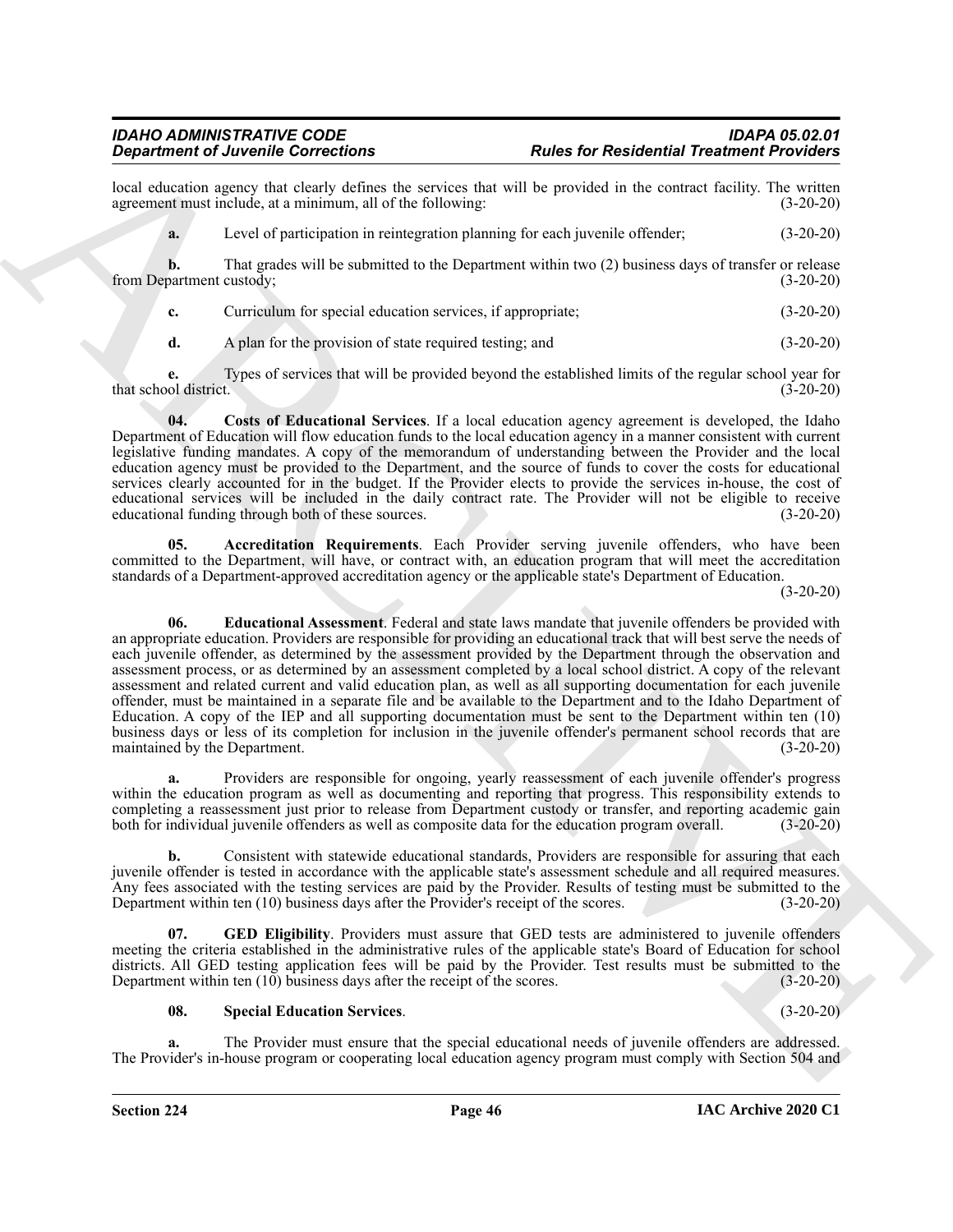the IDEA, as well as any other applicable state or federal laws. Under no circumstances will the Provider or its teaching staff make modifications in the juvenile offender's Section 504 or the IDEA educational program without conducting a Child Study Team meeting in consultation with the Department's educational coordinator, or designee.  $(3 - 20 - 20)$ 

<span id="page-46-2"></span>**b.** Providers must make every reasonable effort and thoroughly document all efforts to contact parents or guardians of juvenile offenders identified as eligible for special education. If it is not possible to involve the natural parents or guardians, a surrogate parent must be appointed by the agency providing special educational services. This surrogate cannot be the director or other employee of an agency, institution, or community-based residential facility who is involved in providing care or education to a juvenile offender, or an employee of a state agency or agency volunteer, such as caseworker, social worker, or court-appointed special advocate who has been appointed by the state to provide for the welfare of the student. A surrogate parent is used only for special educational requirements and has no other legal authority. (4-11-15) and has no other legal authority.

**Experiment of Alternative Controllers** of Alternative Schematic Controllers (Festival Pressing Controllers (Festival Pressing Controllers (Festival Pressing Controllers (Festival Pressing Controllers (Festival Pressing C **09. Standards for Instructional Time**. Providers must assure that the school day is consistent with at least the minimum standard established for high schools by a Department-approved accreditation agency. The length of the school day will further meet all requirements established by state and federal laws, regulations, and accreditation standards. Providers must provide an appropriate educational or vocational program for each juvenile offender for twelve (12) months of the year. At a minimum, this involves four (4) hours per day, five (5) days per week throughout the full calendar year. Juvenile offenders involved in any disciplinary process must not be denied their right to education and other related services. If security or other related concerns are present that may prohibit a juvenile offender's participation in educational programming, an education plan review will be completed and documented in an incident report. If the juvenile offender is eligible for services under the IDEA or Section 504, a Child Study Team will meet to make a determination as to whether or not the behavior is a result of the juvenile offender's handicap. All due process procedures will be followed according to the administrative rules for special education. (3-20-20)

#### <span id="page-46-1"></span>**10. Educational Records and Confidentiality**. (3-20-20)

**a.** Educational records must be maintained by the Provider at all times in accordance with FERPA with, at a minimum, the following information included in the record: (3-20-20) (3-20-20)

| $\overline{1}$ . | Subjects taken;                                          | $(3-20-20)$ |
|------------------|----------------------------------------------------------|-------------|
| ii.              | Grades by subject and explanation of the grading system; | $(3-20-20)$ |
| iii.             | Units of credit with explanation;                        | $(3-20-20)$ |
| iv.              | Attendance records; and                                  | $(3-20-20)$ |
| V.               | Any standardized test scores.                            | $(3-20-20)$ |

**b.** Reports of the juvenile offender's educational progress (report cards) must be provided to the Department within ten (10) business days after the end of the school's grading periods (midterm, semester, trimester, etc.). (3-20-20)

**c.** Providers must ensure that juvenile offender educational files are consistently maintained to ensure compliance with FERPA. (3-20-20)

**d.** The Provider will provide final withdrawal grades and credits within twenty-four (24) hours or next business day after the juvenile offender is released from Department custody or transferred. The Provider must notify the Department that the final grades have been entered into the software program. Working educational files must be returned to the Department within ten (10) business days of the juvenile offender's release from Department custody or transfer. (3-20-20)

#### <span id="page-46-3"></span><span id="page-46-0"></span>**225. PROVISION OF MEDICAL SERVICES.**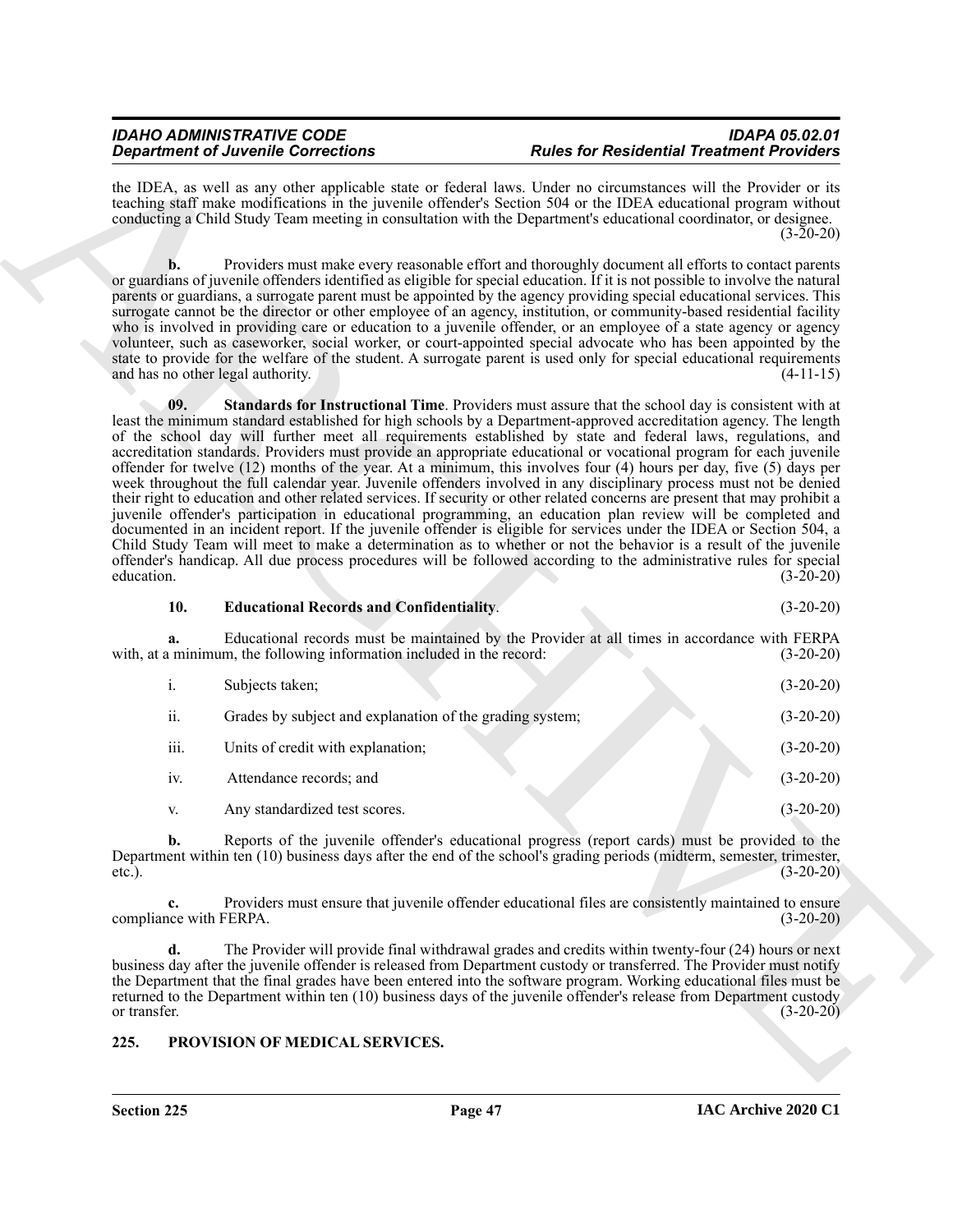#### <span id="page-47-9"></span><span id="page-47-8"></span>*IDAHO ADMINISTRATIVE CODE IDAPA 05.02.01 Rules for Residential Treatment Providers*

#### <span id="page-47-10"></span><span id="page-47-7"></span><span id="page-47-5"></span><span id="page-47-3"></span><span id="page-47-2"></span><span id="page-47-0"></span>**226. ADMISSION AND ANNUAL HEALTH SERVICES AND TREATMENT RECORDS.**

|      |                  | <b>Department of Juvenile Corrections</b>                     | <b>Rules for Residential Treatment Providers</b>                                                                                                                                                                                                                                                                                                                                                                                                                                                                                                                                                                                                                                                                                                                                                                                       |             |
|------|------------------|---------------------------------------------------------------|----------------------------------------------------------------------------------------------------------------------------------------------------------------------------------------------------------------------------------------------------------------------------------------------------------------------------------------------------------------------------------------------------------------------------------------------------------------------------------------------------------------------------------------------------------------------------------------------------------------------------------------------------------------------------------------------------------------------------------------------------------------------------------------------------------------------------------------|-------------|
|      | 01.              | must be forwarded to the Department's regional R.N.           | Medical Care. Each juvenile offender must be provided with medical, dental, optical, mental<br>health, emergency or any other related health services while in the Provider's care. Each Provider must have access,<br>on a twenty-four (24) hour basis, to a licensed general hospital, clinic or physician, psychiatrist, and dentist to provide<br>juvenile offenders with professional and qualified physical or mental health services, including medications. Medical<br>and mental health screenings must be provided within two (2) hours of a juvenile offender's admission to a program.<br>Comprehensive and professional medical and mental health assessments must be provided by the Provider within<br>thirty (30) calendar days of admission, unless these are provided by the Department. A copy of these assessments | $(3-20-20)$ |
|      | 02.<br>Provider. |                                                               | Medical Consent. As part of the admission process, the Provider must have a copy of the<br>Department's Release of Information and Consent form signed by a juvenile offender's parent, guardian, or<br>committing authority. The consent form must be filed in the juvenile offender's medical file maintained by the                                                                                                                                                                                                                                                                                                                                                                                                                                                                                                                 | $(3-20-20)$ |
|      | 03.              |                                                               | Emergency Medical Treatment. In cases of emergency medical treatment requiring signed<br>authorization for juveniles in the custody of the Department, reasonable efforts must be made to obtain the consent of<br>the parent or guardian. The signature of only one $(1)$ parent or guardian is sufficient to form consent or authorization.<br>Should the parent or guardian not be available or refuse to sign, the authorization may be signed by the Department's<br>regional R.N., or designee. This does not restrict the Provider from taking action in life and death situations.                                                                                                                                                                                                                                             | $(3-20-20)$ |
|      | 04.              | or designee, will be at the expense of the Provider.          | Reimbursement Sources. The Provider must utilize private insurance or Medicaid, if available,<br>for funding medical, dental, optical, mental health, or related services, and pharmaceutical products for any juvenile<br>offender. The Provider cannot seek reimbursement from private insurance or Medicaid for health services that are the<br>fiscal responsibility of the Provider pursuant to its contract with the Department. Any health services not listed in<br>these rules, other than emergency treatment, which was not approved in advance by the Department's regional R.N.,                                                                                                                                                                                                                                          | $(3-20-20)$ |
| 226. |                  |                                                               | ADMISSION AND ANNUAL HEALTH SERVICES AND TREATMENT RECORDS.                                                                                                                                                                                                                                                                                                                                                                                                                                                                                                                                                                                                                                                                                                                                                                            |             |
|      | 01.              | and Welfare, unless otherwise provided in these rules.        | Compliance with Child Care Licensing Rules. Admission and annual health services must be<br>provided to juvenile offenders in accordance with the child-care licensing rules of the Idaho Department of Health                                                                                                                                                                                                                                                                                                                                                                                                                                                                                                                                                                                                                         | $(3-20-20)$ |
|      | 02.              | or review is required are:                                    | <b>Prior Approval.</b> No prior approval or review from the Department's regional R.N. is required for<br>admission and annual health services. Examples of admission and annual health services for which no prior approval                                                                                                                                                                                                                                                                                                                                                                                                                                                                                                                                                                                                           | $(3-20-20)$ |
|      | a.               | Admission physical exams, including STD exams and treatment;  |                                                                                                                                                                                                                                                                                                                                                                                                                                                                                                                                                                                                                                                                                                                                                                                                                                        | $(3-20-20)$ |
|      | b.               |                                                               | Admission dental exams, including x-rays and cleanings (no panoramic x-rays or sealants);                                                                                                                                                                                                                                                                                                                                                                                                                                                                                                                                                                                                                                                                                                                                              | $(3-20-20)$ |
|      | c.               | Admission eye exams and glasses, if needed;                   |                                                                                                                                                                                                                                                                                                                                                                                                                                                                                                                                                                                                                                                                                                                                                                                                                                        | $(3-20-20)$ |
|      | d.               | Annual physical exams, including STD exams and treatment;     |                                                                                                                                                                                                                                                                                                                                                                                                                                                                                                                                                                                                                                                                                                                                                                                                                                        | $(3-20-20)$ |
|      | e.               |                                                               | Annual dental exams with x-rays and cleanings (no panoramic x-rays or sealants); and                                                                                                                                                                                                                                                                                                                                                                                                                                                                                                                                                                                                                                                                                                                                                   | $(3-20-20)$ |
|      | f.               | Annual eye exams, if needed, and new glasses, only if needed. |                                                                                                                                                                                                                                                                                                                                                                                                                                                                                                                                                                                                                                                                                                                                                                                                                                        | $(3-20-20)$ |
|      | 03.              | to the Department's regional R.N.                             | Medical Records. Any time a juvenile offender receives treatment under this section or for any<br>similar service, the Provider must retain the original medical record regarding treatment and immediately send a copy                                                                                                                                                                                                                                                                                                                                                                                                                                                                                                                                                                                                                | $(3-20-20)$ |
|      |                  |                                                               |                                                                                                                                                                                                                                                                                                                                                                                                                                                                                                                                                                                                                                                                                                                                                                                                                                        |             |

### <span id="page-47-6"></span><span id="page-47-4"></span><span id="page-47-1"></span>**227. PRIVACY OF MEDICAL RECORDS AND INFORMATION.**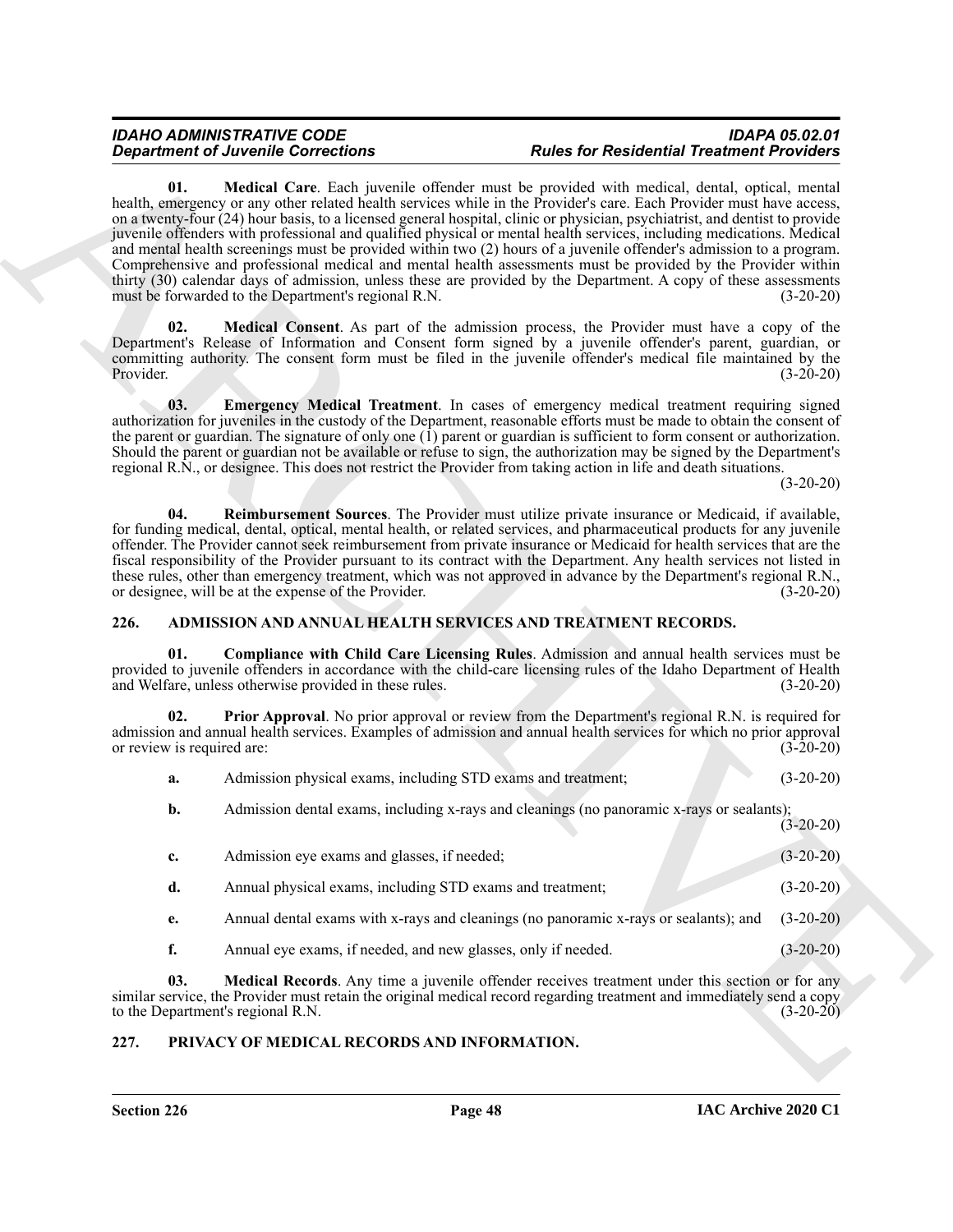<span id="page-48-13"></span>**01. Confidentiality**. Confidentiality of personal health information of each juvenile offender must be maintained in accordance with the Privacy Regulations promulgated under HIPAA or, if more stringent, the laws of the applicable state. Compliance with these regulations is the responsibility of the Provider. Staff may be provided information about a juvenile offender's medical condition only when that knowledge is necessary for the performance of their job duties. (3-20-20)

<span id="page-48-14"></span>**02. Privacy Officer**. The Provider must appoint a privacy officer to oversee that the control and maintenance of all juvenile offender health and medical records is in compliance with the federal Privacy Regulations, 45 Code of Federal Regulations Sections 160 and 164. (3-20-20)

<span id="page-48-15"></span>**03. Separate Records**. All juvenile offender medical and health records must be kept in files that are physically separated from other juvenile offender files and information, and under a system of security against unauthorized access. (3-20-20) unauthorized access.

### <span id="page-48-8"></span><span id="page-48-0"></span>**228. NOTIFICATION OF CRITICAL HEALTH INCIDENTS.**

The Provider must immediately report critical medical and mental health incidents according to Subchapter A of these rules. (3-20-20) these rules.  $(3-20-20)$ 

### <span id="page-48-1"></span>**229. INFECTIOUS DISEASES.**

#### <span id="page-48-7"></span><span id="page-48-3"></span>**01. Policies**. (3-20-20)

**Expansion of Architectures** (*Contentinal*) of prevent leads the Restricted Particular Contention (*Contention*) and the state of Restricted Particular Contents (*Contention*) and the state of Restriction (*Contention*) **a.** The Provider must establish policies and procedures for serving juvenile offenders with infectious diseases such as tuberculosis, hepatitis, and HIV or AIDS. These policies and procedures should address the management of infectious diseases, provide an orientation for new staff and juvenile offenders concerning the diseases, and ongoing education for staff and juvenile offenders regarding these diseases. Policies and procedures should be updated as new information becomes available. Individual health information or counseling will be made<br>available by a medical health professional for juvenile offenders diagnosed with an infectious disease. (3-20 available by a medical health professional for juvenile offenders diagnosed with an infectious disease.

**b.** The Provider must comply with the child-care licensing rules of the Idaho Department of Health fare, or applicable state's licensing authority, regarding universal precautions. (3-20-20) and Welfare, or applicable state's licensing authority, regarding universal precautions.

<span id="page-48-5"></span>**02. HIV Testing**. In accordance with law, a juvenile offender over age fourteen (14) may request to be tested for the presence of HIV. Any such juvenile offender requesting to be tested should be taken to a public health facility or, if available, a facility which accepts Medicaid reimbursement for administration of the test. (3-20-20)

<span id="page-48-4"></span>**03. Examinations**. Examinations must be performed by medical professionals on any juvenile offender for all symptomatic cases of infectious diseases such as tuberculosis, ova and parasites, infectious hepatitis, and sexually transmitted diseases. Juvenile offenders will be tested and, if indicated, treated. (3-20-20)

<span id="page-48-6"></span>**04. Notifications**. The Provider must notify the Department's regional R.N. within three (3) business days of any positive test results, treatment recommendations, and follow up care. (3-20-20)

### <span id="page-48-9"></span><span id="page-48-2"></span>**230. PREGNANCY.**

<span id="page-48-10"></span>**01. Individual Medical Plan**. Within the individual medical plan, specific goals and objectives will be developed when a pregnancy has been diagnosed. The plan must be based on the orders of the juvenile offender's licensed healthcare provider and include special care, location for delivery, a plan for infant care after delivery, regular medical check-ups, and special dietary and recreational needs. At no time may the infant remain in the<br>Provider's facility. A copy of the individual medical plan will be sent to the Department's regional R.N. (3-20 Provider's facility. A copy of the individual medical plan will be sent to the Department's regional R.N.

<span id="page-48-12"></span>**Parenting Classes**. Parenting classes must be an integral part of the individual medical plan for all pregnant female juvenile offenders. This service should also be offered as a priority to male juvenile offenders in Department custody who are already fathers or whose spouse or girlfriend is expecting a child. (3-20-20)

<span id="page-48-11"></span>**03. Medicaid Reimbursement**. Medical services relating to pregnancy must be provided by a licensed healthcare provider and facility accepting Medicaid reimbursement, unless medical expenses are paid by the juvenile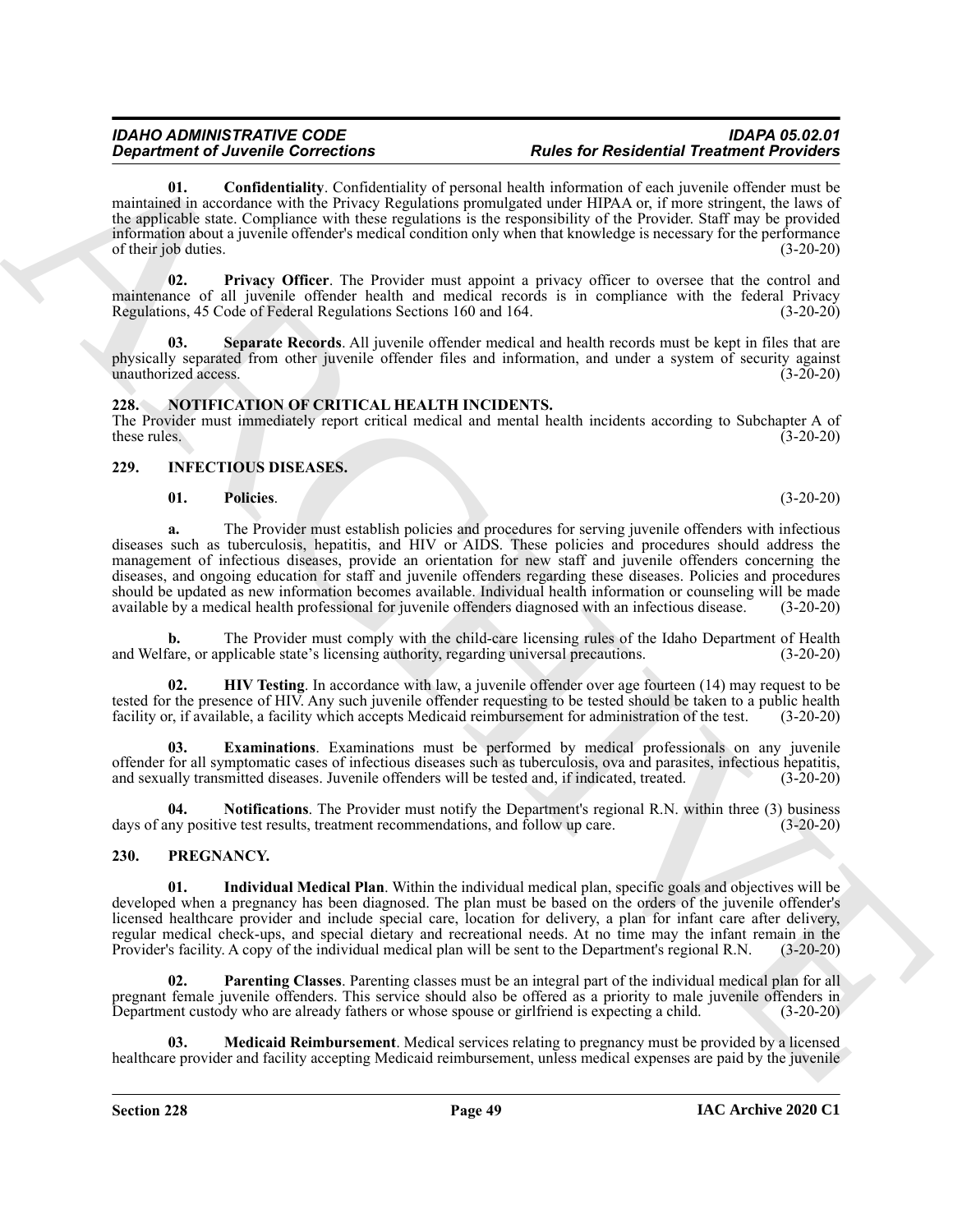#### *IDAHO ADMINISTRATIVE CODE IDAPA 05.02.01 Rules for Residential Treatment Providers*

offender's family. (3-20-20)

#### <span id="page-49-12"></span><span id="page-49-0"></span>**231. REFUSAL OF TREATMENT.**

<span id="page-49-13"></span>Refusal of medications or treatment recommended by a physician for three (3) consecutive days requires immediate notification to the Department's regional R.N. according to Subchapter A of these rules. (3-20-20)

**Considered CAT and CONSIDERATION Report of the state Residential Treatment Providers of the state CAT and CONSIDERATION (3-20-20)<br>
ARCHIVES IN THE CAT ARCHIVES CONSIDER THE STATE IN THE CONSIDERED CONSIDERED (3-20-20)<br>
D 01. Refusal of Recommended Treatment by Physician**. If a juvenile offender chooses to refuse treatment or medication recommended by a physician, the juvenile offender must sign a detailed statement refusing this care. A Provider staff member must witness the juvenile offender's signature. This refusal form will be filed in the juvenile offender's medical record and a copy sent to the Department's regional R.N. within twenty-four (24) hours. (3-20-20) hours. (3-20-20)

<span id="page-49-14"></span>**02. Where Refusal Poses Significant Risk**. If a juvenile offender refuses a treatment or medication for a condition that poses a significant risk of death or permanent physical impairment, the Provider must ensure the juvenile receives immediate medical attention. The Provider will notify the Department's regional R.N. by phone as soon as possible. (3-20-20)

#### <span id="page-49-16"></span><span id="page-49-1"></span>**232. USE OF MEDICATIONS.**

<span id="page-49-18"></span>**01. Written Policy**. The Provider must have written policies and procedures governing the use and administration of medication to juvenile offenders that conform to all applicable laws and regulations including, but not limited to, those of the Idaho Department of Health and Welfare or the applicable state's licensing authority.

 $(3-20-20)$ 

**02.** Notification. If initiating or modifying any medication, the Department's regional R.N. must be of the following: (3-20-20) notified of the following:

- <span id="page-49-17"></span>**a.** The name of the prescribed medication; (3-20-20)
- **b.** The name and phone number of the prescribing doctor, nurse practitioner, or physician's assistant; and (3-20-20)
	- **c.** The reason the medication is being prescribed. (3-20-20)

#### <span id="page-49-3"></span><span id="page-49-2"></span>**233. – 299. (RESERVED)**

#### <span id="page-49-15"></span>**SUBCHAPTER C – RULES FOR REINTEGRATION PROVIDERS**

#### <span id="page-49-11"></span><span id="page-49-4"></span>**300. INITIATION OF SERVICES.**

Juveniles are committed to the Department under the provisions of the Juvenile Corrections Act (Sections 20-501 through 20-549, Idaho Code). (3-20-20)

#### <span id="page-49-19"></span><span id="page-49-5"></span>**301. WAIVER OR VARIANCE.**

Minimum program standards established herein apply to all services provided by the Provider. Any waiver or variance from the standards stated in these rules must receive prior written approval from the Department and be attached as a formal amendment to the contract. (3-20-20)

#### <span id="page-49-8"></span><span id="page-49-6"></span>**302. APPLICABILITY.**

This subchapter applies to Providers of reintegration and independent living skills that coordinate needed treatment services identified in individual service implementation plans. Reintegration Providers must also abide by Subchapter A of these rules. (3-20-20)

#### <span id="page-49-9"></span><span id="page-49-7"></span>**303. AUTHORITY TO INSPECT.**

<span id="page-49-10"></span>**01. Inspections**. The Department has the authority to conduct reviews of programs, program operations, juvenile offender placements, and facilities to ensure the Provider's compliance with these rules. The Provider shall cooperate with the Department's review, and provide access to the facility and all juvenile records for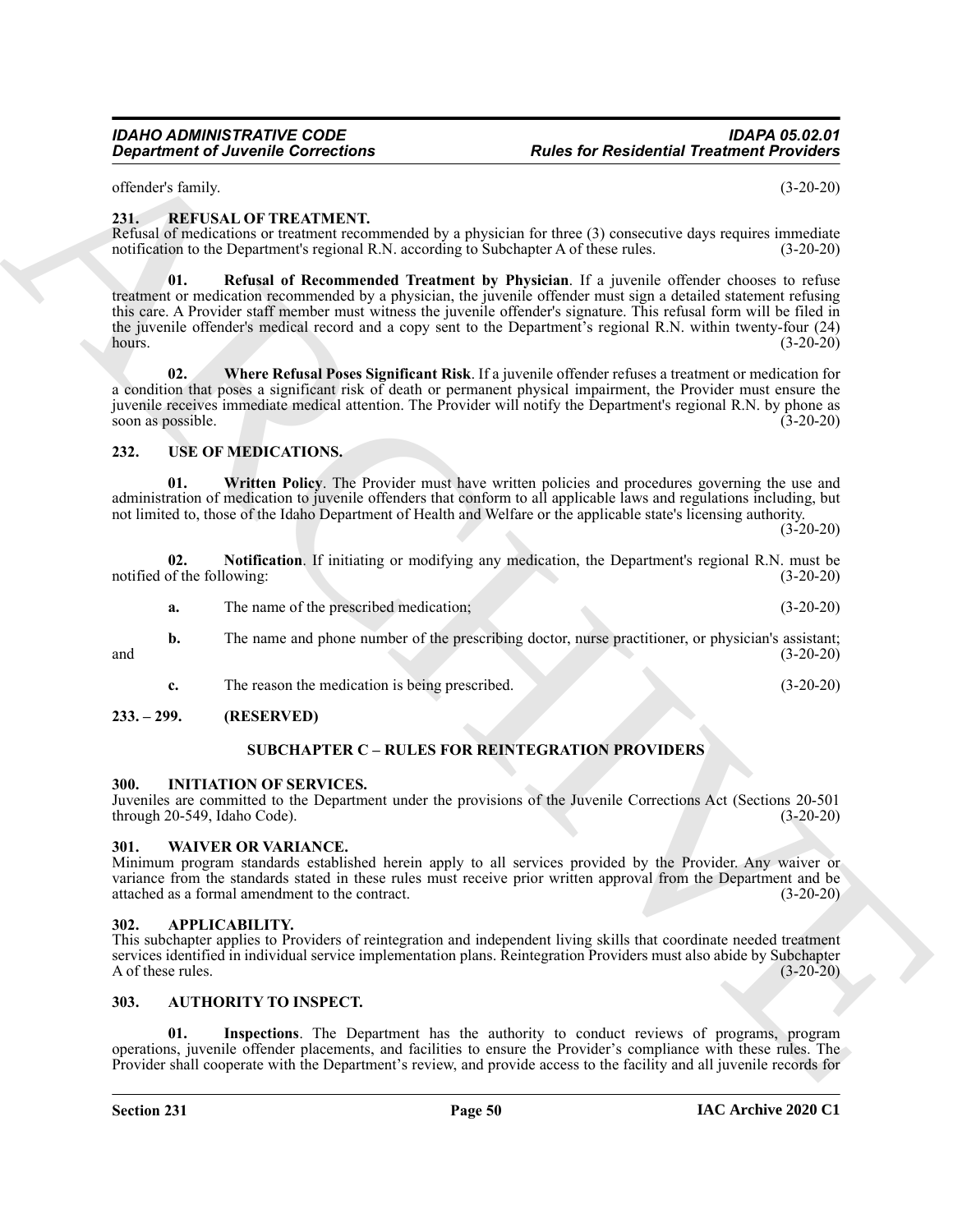juveniles in Department custody, as deemed necessary by the Department. However, in order to more fully assess the operation of the program, aggregate data and information for all juveniles must be made available, upon request. (3-20-20)

<span id="page-50-3"></span>**02. Site Visit**. If the juvenile offender is living independently, the juvenile services coordinator, or designee, shall conduct site visits of the residence prior to occupancy. (3-20-20)

#### <span id="page-50-4"></span><span id="page-50-0"></span>**304. CLOTHING AND PERSONAL ITEMS.**

**Experiment of Zeronics Concertents Experimental interactions Experimental interactions Experimental interactions Experimental interactions Experimental interactions Experimental interactions Experimental in** The Provider must ensure that the juvenile offender has sufficient clothing. The Provider shall not require the juvenile offender to purchase clothing with the juvenile's personal funds unless the purchase is above and beyond the basic requirements of the Provider. Any clothing purchased with the juvenile offender's personal funds must be documented. The Provider will ensure the juvenile is provided education and resources needed for proper care and cleaning of clothing in the juvenile offender's possession. All clothing and incidentals become the property of the juvenile offender upon release. (3-20-20)

#### <span id="page-50-5"></span><span id="page-50-1"></span>**305. FOOD SERVICE.**

The Provider must ensure that the juvenile has sufficient food at all times. The Provider may not require the juvenile offender to purchase food with the juvenile's personal funds unless the purchase is above and beyond the basic requirements of the Provider. Shopping, meal preparation, planning, and proper nutrition must be part of the independent living skills. (3-20-20)

#### <span id="page-50-6"></span><span id="page-50-2"></span>**306. PERSONAL FUNDS.**

<span id="page-50-7"></span>**01. Funds Handled by a Provider**. The Provider will follow generally accepted accounting practices in managing personal funds of juvenile offenders and must be able to demonstrate appropriate measures of internal fiscal controls related to the juvenile's personal funds. (3-20-20)

**a.** The Provider must establish a written budget for a juvenile, as part of the service implementation plan, for the use of the juvenile offender's personal funds. There must be a specific allocation for daily incidental expenses. (3-20-20)

**b.** If the amount of personal funds maintained for the juvenile offender does not exceed one hundred (100) dollars, the Provider may secure the funds locally, if the following conditions are met: (3-20-20)

The juvenile offender's personal funds are kept in a fire resistant combination or digital lock-style safe that is permanently affixed to the floor or wall, or weighs at least 200 (two-hundred) pounds. (3-20-20)

ii. The Provider has a process to clearly separate each juvenile offender's personal funds from one another. (3-20-20)

iii. Access to juvenile offender personal funds is limited to the Program Director, or designee.

(3-20-20)

**c.** Upon the juvenile offender's personal funds exceeding one hundred (100) dollars, the reintegration Provider will assist the juvenile offender in opening an account in the juvenile's name at a public banking institution. Supported living Providers are required to deposit all personal funds collected for the juvenile offender in a public banking institution in an account in the juvenile's name. (3-20-20)

**d.** The Provider must ensure that the juvenile offender saves at least thirty percent (30%) of income to the program completion for purchasing the resources for independent living and employment. (3-20-20) be used at program completion for purchasing the resources for independent living and employment.

**e.** All withdrawals by a juvenile offender, or expenditures made on behalf of a juvenile offender by the Provider, must be documented, signed, and dated by the juvenile offender and reconciled to the juvenile offender's ledger monthly. (3-20-20)

**f.** The Provider must develop written procedures governing any limits to the amount of funds a juvenile offender may withdraw from their personal funds. (3-20-20)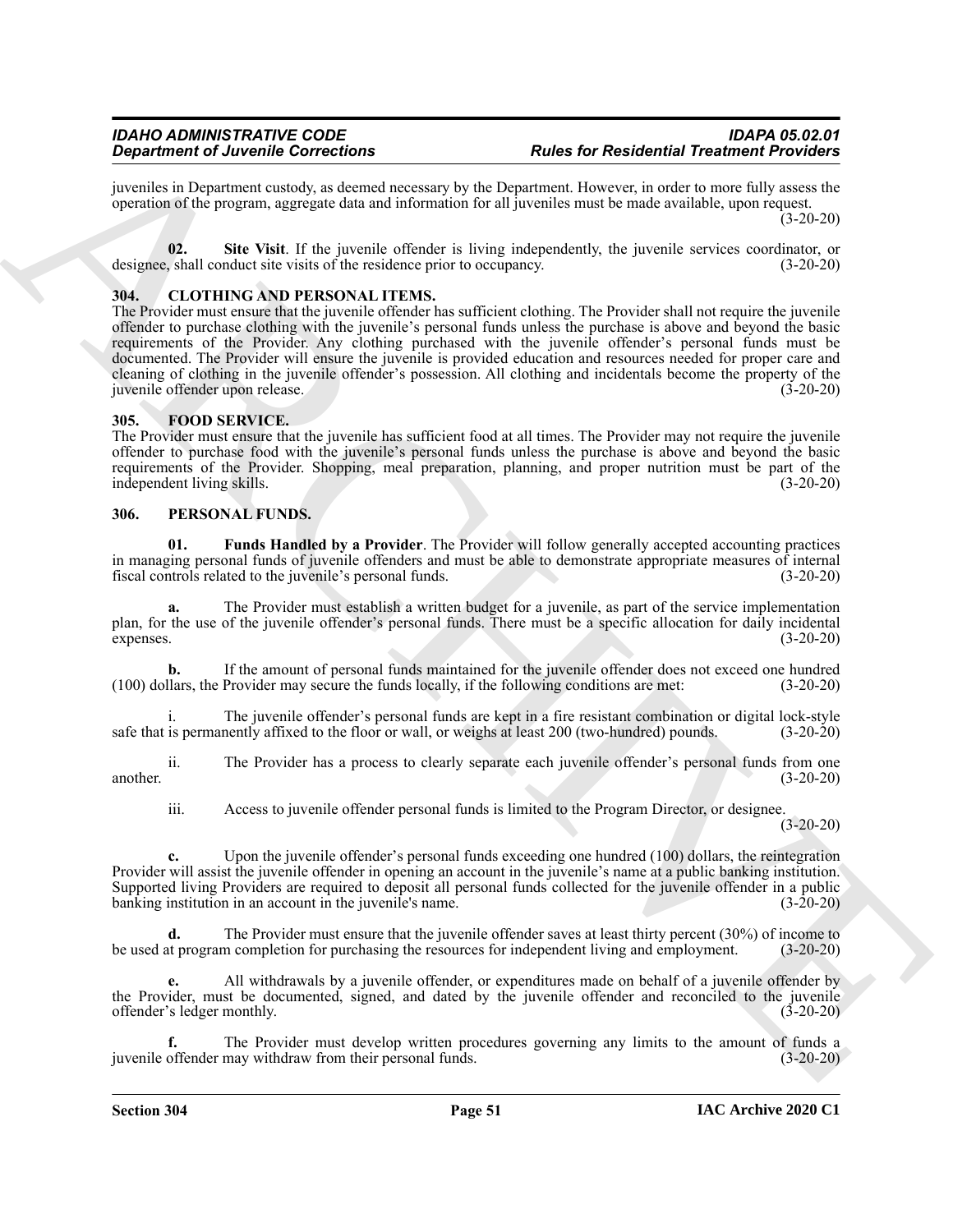**g.** The Provider may not require juvenile offenders, parents, or guardians to pay for services and supplies that, by contract, are to be provided by the Provider. (3-20-20)

**h.** There must be no commingling of juvenile personal funds with Provider funds. Borrowing or moving funds between juvenile personal accounts is prohibited. (3-20-20)

<span id="page-51-9"></span>**02. Reporting Requirements**. A personal funds report that shows a list of all juvenile offender account balances must be submitted monthly to the juvenile services coordinator. The personal fund account is subject to review and audit by the Department or its representatives at any time. Any discrepancies in juvenile offender accounts must be resolved by the Provider within five (5) business days of completion of the review.

(3-20-20)

<span id="page-51-10"></span>**03. Transfer of Personal Funds**. If a juvenile offender is transferred to another program, the balance of the juvenile offender's locally secured funds must be given or mailed to the Department's fiscal services within ten (10) business days and documented on the Provider Juvenile Check-Out Form (DJC-180) supplied by the Department, and on the final progress report.

#### <span id="page-51-2"></span><span id="page-51-0"></span>**307. JUVENILE OFFENDER MAIL.**

<span id="page-51-8"></span>**01. Restrictions**. Juvenile offenders must be allowed to send and receive letters from approved persons, which may include persons in other programs or institutions, unless specifically prohibited by the Department or by court order. All other restrictions of mail must be discussed with the community treatment team, approved in writing by the juvenile services coordinator, and documented in the juvenile offender's service implementation plan. There must be no general restrictions on the number of letters written, the length of any letter, or the language in which a letter may be written. Juvenile offenders will be provided with sufficient stationery, envelopes, and postage for all legal and official correspondence. (3-20-20)

**02. Reading of Letters**. Routine reading of letters by staff is prohibited. The Department or court may determine that reading of a juvenile offender's mail is in the best interest of the juvenile offender, and is necessary to maintain security, order, or program integrity. However, such reading of mail must be documented and, unless court ordered, must be specifically justified and approved by the juvenile services coordinator. (3-20-20)

<span id="page-51-7"></span><span id="page-51-6"></span><span id="page-51-5"></span><span id="page-51-4"></span>**03. Privileged Mail**. Under no circumstances shall a juvenile offender's privileged mail be read. (3-20-20)

**04.** Packages. Packages may be inspected for contraband but only in the presence of the juvenile offender. (3-20-20) offender. (3-20-20)

**05. Publications**. Books, magazines, newspapers, and printed matter which may be legally sent to juvenile offenders through the postal system may be approved by the Provider, unless deemed to constitute a threat to the security, integrity, or order of the programs. (3-20-20)

<span id="page-51-3"></span>**06. Distribution of Mail**. The collection and distribution of mail must never be delegated to a juvenile offender. Staff must deliver mail within twenty-four (24) hours, excluding weekends and holidays, to the juvenile offender to whom it is addressed, unless the juvenile is living independently. (3-20-20) offender to whom it is addressed, unless the juvenile is living independently.

#### <span id="page-51-12"></span><span id="page-51-11"></span><span id="page-51-1"></span>**308. VISITATION.**

**Considered of Ancientale Connections**<br>
The fact Residential Treatment Provider and<br>
The Provider and the provider and the property invitade spectral personal intels with resolution paper are responsible to the provider a **01. Visitation Policy**. The Provider must develop a written policy governing visitation, which protects the safety of visitors, staff, and juvenile offenders. This policy may restrict visitation to the residence of visitors below an established age or provide for higher levels of supervision in circumstances where safety of visitors, staff, and juvenile offenders may be at risk. The Provider must provide a copy of the visitation policy to each juvenile offender, his parent or guardian, and the juvenile services coordinator. In all cases, the Provider will work with the juvenile services coordinator and juvenile probation officer to identify and approve potential visitors in accordance with the Provider's criteria. (3-20-20)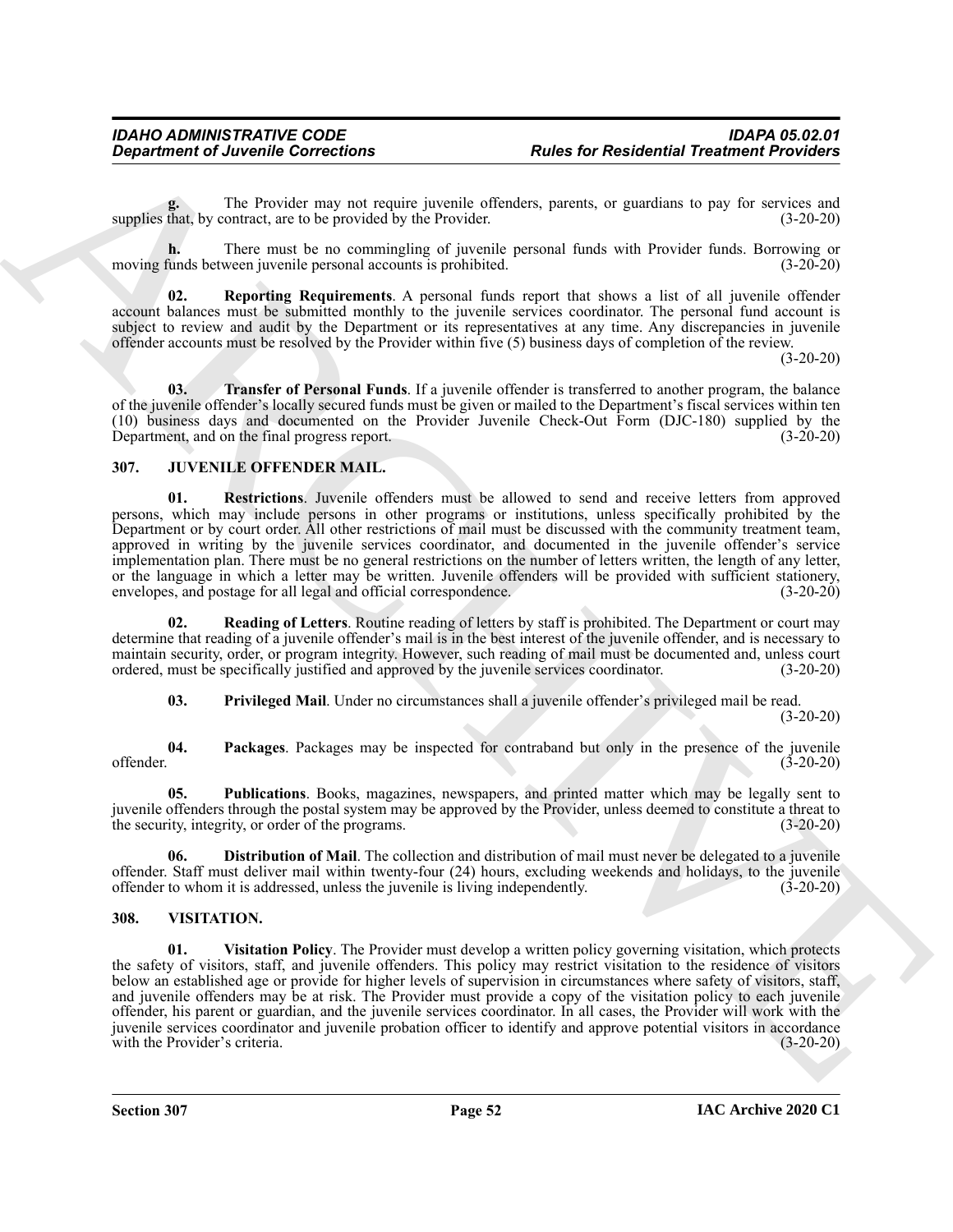### <span id="page-52-7"></span><span id="page-52-6"></span><span id="page-52-5"></span><span id="page-52-4"></span><span id="page-52-3"></span><span id="page-52-0"></span>**309. GUIDELINES FOR SPECIFIC SERVICES.**

| 02.                 | Visitor Admission. If there is reason to believe a visitor is under the influence of alcohol or drugs<br>or possesses illegal contraband, admission into the residence must be denied. Visitors who bring in items that are<br>unauthorized, but not illegal, must either be denied admission into the program or residence or have these items taken<br>and locked in an area inaccessible to the juvenile offenders during the visit. These items will be returned to the<br>visitors upon their exit from the program or residence. All visitors denied access to the program or residence, and the<br>reason for their denial, must be documented. | $(3-20-20)$ |
|---------------------|--------------------------------------------------------------------------------------------------------------------------------------------------------------------------------------------------------------------------------------------------------------------------------------------------------------------------------------------------------------------------------------------------------------------------------------------------------------------------------------------------------------------------------------------------------------------------------------------------------------------------------------------------------|-------------|
| 309.                | <b>GUIDELINES FOR SPECIFIC SERVICES.</b>                                                                                                                                                                                                                                                                                                                                                                                                                                                                                                                                                                                                               |             |
| 01.<br>the program. | <b>Counseling and Other Outpatient Services.</b> The Provider must schedule all initial outpatient<br>appointments, such as drug and alcohol counseling, for the juvenile offender within five (5) business days of arrival<br>into the program. The Provider should be able to demonstrate that counseling interventions are shared in general with<br>other program service providers, and there is broad mutual support for the goals of counseling in all service areas of                                                                                                                                                                         | $(3-20-20)$ |
| 02.                 | Behavior Assessment. Supported living Providers must use a current assessment of independent<br>behavior capacity to determine the levels of service needed.                                                                                                                                                                                                                                                                                                                                                                                                                                                                                           | $(3-20-20)$ |
| 03.                 | Life Skills and Independent Living. Programs must be able to demonstrate that juvenile offenders<br>are taught basic life skills. This program should include, at a minimum, instruction in:                                                                                                                                                                                                                                                                                                                                                                                                                                                           | $(3-20-20)$ |
| a.                  | Hygiene and grooming skills;                                                                                                                                                                                                                                                                                                                                                                                                                                                                                                                                                                                                                           | $(3-20-20)$ |
| b.                  | Laundry and maintenance of clothing;                                                                                                                                                                                                                                                                                                                                                                                                                                                                                                                                                                                                                   | $(3-20-20)$ |
| c.                  | Appropriate social skills;                                                                                                                                                                                                                                                                                                                                                                                                                                                                                                                                                                                                                             | $(3-20-20)$ |
| d.                  | Housekeeping;                                                                                                                                                                                                                                                                                                                                                                                                                                                                                                                                                                                                                                          | $(3-20-20)$ |
| е.                  | Use of recreation and leisure time;                                                                                                                                                                                                                                                                                                                                                                                                                                                                                                                                                                                                                    | $(3-20-20)$ |
| f.                  | Use of community resources, such as identifying medical and mental health providers;                                                                                                                                                                                                                                                                                                                                                                                                                                                                                                                                                                   | $(3-20-20)$ |
|                     | Handling personal finances and issues such as leases, contracts, cell phone usage and agreements,<br>insurance, banking, and credit management with some support and intervention;                                                                                                                                                                                                                                                                                                                                                                                                                                                                     | $(3-20-20)$ |
| h.                  | Use of public transportation, where available;                                                                                                                                                                                                                                                                                                                                                                                                                                                                                                                                                                                                         | $(3-20-20)$ |
| i.                  | Budgeting and shopping;                                                                                                                                                                                                                                                                                                                                                                                                                                                                                                                                                                                                                                | $(3-20-20)$ |
| j.                  | Cooking;                                                                                                                                                                                                                                                                                                                                                                                                                                                                                                                                                                                                                                               | $(3-20-20)$ |
| ĸ.                  | Punctuality, attendance, and other employment-related matters;                                                                                                                                                                                                                                                                                                                                                                                                                                                                                                                                                                                         | $(3-20-20)$ |
| $\mathbf{l}$ .      | Vocational planning and job finding skills;                                                                                                                                                                                                                                                                                                                                                                                                                                                                                                                                                                                                            | $(3-20-20)$ |
| m.                  | Wears clothing appropriate for the weather and activity;                                                                                                                                                                                                                                                                                                                                                                                                                                                                                                                                                                                               | $(3-20-20)$ |
| n.                  | Takes own medication, as prescribed;                                                                                                                                                                                                                                                                                                                                                                                                                                                                                                                                                                                                                   | $(3-20-20)$ |
| 0.                  | Obtains and produces identification, as needed; and                                                                                                                                                                                                                                                                                                                                                                                                                                                                                                                                                                                                    | $(3-20-20)$ |
| p.                  | Travels to and from necessary destinations.                                                                                                                                                                                                                                                                                                                                                                                                                                                                                                                                                                                                            | $(3-20-20)$ |

### <span id="page-52-2"></span><span id="page-52-1"></span>**310. CASE MANAGEMENT REPORTING REQUIREMENTS.**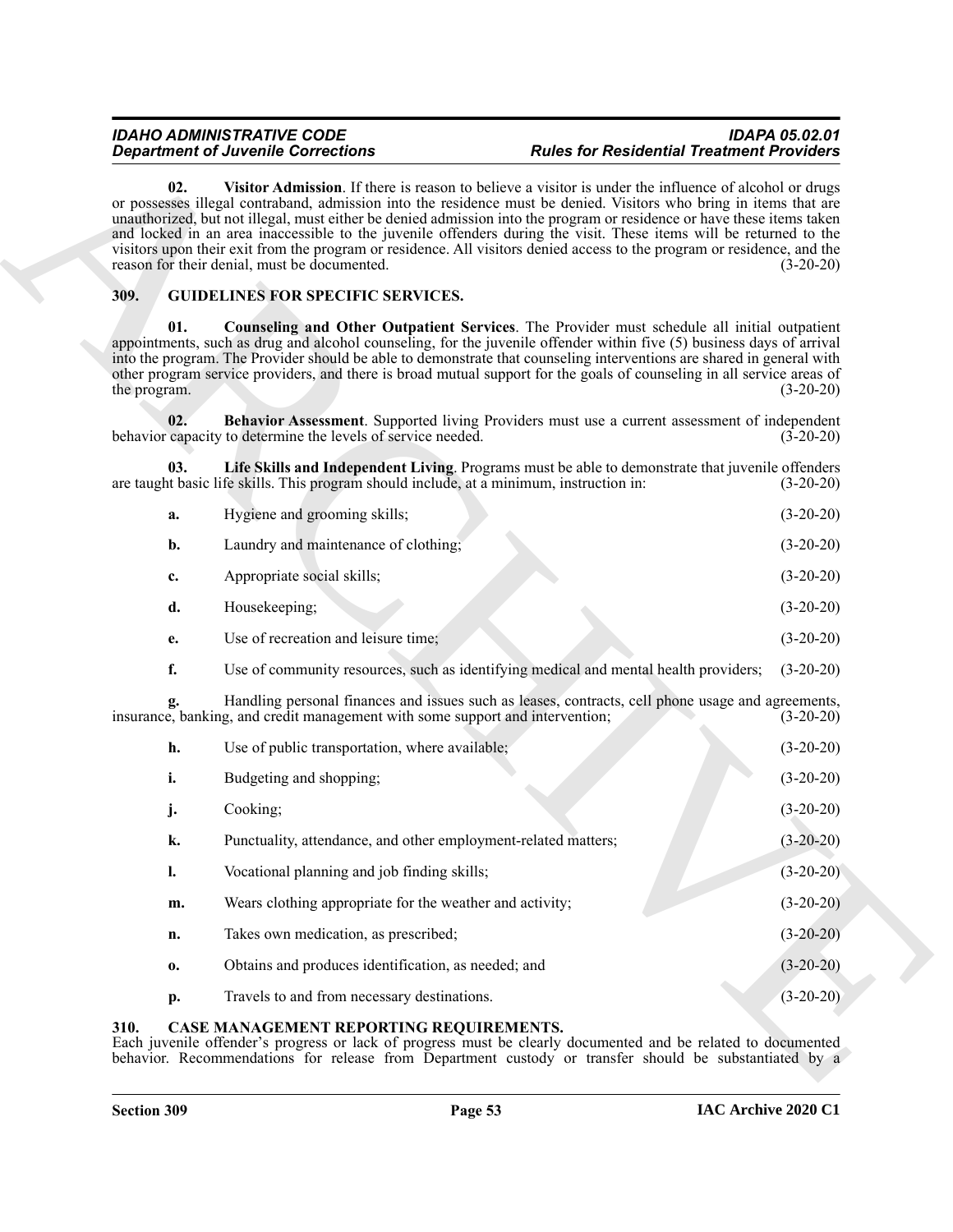<span id="page-53-7"></span><span id="page-53-6"></span><span id="page-53-5"></span><span id="page-53-4"></span><span id="page-53-3"></span><span id="page-53-2"></span><span id="page-53-1"></span><span id="page-53-0"></span>

|     | <b>Department of Juvenile Corrections</b>                                                           | <b>Rules for Residential Treatment Providers</b>                                                                                                                                                                                                                                                                                                                                                                                                                                                                                                                                                                                                                                                |             |
|-----|-----------------------------------------------------------------------------------------------------|-------------------------------------------------------------------------------------------------------------------------------------------------------------------------------------------------------------------------------------------------------------------------------------------------------------------------------------------------------------------------------------------------------------------------------------------------------------------------------------------------------------------------------------------------------------------------------------------------------------------------------------------------------------------------------------------------|-------------|
|     | threatens the safety of others or the stability of the overall program.                             | documented pattern of behavioral change over a period of time. Recommendations for transfer to a higher level of<br>custody must be substantiated by a documented lack of progress over time, or by a serious or violent incident, which                                                                                                                                                                                                                                                                                                                                                                                                                                                        | $(3-20-20)$ |
| 01. |                                                                                                     | Service Implementation Plan. Within ten (10) business days of the juvenile offender's admission<br>into the program, a written service implementation plan must be developed. The service implementation plan must<br>address the specific goals identified in the most recent progress report and reintegration plan from the sending facility<br>or program. The service implementation plan must address the needs and areas in the reintegration plan.                                                                                                                                                                                                                                      | $(3-20-20)$ |
| 02. | throughout the course of commitment.                                                                | Juvenile Offender and Family Involvement. Each juvenile offender and, to the fullest extent<br>possible, the family, should be involved in developing the service implementation plan and in adjusting that plan                                                                                                                                                                                                                                                                                                                                                                                                                                                                                | $(3-20-20)$ |
| 03. | identified, as goals are achieved, and as plans for reintegration are finalized.                    | Service Implementation Plan Adjustments. The service implementation plan should be adjusted<br>throughout placement with the concurrence of the juvenile services coordinator following communication with the<br>community treatment team. Specifically, the service implementation plan should be adjusted as new needs are                                                                                                                                                                                                                                                                                                                                                                   | $(3-20-20)$ |
| 04. |                                                                                                     | Participation in Staffings. The Provider must participate in staffings with Department staff to<br>discuss the juvenile offender's service implementation plan development and progress in treatment.                                                                                                                                                                                                                                                                                                                                                                                                                                                                                           | $(3-20-20)$ |
| 05. | and current risk level. In all cases, the Provider must participate to the fullest extent possible. | Participation in the Progress Assessment/Reclassification. The Provider may be asked by the<br>juvenile services coordinator to provide input necessary for periodic reassessments of the juvenile offender's progress                                                                                                                                                                                                                                                                                                                                                                                                                                                                          | $(3-20-20)$ |
| 06. |                                                                                                     | <b>Progress Report.</b> A written progress report must be submitted to the juvenile services coordinator<br>and any designees at least every month, and include current bank statements and reconciled monthly budget. The<br>progress report should focus on areas of positive change in behavior and attitudes, as well as on the factors required<br>for a successful program completion (progress in community protection, competency development, and<br>accountability). Each progress report should also note any changes or further development of the service<br>implementation plan and should detail the level of involvement of the parent or guardian in the juvenile's treatment. | $(3-20-20)$ |
| 07. | offender's release from Department custody.                                                         | <b>Relapse Prevention Plan.</b> The Provider will receive a working copy of the juvenile offender's<br>relapse prevention plan from the Department. The Provider must work with the juvenile to continue developing the<br>relapse prevention plan provided, as the juvenile experiences increased exposure to the community. The Provider<br>must send the final relapse prevention plan to the juvenile services coordinator and any designees prior to the juvenile                                                                                                                                                                                                                          | $(3-20-20)$ |
| 08. |                                                                                                     | Final Progress Report. A final progress report must be submitted to the juvenile services<br>coordinator and any designees no earlier than fourteen (14) calendar days and no later than ten (10) calendar days<br>prior to the juvenile offender's anticipated completion of the program. This report must include:                                                                                                                                                                                                                                                                                                                                                                            | $(3-20-20)$ |
| a.  | A current summary of the juvenile offender's progress;                                              |                                                                                                                                                                                                                                                                                                                                                                                                                                                                                                                                                                                                                                                                                                 | $(3-20-20)$ |
| b.  |                                                                                                     | A summary of the efforts to reach the juvenile offender's goals and objectives, including education;                                                                                                                                                                                                                                                                                                                                                                                                                                                                                                                                                                                            | $(3-20-20)$ |
| c.  | Any unresolved goals or objectives;                                                                 |                                                                                                                                                                                                                                                                                                                                                                                                                                                                                                                                                                                                                                                                                                 | $(3-20-20)$ |
| d.  |                                                                                                     | Recommendation for continuing services, including education, in the home community; and                                                                                                                                                                                                                                                                                                                                                                                                                                                                                                                                                                                                         | $(3-20-20)$ |
| e.  | The current address of the juvenile.                                                                |                                                                                                                                                                                                                                                                                                                                                                                                                                                                                                                                                                                                                                                                                                 | $(3-20-20)$ |
|     |                                                                                                     |                                                                                                                                                                                                                                                                                                                                                                                                                                                                                                                                                                                                                                                                                                 |             |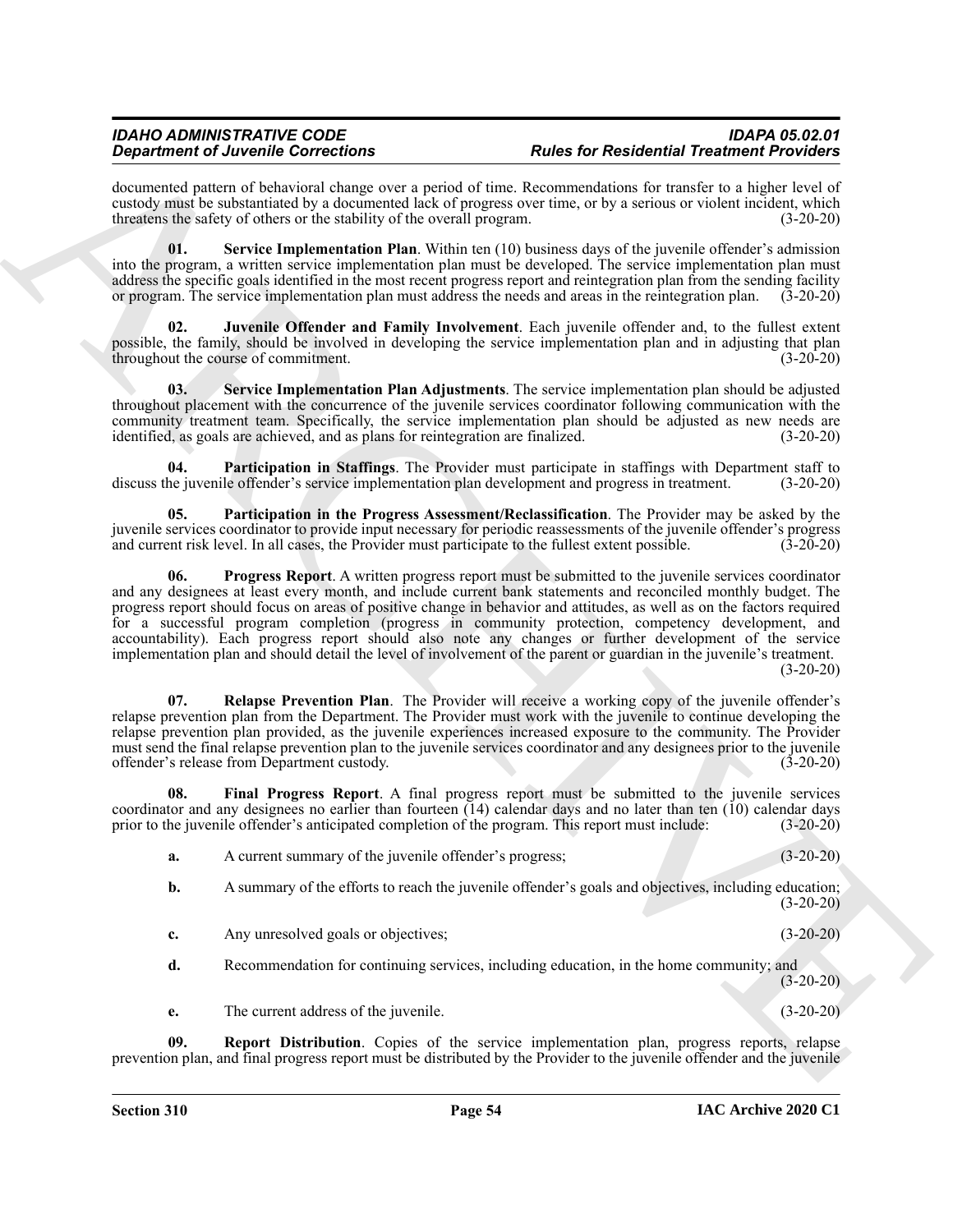#### <span id="page-54-4"></span><span id="page-54-3"></span><span id="page-54-2"></span><span id="page-54-1"></span><span id="page-54-0"></span>**311. OVERNIGHT COMMUNITY PASSES.**

|                                | <b>Department of Juvenile Corrections</b>                                                  | <b>Rules for Residential Treatment Providers</b>                                                                                                                                                                                                                                                                                                                                                                                                                                                                                                                                                                    |             |
|--------------------------------|--------------------------------------------------------------------------------------------|---------------------------------------------------------------------------------------------------------------------------------------------------------------------------------------------------------------------------------------------------------------------------------------------------------------------------------------------------------------------------------------------------------------------------------------------------------------------------------------------------------------------------------------------------------------------------------------------------------------------|-------------|
| documented reason.             |                                                                                            | services coordinator and any designees. The juvenile services coordinator will review and forward the progress report<br>to the juvenile probation officer, appropriate court, and parent or guardian, unless the juvenile offender's family has<br>been excluded from treatment by the juvenile services coordinator and the respective clinical supervisor for a well-                                                                                                                                                                                                                                            | $(3-20-20)$ |
| 311.                           | <b>OVERNIGHT COMMUNITY PASSES.</b><br>juvenile offender leaves and at the time he returns. | Any pass involving an overnight stay away from the program or residence, or involving special circumstances such as<br>a sexual abuse victim in the home, requires a written plan detailing supervision and safety measures to be taken, an<br>itinerary for the visit, transportation plan, and must be approved in writing five (5) business days in advance by the<br>juvenile services coordinator. Each time a juvenile offender leaves on and returns from an overnight community pass,<br>the Provider must notify the juvenile correctional center in Nampa of this movement, promptly at the time that the | $(3-20-20)$ |
| 01.                            |                                                                                            | Potential Risk to Public Safety. If the pass is to the home of a parent or guardian, reintegration<br>Providers must provide parents or guardians with clearly written guidelines for approved passes, which must be<br>signed by parents or guardians indicating their understanding and willingness to comply with those guidelines. The<br>Department's pass form may be used for this purpose. If the Department's form is not used, the form signed and<br>agreed to by the individual assuming responsibility for supervision must contain at least the following information:                                | $(3-20-20)$ |
| a.                             | The juvenile offender's name and date of birth;                                            |                                                                                                                                                                                                                                                                                                                                                                                                                                                                                                                                                                                                                     | $(3-20-20)$ |
| b.                             |                                                                                            | The name, address, and telephone number of the individual assuming responsibility;                                                                                                                                                                                                                                                                                                                                                                                                                                                                                                                                  | $(3-20-20)$ |
| c.<br>of return;               |                                                                                            | Authorized days, dates, and times for the pass, including the specific date and time of departure and                                                                                                                                                                                                                                                                                                                                                                                                                                                                                                               | $(3-20-20)$ |
| d.<br>expected to be involved; |                                                                                            | A complete listing of the anticipated locations and activities in which the juvenile offender is                                                                                                                                                                                                                                                                                                                                                                                                                                                                                                                    | $(3-20-20)$ |
| е.                             |                                                                                            | Specific plans for supervision and telephone checks to verify compliance with the pass conditions;                                                                                                                                                                                                                                                                                                                                                                                                                                                                                                                  | $(3-20-20)$ |
| f.                             | A complete listing of the activities required during the pass;                             |                                                                                                                                                                                                                                                                                                                                                                                                                                                                                                                                                                                                                     | $(3-20-20)$ |
| g.                             | Specific stipulations prohibiting:                                                         |                                                                                                                                                                                                                                                                                                                                                                                                                                                                                                                                                                                                                     | $(3-20-20)$ |
| i.                             | The use of alcohol and drugs;                                                              |                                                                                                                                                                                                                                                                                                                                                                                                                                                                                                                                                                                                                     | $(3-20-20)$ |
| ii.<br>illegal behavior;       |                                                                                            | Involvement in any illegal activity, or association with others who may be or have been involved in                                                                                                                                                                                                                                                                                                                                                                                                                                                                                                                 | $(3-20-20)$ |
| iii.                           | Participation in sexual relations of any kind;                                             |                                                                                                                                                                                                                                                                                                                                                                                                                                                                                                                                                                                                                     | $(3-20-20)$ |
| iv.                            | Possession of any kind of firearm or weapon;                                               |                                                                                                                                                                                                                                                                                                                                                                                                                                                                                                                                                                                                                     | $(3-20-20)$ |
| V.                             | Any violation of the terms of probation; and                                               |                                                                                                                                                                                                                                                                                                                                                                                                                                                                                                                                                                                                                     | $(3-20-20)$ |
| h.                             | violation of any of the terms of the pass agreement.                                       | Specific stipulations about search and drug testing upon return, and the possible consequences for                                                                                                                                                                                                                                                                                                                                                                                                                                                                                                                  | $(3-20-20)$ |
| 02.                            | reintegration plan and reintegration Provider's contract with the Department.              | Frequency. Frequency of passes must be consistent with the terms of the juvenile offender's                                                                                                                                                                                                                                                                                                                                                                                                                                                                                                                         | $(3-20-20)$ |
| 03.                            | assuming physical custody, transportation, and supervision during the pass.                | <b>Documentation</b> . Documentation of the exact date and time of the juvenile offender's departure<br>from the program for a pass, and his return, must be maintained along with complete information about the individual                                                                                                                                                                                                                                                                                                                                                                                        | $(3-20-20)$ |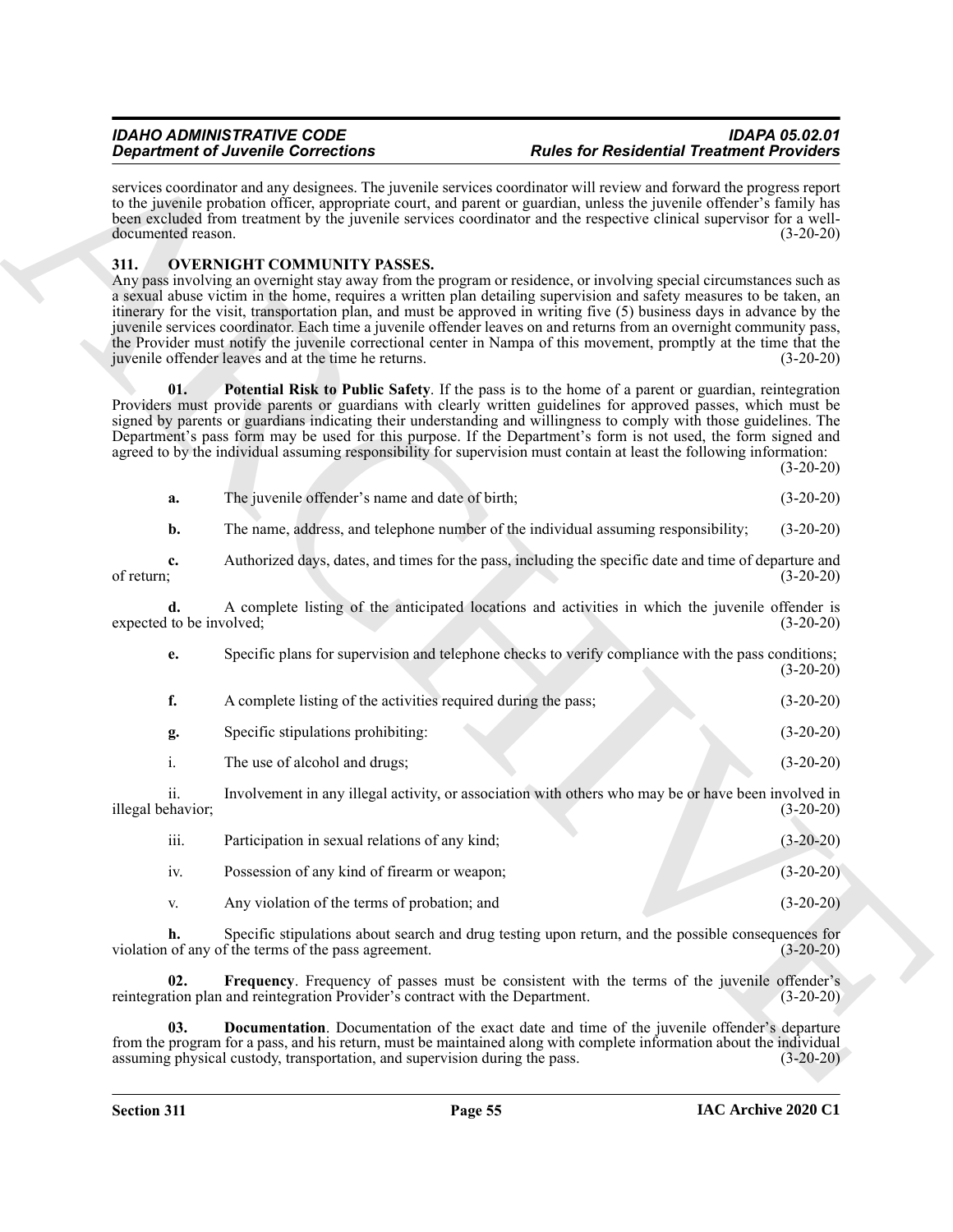#### <span id="page-55-2"></span><span id="page-55-0"></span>**312. ACTIVITIES.**

<span id="page-55-5"></span>**01. Recreational Activities**. A pass authorizing the participation of juvenile offenders in outdoor recreational or work activities with an increased risk or overnight trips must be signed by the juvenile services coordinator and juvenile probation officer prior to the activity. Any proposed activity that involves boating, rappelling, rock climbing, or higher risk activity must also have the prior approval, in writing, of the Department's regional superintendent. (3-20-20)

#### <span id="page-55-6"></span>**02. Staff Requirements for Group Activities**. (3-20-20)

**a.** A basic first aid kit will be taken with the group. At least one (1) person certified in first aid and st accompany the group. CPR must accompany the group.

**b.** Swimming, boating, or rafting will only be allowed when a staff in attendance has certification in rescue and water safety or if a lifeguard is on duty. All juvenile offenders involved in boating or rafting activities must wear an approved personal flotation device. must wear an approved personal flotation device.

**c.** A staff to juvenile offender ratio of one to six (1:6) will be adhered to as a minimum unless there is a reason to require more staff. The risk level of the activity, as well as any physical disabilities, high client irresponsibility, or mental deficiencies are some reasons to consider additional staff. (3-20-20) irresponsibility, or mental deficiencies are some reasons to consider additional staff.

**d.** All participants will be recorded in the activity plan and identified as program clients, staff, or volunteers. The individual staff or volunteer satisfying the above first aid and CPR requirements must be identified in the plan.  $(3-20-20)$ 

**e.** There will be no consumption of alcoholic beverages or illicit drugs by juvenile offenders, staff, volunteers, or interns. (3-20-20)

**03. Consent Forms**. Recreational activities identified as presenting a higher risk require prior written approval in accordance with Subchapter A of these rules. Each juvenile offender must have prior written consent from the Department's regional superintendent including: (3-20-20)

<span id="page-55-4"></span>

| Permission for the juvenile offender's participation; | $(3-20-20)$ |
|-------------------------------------------------------|-------------|
|                                                       |             |

**b.** Acknowledgment of planned activities; and (3-20-20)

<span id="page-55-3"></span>**c.** Permission for the provider to seek or administer necessary medical attention in an emergency.

(3-20-20)

**04. Activity Reports**. At the conclusion of each overnight or high-risk recreational activity pass, the Provider must document in the juvenile offender's file and include in the progress report, any significant positive or negative events that transpired while the juvenile offender was on pass. Any unusual occurrences must be reported to the juvenile services coordinator and documented on an incident report as identified in Subchapter A of these rules. A drug screening urinalysis may be conducted on each returning juvenile offender, at the expense of the Provider, and the results of that exam reported to the juvenile services coordinator. (3-20-20) the results of that exam reported to the juvenile services coordinator.

#### <span id="page-55-8"></span><span id="page-55-7"></span><span id="page-55-1"></span>**313. EDUCATION SERVICES.**

**Conservation of Annexine Connections**<br>
312. ACTIVITIES: Conservation and Revision Associates the particular of the state of the state of the state of the state of the state of the state of the state of the state of the s **01. Appropriate Services**. The Provider must ensure that each juvenile offender is given appropriate educational and vocational services that are consistent with the juvenile offender's abilities and needs, taking into consideration age, level of functioning, and any educational requirements specified by state or federal law. Providers must assure that educational services provided as a part of an overall program play an integral part in the process of reclaiming juvenile offenders to responsible roles in society. Educational services must strive to facilitate positive behavior change by helping juvenile offenders to develop abilities in academic, workplace, and technological areas; to restructure harmful or limiting cognitive patterns; and, to adopt appropriate social interactions skills. Educational services provided must use whatever combination of approaches and motivations that will best facilitate the learning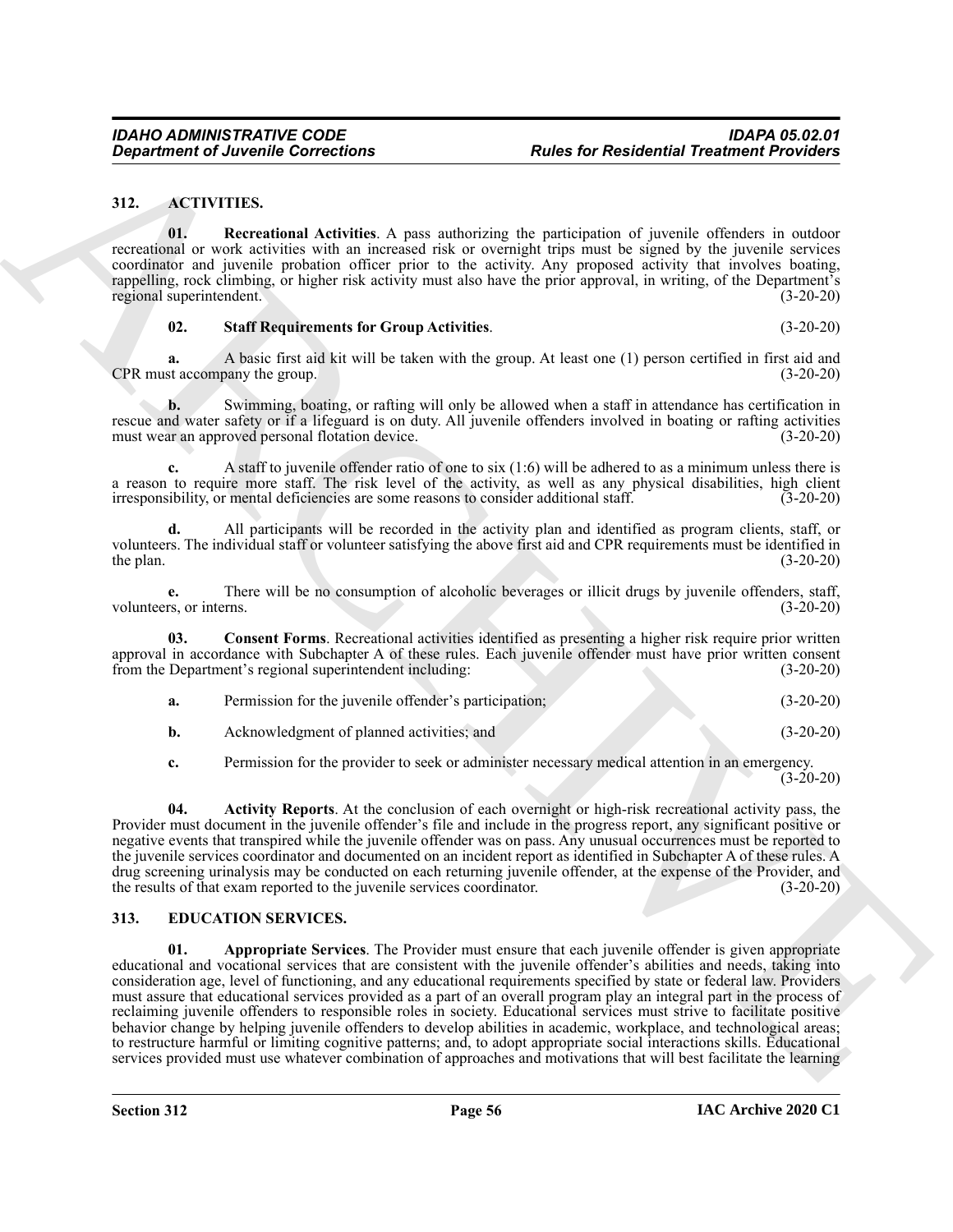process in conjunction with the service implementation plan. All educational services provided must meet all mandates of the Elementary Secondary Education Act (ESEA), the IDEA, the Family Educational Rights and Privacy Act (FERPA), and the Rehabilitation Act of 1973 (Section 504). (3-20-20)

<span id="page-56-7"></span>**02. Mandatory Enrollment**. Providers must ensure that all juvenile offenders involved in their programs who are of mandatory school age in the applicable state, or who have not yet obtained a General Educational Development (GED) or high school diploma, are enrolled in a school system or in a program approved and certified by the applicable state's Department of Education to provide both special education and other services. For those who have obtained a GED or high school diploma, an appropriate educational and vocational service must be provided in accordance with the service implementation plan. (3-20-20)

### <span id="page-56-11"></span><span id="page-56-9"></span><span id="page-56-0"></span>**314. PROVISION OF MEDICAL SERVICES.**

**Strainer of Zerosinko Concertions 19. Photos** for *Photos* for *Photos* for *Concerting* and *R Concerting* and *R Concerting* and *R Concerting* and *R Concerting* and *Concerting* and *Concerting* and *Concer* **01. Medical Care**. Each juvenile offender must be provided with medical, dental, optical, mental health, emergency or any other related health services while in the Provider's care. Each Provider must have access, on a twenty-four (24) hour basis, to a licensed general hospital, clinic or physician, psychiatrist, and dentist to provide juvenile offenders with professional and qualified medical or mental health services, including medications. The Provider must coordinate services and assist juvenile offenders in interpreting and complying with any follow up care as requested by healthcare provider. Any time a juvenile offender receives treatment under this section or for any health related service, a copy of any medical or dental assessments, treatments, test results, and follow up care must be forwarded to the Department's regional R.N. (3-20-20)

<span id="page-56-12"></span>**02. Medical Consent**. As part of the admission process, the Provider must have a copy of the Department's Release of Information and Consent form signed by a juvenile offender over eighteen (18) years of age.<br>The consent form must be filed in the invenile offender's case file maintained by the Provider. (3-20-20) The consent form must be filed in the juvenile offender's case file maintained by the Provider.

<span id="page-56-10"></span>**03. Emergency Medical Treatment**. In cases of emergency medical treatment requiring signed authorization for juveniles in the custody of the Department, the authorization may be signed by the Department's regional R.N., or designee. This does not restrict the Provider from taking action in life and death situations.

(3-20-20)

<span id="page-56-13"></span>**04. Reimbursement Sources**. The Provider must utilize private insurance or Medicaid, if available, for funding medical, dental, optical, mental health, or related services, and pharmaceutical products for any juvenile offender. The Provider may not seek reimbursement from private insurance or Medicaid for health services that are the fiscal responsibility of the Provider pursuant to its contract with the Department. Any health services not listed in these rules, other than emergency treatment, which was not approved in advance by the Department's regional R.N., or designee, will be at the expense of the Provider. (3-20-20) or designee, will be at the expense of the Provider.

#### <span id="page-56-3"></span><span id="page-56-1"></span>**315. ADMISSION HEALTH SERVICES AND TREATMENT RECORDS.**

<span id="page-56-6"></span>**Prior Approval.** Prior approval or review from the Department's regional R.N. is required for all non-routine health services, other than emergency services. Prior approval may be given for up to five (5) routine, pre-scheduled medical appointments. (3-20-20)

<span id="page-56-5"></span>**02. Medical Records**. The Provider must assist the juvenile offender in organizing medical information, instructions, prescriptions, and any necessary follow up papers in a designated medical folder. Any time a juvenile offender receives treatment under this section or for any health related service, the Provider must retain the original medical record and immediately send a copy to the Department's regional R.N. (3-20-20)

<span id="page-56-4"></span>**03. Medical Billing**. For uninsured juveniles, the Provider will notify the health care provider to submit medical bills directly to the Department's regional R.N. that approved the provision of services. (3-20-20)

### <span id="page-56-8"></span><span id="page-56-2"></span>**316. PRIVACY OF MEDICAL RECORDS AND INFORMATION.**

To the extent the Provider has medical information, confidentiality of personal health information of each juvenile offender must be maintained in accordance with the Privacy Regulations promulgated under HIPAA or, if more stringent, the laws of the applicable state. Compliance with these regulations is the responsibility of the Provider. Staff may be provided information about a juvenile offender's medical condition only when that knowledge is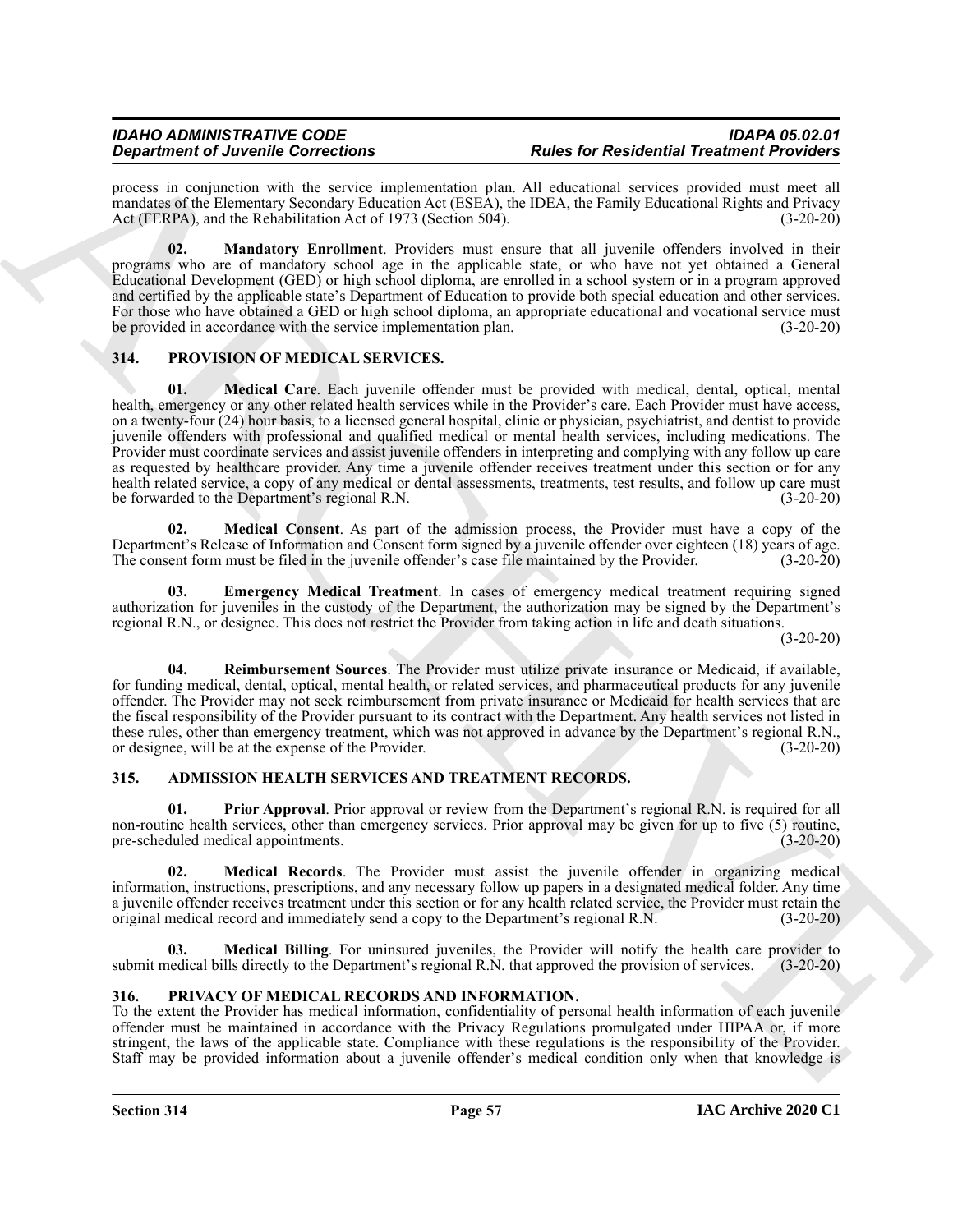#### *IDAHO ADMINISTRATIVE CODE IDAPA 05.02.01 Rules for Residential Treatment Providers*

necessary for the performance of their job duties. (3-20-20)

<span id="page-57-14"></span>**01. Privacy Officer**. The Provider must appoint a privacy officer to oversee that the control and maintenance of all juvenile offender health and medical records is in compliance with the federal Privacy Regulations, 45 Code of Federal Regulations Sections 160 and 164. (3-20-20)

<span id="page-57-15"></span>**02. Separate Records**. All juvenile offender medical and health records must be kept in files that are physically separated from other juvenile offender files and information, and under a system of security against unauthorized access. (3-20-20)

#### <span id="page-57-9"></span><span id="page-57-0"></span>**317. NOTIFICATION OF CRITICAL HEALTH INCIDENTS.**

The Provider must immediately report critical medical and mental health incidents according to Subchapter A of these rules. (3-20-20) these rules.  $(3-20-20)$ 

#### <span id="page-57-8"></span><span id="page-57-4"></span><span id="page-57-1"></span>**318. INFECTIOUS DISEASES.**

**Department of Anvenile Corrections**<br>
Responsible corrections<br>
Acts the probability of the basis of the state of the state of the state of the state of the state of the state of the state of the state of the state of the **01. Policies**. The Provider must establish policies and procedures for serving juvenile offenders with infectious diseases such as tuberculosis, hepatitis, and HIV or AIDS. These policies and procedures should address the management of infectious diseases, provide an orientation for new staff and juvenile offenders concerning the diseases, and ongoing education for staff and juvenile offenders regarding these diseases. Policies and procedures should be updated as new information becomes available. Individual health information or counseling will be made<br>available by a medical health professional for juvenile offenders diagnosed with an infectious disease. (3-20 available by a medical health professional for juvenile offenders diagnosed with an infectious disease.

<span id="page-57-6"></span>**02. HIV Testing**. In accordance with law, a juvenile offender over age fourteen (14) may request that he be tested for the presence of HIV. Any such juvenile offender requesting to be tested should be taken to a public health facility or, if available, a facility which accepts Medicaid reimbursement for administration of the test.

(3-20-20)

<span id="page-57-5"></span>**03. Examinations**. Examinations must be performed by medical professionals on any juvenile offender for all symptomatic cases of communicable diseases such as tuberculosis, ova and parasites, infectious hepatitis, and sexually transmitted diseases. Juvenile offenders will be tested and, if indicated, treated. (3-20-20)

<span id="page-57-7"></span>**Notifications**. The Provider must notify the Department's regional R.N. within three (3) business days of any positive test results, treatment recommendations, and follow up care. (3-20-20)

#### <span id="page-57-10"></span><span id="page-57-2"></span>**319. PREGNANCY.**

<span id="page-57-11"></span>**01. Individual Medical Plan**. Within the individual medical plan, specific goals and objectives will be developed when a pregnancy has been diagnosed. The plan must be based on the orders of the juvenile offender's licensed healthcare provider and include special care, location for delivery, a plan for infant care upon delivery, regular medical check-ups, and special dietary and recreational needs. At no time may the infant remain in the Provider's facility. A copy of the individual medical plan will be sent to the Department's regional R.N. (3-20-20)

<span id="page-57-13"></span>**02. Parenting Classes**. Parenting classes must be an integral part of the individual medical plan for all pregnant female juvenile offenders. This service should also be offered as a priority to male juvenile offenders in<br>Department custody who are already fathers or whose spouse or girlfriend is expecting a child. (3-20-20) Department custody who are already fathers or whose spouse or girlfriend is expecting a child.

<span id="page-57-12"></span>**03. Medicaid Reimbursement**. Medical services relating to pregnancy must be provided by a licensed healthcare provider and facility accepting Medicaid reimbursement, unless medical expenses are paid by the juvenile<br>offender's family. (3-20-20) offender's family.

#### <span id="page-57-16"></span><span id="page-57-3"></span>**320. REFUSAL OF TREATMENT.**

Refusal of medications or treatment recommended by a physician for three (3) consecutive days requires immediate notification to the Department's regional R.N. according to Subchapter A of these rules. (3-20-20) notification to the Department's regional R.N. according to Subchapter A of these rules.

<span id="page-57-17"></span>**01. Refusal of Recommended Treatment by Physician**. If a juvenile offender chooses to refuse treatment or medication recommended by a physician, the juvenile offender must sign a detailed statement refusing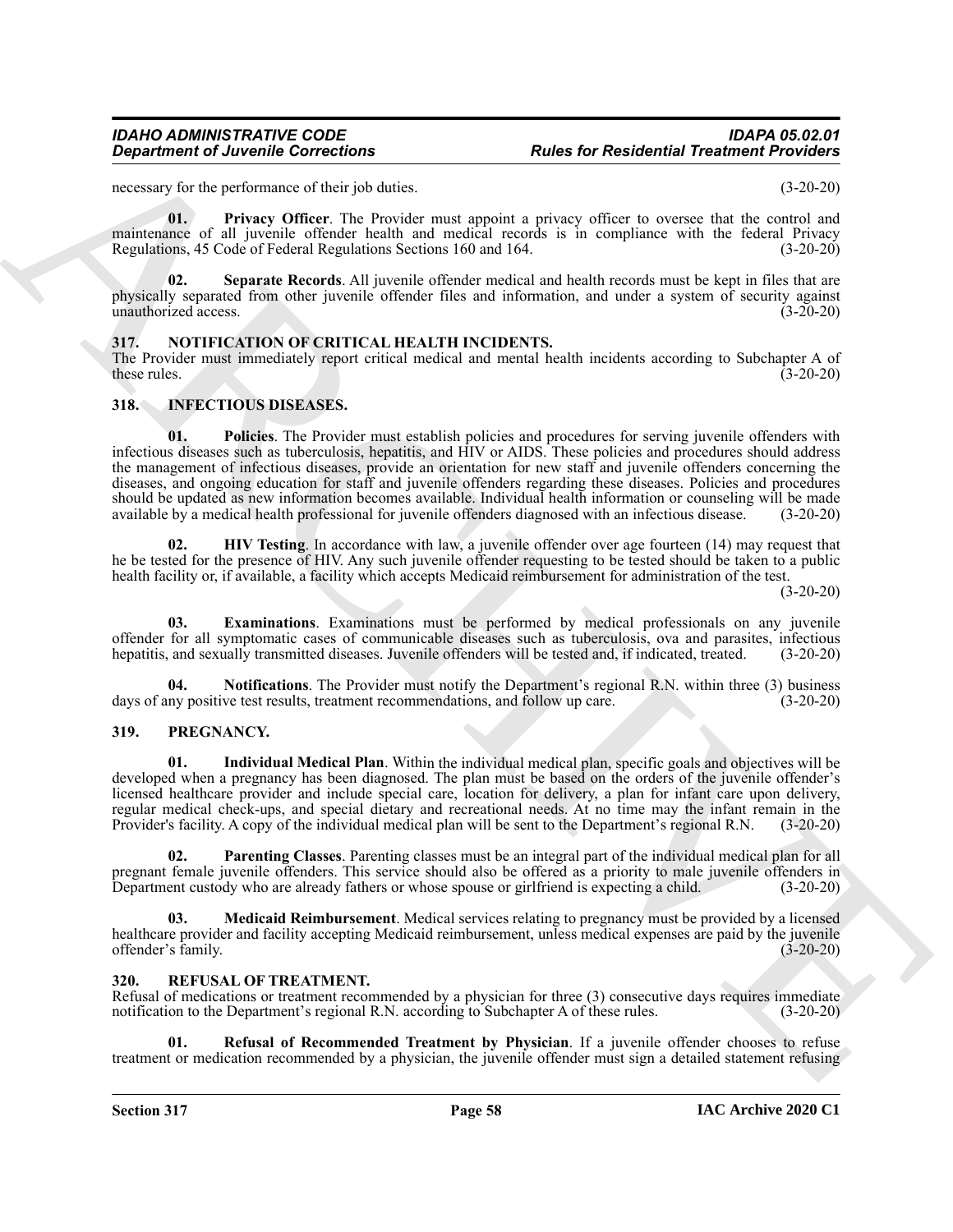<span id="page-58-2"></span>this care. A Provider staff member must witness the juvenile offender's signature. This refusal form will be filed in the juvenile offender's medical record and a copy sent to the Department's regional R.N. within twenty-four (24) hours. (3-20-20)

**Experiment of Juvenile Corrections 4 Excelunity and Experiment of Periodicity and Terminal Constraints (1970)**<br>
ARCHIVES TRIVIAL CONSTRUCTIONS, the state of Periodic Construction (1970) and the state of the state of th **02. Where Refusal Poses Significant Risk**. If a juvenile offender refuses a treatment or medication for a condition that poses a significant risk of death or permanent physical impairment, the Provider must ensure the juvenile receives immediate medical attention. The Provider will notify the Department's regional R.N. by phone as soon as possible. (3-20-20)

### <span id="page-58-3"></span><span id="page-58-0"></span>**321. USE OF MEDICATIONS.**

The Provider must have written policies and procedures governing the use and administration of medication to juvenile offenders that conform to all applicable laws and regulations including, but not limited to, those of the Idaho<br>Department of Health and Welfare or the applicable state's licensing authority. (3-20-20) Department of Health and Welfare or the applicable state's licensing authority.

<span id="page-58-4"></span>**01. Medication Management Upon Arrival**. If the juvenile offender is taking medication, the Provider must schedule an initial medication management appointment for the juvenile offender within five (5) business days of arrival into the program.

**02. Notification**. If initiating or modifying any medication, the Department's regional R.N. must be notified of the following: (3-20-20)

<span id="page-58-5"></span>**a.** The name of the prescribed medication; (3-20-20)

**b.** The name and phone number of the prescribing doctor, nurse practitioner, or physician's assistant; and (3-20-20)

**c.** The reason the medication is being prescribed. (3-20-20)

#### <span id="page-58-1"></span>**322. – 999. (RESERVED)**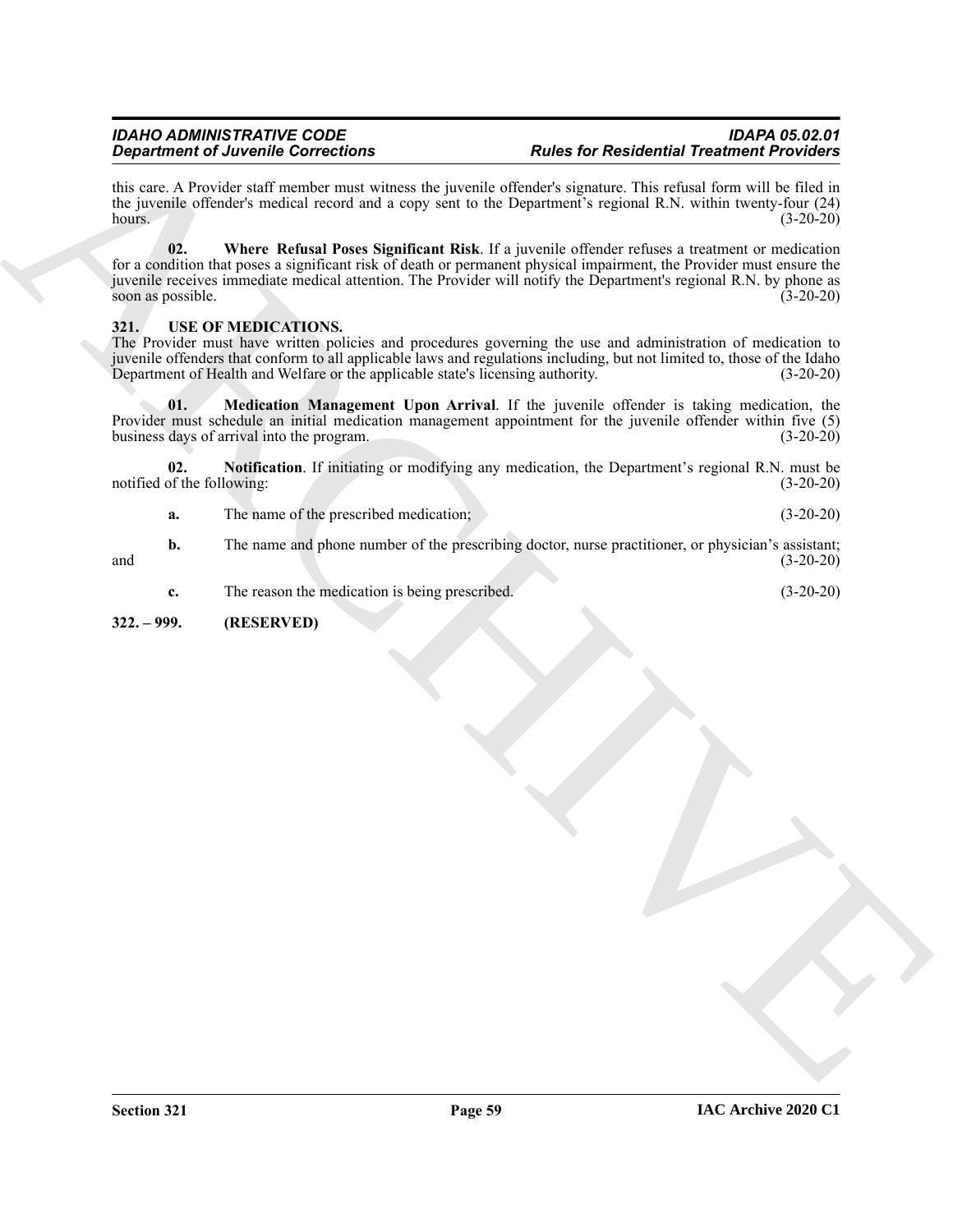## *Subject Index*

#### **A**

Activities 56 Activity Reports 56 Consent Forms 56 Recreational Activities 56 Staff Requirements for Group Activities 56 Additional Program Policy Requirements 34 Documented Staff Training 35 Written Policies 34 Administrative Records 13 Documentation Retention 13 Employee Files 13 Admission & Annual Health Services & Treatment Records 48 Compliance with Child Care Licensing Rules 48 Medical Records 48 Prior Approval 48 Admission Health Services & Treatment Records 57 Medical Billing 57 Medical Records 57 Prior Approval 57 Applicability 9, 36, 50 Authority To Inspect 9, 36, 50 Additional Incident Reporting 10 Additional Reporting Requirements 10 Emergency Closure Of Program 10 Inspections 10, 50 Notification of Death Of A Juvenile Offender 10 Notification of Program Changes 10 Site Visit 51

#### **B**

Background Checks 19

#### **C**

Case Management Reporting Requirements 41, 53 Department Assessments 42 Final Progress Report 43, 54 Juvenile Offender & Family Involvement 42 Juvenile Offender and Family Involvement 54 Participation in the Progress Assessment/ Reclassification 42, 54 Progress Report 42, 54 Relapse Prevention Plan 43, 54 Report Distribution 43, 54 Service Implementation

Plan 42, 54 Service Implementation Plan Adjustments 42, 54 Clothing & Personal Items 36, 51 Clothing Management 36 Release from Facility 36 Replacement Clothing 36 Community Services & Restitution 27 Community Service 27 Court Ordered Restitution 27 Restitution for Program Damages 27 Compliance With Rules Requirements 36 Comprehensive & Current Program Description 10 Minimum Requirements 10 Program Description 10 Confidentiality 19

#### **D**

Definitions 5 Assessment 5 Body Cavity Search 5 Body Search, Clothed 5 Body Search, Unclothed 5 Clinical Supervisor 5 Community Service Hours 5 Community Treatment Team 5 Confidential Information 5 Contraband 5 Education Plan 5 Escape/Attempted Escape 6 Facility 6 Facility Treatment Team 6 General Education Student 6 Health Services 6 Incident Report 6 Independent Living Services 6 Individual Community Pass 6 Individual Education Plan (IEP) 6 Interns 6 Juvenile Records 6 Juvenile Services Coordinator 7 Mechanical Restraints 7 Medical Health Assessment Medical Health Professional 7 Medical Health Screening 7 Mental Health Assessment Mental Health Professional 7 Mental Health Screening 7 Observation & Assessment Evaluation 7 Physical Restraint 7 PREA 7 Privileged Mail 7 Program Director 7

[A](#page-55-6)ctives of Association [C](#page-9-7)ontrol of the Combinement of Control of Combinement of Combinement of Combinement of Combinement of Combinement of Combinement of Combinement of Combinement of Combinement of Combinement of Combine Progress Report 7 Quality Improvement Services Bureau 7 Referral Packet 7 Region 8 Regional Facility 8 Reintegration Placement 8 Reintegration Plan 8 Relapse Prevention Plan 8 Release from Department Custody 8 Residential Treatment Provider 8 Restitution 8 Restricted Clinical Information 8 Room Confinement 8 Separation or Isolation 8 Service Implementation Plan 8 Service Plan 8 Sexual Abuse 8 Staffings 8 Subcontractor 9 Suicide Risk Assessment 9 Suicide Risk Screening 9 Superintendent 9 Transfer 9 Treatment 9 Variance 9 Vocational Services 9 Volunteer 9 Waiver<sub>9</sub> Discipline Of Juvenile Offenders 24 Discipline of Juvenile Offenders Administration of Discipline 24 Appeal of Formal Disciplinary Penalties 25 Denial of Services 25 Prohibited Actions 25 Written Policies & Procedures 24 Disposition Of Referrals From The Department 11 Accepting Referral 11 Change in Admission Criteria 11 Declining Referral 11 Reservation Of Program Slots 11 Documentation of Training 17 Drivers 13 Juvenile Transport 13 Parent or Guardian Transport 13 Drug Screens Of Juvenile Offenders 27

### **E**

Education Services 45, 56 Accreditation Requirements 46 Appropriate Services 45, 56 Cooperative Relationships 45 Costs of Educational Services 46 Educational Assessment 46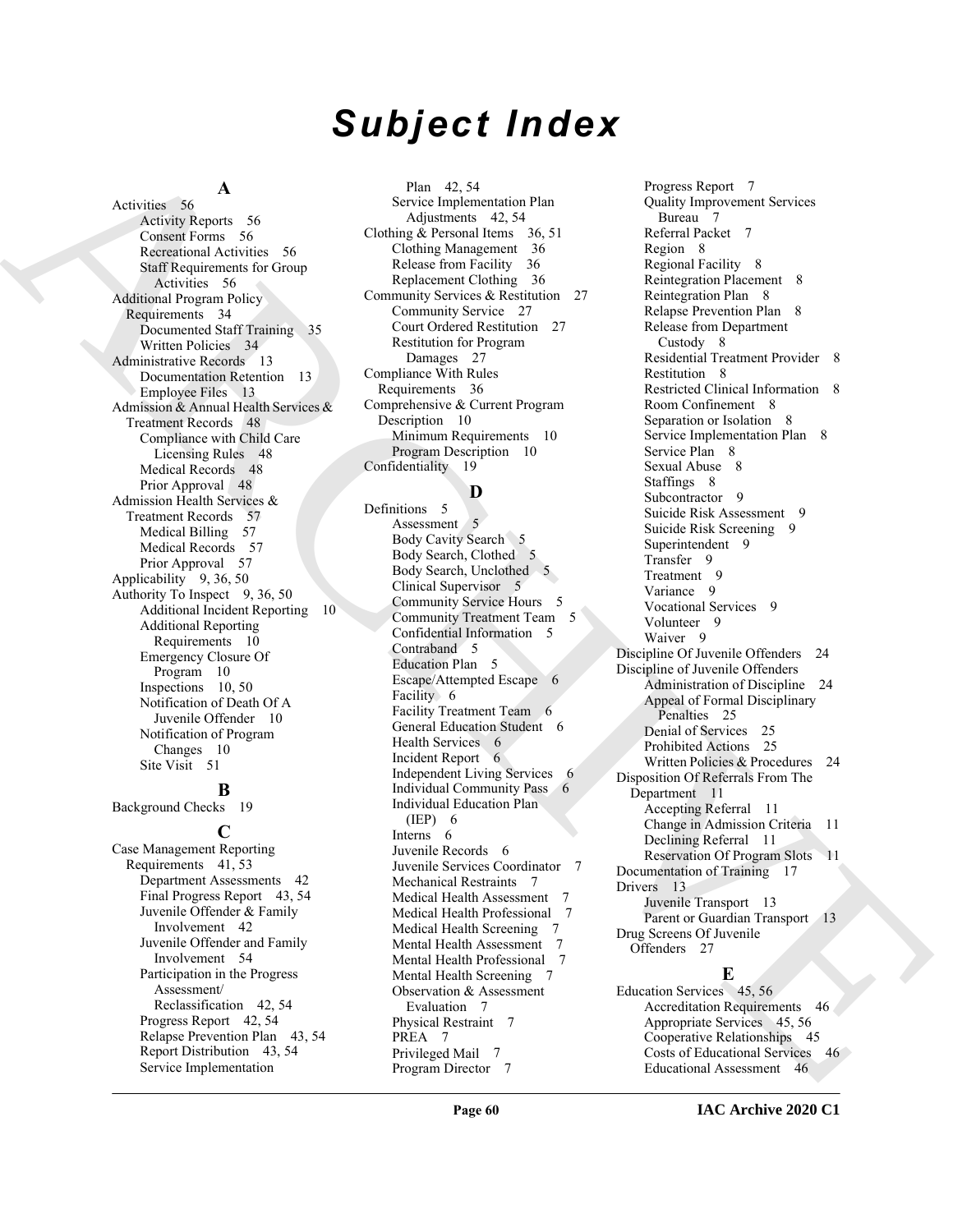#### *Subject Index (Cont'd)*

Educational Records and Confidentiality 47 GED Eligibility 46 Mandatory Enrollment 45, 57 Special Education Services 46 Standards for Instructional Time 47 Employment Of Juvenile Offenders 27 Employment 27 Employment Opportunities 27

### **F**

First Aid Kits 35 Food Service 37, 51

#### **G**

General Requirements For Training 15 Documentation of Training 17 Trainer Qualifications 17 Training Plan 15 Training Records 17 Grievance Procedures 25 Written Procedures 25 Group Activities Off Facility Grounds 44 Activity Reports 45 Consent Forms 45 Recreational Activities 44 Staff Requirements 44 Guidelines For Specific Services 40, 53 Behavior Assessment 53 Counseling and Other Outpatient Services 53 Counseling Services 40 Life Skills & Independent Living 53 Life Skills and Independent Living 41 Recreational Services 41 Social Skills Training Including Relapse Prevention Skills 41 Substance Abuse Services 40 Transportation Services 41

#### **I**

Incident Reporting Requirements 31 Escapes Also Require Immediate Notice to Parent or Guardian & Department 32 Incident Report Content 33 Incidents Requiring Immediate Notice to Department & Three Day Notice to Parent or Guardian 32 Incidents Requiring Immediate

Notice to Parent or Guardian & Department 31 Incidents Requiring Notice Within Three Days to the Department 33 Individual Community Passes 43 Documentation 44 Eligibility 44 Frequency 44 Potential Risk to Public Safety 43 Infectious Diseases 49, 58 Examinations 49, 58 HIV Testing 49, 58 Notifications 49, 58 Policies 49, 58 Initiation Of Services 9, 35, 50

#### **J**

[A](#page-46-1)[R](#page-26-10)[C](#page-28-2)[H](#page-37-4)[IV](#page-30-4)[E](#page-13-6) Juvenile Offender & Parent Or Guardian Handbook 29 Receipt of Handbook 29 Required Content 29 Juvenile Offender Mail 38, 52 Distribution of Mail 38, 52 Inspection of Incoming Letters 38 Inspection of Outgoing Letters 38 Packages 38, 52 Privileged Mail 38, 52 Publications 38, 52 Reading 52 Reading of Letters 38 Restrictions 38, 52 Juvenile Offender Photographs 21 Department Authorization 21 Limitations 21 Juvenile Offender Rights & Responsibilities 24 Juvenile Offender Safety 25 Juvenile Offenders? Rights & Responsibilities Contract Providers? Obligations 24 Juvenile Offenders? Program Responsibilities 24 Juvenile Records 19 Automated Records 20 Case Management Documents 19 Requests for Information 21 Restrictions to Records Access 20 Retention of Juvenile Records 21 Withholding of Information 21

**L** Legal Authority 5

#### **M**

Minimum Mandatory Staff Training Requirements 36

### **N**

Notification Of Critical Health Incidents 49, 58

#### **O**

Out-of-state Travel 34 Interstate Compact for Juveniles 34 Notification 34 Prior Approval 34 Overnight Community Passes 55 Documentation 55 Frequency 55 Potential Risk to Public Safety 55

### **P**

Personal Funds 37, 51 Funds Handled by a Provider 37, 51 Juvenile Offenders with Earned Income 37 Reporting Requirements 37, 52 Transfer of Personal Funds 37, 52 Planning For Release Or Transfer 30 Aftercare Planning 30 Approval 30 Check-Out Procedures 31 Department Concurrence 30 Reintegration Staffing 30 Termination Prior to Completion 31 Position Descriptions & Qualification Criteria 14 Clinician, Counselor, or Therapist 14 Juvenile Services Coordinator or Social Worker 14 Recreational Specialist 14 Rehabilitation Specialist or Case Manager 14 Rehabilitation Technician or Direct Care Worker 15 Special Education Teacher 15 Teacher 15 Pregnancy 49, 58 Individual Medical Plan 49, 58 Medicaid Reimbursement 49, 58 Parenting Classes 49, 58 Privacy Of Medical Records &